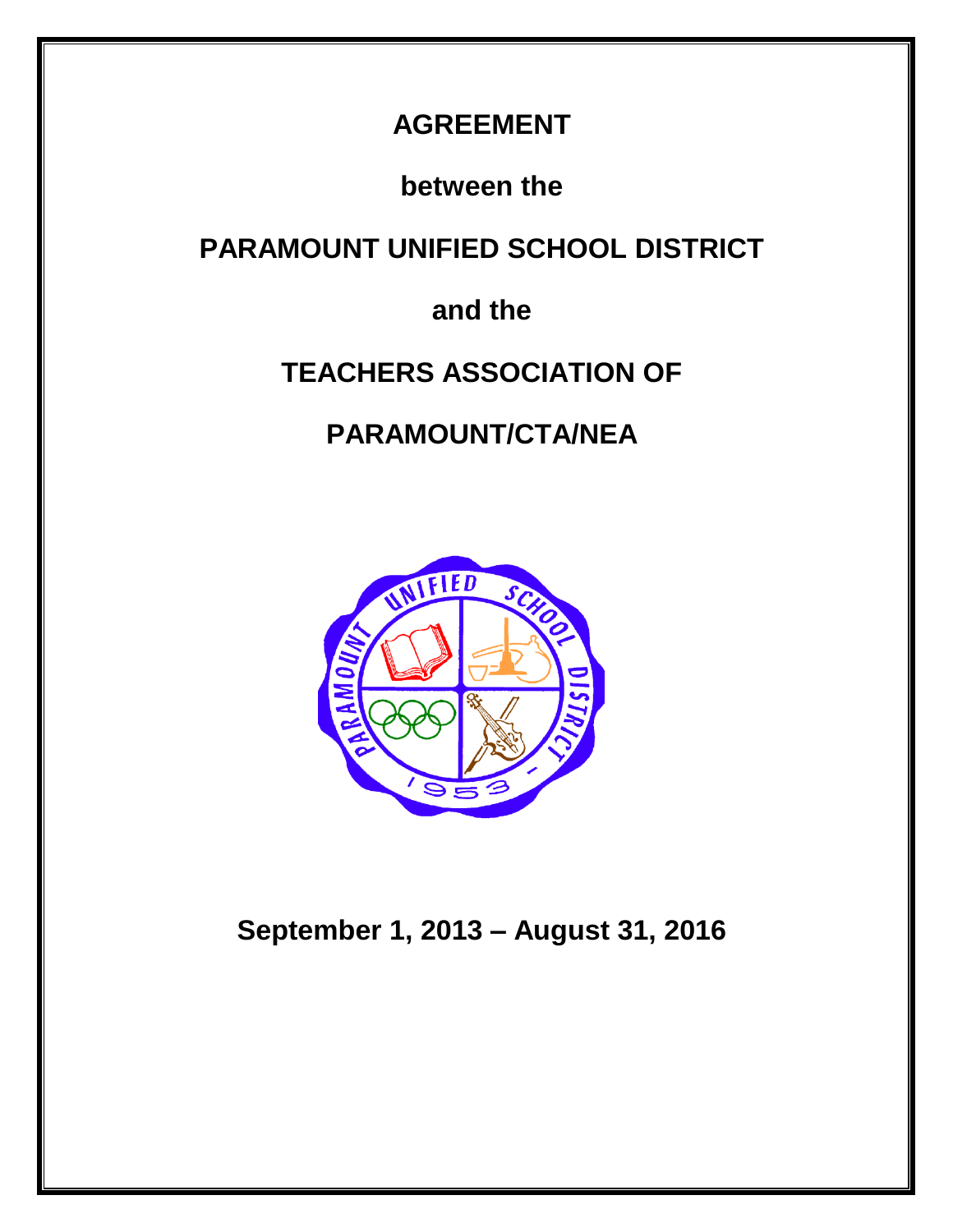## **TABLE OF CONTENTS**

|    | <b>Article I - AGREEMENT</b>                             | 1  |
|----|----------------------------------------------------------|----|
|    | <b>Article II - RECOGNITION</b>                          | 2  |
|    | <b>Article III - DEFINITIONS</b>                         | 4  |
|    | <b>Article IV - MANAGEMENT RIGHTS</b>                    | 5  |
|    | <b>Article V - ASSOCIATION RIGHTS</b>                    | 7  |
|    | <b>Article VI - ORGANIZATIONAL SECURITY</b>              | 10 |
|    | <b>Article VII - GRIEVANCE PROCEDURE</b>                 | 12 |
| А. | <b>Definitions</b>                                       | 12 |
| В. | Procedure                                                | 12 |
| C. | <b>General Provisions</b>                                | 14 |
|    | <b>Article VIII - HOURS OF EMPLOYMENT</b>                | 16 |
| А. | General                                                  | 16 |
| В. | Normal On-Site Obligation                                | 16 |
| C. | <b>Other and Adjunct Duties</b>                          | 18 |
| D. | Lunch Break, Relief Breaks and Preparation Time          | 19 |
| Е. | <b>Release Time for Special Purposes</b>                 | 20 |
| F. | <b>Special Needs Children Meetings</b>                   | 20 |
| G. | <b>Annual Assignment</b>                                 | 20 |
| Η. | <b>Child-Care Work Year</b>                              | 21 |
| I. | Sixth Class Assignments - Paramount High School campuses | 22 |
|    | <b>Article IX - TRANSFERS AND REASSIGNMENTS</b>          | 23 |
| А. | <b>Definitions</b>                                       | 23 |
| В. | Posting of Openings for the Next School Year             | 23 |
| C. | Late Openings                                            | 24 |
| D. | <b>Voluntary Transfers</b>                               | 24 |
| Е. | <b>Involuntary Transfers</b>                             | 25 |
| F. | <b>Involuntary Transfers Due to Overstaffing</b>         | 26 |
| G. | <b>Involuntary Transfer to Substitute Status</b>         | 27 |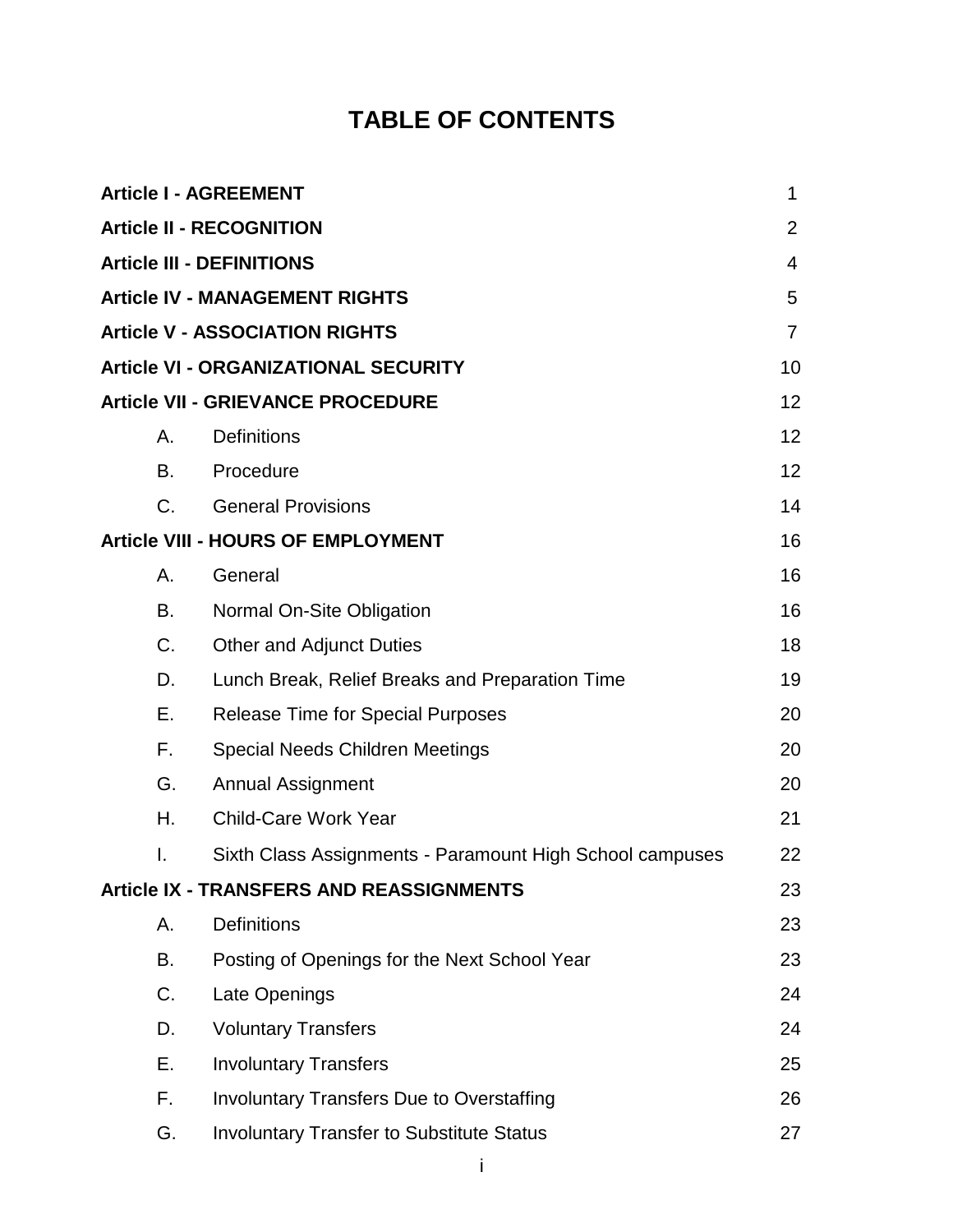| Н. | Reassignment                                                                                                  | 27 |
|----|---------------------------------------------------------------------------------------------------------------|----|
| I. | Assignments - Credentialing                                                                                   | 28 |
| J. | Job-Sharing                                                                                                   | 29 |
| K. | Internal Sabbaticals for Employees Serving in Designated<br><b>Bilingual and Special Education Classrooms</b> | 30 |
|    | <b>Article X - EVALUATION PROCEDURE</b>                                                                       | 31 |
| А. | <b>Responsibilities</b>                                                                                       | 31 |
| В. | <b>Frequency of Evaluation</b>                                                                                | 31 |
| C. | <b>Identity of Evaluator</b>                                                                                  | 32 |
| D. | <b>Evaluation Materials</b>                                                                                   | 33 |
| Е. | <b>Areas of Evaluation</b>                                                                                    | 33 |
| F. | Establishment of CSTP Standards and Assessment Techniques                                                     | 33 |
| G. | <b>Monitoring Procedures</b>                                                                                  | 34 |
| Н. | <b>Third Party Complaints</b>                                                                                 | 36 |
| Ι. | <b>Progressive Discipline</b>                                                                                 | 37 |
|    | <b>Article XI - PERSONNEL FILES</b>                                                                           | 38 |
|    | <b>Article XII - EMPLOYEE SUSPENSION</b>                                                                      | 39 |
|    | <b>Article XIII - LEAVES OF ABSENCE</b>                                                                       | 40 |
| А. | <b>General Provisions</b>                                                                                     | 40 |
| Β. | <b>Sick Leave</b>                                                                                             | 41 |
| C. | <b>Industrial Accident or Illness Leave</b>                                                                   | 43 |
| D. | <b>Pregnancy Leave</b>                                                                                        | 45 |
| Е. | <b>Personal Necessity Leave</b>                                                                               | 45 |
| F. | <b>Discretionary Leave</b>                                                                                    | 46 |
| G. | <b>Military Leave</b>                                                                                         | 46 |
| Η. | <b>Bereavement Leave</b>                                                                                      | 47 |
| Τ. | <b>Judicial Leave</b>                                                                                         | 47 |
| J. | <b>Sabbatical Leave</b>                                                                                       | 48 |
| Κ. | <b>Quarantine Leave</b>                                                                                       | 50 |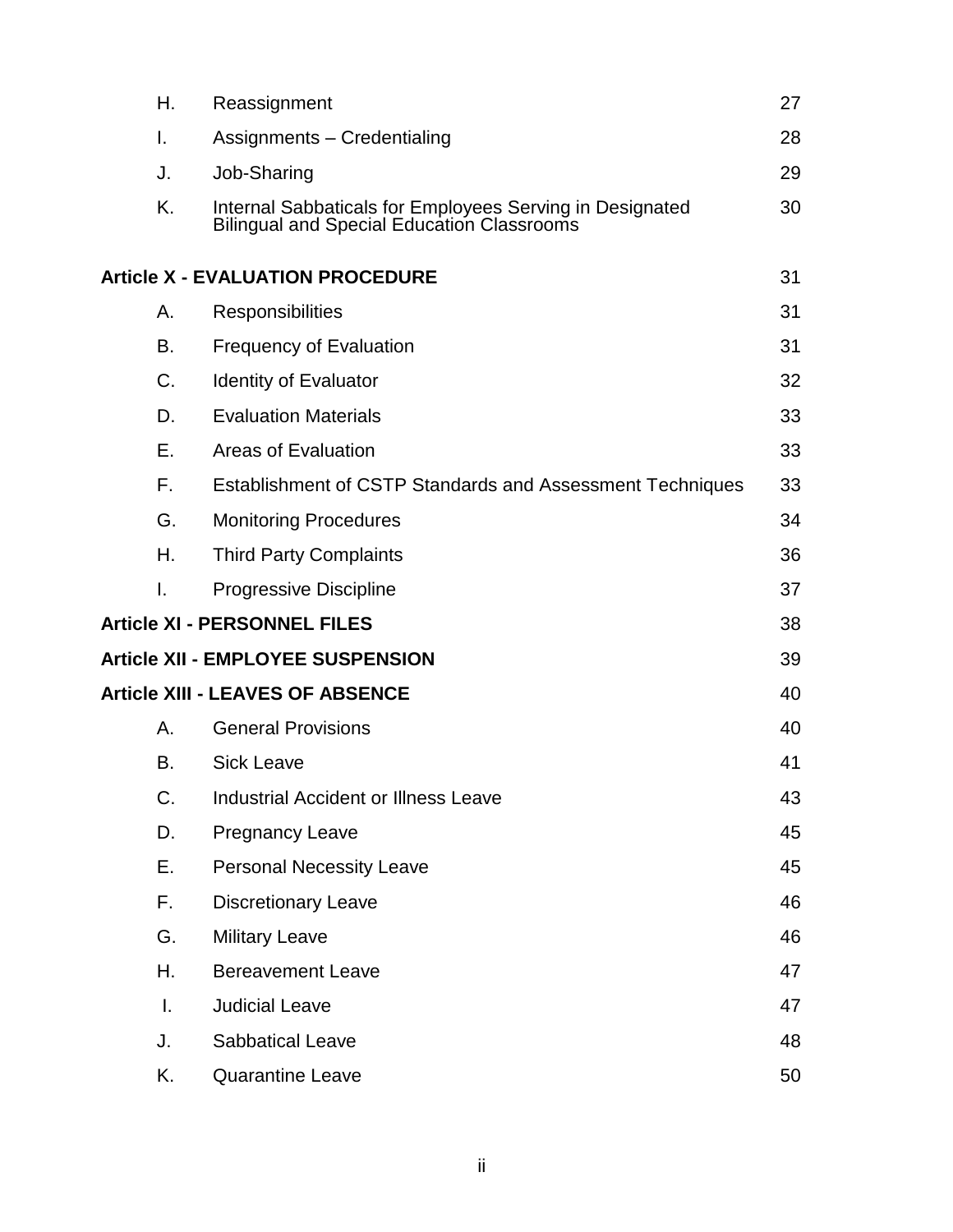| L.                                                                                   | <b>Child Care Leave</b>                                 | 50 |  |
|--------------------------------------------------------------------------------------|---------------------------------------------------------|----|--|
| М.                                                                                   | Personal Leave - Without Pay                            | 51 |  |
| N.                                                                                   | <b>Family Care and Medical Leave</b>                    | 51 |  |
| О.                                                                                   | Catastrophic Leave                                      | 53 |  |
|                                                                                      | <b>Article XIV - CLASS SIZE</b>                         | 54 |  |
|                                                                                      | <b>Article XV - SAFETY CONDITIONS</b>                   | 56 |  |
|                                                                                      | <b>Article XVI - NON-DISCRIMINATION</b>                 | 58 |  |
|                                                                                      | <b>Article XVII - SALARIES</b>                          | 59 |  |
| А.                                                                                   | <b>Salary Changes</b>                                   | 59 |  |
| В.                                                                                   | General                                                 | 59 |  |
| $C_{\cdot}$                                                                          | <b>Initial Placement on Schedules</b>                   | 59 |  |
| D.                                                                                   | <b>Vertical Movement</b>                                | 61 |  |
| Е.                                                                                   | <b>Horizontal Movement</b>                              | 61 |  |
| F.                                                                                   | <b>New Job Classifications</b>                          | 63 |  |
| G.                                                                                   | Doctorate Degrees                                       | 63 |  |
| Η.                                                                                   | CLAD/BCLAD/SB1969 Stipends                              | 63 |  |
| I.                                                                                   | <b>Special Education Stipends</b>                       | 64 |  |
| J.                                                                                   | CLAD/BCLAD/SB1969 Test Fees                             | 64 |  |
| Κ.                                                                                   | Mileage                                                 | 64 |  |
| L.                                                                                   | <b>Payment for District Committee Work</b>              | 64 |  |
| М.                                                                                   | Substitution in Open Court Classes                      | 64 |  |
|                                                                                      | <b>Article XVIII - PROFESSIONAL GROWTH PLANS</b>        | 65 |  |
|                                                                                      | <b>Article XIX - EMPLOYEE BENEFITS</b>                  | 67 |  |
|                                                                                      | Article XX - EARLY RETIREMENT/REDUCED SERVICES PROGRAMS | 69 |  |
| А.                                                                                   | <b>Early Retirement Option</b>                          | 69 |  |
| В.                                                                                   | <b>Reduced Service Option</b>                           | 69 |  |
|                                                                                      | <b>Article XXI - CATEGORICAL PROGRAM EMPLOYEES</b>      | 71 |  |
| Article XXII - SUMMER SCHOOL/INTERSESSION (SS/I)<br>72<br><b>SELECTION PROCEDURE</b> |                                                         |    |  |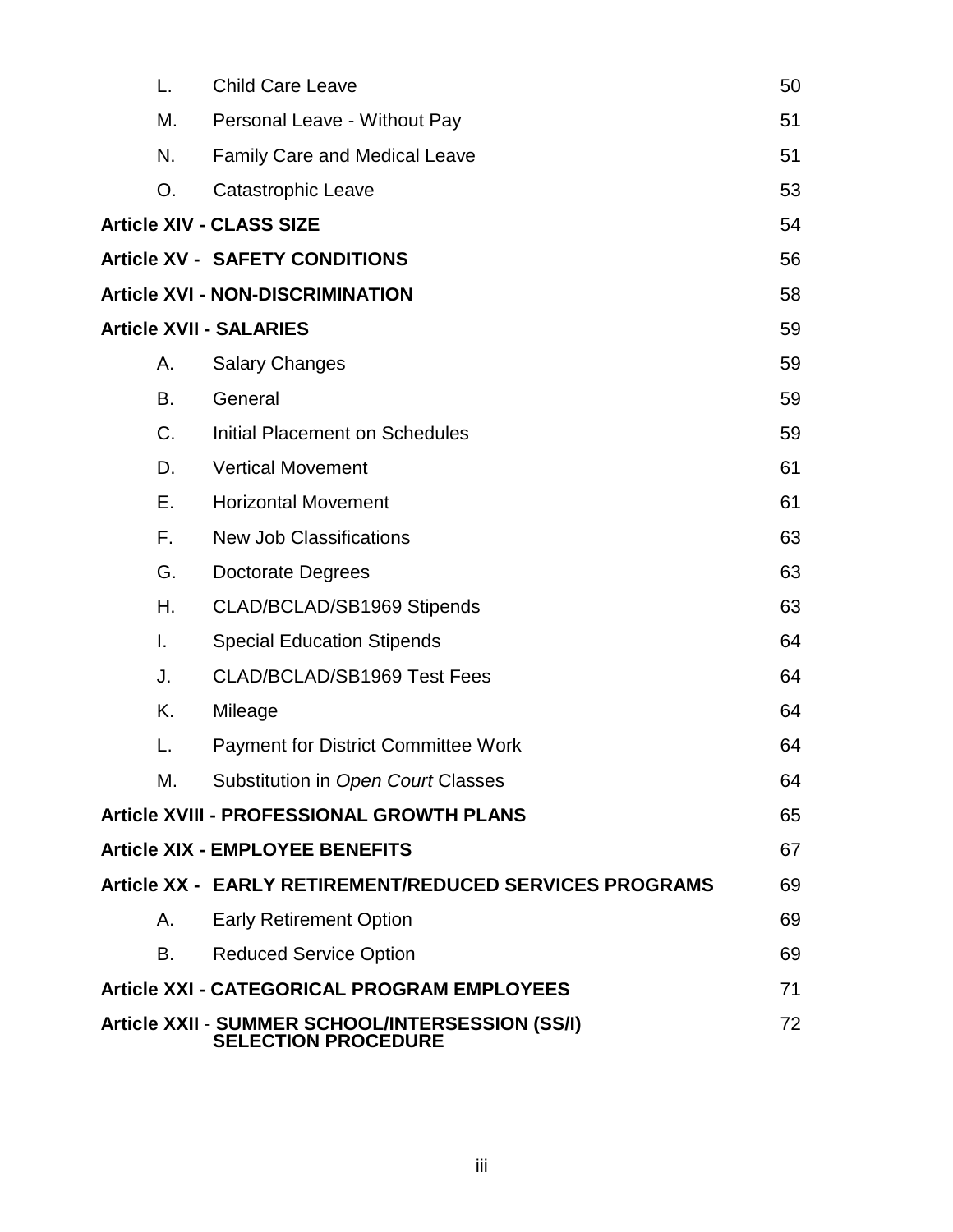| Article XXIII - PEER ASSISTANCE AND REVIEW<br>73        |                                                                                             |    |  |  |
|---------------------------------------------------------|---------------------------------------------------------------------------------------------|----|--|--|
| Α.                                                      | Peer Assistance and Review Program                                                          | 73 |  |  |
| В.                                                      | <b>Teacher Coach Program</b>                                                                | 78 |  |  |
|                                                         | <b>Article XXIV - ADULT EDUCATION</b>                                                       | 81 |  |  |
| Α.                                                      | Hours of Employment                                                                         | 81 |  |  |
| В.                                                      | <b>Transfers and Reassignments</b>                                                          | 81 |  |  |
| C.                                                      | <b>Evaluation Procedures</b>                                                                | 81 |  |  |
| D.                                                      | Leaves of Absence                                                                           | 81 |  |  |
| Е.                                                      | <b>Class Size/Case Load</b>                                                                 | 82 |  |  |
| F.                                                      | <b>Class Addition Procedure</b>                                                             | 82 |  |  |
| G.                                                      | <b>Salaries</b>                                                                             | 82 |  |  |
| Η.                                                      | Miscellaneous                                                                               | 83 |  |  |
|                                                         | <b>Article XXV - ALTERNATIVE EDUCATION</b>                                                  | 84 |  |  |
|                                                         | <b>Article XXVI - SAVINGS</b>                                                               | 87 |  |  |
|                                                         | <b>Article XXVII - MISCELLANEOUS</b>                                                        | 88 |  |  |
|                                                         | <b>Article XXVIII- WORK STOPPAGE</b>                                                        | 89 |  |  |
|                                                         | <b>Article XXIX - ZIPPER CLAUSE</b>                                                         | 90 |  |  |
|                                                         | <b>Article XXX - DURATION AND RENEGOTIATION</b>                                             | 91 |  |  |
|                                                         | <b>Article XXXI - RATIFICATION</b>                                                          | 92 |  |  |
|                                                         | <b>APPENDIX A: TEACHER SALARY SCHEDULE</b>                                                  |    |  |  |
| <b>APPENDIX B: COUNSELOR SALARY SCHEDULE</b>            |                                                                                             |    |  |  |
| APPENDIX C: EARLY CHILDHOOD DEVELOPMENT SALARY SCHEDULE |                                                                                             |    |  |  |
| <b>APPENDIX D: EXTRA PAY STIPENDS</b>                   |                                                                                             |    |  |  |
| <b>APPENDIX E: HOURLY/DAILY AND EXTRA PAY SCHEDULE</b>  |                                                                                             |    |  |  |
|                                                         | <b>APPENDIX F: EARLY CHILDHOOD EDUCATION CENTER/SPECIALIST EXTRA</b><br><b>PAY STIPENDS</b> |    |  |  |

**APPENDIX G: RE-EMPLOYMENT SALARY PLACEMENT**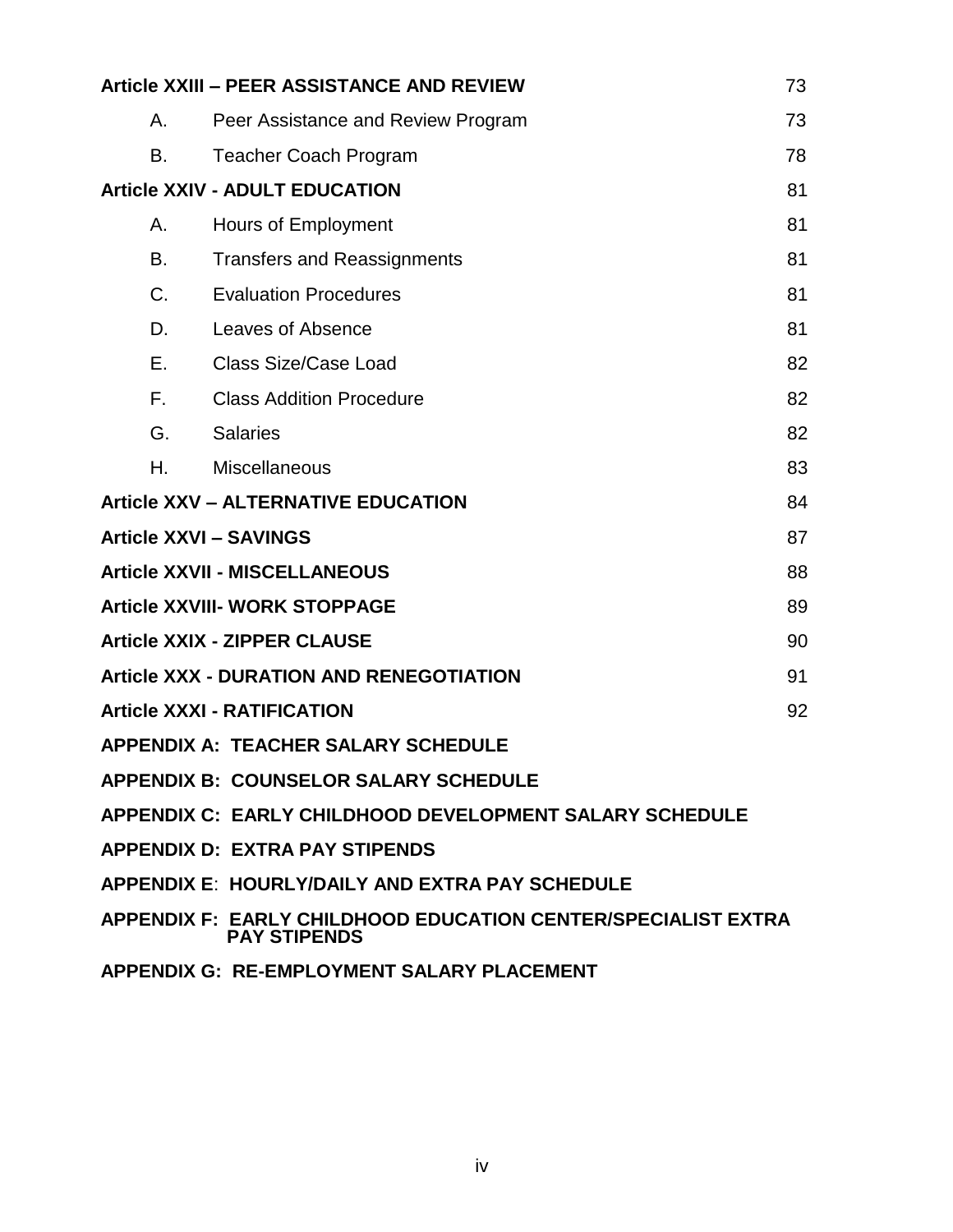## **Article I - AGREEMENT**

THIS AGREEMENT is made and entered into this  $13<sup>th</sup>$  day of August 2014, by and between the Paramount Unified School District, hereinafter referred to as the "District," and the Teachers Association of Paramount/California Teachers Association/National Education Association, hereinafter referred to as the "Association."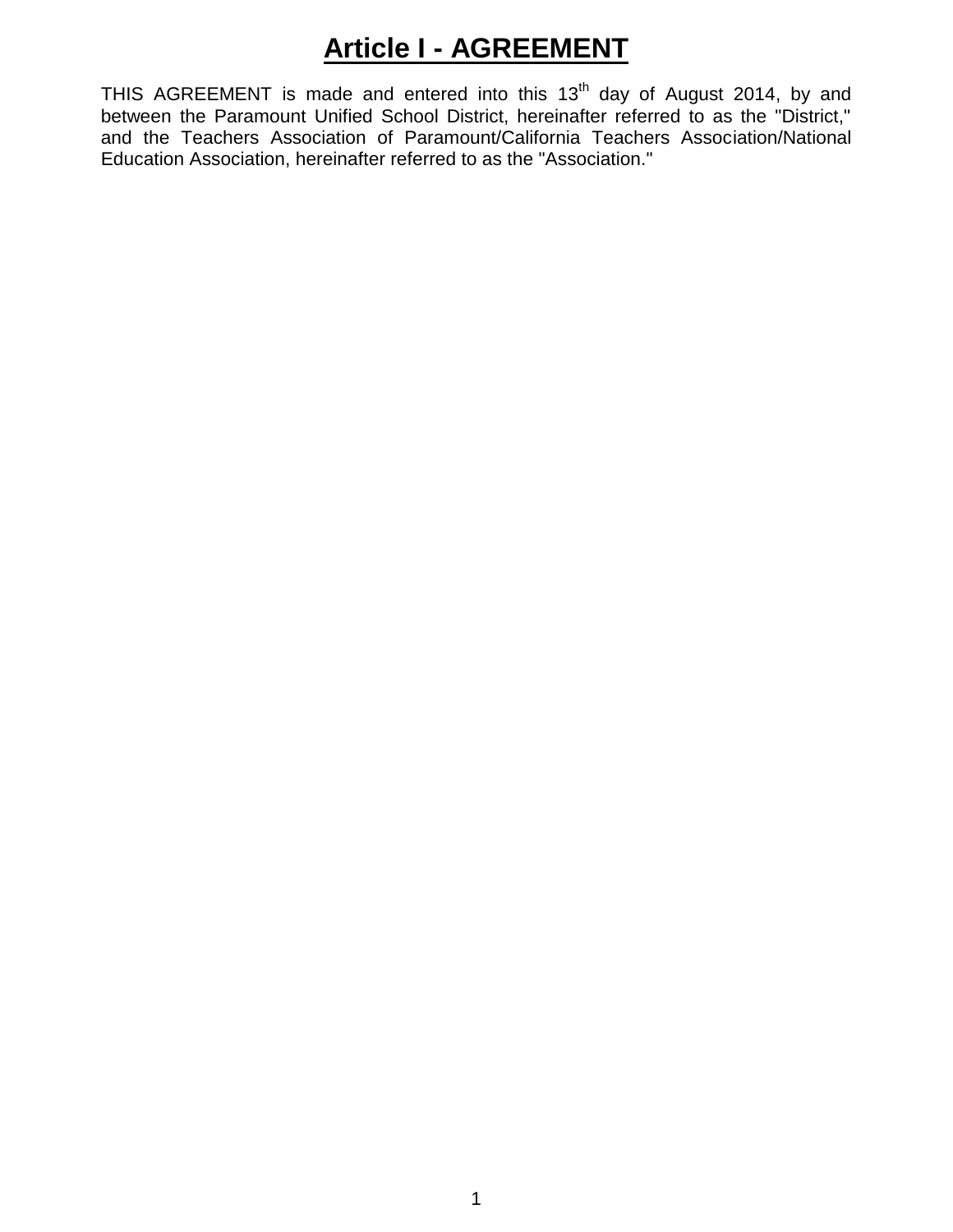# **Article II – RECOGNITION**

- A. The District recognizes the Association as the exclusive representative for the following unit of certificated teachers:
	- 1. Inclusions
		- a. Regular full-time teachers
		- b. Regular part-time teachers
		- c. Special Education teachers
		- d. Resource teachers
		- e. District Specialists
		- f. Temporary teachers on contract
		- g. Early Childhood Education teachers
		- h. Hourly teachers (ROP, JTPA, Adult Ed.) working ten (10) hours per week or more accumulatively, in these programs
		- i. Language/Speech Specialists
		- j. Counselors
		- k. Activities/ASB Advisor High School
		- l. Athletic Director High School
		- m. Teacher Interns
		- n. Nurses
		- o. Teachers on Special Assignment
		- p. All teachers on Leaves of Absence from the unit positions included above.
	- 2. Exclusions
		- a. Superintendent
		- b. Assistant Superintendent, Business Services
		- c. Assistant Superintendent, Educational Services
		- d. Assistant Superintendent, Human Resources
		- e. Director, Educational Services
		- f. Principal, High School-Senior Campus
		- g. Principal, 9th Grade High School-West Campus
		- h. Principal, Adult School
		- i. Principal, K-8 School
		- j. Principal, Buena Vista High School
		- k. Program Director, Early Childhood Education Programs
		- l. Assistant Principal, Adult Education
		- m. Secondary Assistant Principal
		- n. Assistant Principal, K-8 School
		- o. Dean of Students, High School-Senior Campus
		- p. Psychologists
		- q. Behavior Intervention Specialists
		- r. Hourly Teachers (ROP, JTPA, Adult Education) working less than ten (10) hours per week
		- s. Long-Term and Day-to-Day Substitutes
		- t. All other management, supervisory, and confidential employees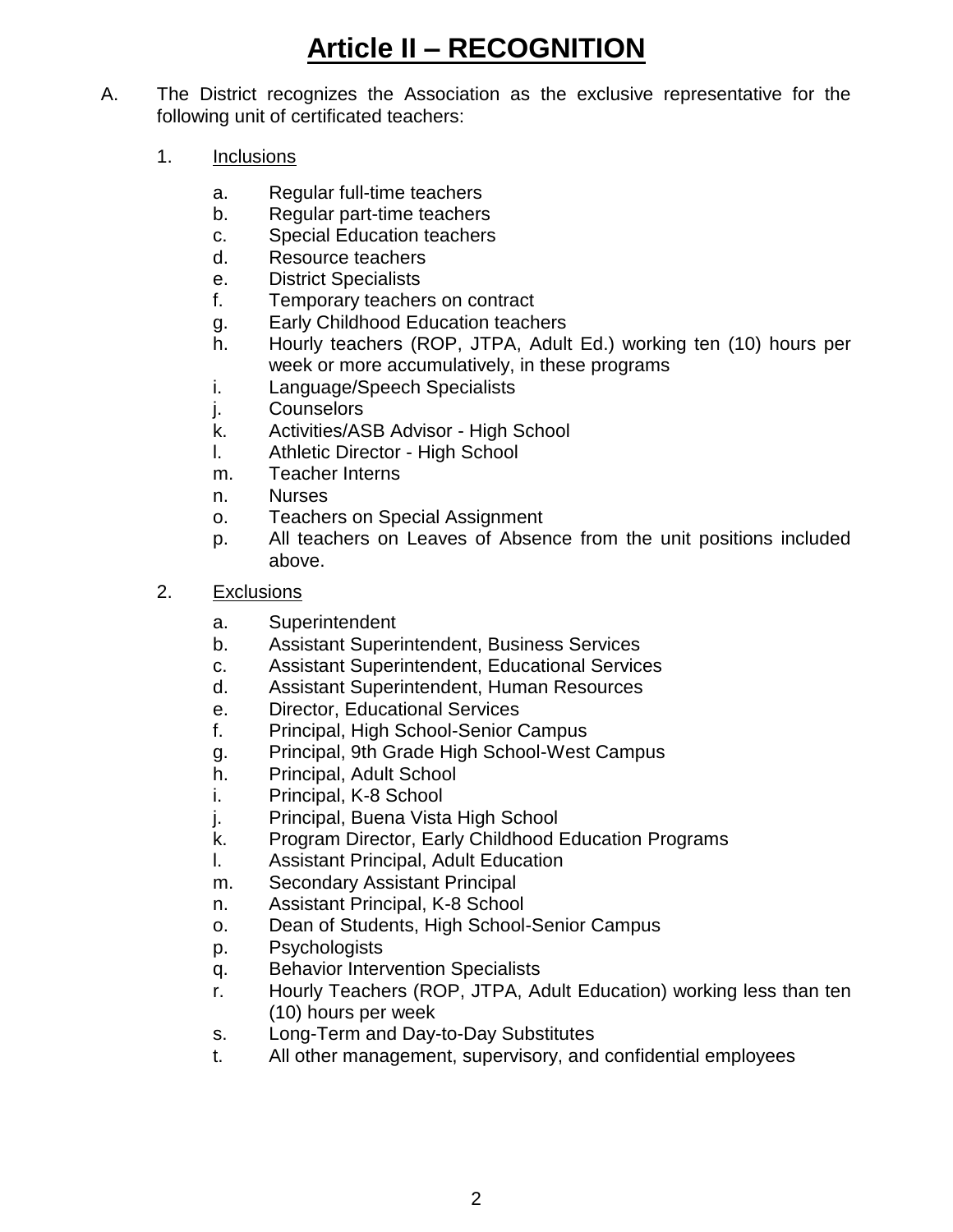B. Disputes concerning this Article are not subject to the grievance procedure established in Article VII. However, the Association shall have the right to seek clarification through proceedings of the Public Employment Relations Board with respect to new titles not specified in the above unit designation. Nothing agreed to herein shall prevent adjustments to the unit from being made upon agreement between the District and the Association.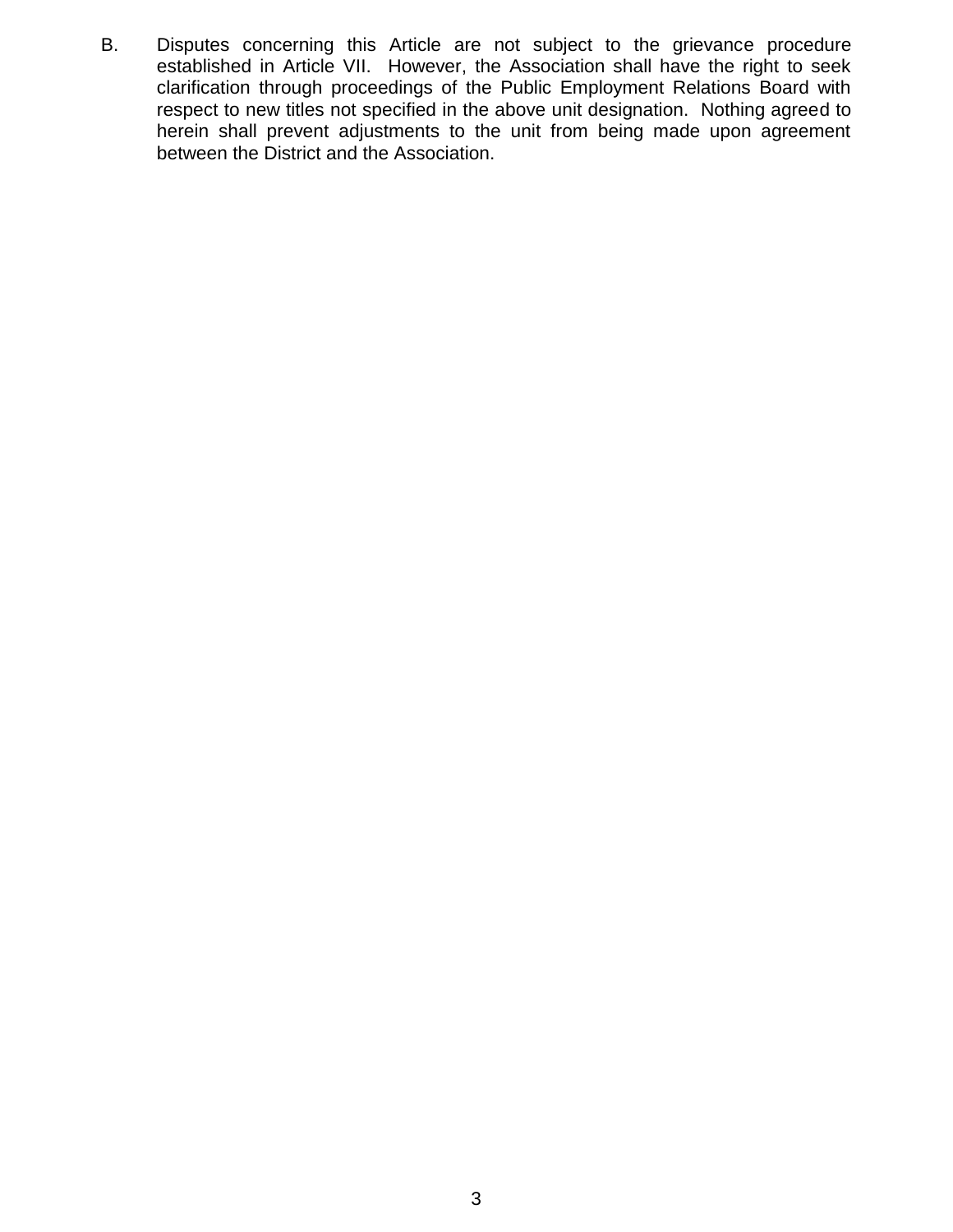# **Article III - DEFINITIONS**

- A. As used in this Agreement, the term "teacher" refers only to those persons employed in positions listed under the inclusions in Article II - Recognition, Section A.
- B. Unless otherwise noted, a "day" is a day when the District's central office is open for business.
- C. A teacher's "Daily Rate of Pay" shall be the teacher's annual contract salary divided by the number of workdays in the teacher's annual assignment.
- D. The teacher's seniority shall be computed as of the teacher's first day of paid service in probationary status.

The exceptions to this would be:

- a. First day of service in a year when the teacher worked 75% (135 days) or more of that year as a substitute teacher.
- b. If a teacher resigns or is non-reelected, his/her seniority date will be adjusted by the following: for any portion of a school year which the teacher did not work for the District, the seniority date will be modified by a complete year.

Teachers whose initial dates of service to the District are the same shall have their respective seniority determined by lot. This determination by lot shall be conducted by the District in a fair, equitable, and reasonable manner at which Association representation may be present.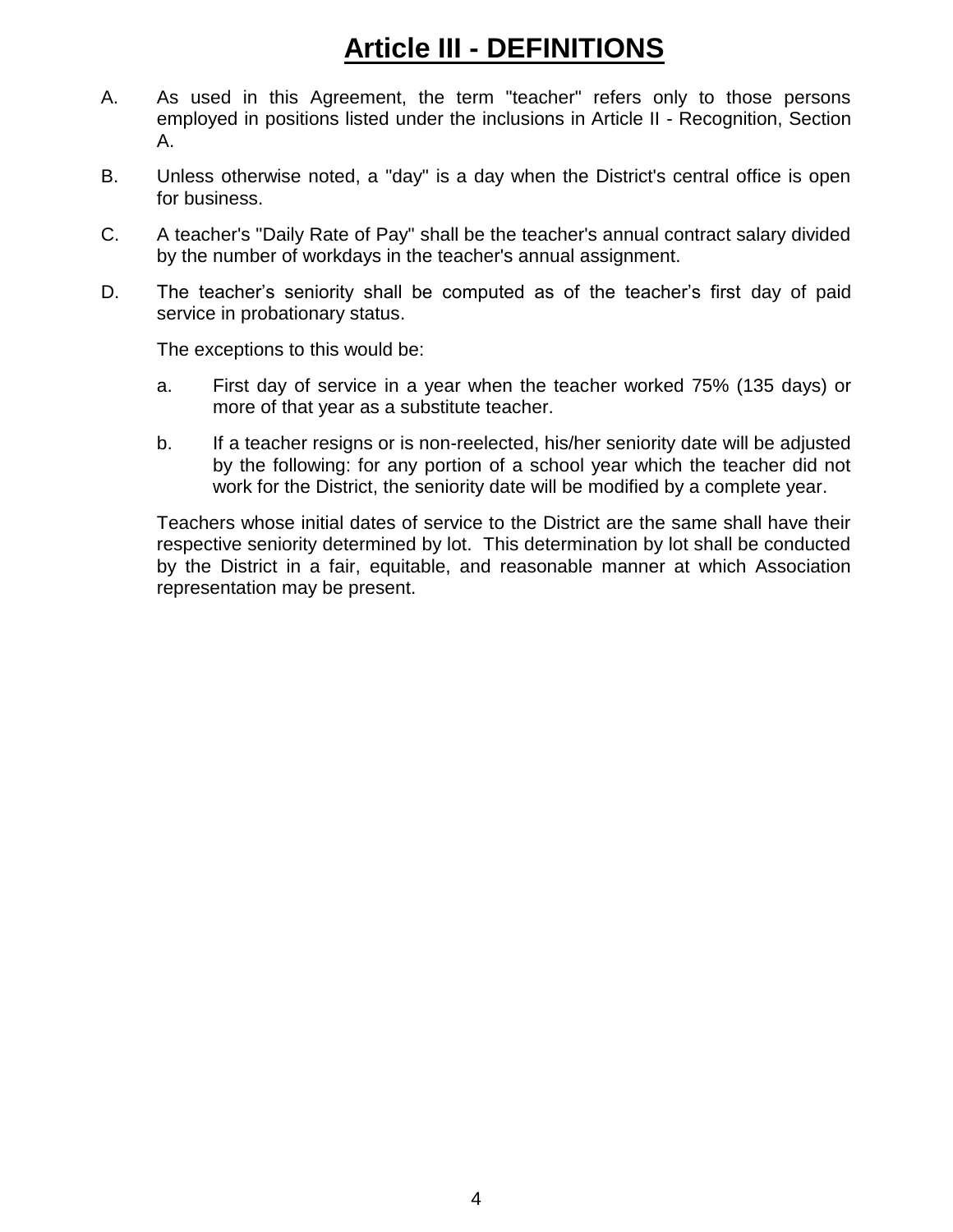## **Article IV - MANAGEMENT RIGHTS**

- A. It is agreed that the District retains all of its powers of direction, management and control provided by law. Included in these District powers provided by law and consistent with this Agreement are the exclusive rights to:
	- 1. Determine its organization.
	- 2. Direct the work of its teachers.
	- 3. Determine the hours of District operations.
	- 4. Determine the kinds and levels of services to be provided, as well as the methods and means of providing them.
	- 5. Establish its educational policies, goals and objectives.
	- 6. Insure the rights and educational opportunities of students.
	- 7. Determine staffing patterns.
	- 8. Determine the number and kinds of personnel required.
	- 9. Maintain the efficiency of District operations.
	- 10. Determine District curriculum.
	- 11. Design, build, move or modify facilities.
	- 12. Establish budget procedures and determine budgetary allocations.
	- 13. Determine the methods of raising revenues.
	- 14. Take reasonable action on any matter in the event of an emergency. An emergency shall be defined as those unforeseen circumstances which substantially interrupt or threaten to interrupt the normal District operation: natural disasters, epidemics, riots, police action, national emergencies, local exigencies.

In addition, the Governing Board retains the right to hire, classify, assign, evaluate, promote, demote, terminate, and discipline teachers under provisions of the Education Code as it read on October 28, 1996. This recital in no way limits other District powers as granted by law.

B. The exercise of the foregoing powers, rights, authority, duties and responsibilities by the District, the adoption of policies, rules, regulations and practices in furtherance thereof, and the use of judgment and discretion in connection therewith, shall be limited only by the specific and express terms of this Agreement, and then only to the extent such specific and express terms conform with law. It is not the intention of the parties, in setting forth the above-mentioned rights of the District, to detract or diminish in any way the rights of the Association or unit members as set forth elsewhere in this Agreement, or in statutes or Constitution. Also, it is recognized that several of the preceding subject matters fall within the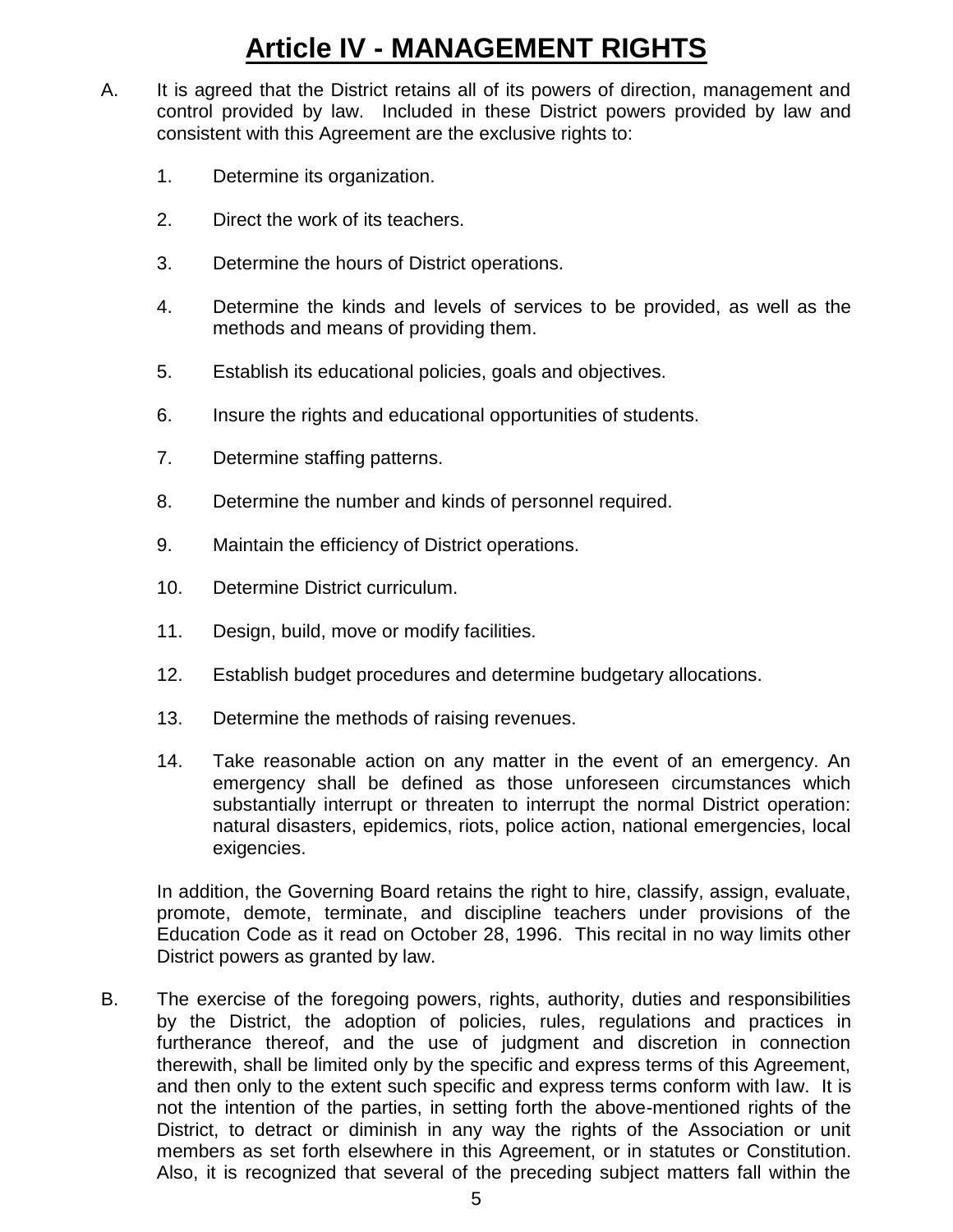scope of consultation under Government Code 3543.2; this Article is not intended to limit such consultation rights, but rather to indicate that the final decision in such matters lies with the District.

C. The District retains its right to amend, modify or rescind policies and practices referred to in the Agreement as required in cases of emergency. The determination of whether or not an emergency exists is solely within the discretion of the Board and any action taken by the Board shall be done in a reasonable, timely and necessary manner.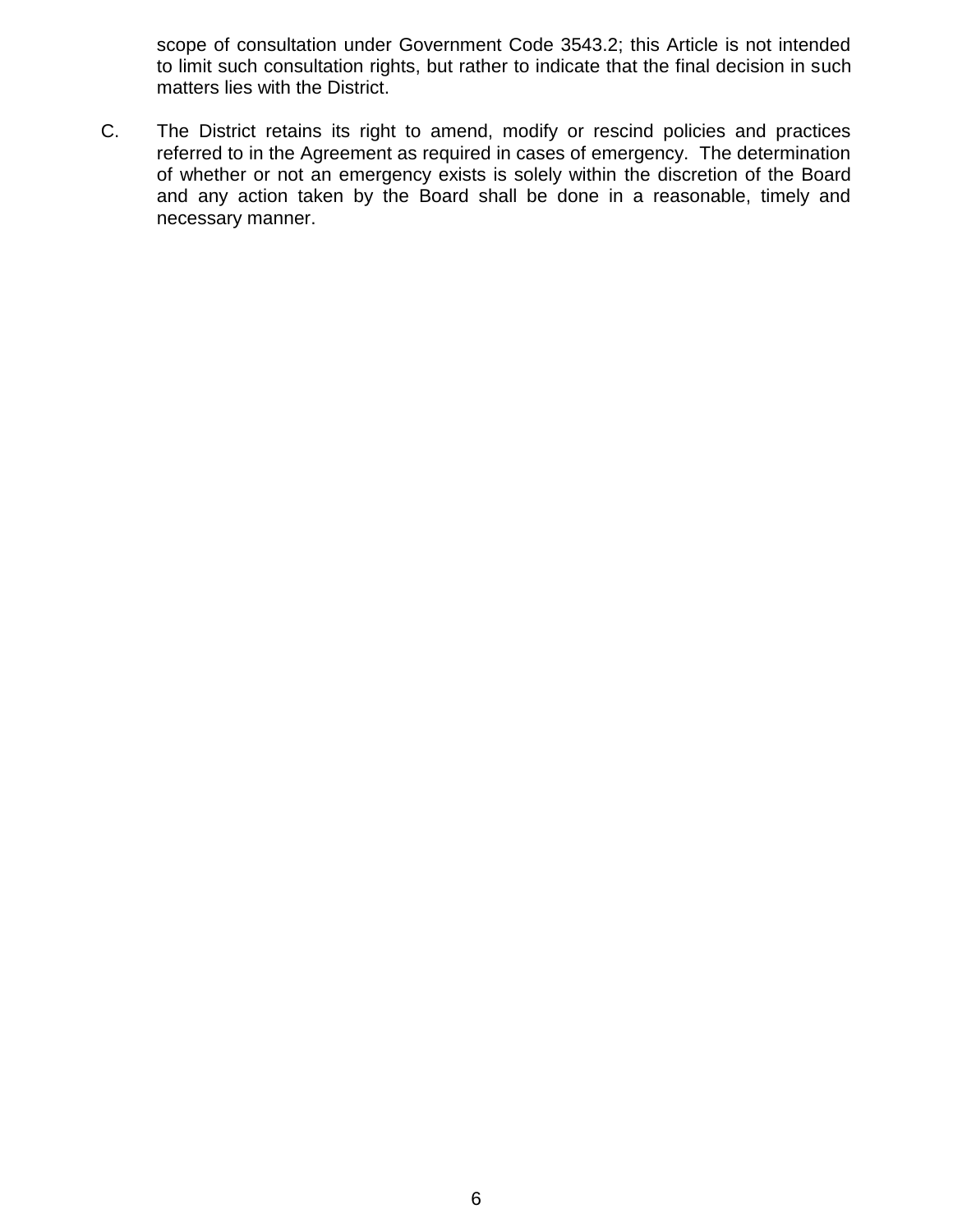# **Article V - ASSOCIATION RIGHTS**

- A. The Association may, consistent with Section B below:
	- 1. Post notices of activities and matters of Association concern on bulletin boards at least one of which shall be located in each school in an area frequented by teachers;
	- 2. Use teacher mailboxes for communications to teachers.
	- 3. The Association may use District fax machines and electronic mail (email) for purposes of communicating with individual unit members. The use of any fax machine shall be reasonable, involve only communication that is nonpolitical in nature, and shall not include mass communication.
- B. All materials to be distributed or posted must involve official Association business only and must not be defamatory, obscene, or hold any individual up to ridicule. It must be dated and identify the person and organization responsible for its promulgation, except for:
	- 1. Materials clearly identifiable as having originated through one of the Associations affiliate organizations; and
	- 2. Bulk materials describing one of the Association's sponsored programs.

The Association assumes full legal responsibility for the contents of its communications. A copy of all materials to be posted or distributed under Section A must be delivered at the time of posting or distribution to the Superintendent and the highest ranking site administrator of each work site where the material(s) will be posted or distributed.

- C. Authorized representatives of the Association shall have the right of reasonable access to District facilities for the purpose of contacting teachers and transacting lawful Association business, provided that:
	- 1. Upon arriving at the school site, such representatives shall first report to the office of the site administrator to announce his/her presence and to whom the representative wishes to speak;
	- 2. The representative does not interrupt or interfere in any way with the instructional program or classroom activities of any teachers or with the lunch period of any teachers with whom the representative is not transacting business;
	- 3. The contacts with employees must occur only during an employee's non-duty hours; before or after school or during the lunch period.
- D. The Association may utilize District facilities outside of normal working hours for the purpose of organizational meetings subject to reasonable District regulations under the provisions of the Civic Center Act. Such meetings involving teachers at a single work location may be held by notifying the site administrator rather than filing a Civic Center Use of School Facilities form, provided that such does not interfere with previously authorized facility use, nor with custodial or security schedules.
- E. The District shall furnish the Association by August 30, if possible, and in any event, no later than September 15 of each year with a list of names, work locations, current assignments, home addresses, and telephone numbers of all year-round teachers in the bargaining unit, and by October 15, if possible, and in any event no later than November 15 for traditional year teachers in the bargaining unit, provided, however, that any teacher may decline to have his/her home address and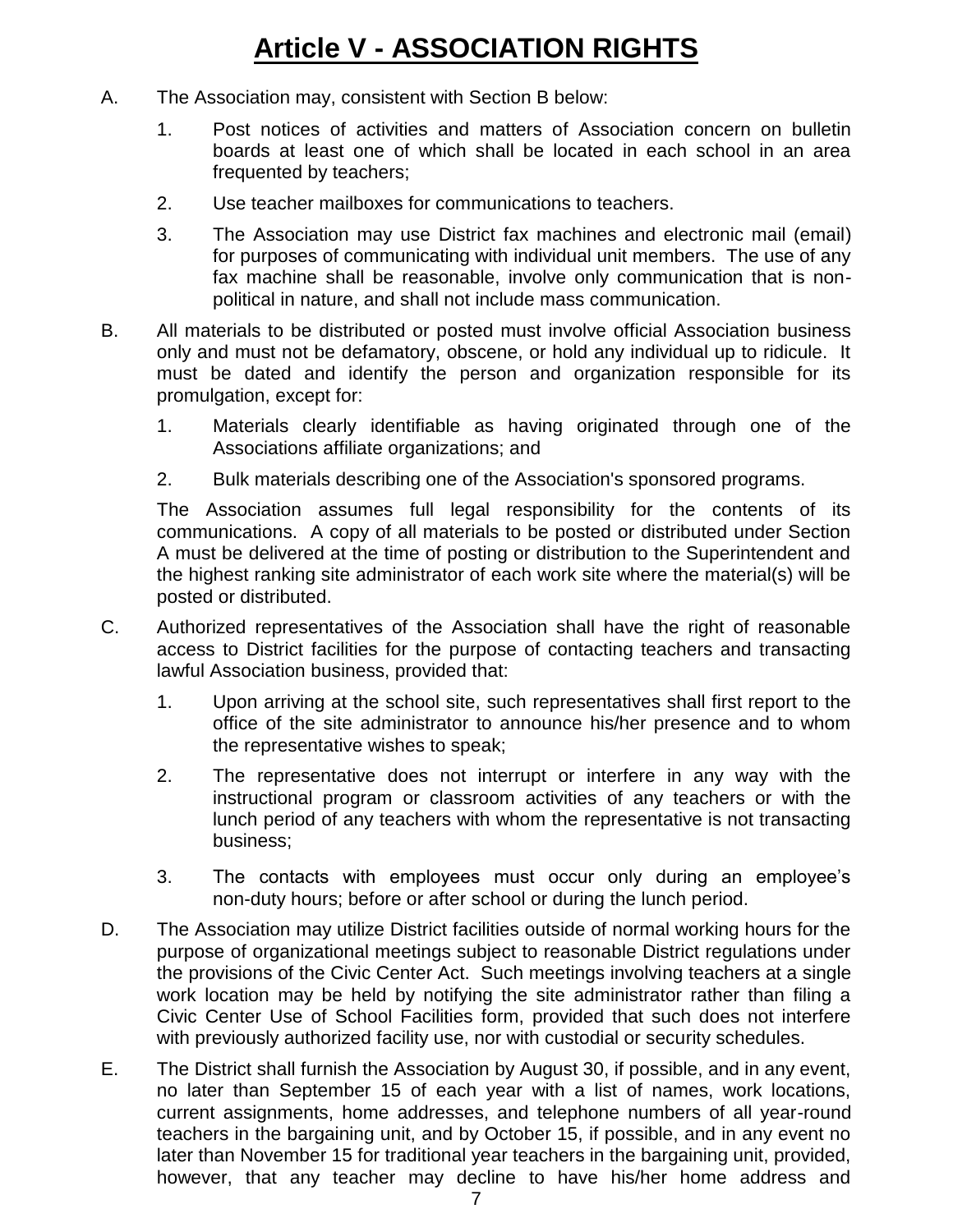telephone number given to the Association. The Association shall use such information for internal organizational purposes only and shall not disclose this information to any third parties.

- F. The District shall provide the Association with three (3) copies of the complete Board of Education meeting agenda, except for materials that are for closed sessions or any other material which the District is not required by law to make public. Prior to each Board Meeting, a copy of the agenda shall be made available at each school in a reasonably accessible location designated by the site administrator.
- G. The Association shall be entitled to release time each school year covered by this Agreement for use by the Association President or his/her designee for Association business. Each year the Association shall select either of the following options for use during that year:

| <b>President's Release</b>                              | Maximum Number of<br><b>Purchasable Days</b> | Maximum Release Days<br><b>Per Association Member</b> |
|---------------------------------------------------------|----------------------------------------------|-------------------------------------------------------|
| (A) 50% release time<br>(less 13 District-paid<br>days) | 50                                           | 15                                                    |
| (B) 20 days                                             | 50<br>(18 District-paid)                     | 12                                                    |

Prior to the start of each school year, the District and Association shall meet to determine how Option A will be utilized and a reimbursement schedule. The Association will pay the District the one-half of the salary amount in Column 1, Step 1 of the current Teachers Annual Salary Schedule minus 13 "no pay" days at the Column 1, Step 1 daily rate.

The Association will pay the District in two equal installments. The first payment from the Association to the District will be made no later than the  $90<sup>th</sup>$  work day of the school year and the second payment no later than the 180<sup>th</sup> work day of the school year.

This release time shall be in addition to any release time granted by the District for negotiations or grievance processing. The Association may purchase additional days of release time at the cost of the involved teacher's substitute. Teachers shall not be released for a time period of less than one-half day. In order to utilize release time, the Association must make a written request, on a form supplied by the District, to the Superintendent (or his/her designee) at least two (2) days prior to date of the request time. This request shall be promptly approved and notification of approval shall be promptly communicated to the requesting party except in cases of urgency as determined by the District. Each employee shall make every effort to obtain the same substitute(s) for his or her class.

H. Upon request of the teacher, the Association shall have the right to represent the teacher in any employment conditions covered by this Agreement, and proceedings related to any disciplinary or dismissal action.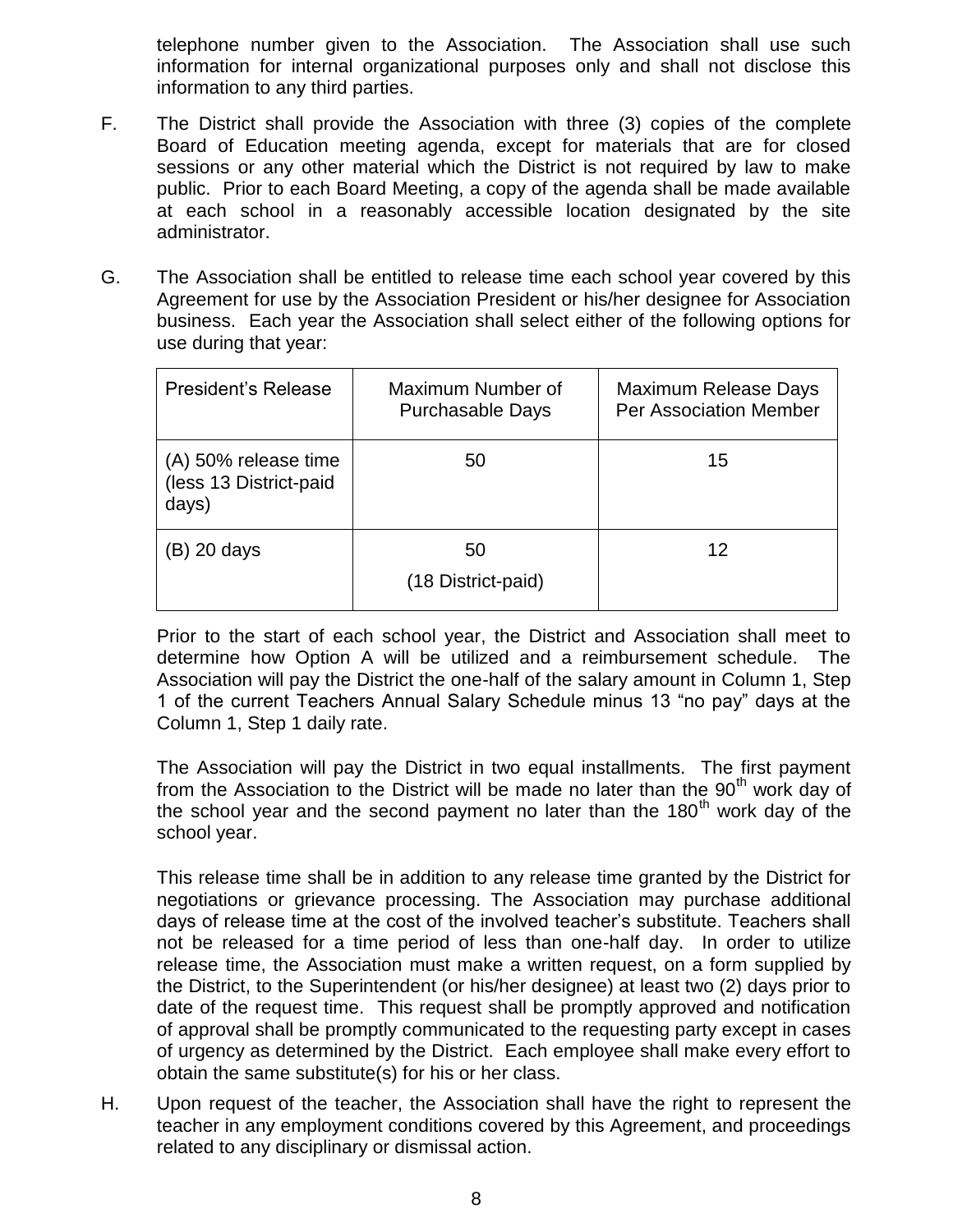- I. At the conclusion of faculty meetings, an employee representing the Association shall be afforded the opportunity to make announcements concerning Association business. Such announcements shall be of a reasonable duration. Attendance at this portion of the faculty meeting shall be optional for all employees.
- J. In order to attend regularly scheduled Association Meetings, Association Building Representatives, and members of the Association Board of Directors shall be excused a maximum of two (2) times per month from school/district meetings which are in session at or after 3:30 p.m. on Thursdays, and which conflict with regularly scheduled Association meetings. An employee who qualifies to be excused from a meeting under this provision must inform in advance the appropriate member of management that the teacher will not be attending the meeting which conflicts with the regularly scheduled Association meeting.

The District shall make good faith effort not to schedule meetings on the same day and time as regularly scheduled Association Representative Council meetings. The Association shall submit to the District a schedule of such meetings sufficiently in advance of the preparation of the District's master calendar.

- K. The Association shall have the right to select an appropriate teacher representative to administratively designated district-wide committees which seek teacher input preparatory to making decisions or advising the Board of Education. The Association may further submit a list of suggested teacher representatives to fill the remaining positions on the committee. These committees could be standing, long term or ad hoc in nature. The District shall advise the Association of all such committees in existence, plus any new committees at the time of their formation.
- L. Within thirty (30) days of ratification of the Agreement by both parties, the Board shall have two hundred fifty (250) copies prepared and delivered to the Association and distribute one contract to each employee in the District. The District shall bear the entire cost of printing the Agreement if such cost is reimbursable by the State. If such cost is not reimbursable by the State, it shall be split equally between the parties.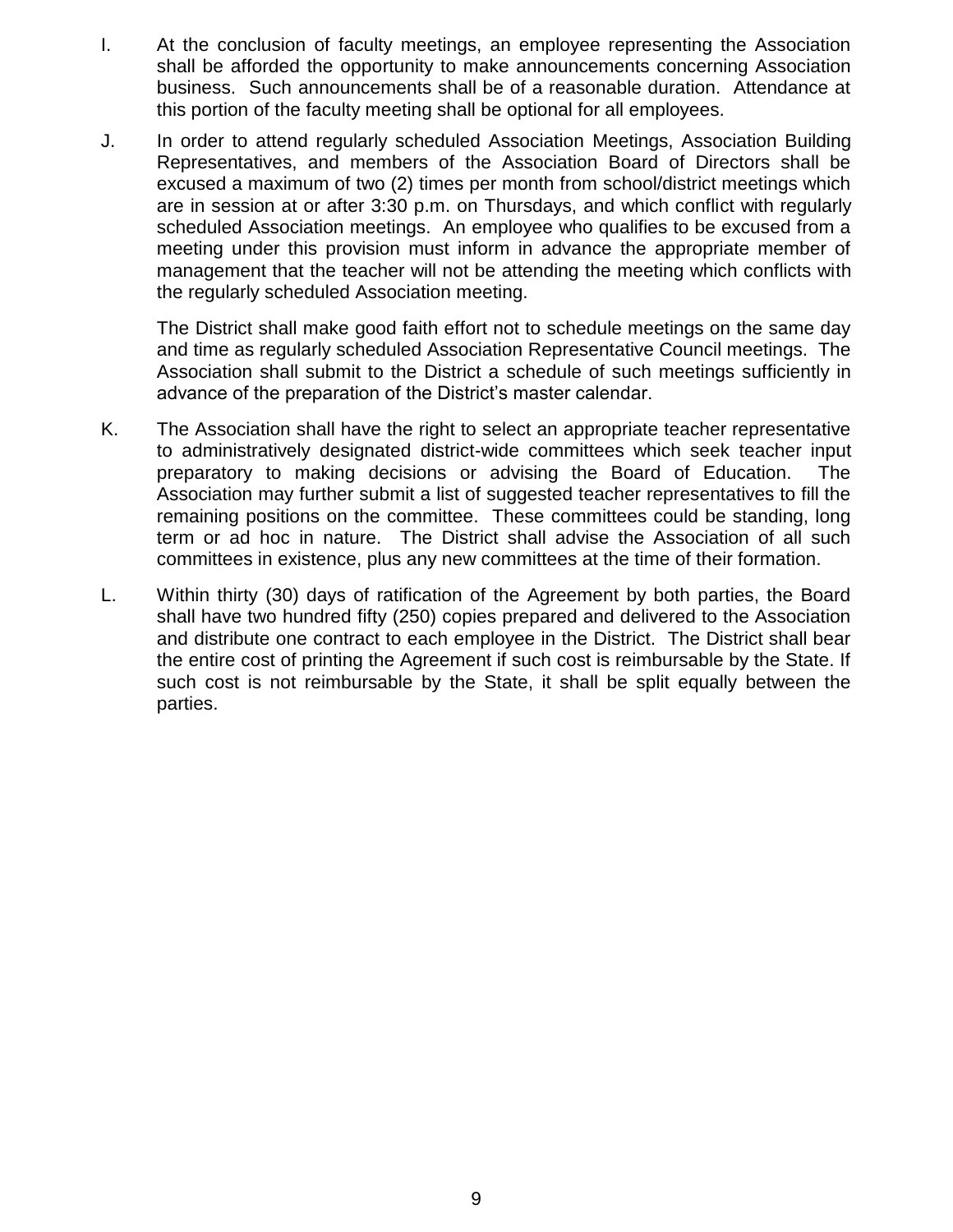## **Article VI - ORGANIZATIONAL SECURITY**

- A. The District agrees to deduct Association membership dues from the pay of Association members.
	- 1. The right of payroll deduction for payment of membership dues shall be accorded exclusively to the Association. Any unit member who is a member of the Association or who has applied for membership may sign and deliver to the District an assignment authorizing deduction of membership dues. Pursuant to authorization by the employee, the District shall deduct 1/10 of the Association dues from the regular salary check of the employee each month. Deductions for employees who sign such authorization after commencement of the school year shall be appropriately prorated to complete the payment by the end of the school year.
	- 2. Association members, who currently leave authorization cards on file for the above purposes, need not be re-solicited.
- B. The parties agree that employees covered by this Agreement who, thirty (30) calendar days after the effective date of the Agreement, are members of the Association and each employee covered by this Agreement who becomes an Association member after that date shall maintain his/her membership in the Association until thirty (30) calendar days prior to the expiration of this Agreement.
- C. Any employee who, thirty (30) days after the effective date of this Agreement, is not a member of the Association, or who does not make application for membership within thirty (30) days from the date of commencement of assigned duties within the bargaining unit, shall become a member of the Association or annually pay to the Association a fee in an amount equal to unified membership dues, initiation fees and general assessments, payable to the Association in one lump sum cash payment in the same manner as required for the payment of membership dues, provided, however, that the employee may authorize payroll deduction for such fee in the same manner as provided in Section B of this Article. In the event that an employee shall not pay such fee directly to the Association, or authorize payment through payroll deduction as provided in Section B, the Association shall so inform the District, and the District shall immediately begin automatic payroll deduction as provided in Education Code Section 45061 and in the same manner as set forth in Section B of this Article. There shall be no charge to the Association for such mandatory representation fee deductions.
	- 1. Any employee who is a member of a religious body whose traditional tenets or teachings include objections to joining or financially supporting employee organizations shall not be required to join or financially support the Association as a condition of employment; except that such employee shall pay, in lieu of a representation fee, sums equal to such representation fee to one of the following non-religious, non-labor organization, charitable funds exempt from taxation under section 501 (c)(3) of Title 26 of the Internal Revenue Code:
		- a. Foundation to Assist California Teachers
		- b. United Way
		- c. Teachers Association of Paramount Memorial Scholarship Fund

Such payment shall be made on or before the 60th day of each school year.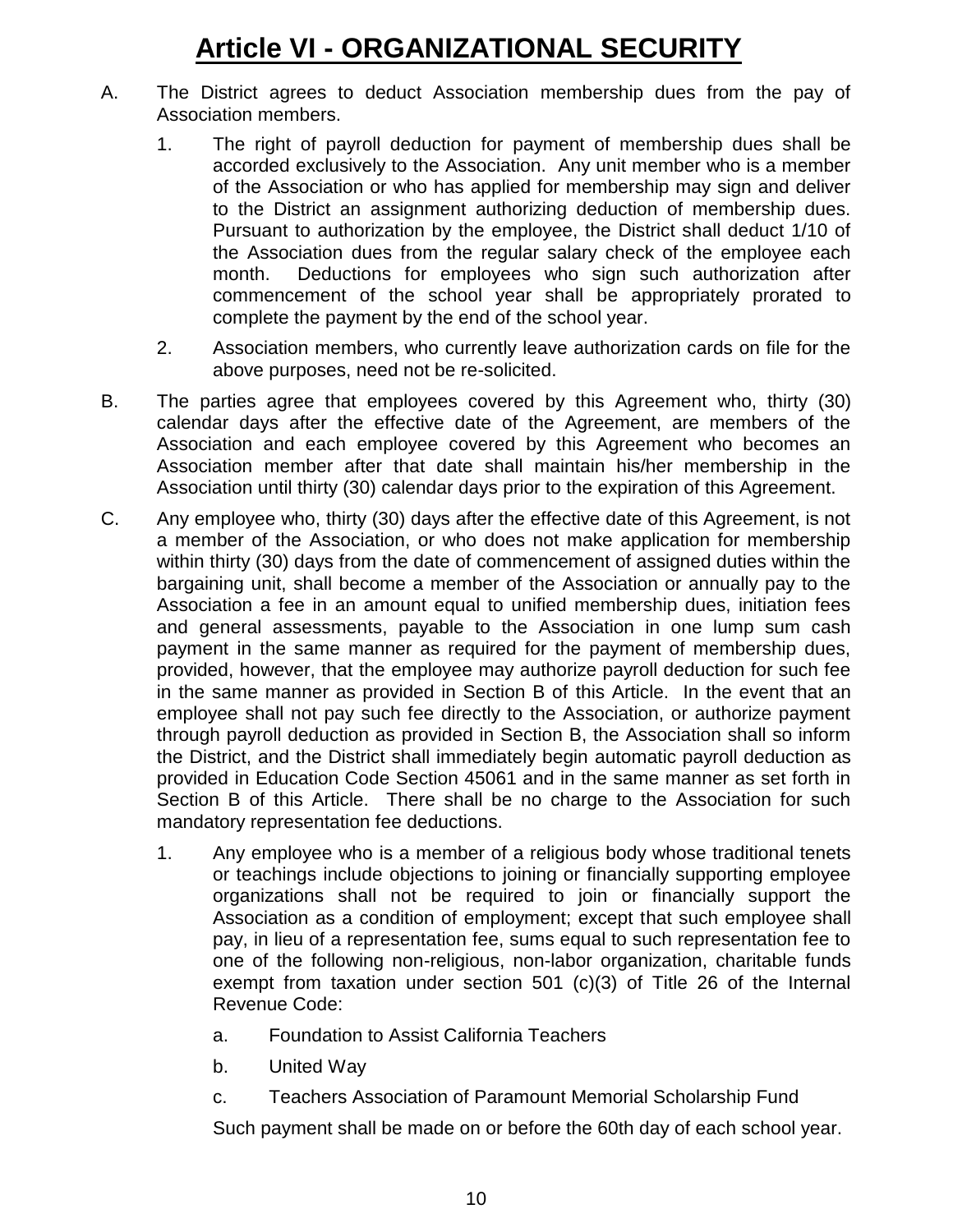- 2. Proof of payment and a written statement of objection, along with verifiable evidence of membership in a religious body whose traditional tenets or teachings object to joining or financially supporting employee organizations, pursuant to Section 1 above, shall be made on an annual basis to the Association and District as a condition of continued exemption from the provisions of sections A, B and C above. Proof of payment shall be in the form of receipts and/or canceled checks indicating the amount paid, date of payment, and to whom payment in lieu of the representation fee has been made. Such proof shall be presented on or before the  $60<sup>th</sup>$  day of each school year.
- 3. Any employee making payments as set forth in sections 1 and 2, above, and who requests that the grievance or arbitration provisions of this Agreement be used in his or her behalf, shall be responsible for paying the reasonable cost of using said grievance or arbitration procedures.
- D. With respect to all sums deducted by the District pursuant to sections A, B and C, above, whether for membership dues or representation fee, the District agrees to remit such monies promptly to the Association accompanied by an alphabetical list of employees for whom such deductions have been made, categorizing them as to membership or non-membership in the Association, and indicating any changes in personnel from the list previously furnished.
- E. Association dues and fees, upon formal written request from the Association to the District, shall be increased or decreased without re-solicitation and authorization from employees.
- F. Notification for Association dues and fees deductions received by the District on or before the tenth of the month, shall be effective for the following month.
- G. The Association agrees to furnish any information needed by the District to fulfill the provisions of this Article.
- H. The Association and the District hereby agree as follows:
	- 1. The Association agrees to pay to the District all reasonable legal fees and legal costs incurred in defending against any court action and/or administrative action challenging the legality or constitutionality of the representation fee provisions of this Agreement or their implementation.
	- 2. The Association shall have the exclusive right to decide and determine whether any such action or proceeding referred to in Section H.1 shall or shall not be compromised, resisted, defended, tried or appealed.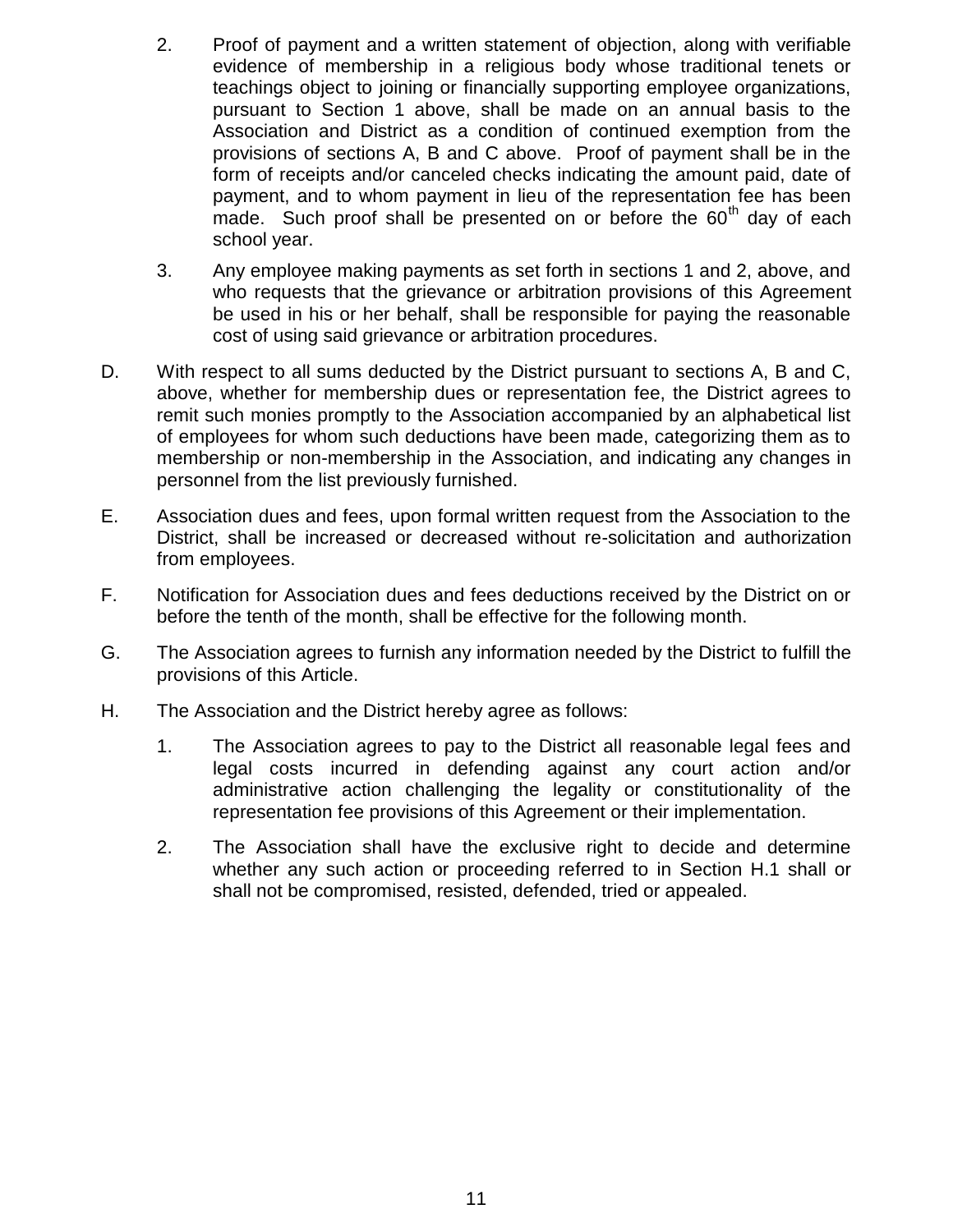## **Article VII - GRIEVANCE PROCEDURE**

### A. Definitions

- 1. A "grievance" is a claim that the District has violated an express provision of this Agreement in a manner which adversely affects the grieving employee or employees, or a claim by the Association that the District has violated an express provision of the Agreement. The respondent in all cases shall be the District itself rather than any individual.
- 2. An "immediate supervisor" is the lowest level supervisor or site administrator who has been designated by the District to adjust grievances, and who has direct responsibility for the grievant.

#### B. Procedure

The grievant shall be entitled, if he/she so requests, to be represented by the Association at all steps of the grievance procedure.

1. Step 1

If a grievant believes there is a basis for a grievance, he/she shall first discuss the possible grievance with his/her immediate supervisor in an effort to resolve the matter informally.

2. Step 2

If a grievance is not resolved under the Step 1 procedure, the grievant shall submit a written statement of the grievance to the immediate supervisor with a copy sent to the Superintendent or his/her designee. Such statement shall be on a form issued by the District and shall contain: the name of the grievant, a listing of the provision(s) of the Agreement alleged to have been violated, a statement describing the precise conduct of the District that is alleged to have violated the Agreement (including all names, dates, and places necessary for a complete understanding of the grievance), and a listing of the specific actions requested to remedy the grievance. This written statement of the grievance shall be submitted within twenty (20) days after the occurrence of the event giving rise to the grievance or within twenty (20) days after the grievant through reasonable diligence should have obtained knowledge of the occurrence of the event giving rise to the grievance. The immediate supervisor shall attempt to resolve the grievance as soon as possible, but shall present a written answer to the grievant within five (5) days after receiving the grievance. If either party requests a meeting to discuss the grievance within this five-day period and such a meeting is held, the time limit for the written answer shall be extended until five (5) days after the close of the meeting. The District shall provide the Association with copies of all formal grievances filed.

3. Step 3

If the grievance is not settled in Step 2, the grievant may appeal it to the Superintendent or his/her designee. Such appeal shall be in writing and shall be submitted within ten (10) days after the grievant receives the Step 2 answer. This appeal shall include a copy of the original grievance, the Step 2 answer, and a statement of the reasons for the appeal. The Superintendent or his/her designee shall respond to the appeal in writing within ten (10) days after receipt. Either the grievant or the Superintendent or his/her designee may request a meeting to discuss the grievance within this ten-day period. If such a meeting is held, the time limit for the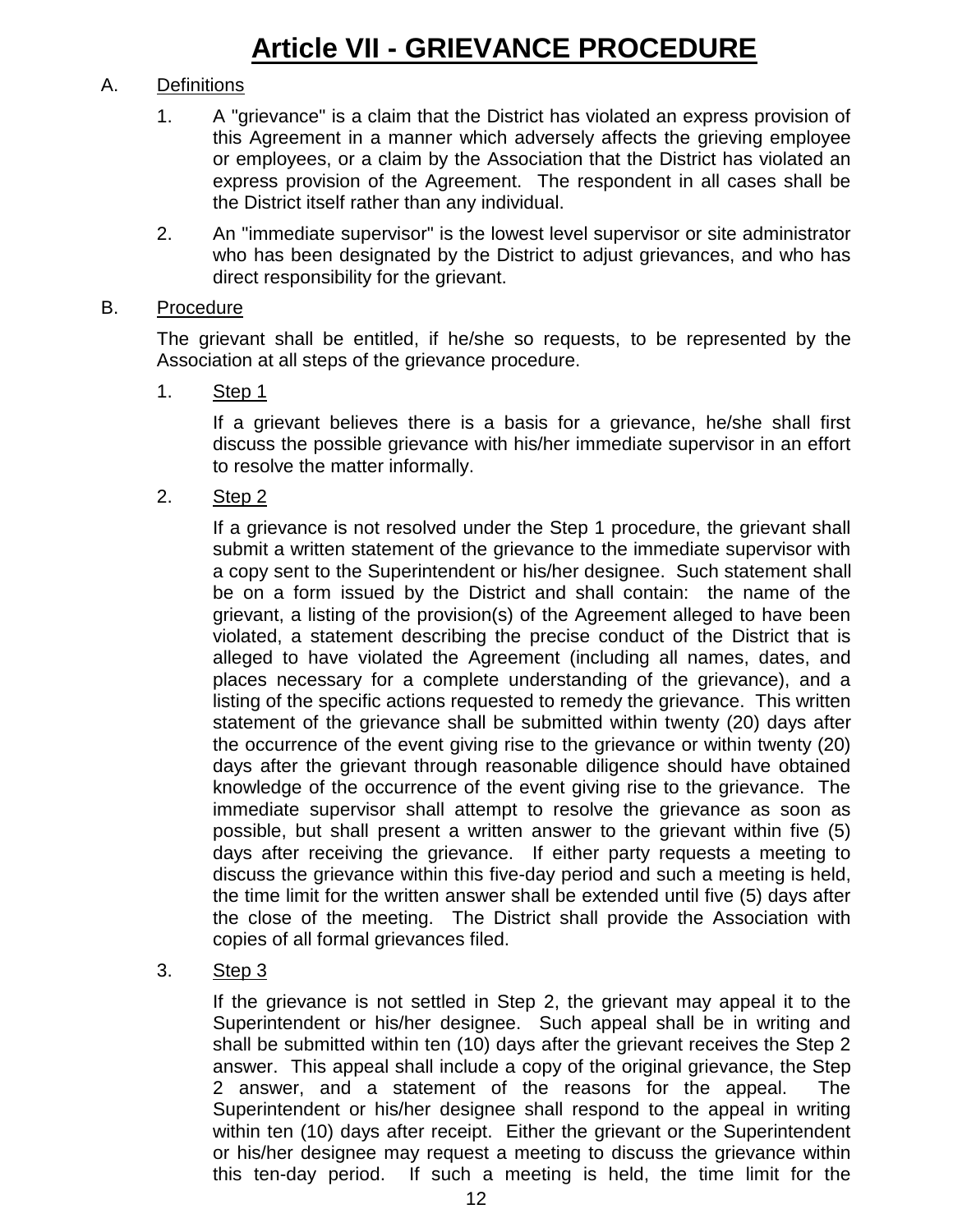submission of the Superintendent's or his/her designee's answer shall be extended until five (5) days after the close of the meeting.

- 4. Step 4
	- a. If the grievant and/or the Association is not satisfied with the decision in Step 3, the grievant may request that the Association pursue mediation of the grievance.
	- b If the Association concurs with the grievant's request, the Association shall, within ten (10) days of receipt of the decision in Step 3, provide the District with a written request to submit the grievance to mediation. Within five (5) days of receiving the request, the District shall notify the Association whether or not mediation is acceptable.
	- c. If the Association and the District mutually agree to submit the grievance to mediation, the Association shall request that a mediator from the California State Mediation and Conciliation Service be assigned to assist the parties in the resolution of the grievance. The parties will set a meeting with the assigned mediator as soon as reasonably possible for all parties.
		- (1) The grievant and not more than two (2) other teachers relevant to the mediation shall be released from duty for mediation meetings.
	- d. The function of the mediator shall be to assist the parties to achieve a mutually satisfactory resolution of the grievance. If such is achieved, the agreement shall be reduced to writing and shall be signed by the grievant, the Association and the District.
	- e. In the event that no satisfactory resolution of the grievance is reached, or if either party wishes to terminate the mediation, the grievant and/or the Association may proceed to Step 5.
	- f. Any statement or offer of settlement made by either party during the mediation process shall not be introduced or relied upon to establish any interpretation of this Agreement in subsequent proceedings.
- 5. Step 5
	- a. If the grievant and/or the Association is not satisfied with the disposition of the grievance at Step 4, the grievant may request that the Association submit the grievance to arbitration.
	- b. If the Association proceeds to arbitration, it shall so notify the District in writing within twenty (20) days of the termination of Step 4. Within ten (10) days of such notification, representatives of the District and the Association shall attempt to agree upon a mutually acceptable arbitrator and obtain a commitment from said arbitrator to serve. If the parties are unable to agree upon an arbitrator within the specified time, the Association shall file a Demand to Arbitrate to the American Arbitration Association. The selection of the arbitrator and the arbitration proceedings shall be conducted under the Voluntary Labor Arbitration Rules of the American Arbitration Association.
	- c. The arbitrator's decision shall be in writing and shall set forth the findings of act, reasoning and conclusions of the issues submitted. If the parties cannot agree upon a submission agreement, the arbitrator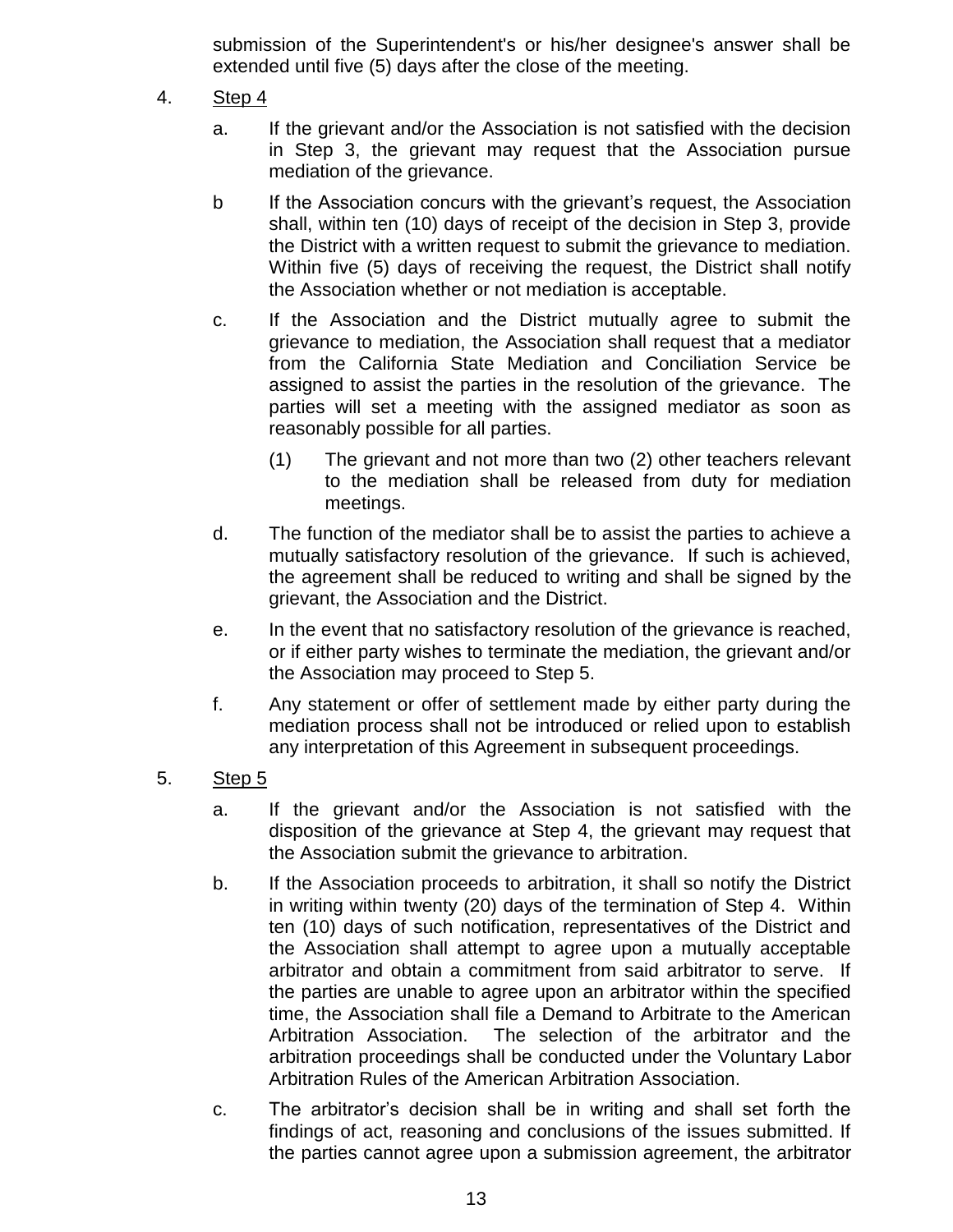shall determine the issues by referring to the written grievance documents and presentations of the parties at the hearing.

- d. The arbitrator shall be without power or authority to make any decision which requires the commission of an act prohibited by law, or to add to, subtract from, or modify the terms of this Agreement. However, it is agreed that the arbitrator is empowered to include in any award such financial reimbursement or other remedies as he/she judges to be proper. The decision of the arbitrator shall be submitted to the Association and the District and will be final and binding upon the parties. If any question arises as to the arbitrability of the grievance, such question will be ruled upon by the arbitrator only after he/she has had an opportunity to hear the merits of the grievance.
- e. All costs for the services of the arbitrator, including, but not limited to per diem expenses, his/her travel and subsistence expenses and the cost of any hearing room, will be borne equally by the District and Association. All other costs will be borne by the party incurring them, except for released time for the grievant(s), Association representative(s) and witnesses which shall be provided by the District.

#### C. General Provisions

- 1. The filing or pendency of any grievance shall in no way operate to impede, delay, or interfere with the right of the District to take the action being grieved, nor justify the grievant's refusal to perform assigned duties.
- 2. The District and the Association may agree to the initial filing of a grievance with an administrator other than the immediate supervisor. Also, the parties may agree to omit steps in the grievance procedure to expedite the resolution of a grievance.
- 3. The time limits on the filing and processing of grievances may be extended only by a written agreement signed by the parties. Any time limit affected by the Winter Recess or Spring Vacation shall be extended by five (5) days.
- 4. A grievance must be filed and appealed within the time limits set forth, or the grievance shall be considered settled on the basis of the last answer given. Such settlement shall be binding on all parties. If a District representative fails to answer a grievance within the time limits provided at a particular step (unless such time limits are extended by written agreement), the grievance may be appealed to the next step within the appropriate time limits.
- 5. If the grievant decides not to have the Association represent him/her, his/her grievance shall not be considered settled without the Association having been given a copy of the proposed resolution and an opportunity to discuss the grievance with the District to state its views on the matter.
- 6. The purpose of these procedures is to secure, at the lowest possible administrative level, solutions to grievances. In order to encourage a professional and harmonious disposition of complaints, it is agreed that from the time a grievance is filed until it is processed through the final steps of these procedures, neither the grievant nor the Association nor the District shall make public either the grievance or evidence regarding the grievance.
- 7. Neither the District nor the Association shall take any reprisals against each other or any employee, administrator, or other person based upon his/her participation in the grievance procedure.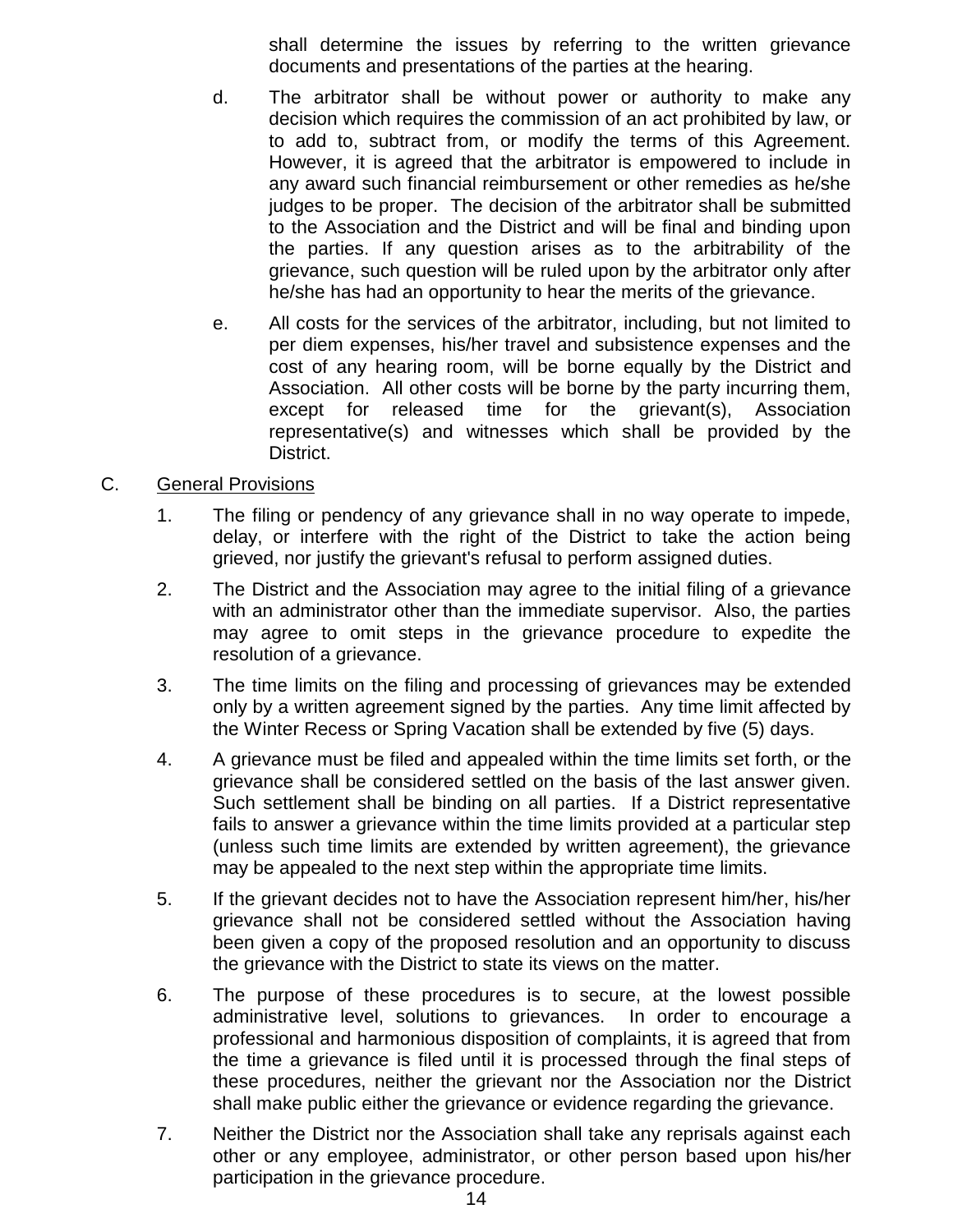- 8. Records involved in a grievance shall be kept in a file separate from the grievant's official personnel file, except for material which otherwise would be appropriate for his/her personnel file.
- 9. Grievance meetings will be scheduled by the District at mutually convenient times and places. Except in cases of strict necessity, such meetings will be scheduled so as not to conflict with the grievant's work hours. However, when such meetings are scheduled to conflict with the grievant's work hours, reasonable release time, without loss of salary, will be provided to the grievant.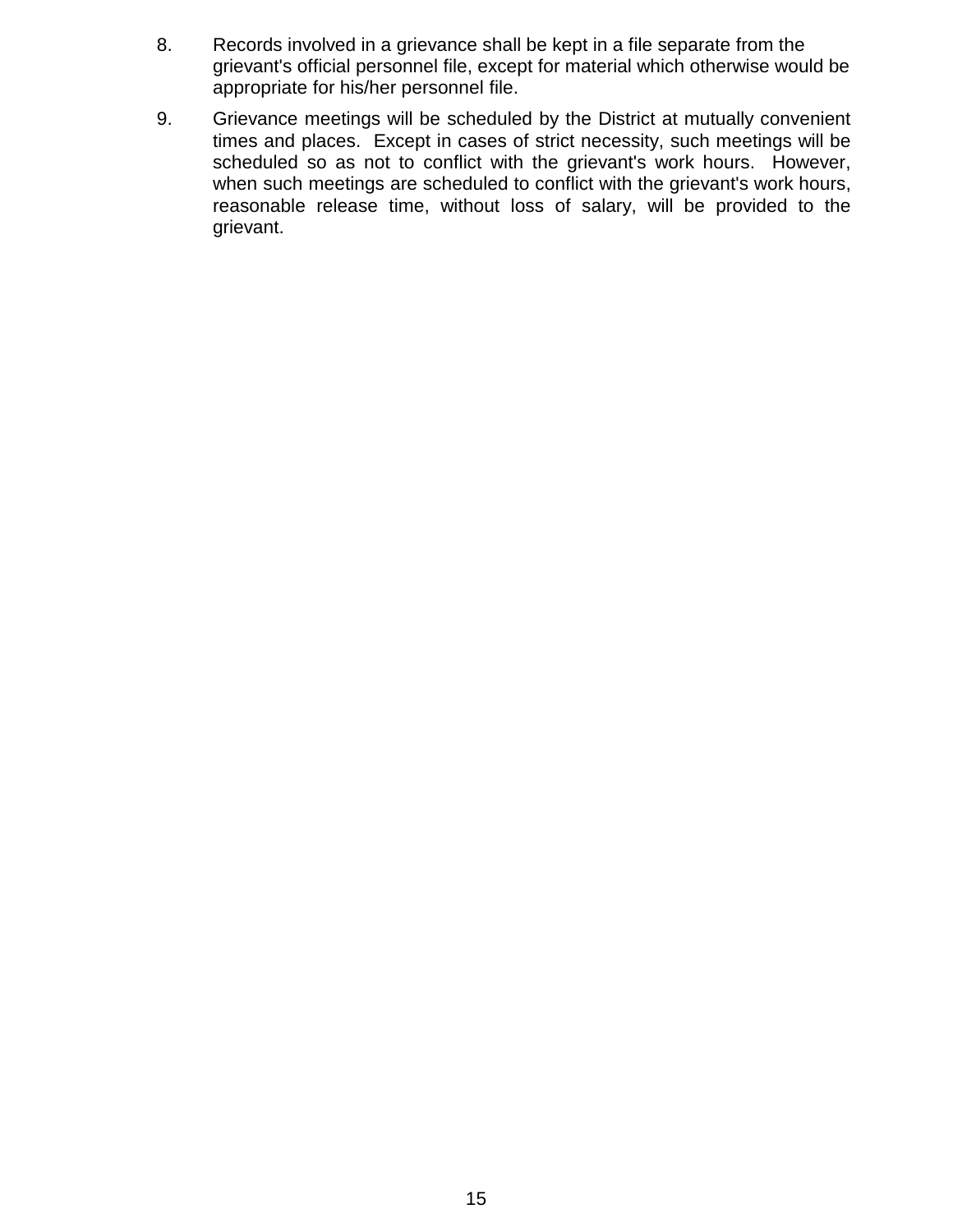## **Article VIII - HOURS OF EMPLOYMENT**

### A. General

The parties recognize the varying nature of certificated employees' professional responsibilities which require that they spend as much time as necessary to fulfill their instructional and professional duties.

#### B. Normal On-Site Obligation

1. The normal on-site obligation for classroom teachers shall be:

- a. K-8 classroom teachers shall be from thirty (30) minutes prior to their first class until thirty (30) minutes after their last class. On Fridays, only when no specific professional responsibilities exist (e.g., parent conference, staff meeting, emergency or preparation period) unit members may leave the site at the end of their last class. Kindergarten teachers shall work the same number of hours as are worked by the other primary classroom teachers at their work site.
- b. Teachers at Paramount High School shall continue to be seven (7) hours, forty-six (46) minutes, commencing thirty (30) minutes prior to their first classroom or preparation assignment. The remainder shall be available to the District and school for meetings, etc. On Fridays, only when no specific professional responsibilities exist (e.g., parent conference, staff meeting, emergency or preparation period) unit members may leave the site at the end of their last class.
- c. The site administrator shall meaningfully consult the teachers at his/her school prior to any decision of the site administrator to modify the instructional day.
- d. Teachers shall be available for conferencing with parents, administrators and other teachers during their non-teaching time. If teachers need to be away from their typical work areas for an extended period they shall inform the site administrator or his/her designee of where they may be located. If teachers need to leave campus prior to the end of their on-site obligation, they shall inform and receive permission from the site administrator or his/her designee prior to their departure.
- 2. Teachers who teach a "zero period" or its equivalent shall be exempt from the "half-hour before" requirement.
- 3. Other teachers shall work an eight (8) hour day, including at least a thirty-minute, duty-free lunch period, except as follows:
	- a. Child development teachers shall work an eight and one-half (8-1/2) hour day, including a 30-minute duty-free lunch period.
	- b. Resource teachers, librarians, nurses, academic site coaches, counselors, and language/speech specialists shall work the same number of hours on-site as is generally worked by the classroom teachers at their site.
- 4. The length of the on-site obligation on all non-student workdays such as in-service days, orientation days, and the like, shall be the same as for a normal school day unless reduced by the individual site administrator.
- 5. Normal on-site hours shall be observed on all minimum student days unless reduced by the individual site administrator.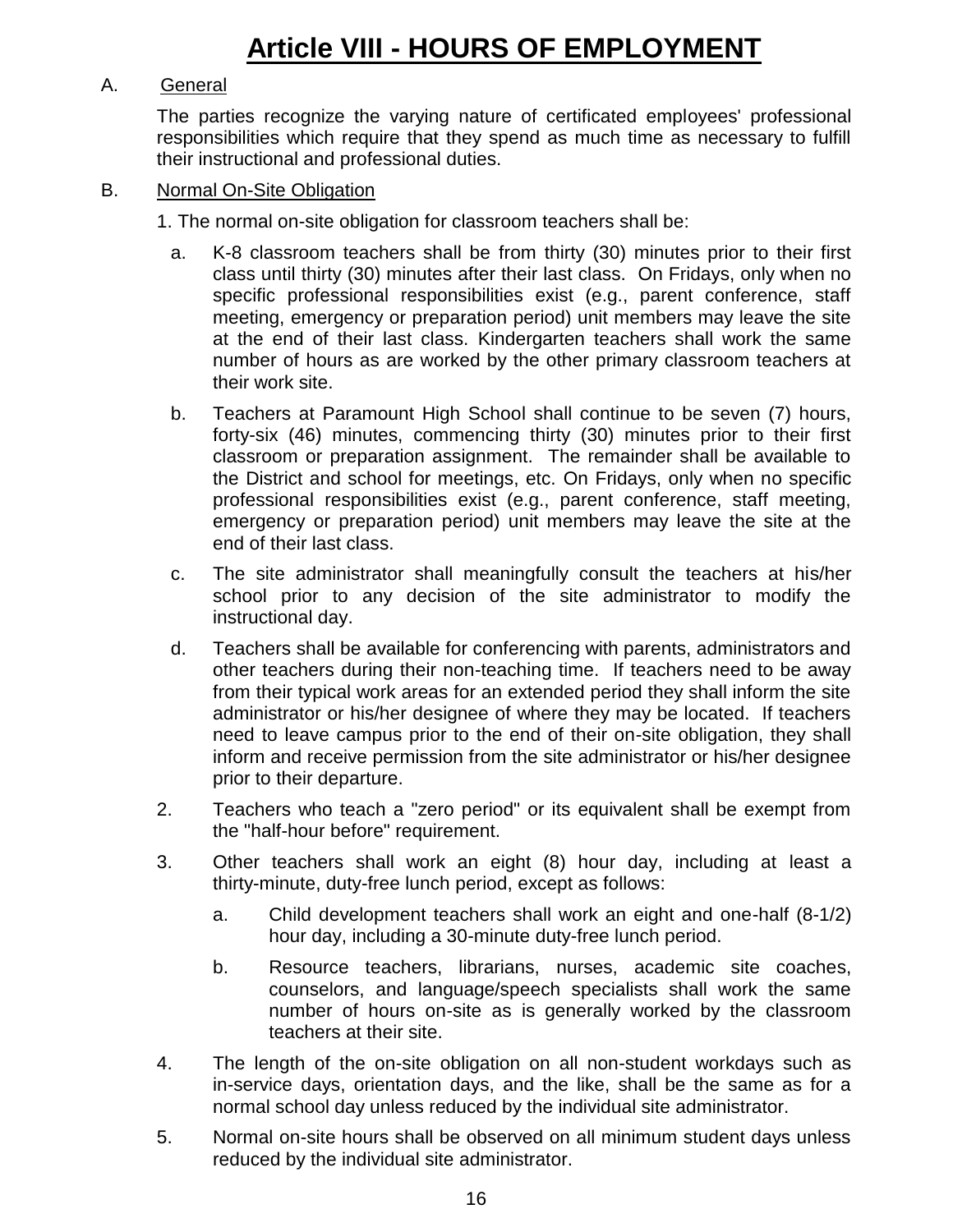- 6. On a minimum day before a holiday when no specific responsibilities exist (e.g., parent conference, staff meeting, emergency) unit members may leave the site at the end of their last class or preparation period.
- 7. The maximum number of instructional minutes per day based on 180 student contact days shall be as follows:

| а. | Kindergarten | 298 |
|----|--------------|-----|
|    |              |     |

- b. Grades 1 3 298
- c. Grades 4 5 325
- d. Grades 6 8 325

The number of assigned instructional periods at the sixth through eighth grade levels shall not exceed six (6) unless otherwise mutually agreed by the staff and the site administrator.

#### Regular Day

e. Grades 9 - 12 372

There shall be no more than six (6) periods a day at the secondary schools (except Paramount High School-Continuation), including one planning and preparation period within the time indicated above.

8. The annual number of "instructional minutes" as defined by State regulations shall be no less than the following:

| a. | Kindergarten | 36,000 |
|----|--------------|--------|
|----|--------------|--------|

- b.  $1 3$  50,400
- c. 4 5 54,000
- d. 6 8 54,000
- e. High School 64,800

In the event that it becomes necessary to suspend school such that the number of instructional minutes for a given school year fall below the amounts listed immediately above, the District and Association shall meet immediately for the purpose of rescheduling the minutes lost in order to maintain eligibility for funding.

- 9. Minimum student days shall be scheduled as follows:
	- a. For elementary parent conferences.
	- b. On the last day of each semester at Paramount High School campuses.
	- c. One day per week at each K-8 site. Two of these days per calendar month shall be designated for teacher preparation time (T-days).
	- d. The administration and staff at each site will determine the specific dates for Back-to-School Night and Open House within the weeks designated in the negotiated calendar, but in no case on the same day the Board of Education meets. Dates that can be considered will be on Monday through Thursday. If the staff at a school cannot agree on a date, the principal shall make the final decision. Additionally, in scheduling both school events, consideration will be given to when the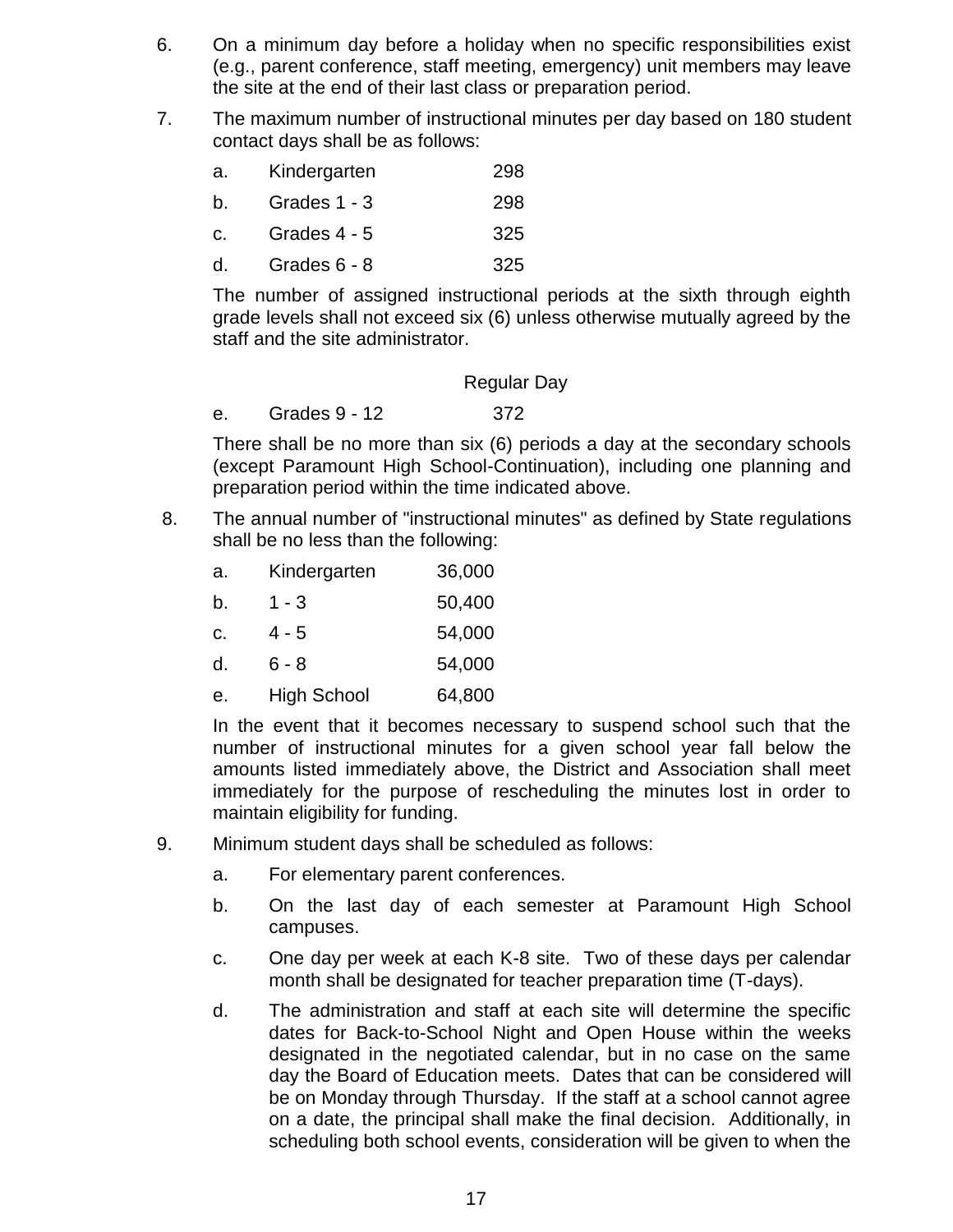Association's Representative Council meets in an effort to avoid a calendar conflict.

For Back-to-School or Open House, the minimum days will be designated as days unit members will be able to leave at the end of their last classroom assignment or preparation period to prepare for the event.

e. For such other reasons as the District may determine, including, but not limited to, planning and/or preparation time.

Minimum student days shall not exceed 240 minutes of instructional time.

- 10. Each site administrator shall consult with his/her staff with respect to methods of notifying the administrator's office of employee arrivals at and departures from the work site and also with respect to related procedures. The site administrator shall have the final and sole authority to establish such procedures; provided, however, that such procedures shall not be arbitrary or unreasonable.
- 11. Site administrators shall make a good faith effort to minimize the number of subject matter preparations required of each 6-12 teacher, and shall consult with teachers prior to assigning more than three different preparations, giving good faith consideration to the teacher's suggestions.

### C. Other and Adjunct Duties

- 1. In addition to assigned classroom teaching (or support service) duties, teachers are expected to continue to perform other reasonable professional duties, many of which may occur outside the normal on-site duty obligation. Such duties include, but are not limited to: planning, selecting, and preparing materials for classroom instruction; reviewing and evaluating pupils' work; conferring and counseling with pupils, parents, staff, and administrators; keeping records; attending faculty, departmental, and grade level meetings of reasonable frequency and duration; supervising teacher aides; participating in approved staff development programs; keeping abreast of developments within the subject matter taught by the teacher; assuming reasonable responsibility for the proper use and control of District property, materials, supplies, and equipment; and participating in Back-to-School and Open House activities. Teachers shall not be required by the District to attend more than one other night or weekend meeting of parents/community organizations.
- 2. The District shall make a good faith effort to minimize the number of large and small group meetings at both the District and school level, which an employee is required to attend, from extending more than thirty (30) minutes beyond the end of the normal student day. The District shall make a good faith effort to schedule Child Study Team meetings during the hours of teachers' normal on-site obligation.
- 3. The parties also recognize that teachers participate in adjunct duties on an assigned or a voluntary basis. Examples of such duties are: supervision of co-curricular, extra-curricular, and other non-classroom school activities of pupils, including student organization activities, playground and recess activities, and athletic and social events; and serving on committees providing advice and service for the District, including service on Districtestablished committees for which the Association is asked to designate a representative and the teacher does not receive remuneration.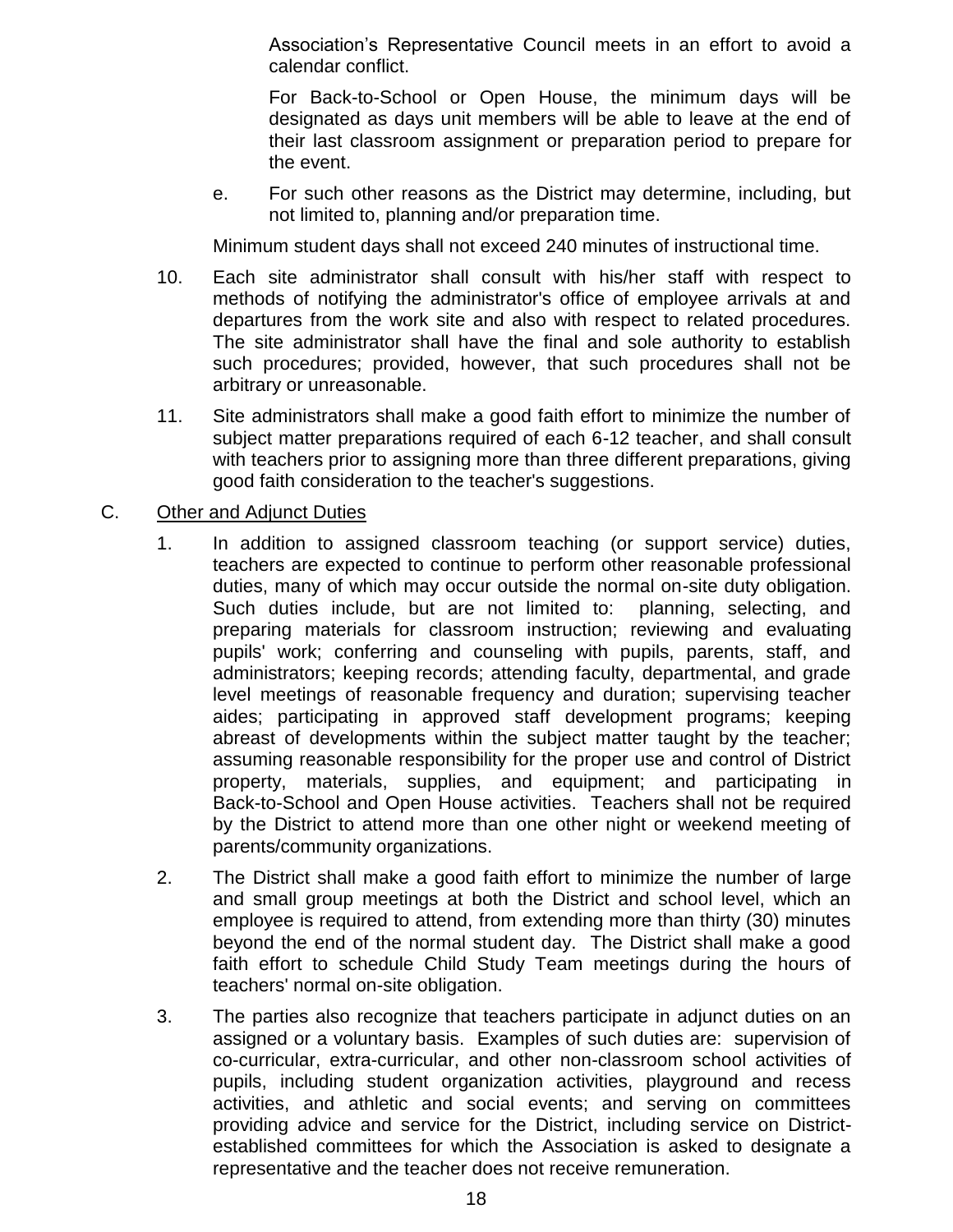- a. An employee may be required to provide service at an event for which admission is charged. Any such employee serving in positions which have previously been compensated shall be paid at the existing rate.
- b. The District and the Association shall review the adjunct duty extracurricular assignment structure for the various grade levels. This review shall include, but not be limited to:
	- (1) A review of supervision for events for which admission is charged;
	- (2) The appropriateness of the positions for which teachers are being compensated, and the rates paid; and
	- (3) The problems relating to supervision of evening, non-school day and away-from-school activities.

The results of this review and any recommendations shall be provided to both parties.

- c. Each site administrator shall make a good faith effort to minimize the number of adjunct duty responsibilities at his/her work site. Adjunct duty responsibilities shall be as consistent as practicable and necessary among schools of the same level. Such duties shall normally be performed on a volunteer basis, but in any event are to be equitably distributed among the site staff and scheduled with reasonable advance notice. Volunteer time shall count along with assigned time in balancing out the sharing of adjunct duty responsibilities.
- d. In the event that an adjunct duty is rescheduled, the site administrator shall make a good faith effort to resolve schedule conflicts that this may create for an employee initially assigned to that duty.

#### D. Lunch Break, Relief Breaks and Preparation Time

- 1. Each teacher shall receive at least a thirty-minute duty-free lunch period, exclusive of passing time. Teachers whose assignment requires them to travel between various work sites shall not be expected to travel during those duty-free periods.
- 2. If necessary to meet the necessities of life, and if it cannot be taken during lunch, recess, nutrition, or passing periods, a relief break shall be provided for the teacher by the site administrator.
- 3. The District shall make every effort to secure substitute(s) whenever necessary for full staffing. When an employee must be utilized to provide replacement services for temporarily absent employees, they shall be paid that part of the day-to-day substitute rate which is proportional to the portion of the class assumed and/or the portion of the day the service is provided. However, if the substitute service is the result of a mutual voluntary agreement between teachers (subject to administrative approval), it shall be without the aforementioned additional compensation. Utilization of nonclassroom personnel as substitutes should be on an equitable basis, and should not be so excessive as to impair their performance of regular responsibilities.
- 4. Each full-time high school classroom teacher shall be afforded one scheduled class period daily as a preparation period. Preparation periods shall be used for planning and preparation purposes. The scheduled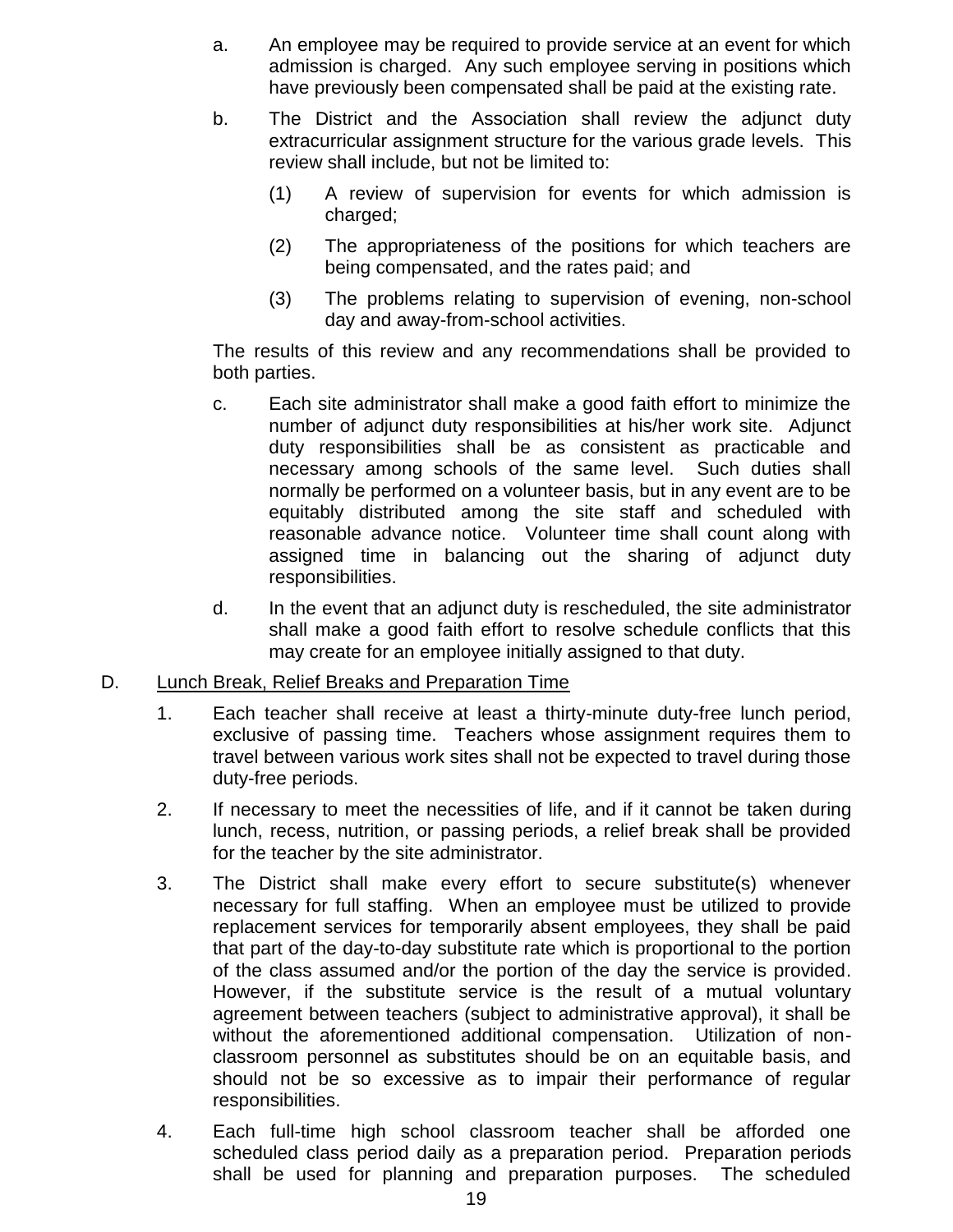preparation may, if deemed necessary by the site administrator, be used for providing replacement service for a temporarily absent teacher. The site administrator shall make a reasonable effort to distribute replacement assignments equitably with reasonable consideration being given to the expressed preferences of individual teachers.

- 5. Notwithstanding paragraph 4 above, a teacher may be assigned to teach a sixth class in lieu of a preparation period to satisfy the staff allocation for the school as prescribed in Article XIV, Class Size.
- 6. Employees shall not be required to substitute for management personnel.
- 7. Site administrators may reasonably adjust an employee's starting and/or ending time provided the number of hours of on-site obligation for the particular employee remains consistent with other employees at the site.
- E. Release Time For Special Purposes
	- 1. At its discretion, the District may provide release time through the use of minimum days or the provision of paid substitutes for staff development and program planning and implementation surrounding the development of School Plans.
	- 2. At its discretion, the District may also provide release time in the manner described above on either a District-wide or school-wide basis for the development and implementation of standards.

#### F. Special Needs Children Meetings (PL 105-17)

With respect to the various meetings required by the Federal Regulations governing individualized educational programs for special needs children, the following shall apply:

- 1. The District shall make a good faith effort to schedule such meetings during daily work hours.
- 2. When the District determines that it will be more efficient, several meetings will be scheduled on the same day on a release time or minimum-day basis.
- 3. If the objectives of Sections 1 and 2 above cannot be accomplished and individual education plan meetings can only be held after daily work hours, unit members (teachers and counselors) will be compensated at the hourly rate for attendance at the meetings.
- G. Annual Assignment
	- 1. Prior to the close of each school year, the District and the Association shall mutually agree upon and publish the school calendar for the succeeding school years.
	- 2. The annual duty assignment for returning full-time employees shall be 184 days except as specified below. This shall include two (2) student-free workdays prior to the beginning of instructional days, one (1) student-free day during the year and an additional student-free day at the end of the second semester as indicated on the calendar. Newly employed employees, unless otherwise noted, shall have an annual duty assignment of 185 days with the inclusion of an additional student-free orientation day.
	- 3. Each site administrator shall hold free at least one of the orientation days for returning employees so that such time may be used on site by the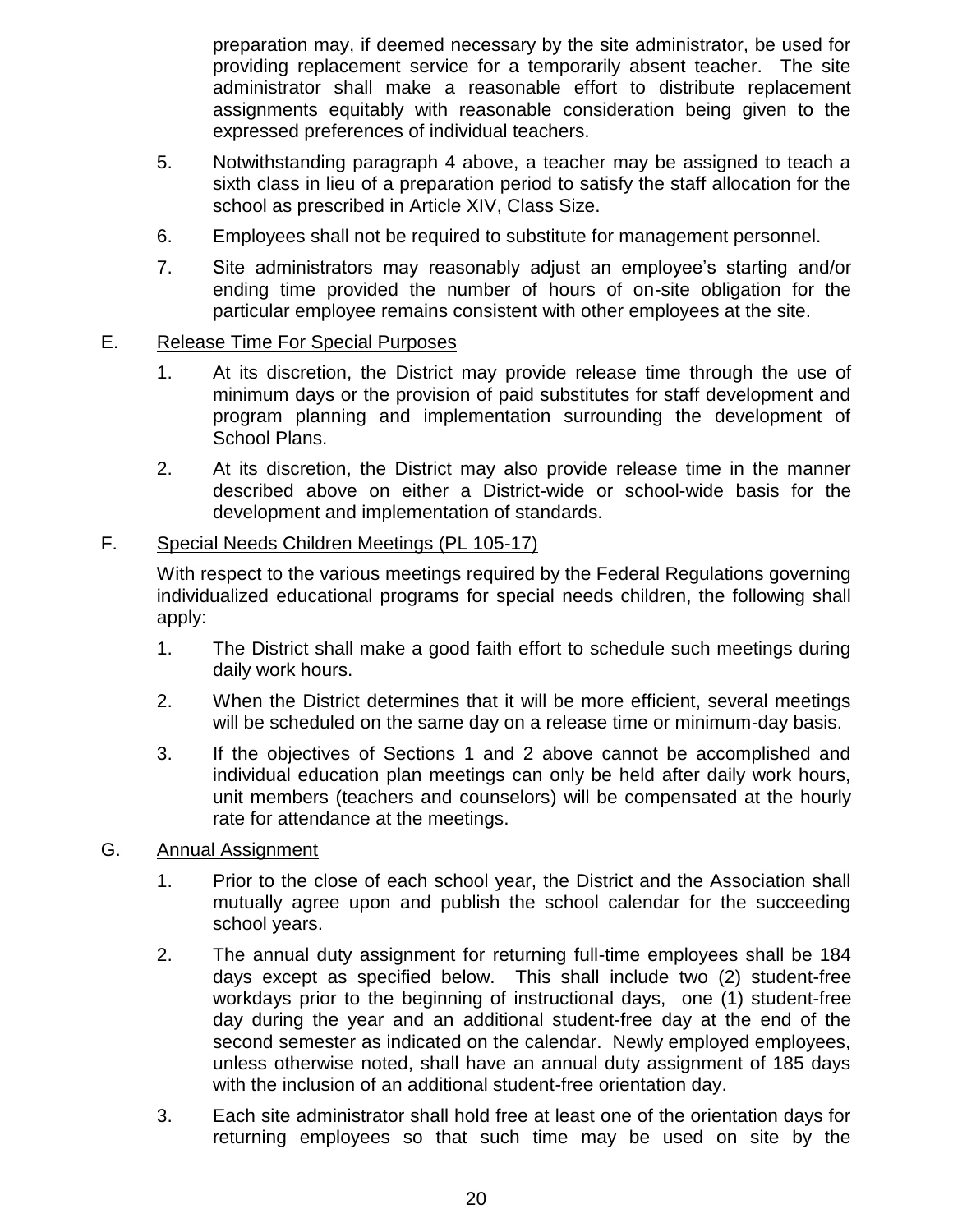employees for room preparation and the obtaining and preparing of classroom materials.

- 4. The Annual Assignment for counselors, both in the K-12 program and Adult Education, shall be 190 days.
- 5. The standard work year for the Adult Education program shall be thirty-eight (38) weeks, encompassing the same weeks as those worked on the traditional K-12 calendar.
	- a. For the purposes of determining eligibility for permanency of employment as an hourly Adult Education employee only, the employee must average a normal work assignment of at least twenty-one (21) hours per week for the regular work year noted above for two (2) years. This same standard shall not apply to any other classification of certificated employee.
	- b. While the work year may be reduced, once permanency has been attained, an employee's total annual work hours shall not be reduced except in accordance with the appropriate procedures set forth in the Education Code to effectuate such a reduction.
- 6. The Association shall not schedule Association meetings or orientation activities during the teacher's orientation day duty hours except, however, that the Association may distribute materials to new teachers during their first day of orientation in accordance with past practice.

### H. Child-Care Work Year

- 1. Teachers working in the Community Based child care program and the State Preschool program shall have an annual assignment of 184 days. Employees in other child-care programs which are currently 12-month programs, shall have an annual assignment of 243 days. These employees shall have the same holidays as the District's administrative and classified employees. Early Childhood Education Center teachers shall accrue twopaid vacation days per month up to a permissible maximum accrual of twenty-four (24) days.
- 2. The base annual pay (not including anniversary increments) for employees working a 184-day year shall be 184/219 of the pay for teachers working a 243-day year. (See Appendix C)
- 3. Any employee working days in excess of the annual assignment shall be paid additional pro rata per diem pay, regardless of whether it is extended regular service or substitute service.
- 4. Employees working in 184-day positions shall be considered working fullyear assignments for the purposes of:
	- a. Determining salary schedule placement, as provided in Article XVII.
	- b. Receiving teacher benefits, as provided in Article XIX; and
	- c. Determining service credit in the State Teachers Retirement System.
- 5. Employees working in 184-day positions shall not accrue vacation days. (Daily rate basis adjusted from 1/243 of the 243-day rate to 1/219 in lieu of vacation days.)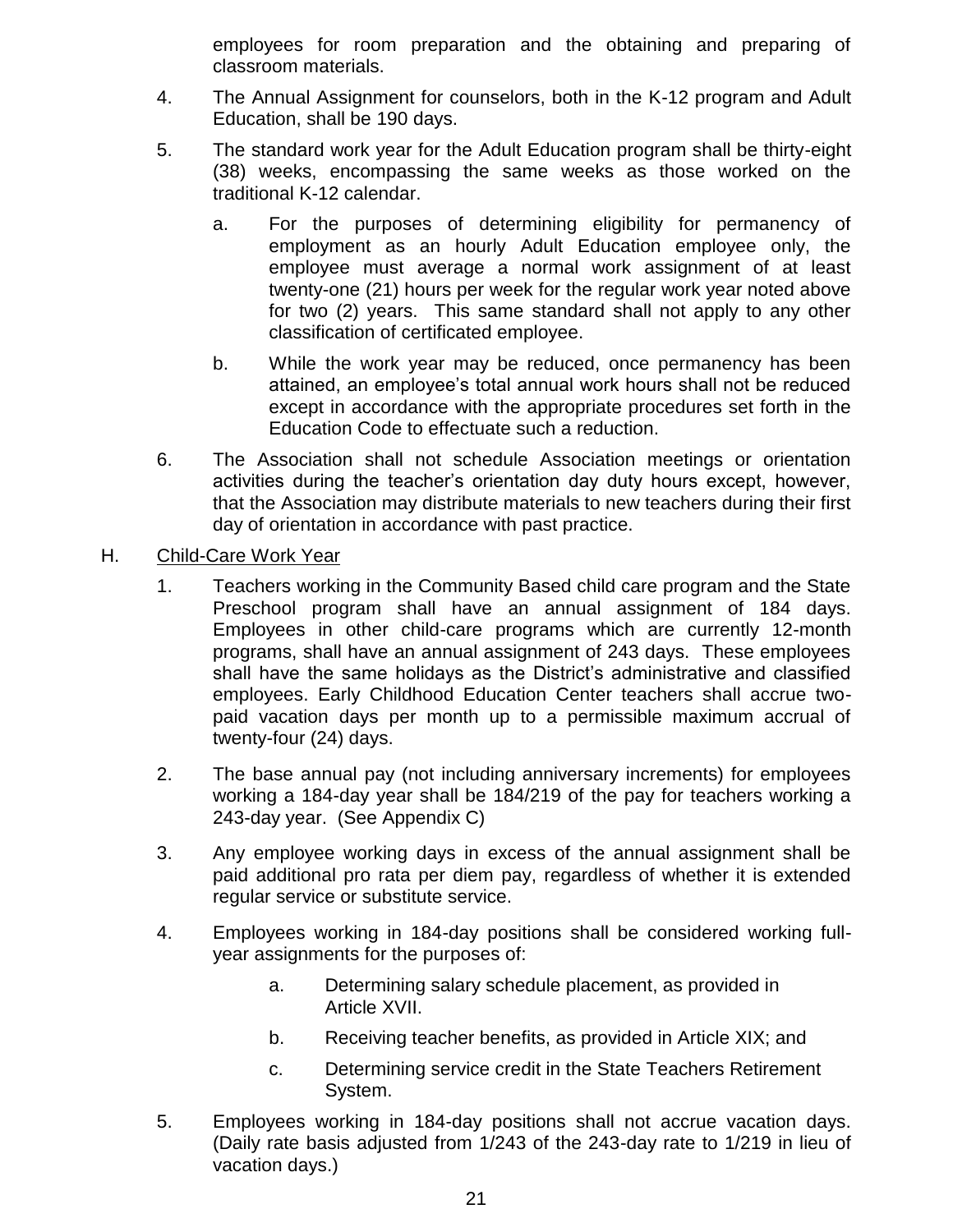### I. Sixth Class Assignments – Paramount High School campuses

If after the development of the master schedule, but in no event later than the end of six weeks from the beginning of the school year, the District determines it does not have enough sections in a subject area (e.g. history, math, English) to form a full-time equivalent teaching position or if the District, upon completion of the interview process, is unable to employ a qualified and competent teacher for such a position if one were formed, the following procedure shall be utilized in assigning teachers to teach a fifth or sixth class in lieu of their preparation periods.

- 1. No teacher shall be assigned sixth class involuntarily if there are teachers willing to accept the assignment on a voluntary basis, including those volunteers who have an appropriate credential authorization but are not currently teaching in the department in which the sixth class assignment exists.
- 2. When more than one teacher wishes to receive a specific voluntary or sixth class assignment, that teacher with the most departmental seniority within the department of the assignment from among those applicants having the appropriate credential authorization shall receive the assignment. If two or more applicants have the same departmental seniority, the one with the greatest District seniority shall be selected.
	- a. A teacher on a remediation design shall not be eligible for a sixth class assignment until they are off the remediation design.
- 3. Involuntary sixth class assignments shall not be made in an arbitrary and capricious manner.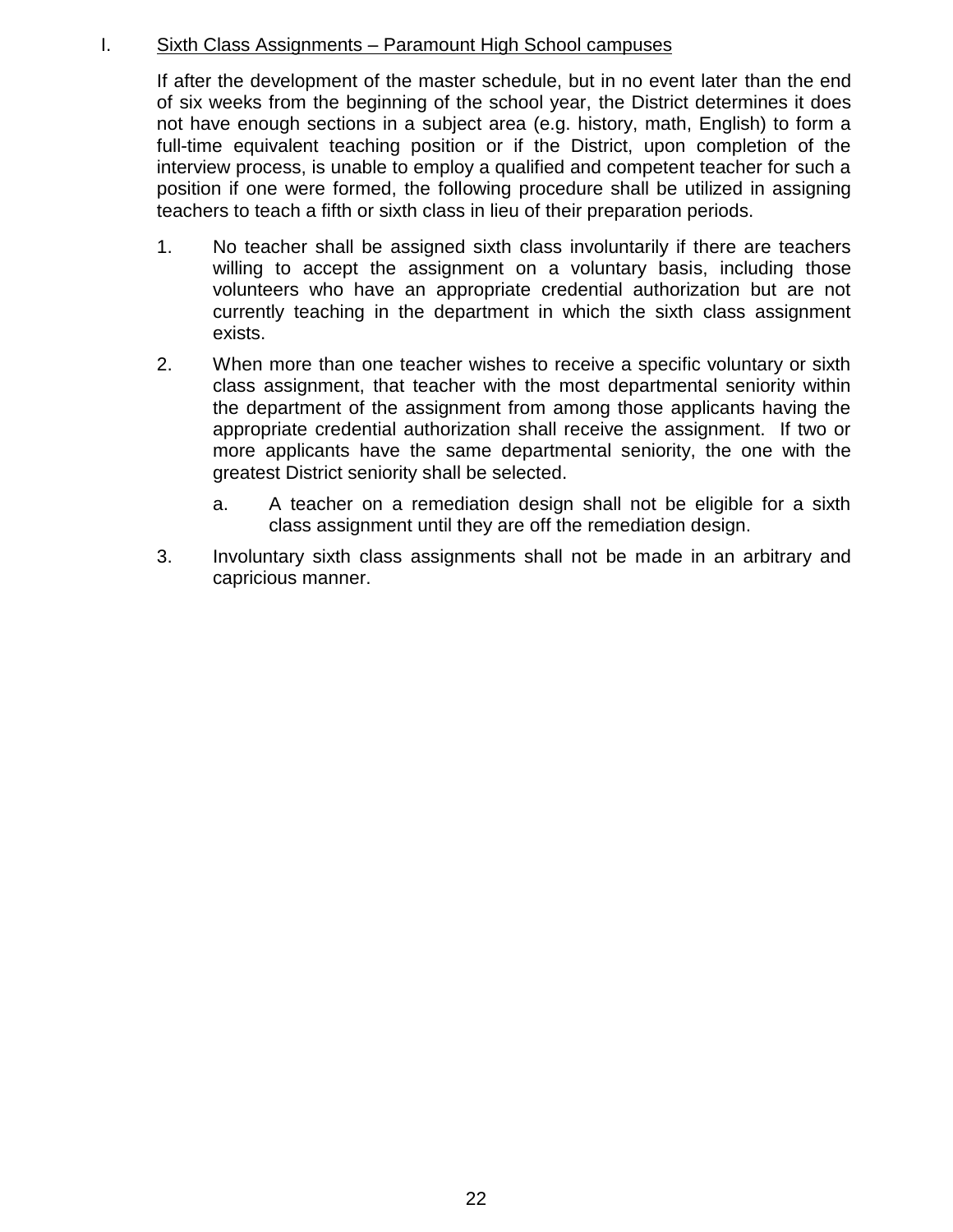### A. Definitions

- 1. Transfer A change in the school or work location to which an employee is assigned. Changes in the school or area location of employees who are not normally assigned to a particular work site shall not be considered a transfer nor shall changes in classroom location or other assignment within the same school or work location.
- 2. Opening A new or vacant position which is within the bargaining unit and which the District has determined to fill with a probationary or permanent employee. Any position which is restored following a layoff of employees resulting from declining enrollment or a reduction in particular kinds of service shall not be considered an opening within the meaning of this Article until all former employees who are eligible for re-employment pursuant to California Education Code, Sections 44956, 44957 and 44958, desire to be re-employed by the District and are credentialed for the position, have been returned to regular service within the District.
- 3. Reassignment Any change in assignment within the same school or work site excepting any "change in job classification" as defined below.
- 4. Change in Job Classification Any change from or to a classroom teaching assignment to or from any of the following positions: nurse, librarian, counselor, special class teacher, music teacher, RSP teacher, GATE teacher, resource teacher, reading specialist, language/speech specialist, multi-media resource teacher, bilingual teacher, teacher on special assignment, or any change between any of the above listed positions. For the purpose of this Article, a "change in job classification" shall be treated as a transfer.

### B. Posting of Openings for the Next School Year

- 1. Commencing March 1, of each school year and continuing through September 1, the District shall post on the District website and at each worksite in an area frequented by employees and at the District office, a notice of each opening known to exist for the following school year. These postings shall include any openings in paid extra-duty positions as identified in Appendix D(1) and D(2) of this Agreement. Two copies of each notice of openings posted within the District shall be provided to the Association.
- 2. Each such posting shall be dated, shall have an application deadline of not less than ten (10) days after the date of posting, and shall not be filled on a regular basis prior to the application deadline.
- 3. Any employee who desires to be notified of an opening which becomes known during the summer recess shall, prior to the end of the school year, notify the District in writing of the school(s), grade level(s), and subject area(s) and the manner to be informed of the position(s) in which the employee is interested. When an opening in any such position becomes known during the summer recess, the District shall notify the employee via email and/or U.S. Mail of the opening and will provide a Transfer Request Form to the employee.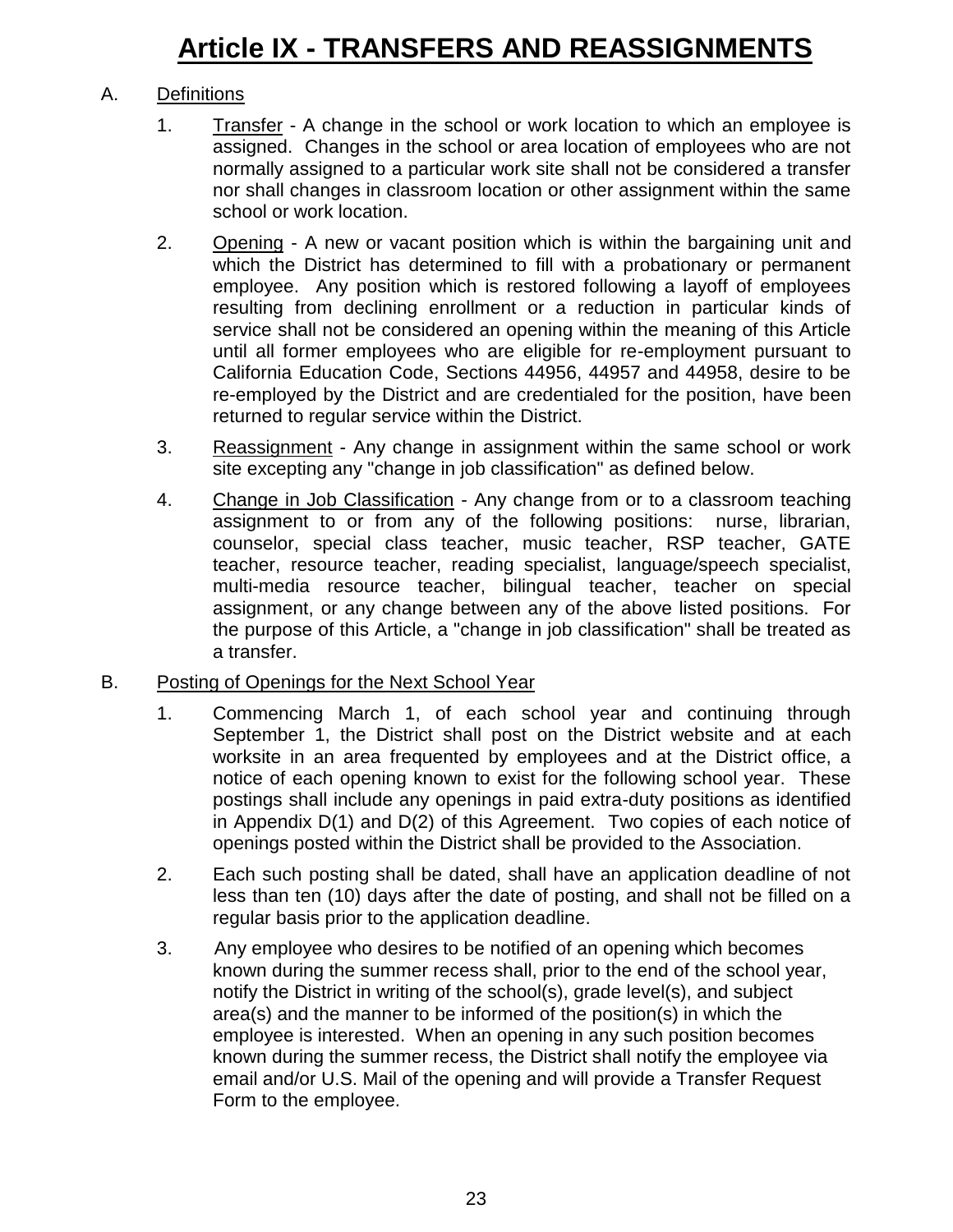### C. Late Openings

- 1. Subject to the rights, obligations, and exemptions, as set out in Education Code Sections 44956 and 44957 related to reappointment of permanent and probationary employees who have been placed on a reemployment list as a result of a reduction in force, late openings which occur and are to be filled during the same year will be filled by an individual from the reemployment list first. This will be done without complying with the posting and application procedures described in this article. If no qualified employee from the rehire list is available, the District may fill the position with an employee who has been declared "surplus" from his or her work location by virtue of an unanticipated drop in enrollment, program change, or the like.
- 2. If the District does not designate a "surplus" employee to fill such a position, it shall fill the position in either of the following ways:
	- a. On a regular basis by complying with the normal posting and application procedures; or
	- b. On an interim basis for the balance of the semester or year with a current or new employee without regard to the posting, application or transfer procedures. If the position filled on an interim basis will exist in the subsequent school year, it must be posted as an opening for the subsequent school year and filled in compliance with the posting and application procedures of this Article. In addition, if the employee is involuntarily transferred to an opening on an interim basis, that employee shall, at the end of the interim appointment, be permitted to return to the employee's former position, if that position still exists and if that employee would not otherwise have been transferred. The District shall notify the Association in writing whenever a late opening is filled on an interim basis.

### D. Voluntary Transfers

- 1. Employees may apply for a transfer within the application deadline to any opening posted pursuant to the provisions of Section B of this Article. Prior to April 1, of the school year, employees may also apply for transfer for the following school year even if there are no known openings at the time of application; provided, however, that the application specifies the school(s), grade level(s), and subject area(s) of the positions to which the employee would like to transfer.
- 2. When an employee wants to transfer, the following procedure shall be followed:
	- a. The employee shall obtain a Transfer Request Form from the Human Resources Office and complete the appropriate section of the form.
	- b. The employee shall then submit the completed Transfer Request Form to the employee's site administrator for signature and comment. Such signature shall be an acknowledgment that the site administrator has been informed of the employee's desire for transfer.
	- c. The Human Resources Office shall furnish the site administrator of the work site where a specific opening exists with the names and present assignment of employees applying for the opening. That site administrator shall interview each employee requesting the transfer, and then shall make a recommendation to the Assistant Superintendent, Human Resources.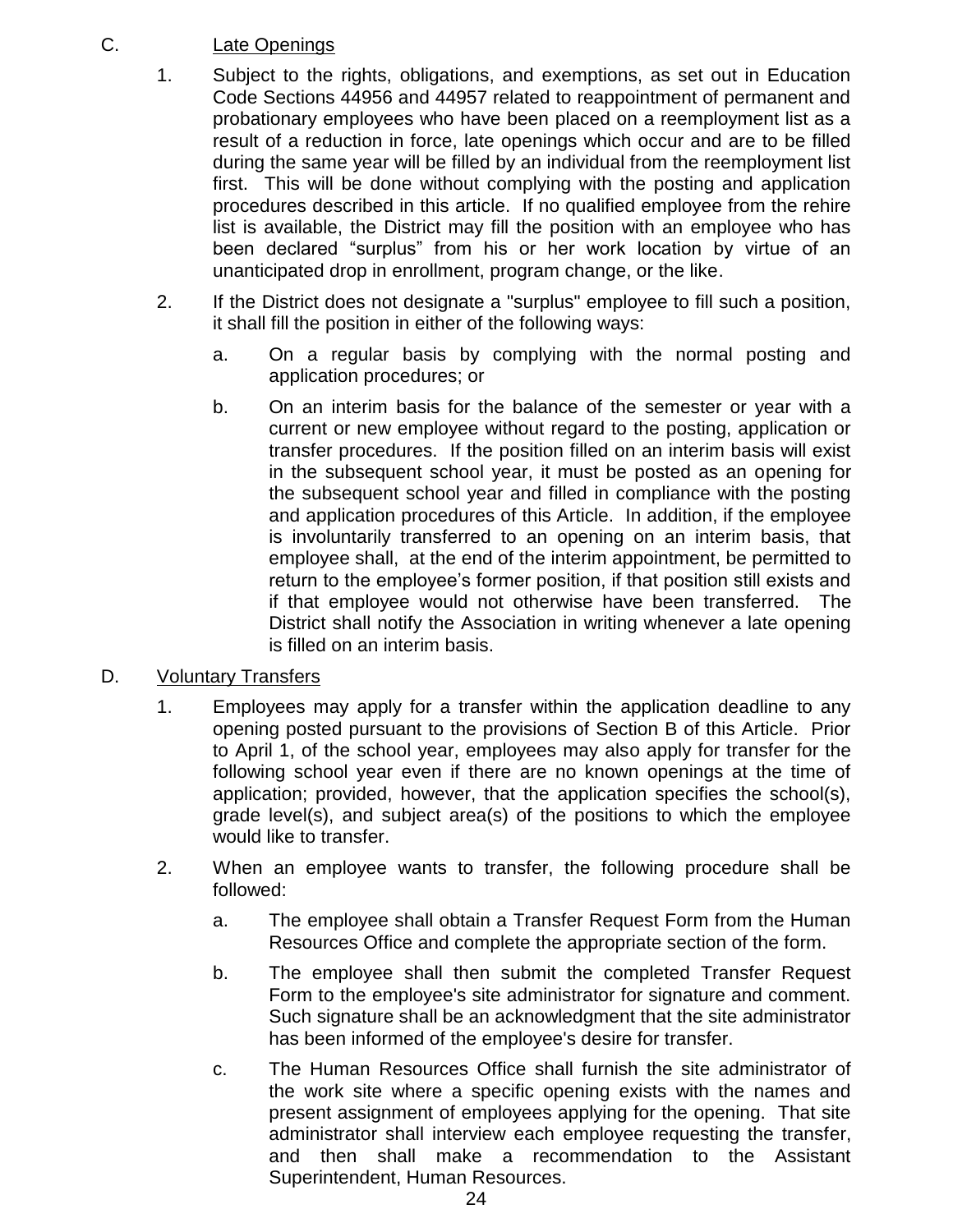- 3. When, as reasonably determined by the District, the qualifications of candidates for a particular position are equal, present employees shall be given preference over non-employees and the present employees with the greatest seniority shall be given preference over the other present employees.
- 4. When a transfer request is denied, the District shall notify the employee whose transfer request was denied. The Assistant Superintendent, Human Resources, upon written request of the employee, shall meet with the employee and explain the specific reason(s) for the denial. A representative of the Association may be present at this meeting if requested by the employee, and another representative of the District may be present at this meeting if requested by the Assistant Superintendent, Human Resources.
- 5. Filing a request for transfer shall be without prejudice to the employee in the employee's present position.

### E. Involuntary Transfers

- 1. The District shall initiate transfers only for identifiable, reasonable, education-related reasons as follows:
	- a. to resolve credential problems or other legal requirements; or
	- b. to meet staffing needs caused by change in enrollment, new site locations, class size locations, class size adjustments and the like; or
	- c. to balance school staffs with respect to race, sex, ethnicity, and age; or
	- d. to meet instructional and curriculum needs and program changes, including the need for special skills and experience at another location; or
	- e. to reallocate staff as necessitated by school closures; or
	- f. to carry out an administrative recommendation that a transfer will be likely to improve the performance of an employee. In making such a transfer, the District shall provide the employee with a written statement of the areas of performance in which improvement is needed and the level of competency expected in the new position. [The District shall not involuntarily transfer any employee for performance reasons more frequently that once during any two (2) consecutive years.]
- 2. When the District determines that it is necessary to transfer an employee involuntarily, the determination of which employee will be transferred shall be based upon identifiable, reasonable, educationally related (non-ordered) factors, including but not limited to the following:
	- a. competence and experience in the area(s) of assignment
	- b. credentials
	- c. length of service in the District
	- d. major and minor fields of study
	- e. present subject area or grade level assignment
	- f. qualifications in extracurricular areas and/or other special skills or experiences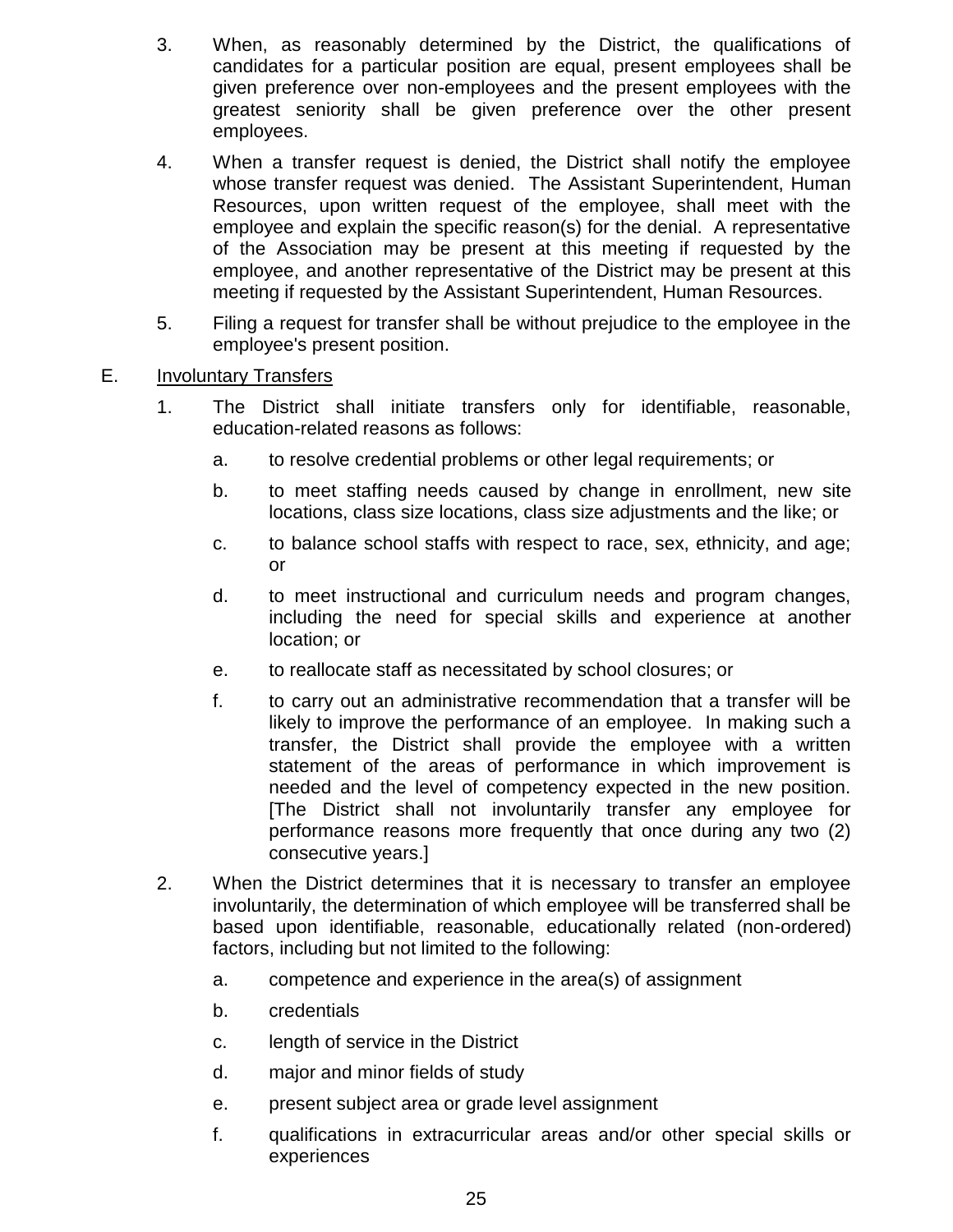- g. quality of unit member's performance as evidenced by recent performance evaluations, improvement program or "G.3" plan
- h. staffing needs of the school.
- 3. The District shall observe the following procedures in making involuntary transfers:
	- a. The site administrator shall notify the employee who is being considered for an involuntary transfer. Upon request of the employee being considered, the site administrator shall meet with the employee to discuss the identifiable reasons for the proposed transfer. If the employee objects to the proposed transfer, he/she shall state specific reasons for such objection. The employee may suggest alternatives to his/her site administrator who shall discuss the proposed alternatives with the employee. A representative of the Association may be present at this meeting if requested by the employee, and another representative of the District may be present at this meeting if requested by the site administrator.
	- b. Once a decision has been made to transfer the employee, the Assistant Superintendent, Human Resources, shall meet with the employee and notify him/her of the transfer. The employee shall sign the transfer form at this meeting, which shall verify only that the employee has been informed of the transfer. If requested in writing by the employee, the Assistant Superintendent of Human Resources shall provide the employee with a written statement of the identifiable reason for the transfer. A representative of the Association may be present at this meeting if requested by the employee, and another representative of the District may be present at this meeting if requested by the Assistant Superintendent, Human Resources.
	- c. Any employee transferred by the District during the school year shall be given as much notice as possible within the constraints of the District's needs. The employee shall be allowed at least two (2) instruction-free days prior to commencement of work in the new assignment. In addition, the District shall, upon request, provide assistance in moving the employee's materials to the new work site. The District shall make reasonable efforts to ensure that the movement of the employee's materials is accomplished during the instruction-free days provided. Further, the District shall make reasonable efforts to ensure that the room to which the employee is being transferred is ready for occupancy, including all necessary cleaning and the provision of all essential furniture, equipment and materials, at the time the transfer is implemented.
- 4. In making all decisions relative to involuntary transfers, the District shall not act in an arbitrary or capricious manner.

### F. Involuntary Transfers Due to Over Staffing

- 1. If the District determines that transfers are necessary because of Over staffing, the employees at the school where the Over staffing exists shall be notified of the number of employees to be transferred and the grade levels, track and subject areas where the surplus exists.
- 2. At the time such notices are given, the site administrator shall request volunteers for the transfers.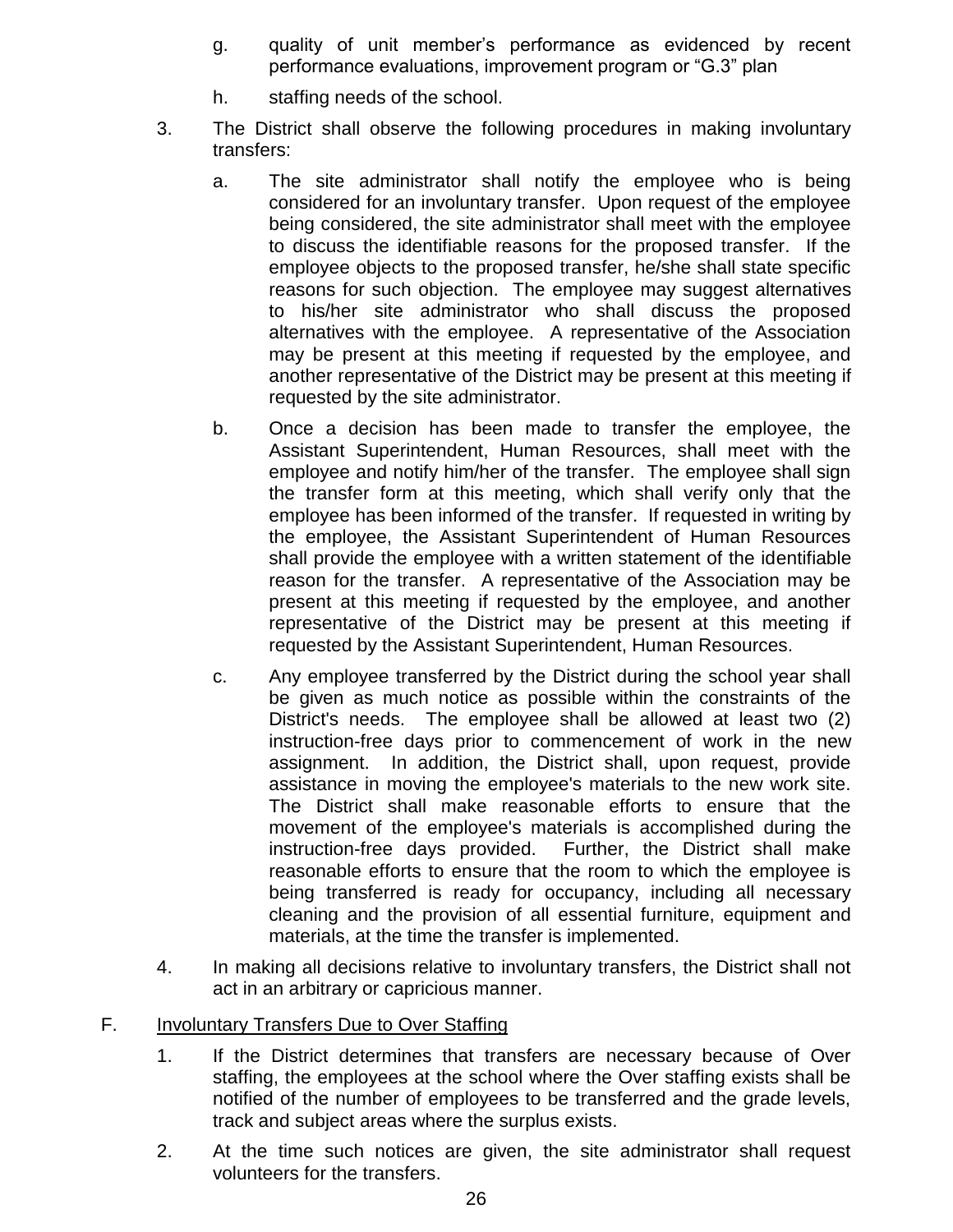- 3. In determining the qualifications of a volunteer for the proposed transfer, the following (non-ordered) factors shall be considered by the District when appropriate:
	- a. competence and experience in the subject area
	- b. credentials
	- c. length of service in the District
	- d. major and minor fields of study
	- e. present subject area or grade level assignment
	- f. qualifications in extracurricular areas and/or other special skills or experience
	- g. quality of unit member's performance as evidenced by recent performance evaluations, improvement program or "G.3" plan
	- h. staffing needs of the school
- 4. If after requesting and considering volunteer(s), the District determines that it is necessary to transfer employee(s) involuntarily, the employee(s) on the affected staff with the least seniority will be transferred unless there is a reasonable, education-related reason for bypassing the employee(s). The District shall not involuntarily transfer any employee due to overstaffing more frequently than once during any two (2) consecutive school years. Involuntary transfers necessitated by the closure of a school are not to be considered transfers due to overstaffing.
- 5. Involuntary transfers necessitated by the closure of a school are not to be considered transfers due to overstaffing.
- 6. Once a decision has been made to involuntarily transfer the employee, the site administrator shall notify the employee of the reasons, in writing, as soon as possible.

#### G. Involuntary Transfer to Substitute Status

- 1. If it is determined that the District has "surplus" employees and an employee must be transferred to serve as a substitute, the District shall solicit volunteers from among employees throughout the District at the level (elementary, intermediate, or secondary) in which the surplus exists. In determining the qualifications of a volunteer for the proposed transfer, the District shall consider the appropriate factors enumerated in Section F.3 of this Article.
- 2. If after requesting and considering volunteer(s), the District determines that it is necessary to transfer an employee involuntarily to substitute status, the employee in the affected level with the least seniority will be transferred, unless there is a reasonable, education-related reason for bypassing the employee or unless the proposed transfer will necessitate the transfer or reassignment of more than one employee besides the least senior employee.

#### H. Reassignment

1. Any employee may request a change in assignment by submitting such request in writing to the employee's site administrator. Requests for reassignment shall be denied only for identifiable, reasonable, education-related reasons.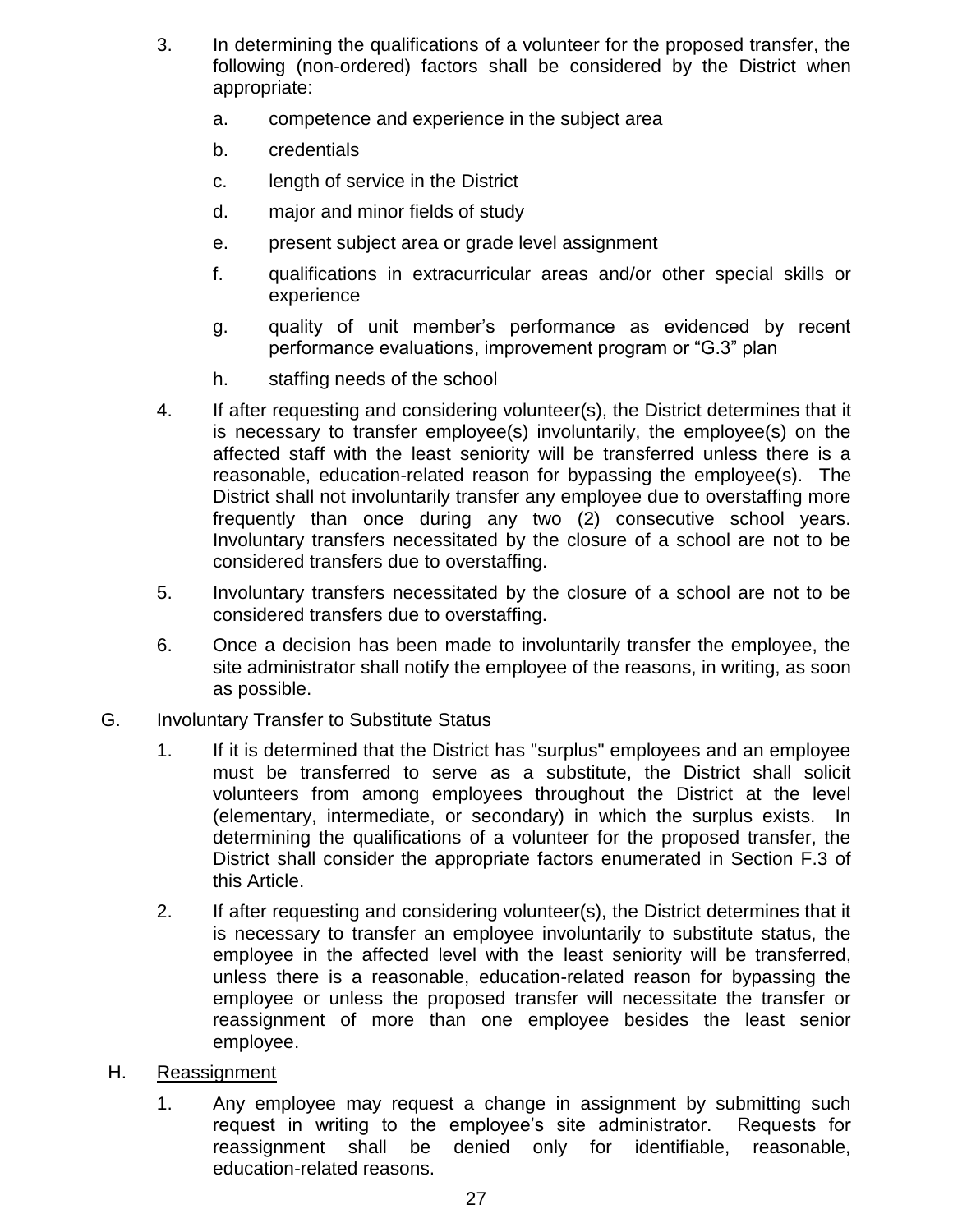- 2. The District shall observe the following procedure in making reassignments:
	- a. Involuntary reassignments shall be made only for identifiable, reasonable, education-related reasons.
	- b. The site administrator shall notify the employee who is being considered for a reassignment. Upon written request from the employee, the site administrator shall meet with that employee to discuss the identifiable reasons for the proposed reassignment. If the employee objects to the involuntary reassignment, he/she shall state specific reasons for such objections. The employee may suggest alternatives to his/her site administrator who shall discuss the proposed alternatives with the employee.
	- c. Once a decision has been made to reassign the employee, the site administrator shall notify the employee in writing as soon as possible. Any teacher who is involuntarily reassigned must be notified of the reassignment at least five (5) days in advance of the time the reassignment is to be effective.
- 3. Prior to the end of the school year, each employee shall be informed, in writing, of his/her tentative assignment for the coming school year. If this tentative assignment is subsequently changed, the employee shall be notified as soon as possible.
- 4. When an employee's assignment is substantively changed after the commencement of the his/her work year, he/she shall be provided the considerations noted in Section E.3.c. above. A substantive reassignment is:
	- a. When the employee's base work station is changed;
	- b. When there is a complete change in an elementary employee's grade level assignment; or
	- c. When the majority of a secondary employee's assignment is changed to a different department.
- 5. In making all decisions relative to reassignments, the District shall not act in an arbitrary or capricious manner.
- I. Assignments Credentialing
	- 1. Employees shall be assigned to positions consistent with their credentials and authorizations on their credentials. Should any misassignment occur, any performance evaluations made of that employee under Education Code Sections 44660 - 44664 and/or Article IX, I., of this Agreement in any misassigned subject shall be nullified.
	- 2. All employees, upon employment, assignment or reassignment, shall be advised by the District both orally and in writing of the credential requirements of the pending assignment(s), the means of expanding their credential authorization and the legal and economic implications of being misassigned.
	- 3. A committee on assignments shall be established to evaluate and approve applications from employees to teach for up to 40% of a full-time teaching assignment outside the employee's credential authorization. This committee shall be comprised of an equal number of teachers who are members of the bargaining unit and school administrators. The teachers shall be selected in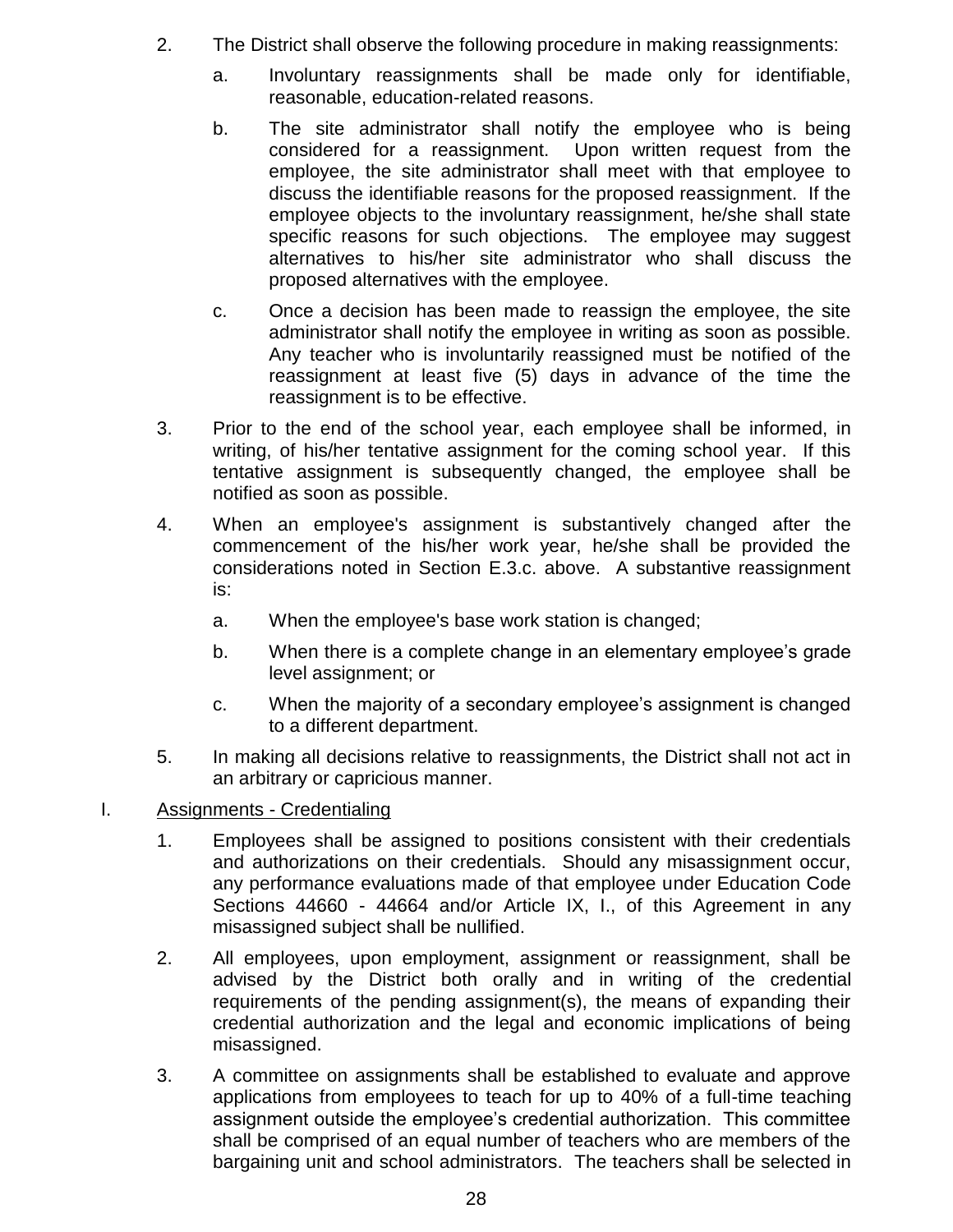a manner determined by the Association. Teachers shall be provided release time when meetings of the committee are scheduled during the teachers' workday, or paid the workshop hourly rate if the meeting is scheduled after the teachers' work day.

#### J. Job-Sharing

- 1. Two (2) employees may request to share one (1) full-time position, subject to the following conditions:
	- a. Participants must be permanent employees.
	- b. Participants must have agreed to work together.
	- c. Participants must be appropriately credentialed for the assignment.
	- d. Participants must have submitted a written proposal for the shared assignment. The job-sharing proposal shall include:
		- (1) the work schedule and/or work year for each employee;
		- (2) each employee's credentials for the assignment;
		- (3) distribution of health and welfare benefits;
		- (4) joint planning time;
		- (5) attendance at District-provided inservice, staff development days, District minimum days, parent conferences and school site committees.
- 2. The job-sharing proposal shall be submitted to the appropriate site administrator by March 1 prior to the year for which job-sharing is requested.
	- a. The site administrator shall either recommend approval of the shared assignment or shall deny the request. The Superintendent and Board of Education must also approve each proposal.
	- b. Employees shall be informed of the status of their proposal by May 1.
	- c. Job-sharing assignments are for one school year only and a new proposal must be submitted and approved annually.
- 3. Requirements
	- a. Upon approval of a job-sharing proposal, each participant shall sign a contract for the following school year.
	- b. A job-sharing participant shall receive one year of salary schedule credit for every two (2) full years of service in job-share assignments.
	- c. Salary for each participant shall be the pro-rated share of the amount the employee would have earned in a regular full-time position.

Only one participant shall be entitled to health and welfare benefits unless each participant is assigned fifty percent (50%) of the position, in which case, each participant may apply fifty percent (50%) of the District contribution for benefits to their benefit package. Any excess cost shall be borne by the participants. The two 50% participants shall have the option to allow one participant to receive all benefits. The participant who waives benefit monies shall furnish proof of alternate medical insurance coverage.

d. Each participant shall receive pro-rated leave benefits.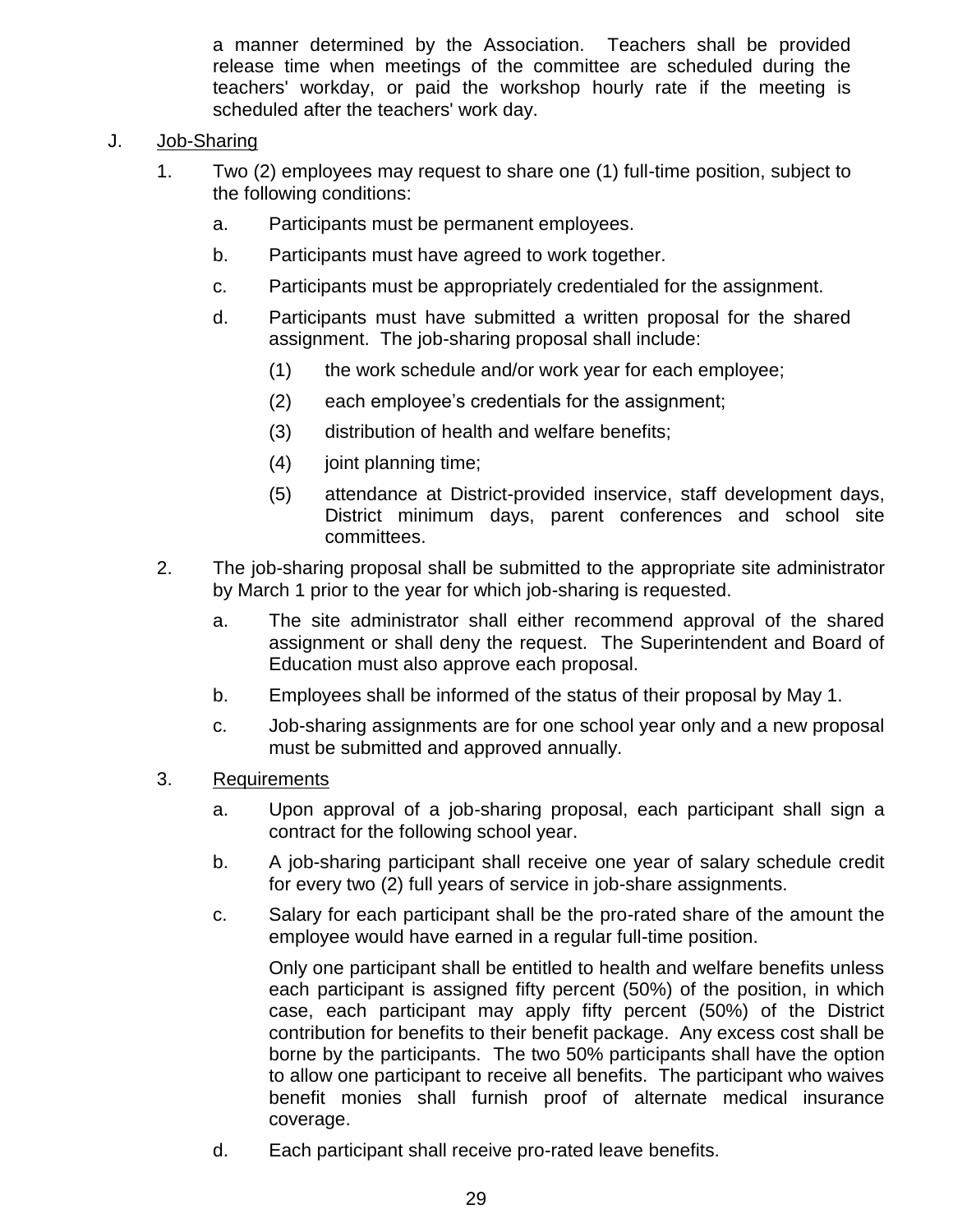- e. Each participant shall attend the inservice and staff development days provided during their days on track.
- 4. Return to Full-Time
	- a. Unless agreed to otherwise, if both participants are from the host site or from two other sites, the participant with the greatest District-wide seniority between the two participants shall be allowed to return to the full-time position if the participants elect to terminate the job-sharing during the school year or if the job-share assignment is not renewed for the next school year. The other participant shall be placed in the first available opening that he/she is credentialed to fill.
	- b. Unless agreed to otherwise, if only one participant is from the host site, that participant shall be allowed to return to the full-time position if the participants elect to terminate the job-sharing during the school or if the job-share assignment is not renewed for the next school year. The other participant shall be placed in the first available opening that he/she is credentialed to fill.
- K. Internal Sabbaticals for Employees Serving in Designated Bilingual and Special Education Classrooms.
	- 1. The District will provide for granting internal sabbaticals to teach in a nonbilingual or regular education classroom to a limited number of permanent employees who have served full-time for a least six (6) consecutive years in designated bilingual or special education classrooms. Applications must be received by February 1, and will be accepted from those teachers who are not on an improvement plan.
	- 2. By July 1 of each year the District shall provide for internal sabbaticals for as many as 4 full-time permanent employees serving in designated bilingual classrooms and as many as 2 full-time permanent teachers serving in designated special education classrooms.
	- 3. Employees who qualify as described in paragraph (1) above may apply for an internal sabbatical for one complete school year. A second consecutive year shall be considered upon the request of the teacher. Original requests and requests for the one-year extension must be received by Human Resource Services not later than February 1.
	- 4. At any time following the conclusion of the period of the internal sabbatical, and based upon the current needs of the District, the employee will expect and may be required to be reassigned to a designated bilingual or special education classroom as appropriate. The employee will not expect to be reassigned to the position or site to which he or she was assigned immediately prior to the internal sabbatical.
	- 5. Employees who apply for the limited number of internal sabbaticals will be selected based upon identifiable, reasonable, educationally related factors.
	- 6. Any request for an internal sabbatical which has not been granted by July 1 will be considered null and void and the employee must reapply by February 1 of the subsequent school year. This provision in no way diminishes the District's intent to grant such sabbaticals up to the level described above, but acknowledges the time required to secure appropriate replacement staff.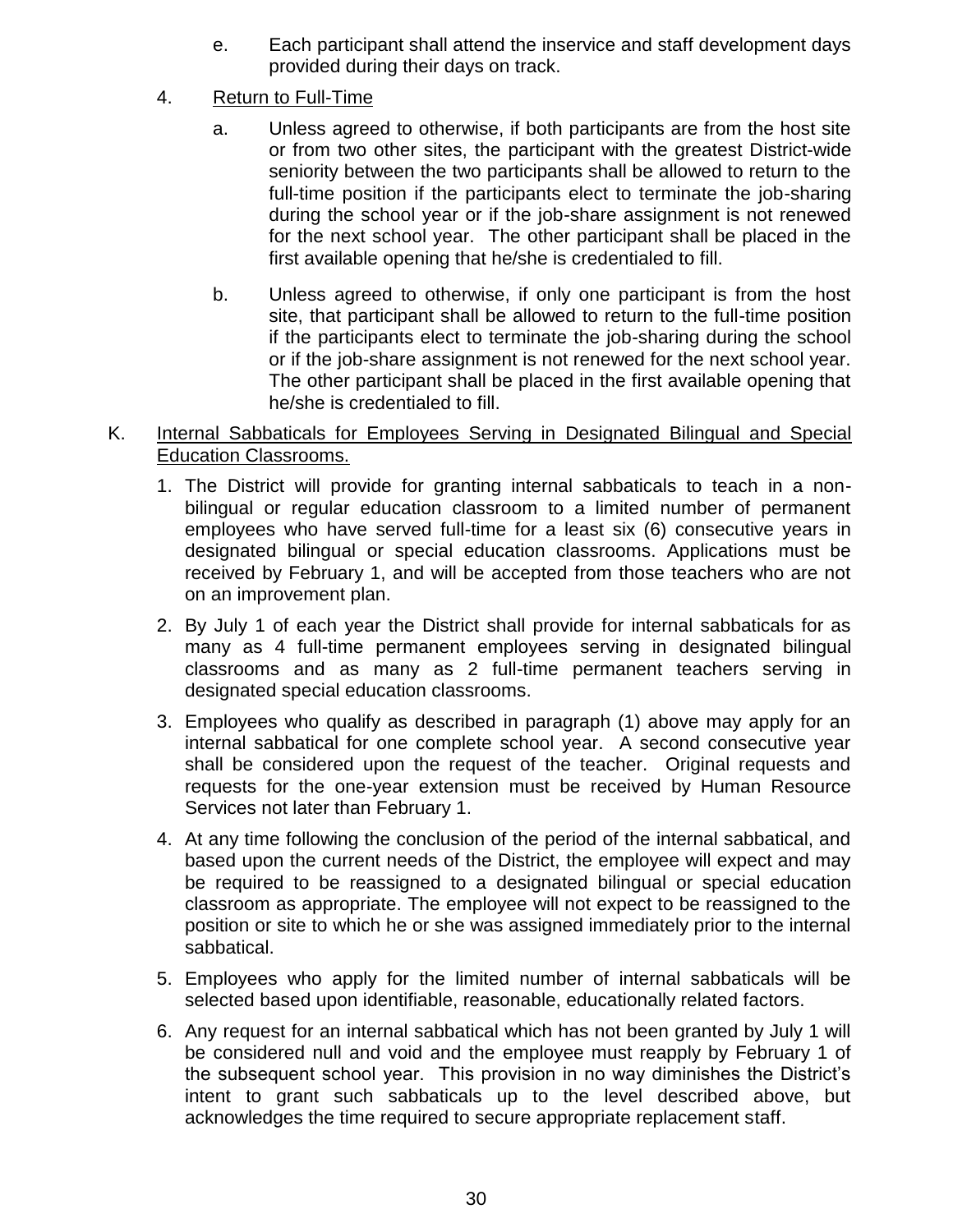### A. Responsibilities

The District retains sole responsibility for the evaluation and assessment of performance of each employee, subject only to the following procedural requirements. Accordingly, no grievance shall challenge the substantive objectives, standards, or criteria determined by the evaluator or the District, nor shall it contest the judgment of the evaluator or content of the evaluation. Grievances relating to evaluation shall be limited to claims that the following procedures have been violated or unreasonably applied.

#### B. Frequency of Evaluation

Employees shall be evaluated in writing according to the chart below:

| Employment<br><b>Status</b> | Yrs. in<br><b>District</b> | <b>Evaluation</b><br>Cycle                                                    | <b>Forms</b>      |
|-----------------------------|----------------------------|-------------------------------------------------------------------------------|-------------------|
| Prob or Temp                | $1 - 2 +$                  | Every year                                                                    | Rotate<br>#1 & #2 |
| Permanent                   | $3 - 10$                   | At least<br>every 2 yrs.<br>starting<br>with the 1st<br>year of<br>permanency | Rotate<br>#1 & #2 |
| Permanent                   | $11+$                      | At least<br>every 4<br>yrs.*                                                  | #3                |

## **TEACHER/COUNSELOR MATRIX**

## **SUPPORT STAFF MATRIX**

| Employment    | Yrs. in         | <b>Evaluation</b>        |              |
|---------------|-----------------|--------------------------|--------------|
| <b>Status</b> | <b>District</b> | Cycle                    | <b>Forms</b> |
| Prob or Temp  | $1 - 2 +$       | Every year               | #5           |
| Permanent     | $3 - 10$        | At least                 | #5           |
|               |                 | every 2 yrs.             |              |
|               |                 | starting                 |              |
|               |                 | with the 1 <sup>st</sup> |              |
|               |                 | year of                  |              |
|               |                 | permanency               |              |
| Permanent     | $11+$           | At least                 | #5           |
|               |                 | every 4                  |              |
|               |                 |                          |              |

\*Evaluator and employee must agree to this term. Employee must be highly qualified, as defined, and most recent evaluation rated employee as meeting or exceeding standards (i.e., met or inprogress). (Additional forms are used for counselors and support personnel, as described in E.2)

1. Where the District has reason to believe that a permanent employee's performance may be unsatisfactory or could benefit from more frequent evaluation(s), it may evaluate the permanent employee more frequently than the above chart indicates, provided: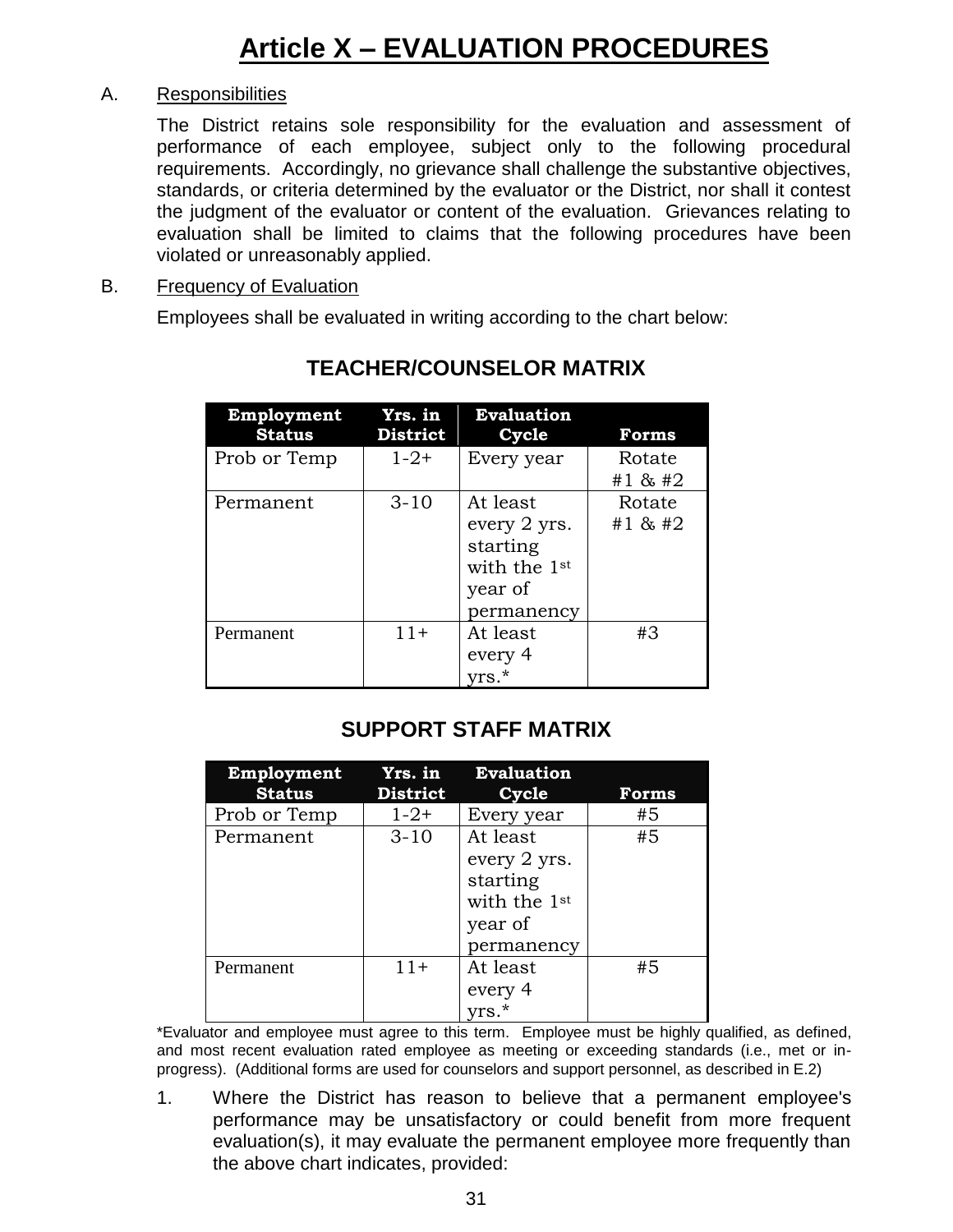- a. The District informs the employee in writing of the identifiable educationally related reason(s) for the extra evaluation. Such notices shall include the information required by paragraph G.3. of this Article.
- b. Any such evaluation shall be conducted according to the procedures set forth in this Article.
- 2. Where the District has reason to believe that any employee's performance may be unsatisfactory or could benefit from more frequent evaluations and where one or more of the time deadlines set forth herein have passed, the District may issue an interim evaluation, provided:
	- a. Any employee being evaluated on an interim basis shall be informed, in writing, of the identifiable reason(s) for the interim evaluation.
	- b. To the extent possible, any interim evaluation shall be conducted according to the procedures set forth in this Article.
- 3. In addition, the District may require the establishment of assessment techniques in relationship to the California Standards for the Teaching Profession, hereafter referred to as CSTP, under Section F. below, for all employees in the year that they are being evaluated. During the year that an employee is not regularly scheduled to be formally evaluated, he/she shall meet with his/her site administrator for the purpose of discussing the employee's primary educational intents and professional goals for that year. Such meeting shall occur on or before the 45th contract workday (excluding new teacher orientation). If the administrator elects, he/she may prepare notes documenting the meeting. A copy of these notes will be given to the employee.
- 4. Any permanent employee not scheduled for evaluation shall not be subject to the procedures contained in Section G. of this Article without compliance with the provisions of this Section.
- 5. Nothing herein shall otherwise limit the right of the District through its administrators to observe informally a permanent employee in a year in which he/she is not being evaluated.
- 6. Should an employee be employed after the mid-point of the first semester of a school year, evaluation for that year shall be at the option of the evaluator.

## C. Identity of Evaluator

An employee to be evaluated in a given school year shall be notified in writing of the identity of his/her evaluator no later than the 30th contract work day (excluding new teacher orientation).

- 1. The evaluator shall be the employee's site administrator or such other management employee so designated by the District. Unit members shall not evaluate other unit members; i.e., by TOSA.
- 2. An employee working at more than one work site shall have one management employee designated as his/her primary evaluator. The site administrator(s) at the other site(s) to which he/she is assigned may provide input to the primary evaluator.
- 3. The employee may request a change in his/her evaluator by submitting such request in writing to the Assistant Superintendent, Human Resources,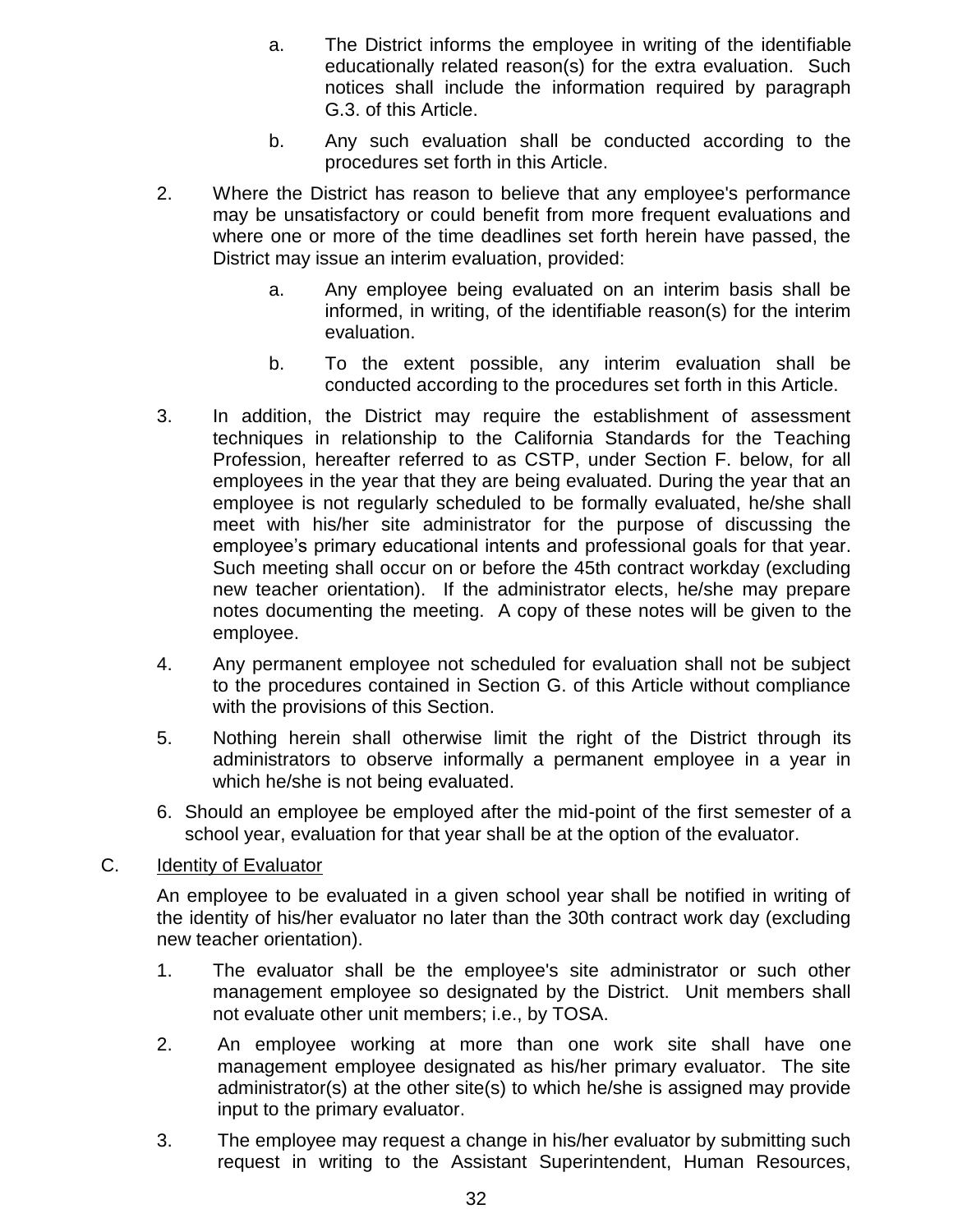stating the identifiable reason(s) for such request. However, the District shall have the sole authority to determine whether or not the evaluator shall be changed, provided that it shall not exercise that authority arbitrarily or capriciously.

### D. Evaluation Materials

Prior to the initial meeting between the evaluator and evaluatee referred to in Section F.1. of this Article, the employee shall be provided a copy of CSTP Standards and observation forms, California State Standards, a calendar of all evaluation deadlines, the areas to be utilized (if they exist) in his/her evaluation, if different from those described in Section E.1. a.-e. below, and any District procedural guidelines relevant to the employee's assignment.

At the initial meeting, the evaluator shall ascertain whether the employee has a copy of the current District-wide objectives, philosophy, goals and current curricular objectives appropriate to the subjects and/or grade levels taught. Should it be determined that the employee does not have a copy of the items mentioned herein, the evaluator shall provide the employee with copies.

## E. Areas of Evaluation

- 1. Employee competency shall be evaluated as it reasonably relates to:
	- a. The progress of students toward established objectives of expected student achievement; CSTP 5
	- b. The instructional techniques and strategies used by the employee; CSTP 3
	- c. The employee's adherence to curricular standards, if such standards exist for the subjects and/or levels taught by the employee; CSTP 4
	- d. The establishment and maintenance of a suitable learning environment, within the scope of the employee's responsibilities; CSTP 1, CSTP 2
	- e. Adjunct duties and other identifiable education-related responsibilities; CSTP 6
- 2. The District shall notify the Association of those certificated, non-instructional positions for which the District believes that the duties and responsibilities cannot be evaluated appropriately under the foregoing paragraph 1. The District shall consult with the Association in determining the areas of evaluation and assessment with respect to such positions, and the parties shall negotiate in good faith over modifications of the procedures thereto at the request of either party. During any such period of requested negotiation, nothing in this paragraph shall in any respect limit or otherwise affect the District's right or ability to evaluate certificated non-instructional employees in accordance with existing procedures or past practices.

### F. Establishment of CSTP Standards and Assessment Techniques

- 1. Each evaluator shall participate with the evaluatee in establishing identified CSTP Standards and the techniques for assessing whether the standards have been achieved.
	- a. Assessment techniques may be established in each of the areas noted above in Section E.
	- b. The evaluator shall not act arbitrarily or capriciously with respect to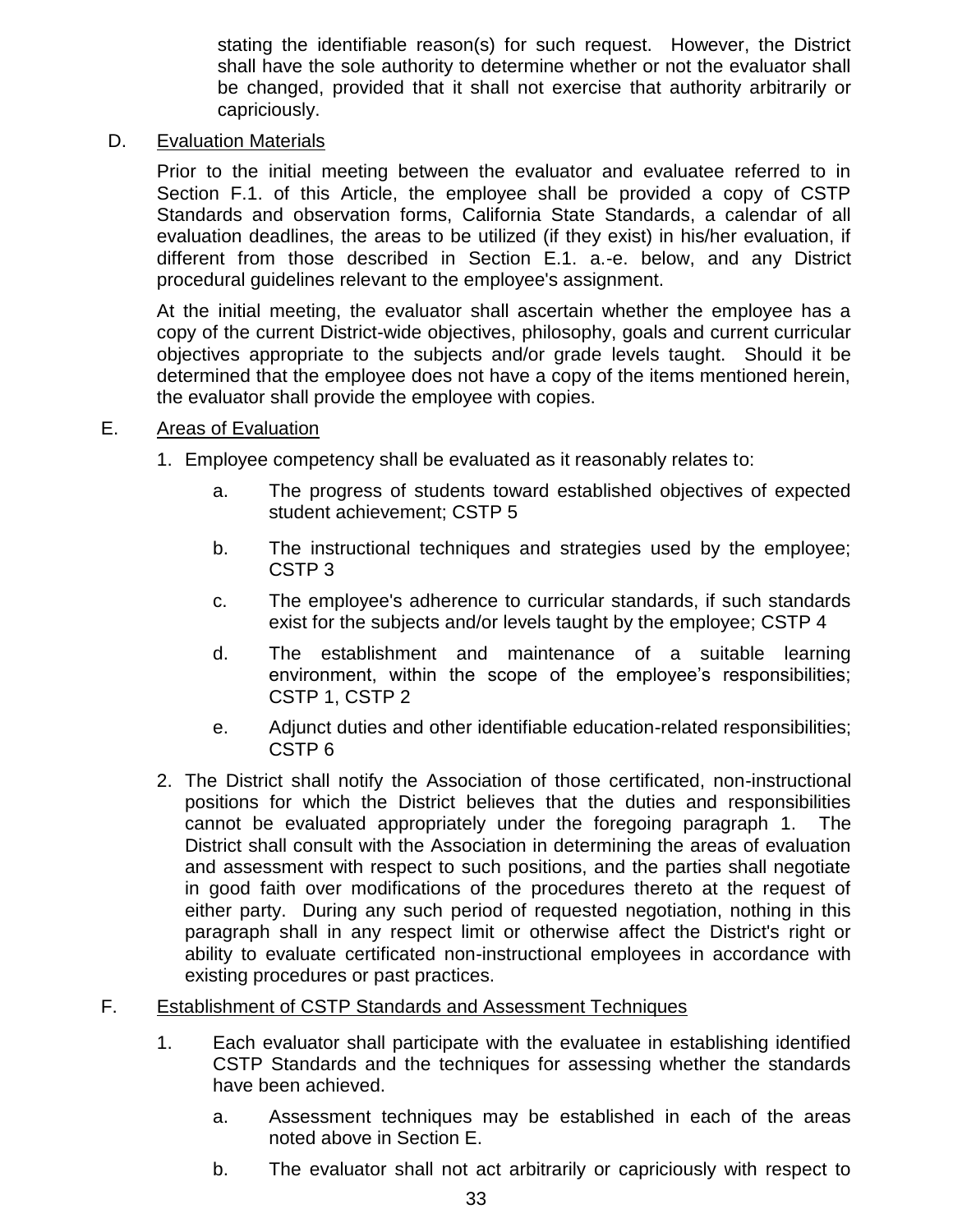the establishment of standards and assessment techniques.

- c. If the employee and his/her evaluator cannot reach agreement on the standards and assessment techniques after having made a good faith effort, the evaluator shall determine the standards and assessment techniques.
	- (1) If the employee disagrees with this determination, the employee may attach a written statement to the form delineating the areas of and reasons for the disagreement.
	- (2) It is understood that the reasons for disagreement over standards and assessment techniques may include, in addition to other reasons, the lack of adequate facilities, materials, equipment, and furnishings.
- d. The initial standard-setting conference and the Professional Evaluation Report-Initial CSTP Standard-Setting Conference (CSTP Evaluation Forms 1, 2 or 3) shall be completed, if possible, by the 55th contract work day (excluding new teacher orientation), and, in any event, no later than the 65th contract work day (excluding new teacher orientation).
- 2. The CSTP Standards and assessment techniques initially determined pursuant to Section F.1. of this Article may be modified. The determination of new evaluation elements shall be arrived at as in Section F.1. of this Article.
- 3. The District may utilize any generally accepted assessment techniques, including, but not necessarily limited to, observation, statistical studies, anecdotal records, conferences and related reports, and standardized and teacher-constructed tests, except that the District shall not utilize, for evaluation purposes, publishers' norms established by standardized tests.
- G. Monitoring Procedure
	- 1. The evaluator shall monitor such activities of the employee as the evaluator deems necessary to evaluate the employee's progress toward meeting the established CSTP Standards.
	- 2. Each employee being evaluated shall be observed by the evaluator at least once during the evaluation period.
		- a. The employee being evaluated shall receive advance notice of the date and time of the evaluator's first observation. The observation shall be for a period of at least thirty (30) minutes.
		- b. For any subsequent observations, the evaluator shall not be required to give the employee being evaluated any advance notice.
		- c. The evaluator shall hold an observation conference with the employee after each formal observation of that employee. A "formal observation" refers to an observation about which a formal observation report is filled out and filed. The conference shall be held and the report provided to the employee within a reasonable time after the observation.
	- 3. If, at any time during the evaluation period, the evaluator determines that the employee needs to show improvement to meet the stated standards or other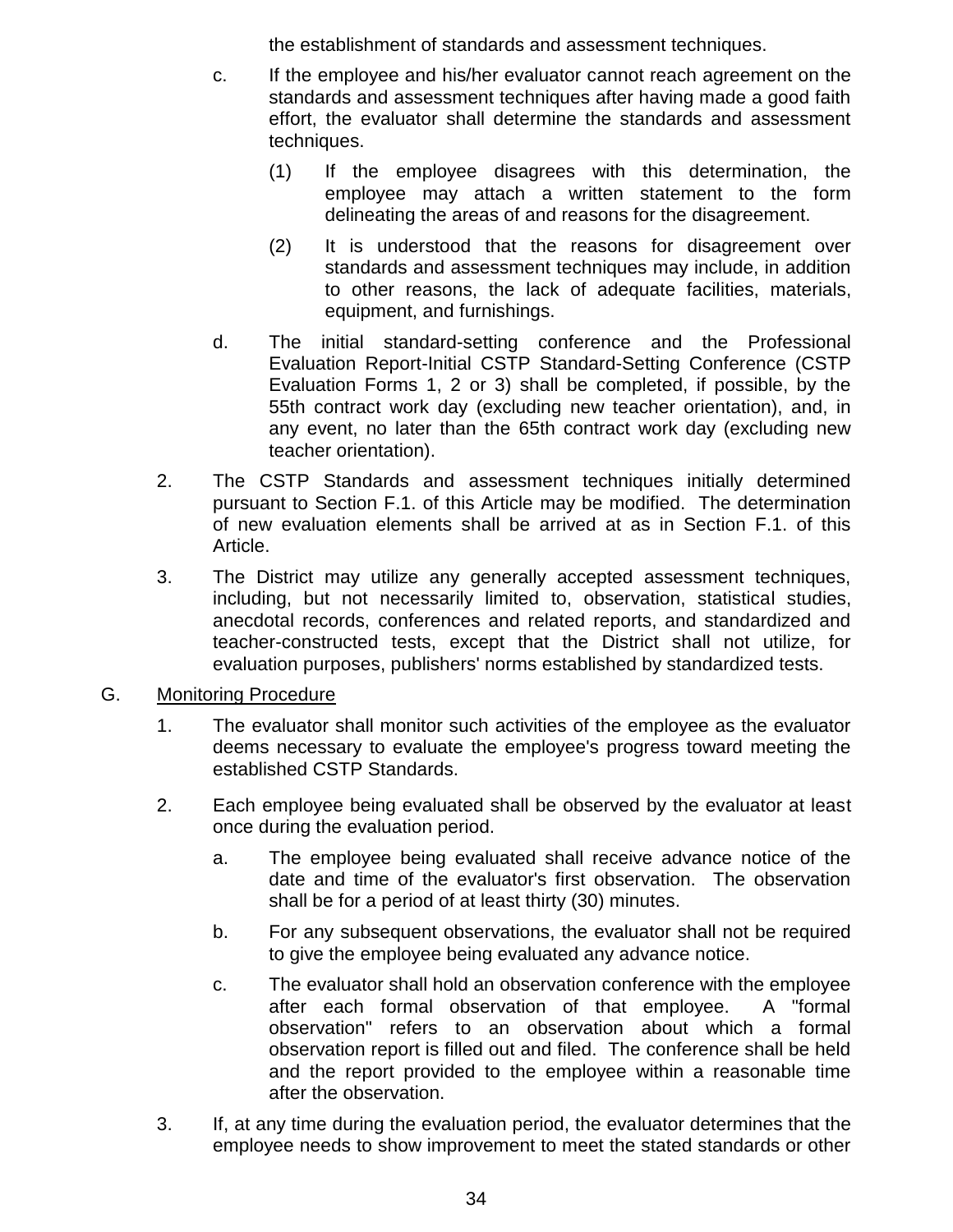areas of evaluation, he/she shall within a reasonable time notify the employee.

- a. The evaluator shall also provide the employee at that time with the following in writing:
	- 1. Areas where improvement is needed;
	- 2. Specific suggestions for improvement;
	- 3. Techniques and standards that will be utilized in assessing improvement;
	- 4. The time schedule to be utilized for monitoring progress; and
	- 5. A list of any resources which the evaluator decides to be made available to the evaluatee to assist with improvement.
	- b. Unless a change in grade or subject area is necessary because it is in the best interest of the students, or if a class is closed or reorganized during the time a unit member is working under a remediation plan, his or her assignment will not be changed.
- 4. The evaluation shall be reduced to writing, and a copy of it shall be given to the employee being evaluated not less than thirty (30) calendar days before the end of the employee's school year.
- 5. The evaluation report shall relate to the CSTP Standards determined in accordance with Section F above, and the other areas defined in Section E.1. a.-e. above. It shall summarize the data collected during the evaluation period and shall also include the evaluator's judgment of the effectiveness of the employee's performance along with the necessary recommendations. When the employee is presently performing satisfactorily in a previously identified area of deficiency, such satisfactory performance shall be noted in the evaluation.
- 6. Any evaluation including a "not met" rating shall be predicated upon information which has been brought to the attention of the employee in accordance with Section G.3. above. To the extent practicable, such information shall be provided the employee in a timely manner so as to provide him/her with a reasonable period of time to remediate the problem. Any assertion that an employee has not adhered to CSTP Standards shall be limited to instances where it was ascertained at the initial conference that the employee had the current CSTP Standards. Any rating of an employee's performance as "not met" in any area shall not be arbitrary or capricious.
- 7. The evaluation report shall be discussed in a conference between the evaluator and the employee prior to the close of school. An Association representative may also be present at the conference if requested by the employee, and another administrator may be present at the meeting if requested by the evaluator.
- 8. The employee shall sign the evaluation report at the evaluation conference. The signature does not necessarily indicate that the employee endorses or agrees with the contents of the report. Within fifteen (15) days after the evaluation conference, the employee may submit a written response to the evaluation's statement, which shall be attached to the evaluation and placed in the employee's personnel file.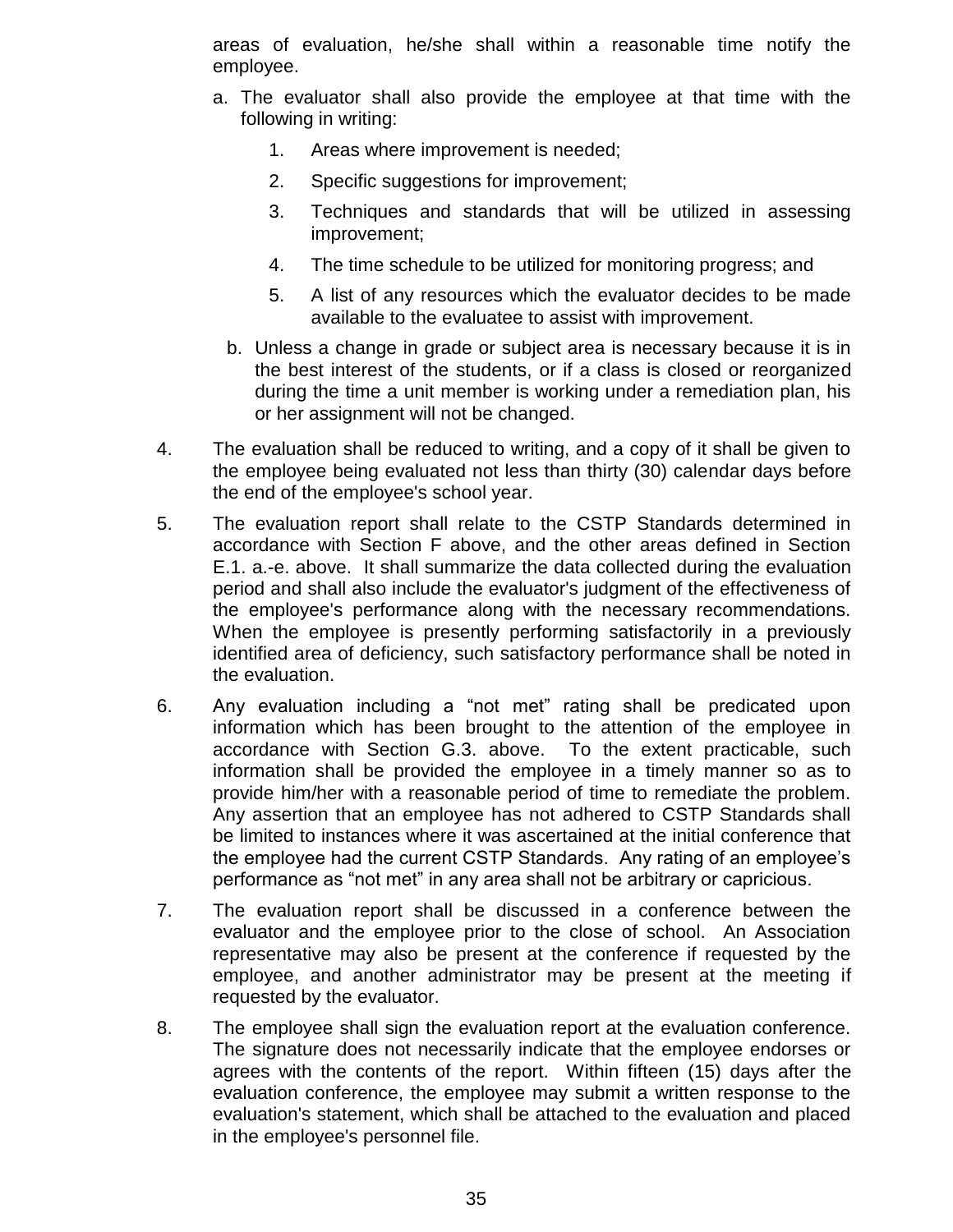- 9. If an employee receives an evaluation pursuant to Section G.4., noting unsatisfactory performance in the area of teaching methods or instruction, the District may require that he/she participate in a formalized improvement program. This requirement shall be imposed only after remediation has been initially attempted in accordance with Section G.3. If such a requirement is imposed, the following conditions shall control:
	- a. The composition of the program shall be developed by the evaluator in consultation with the employee, with the evaluator giving good faith consideration to suggestions proposed by the employee;
	- b. In the event that it is determined that released time is necessary, it shall be without loss of pay to the employee;
	- c. If the program includes peer participation, one peer shall not participate in the evaluation of the other; and
	- d. This program shall not be punitive nor shall it be administered in an arbitrary or capricious manner.

Within a reasonable time after the conclusion of the required improvement program, the employee shall be re-evaluated in accordance with Section G.3.a., b. and 4. This does not limit the District's right to monitor the employee's performance during the remediation process.

### H. Third Party Complaints

In the event significant complaints or derogatory allegations are made against an employee by anyone other than his/her evaluator or another bargaining unit member, the following procedures shall be followed:

- 1. The complaint or allegation shall be forwarded to the employee's evaluator or site administrator.
- 2. If the complaint or allegation is received within a reasonable time of the event(s) giving rise to it, the site administrator shall advise the employee of it within a reasonable time, identifying the complainant if known. If the complaint or allegation is not timely, it shall be disregarded. In determining whether a complaint or allegation is timely, the nature and seriousness of the complaint or allegation may be considered.
- 3. If requested by the employee, the District shall make a reasonable effort to arrange a meeting between the employee, the complainant and the site administrator, in an effort to solve the problem. The employee may be represented by the Association if he/she so desires.
- 4. In the event the matter remains unresolved, the complainant will be asked to submit a signed complaint or allegation. The complaint or allegation shall be disregarded if the complainant does not submit the complaint in writing, or if it is withdrawn. Notwithstanding the above, should the District determine that the complaint raises serious questions of misconduct, the District may place the complaint in writing.
- 5. The site administrator shall make a fair and reasonable effort to verify the accuracy of any written complaint or allegation.
- 6. The employee shall have the right to submit a written response to any written complaint or allegation received.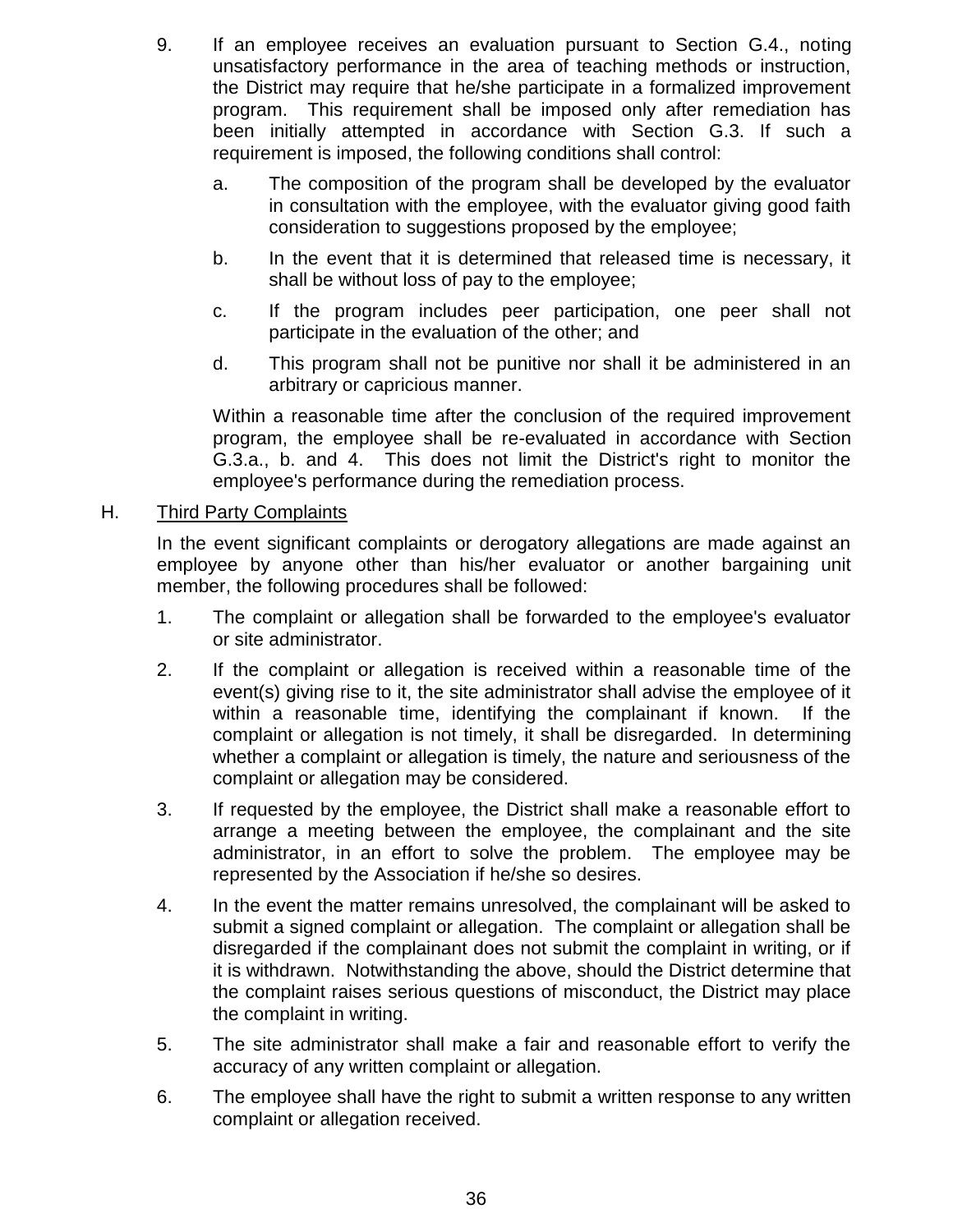- 7. The employee shall have the right to be heard by any District representative or body designated to review the written complaint or allegation. He/she may be represented by the Association if he/she so desires.
- 8. Any complaint or allegation deemed by the District to be without merit shall not be placed in the employee's file.
- 9. Any action taken by the District against the employee on the basis of such complaint or allegation shall not be arbitrary or capricious.
- 10. Section H shall not apply in cases involving complaints against unit members in which the subject matter is addressed under state or federal law, including, but not limited to, complaints involving child abuse, sexual harassment, discrimination, civil rights and other statutory violations.

#### I. Progressive Discipline

The District endorses the concept of progressive discipline in dealing with employee conduct. Consistent with its philosophy, the District intends to continue training and/or advising supervisory staff regarding the implementation of this concept.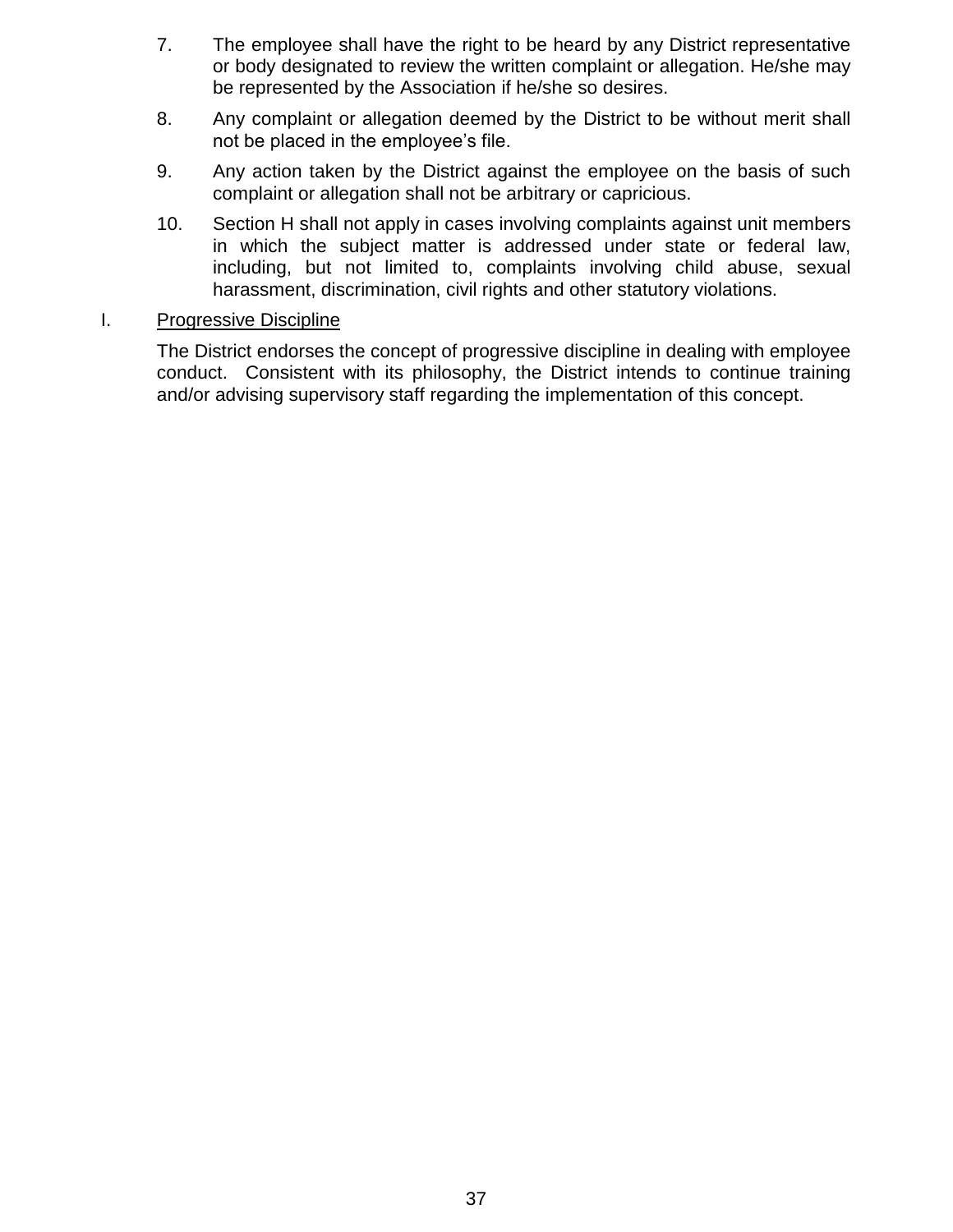# **Article XI - PERSONNEL FILES**

- A. An employee shall have the right to examine his/her personnel file, and upon his/her written authorization, a representative of the Association shall be permitted to examine the materials in the employee's personnel file. Personnel file review shall occur after the employee's normal working hours if he/she is to be present.
- B. Access to personnel files shall be on a need-to-know basis, as authorized by the Superintendent or Assistant Superintendent, Human Resources.
- C. Any written material placed in an employee's personnel file shall bear the name of the person who has drafted such material and the name of the person who is placing it in the file along with the dates on which the material was prepared and on which it was placed in the file.
- D. Derogatory material shall be placed in an employee's file within a reasonable time of the event(s) giving rise to it.
- E. No derogatory material shall be placed in an employee's file until the employee has had an opportunity to review and submit a response to it.
- F. The contents of all personnel files shall be kept in the strictest confidence.
- G. Documents belonging to the District and containing allegations of unsatisfactory performance or unprofessional conduct shall be subject to these provisions.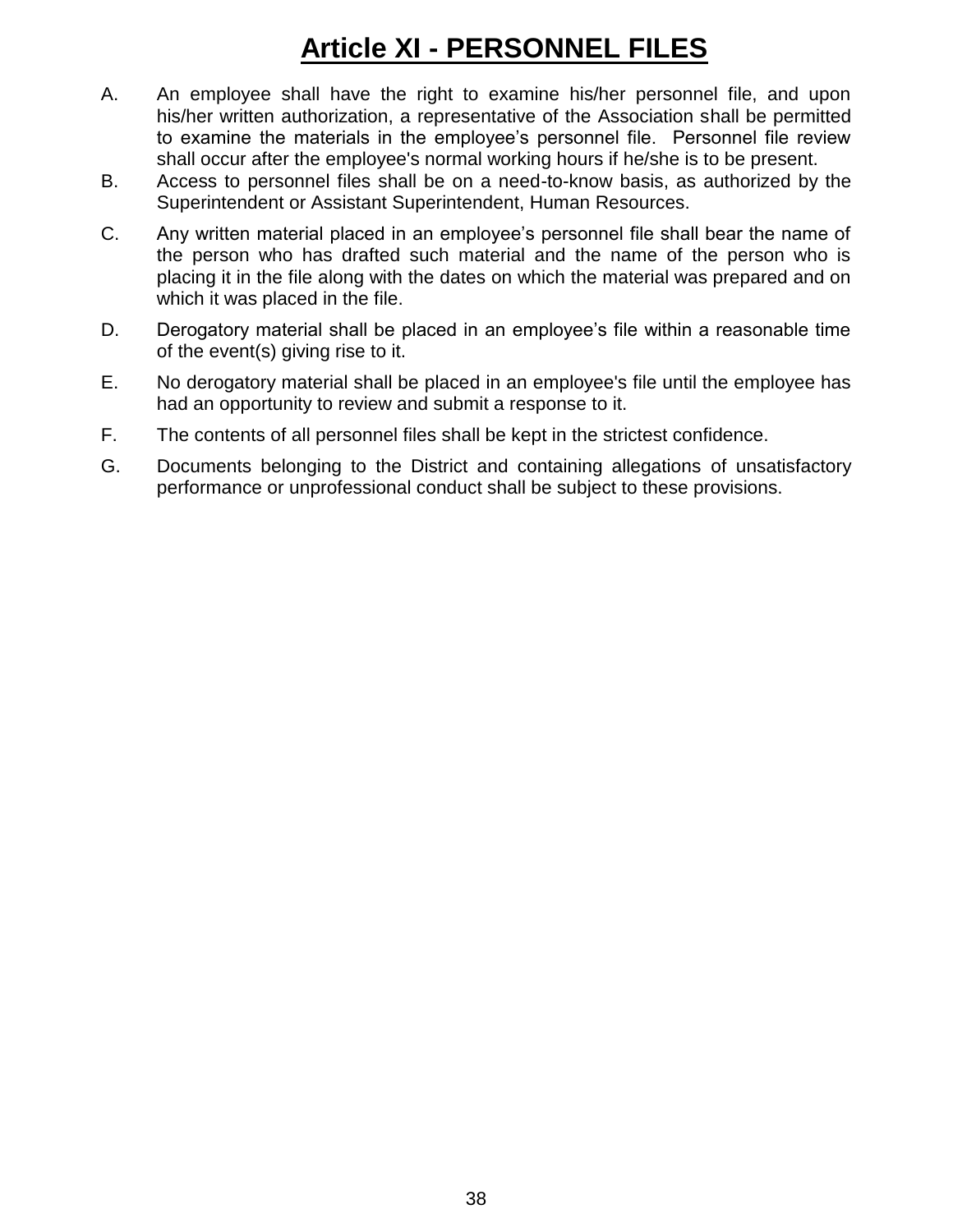# **Article XII - EMPLOYEE SUSPENSION**

- A. No employee shall be suspended without just cause and due process. Such due process shall include, but not be limited to, the procedures delineated in this Article.
- B. Whenever the District proposes to suspend an employee, the employee will be notified in writing. The notice shall include:
	- 1. A specific statement of the act(s) or infraction(s) upon which the suspension is based;
	- 2. A statement of the rules, regulations, policies and/or statutes alleged to have been violated, with copies attached;
	- 3. The proposed length of the suspension;
	- 4. Whether the suspension is to be with or without pay;
	- 5. The date upon which the suspension is proposed to begin. Such date shall be no sooner than twenty (20) days following the date of service.
	- 6. A notice of the employee's right to appeal the suspension under the provisions of Article VII, Grievance Procedures; and
	- 7. A notice of the employee's right to be represented by the Association.
- C. Any notice of proposed suspension shall be served within a reasonable time of the event(s) giving rise to it.
- D. A copy of any notice of proposed suspension shall be provided to the Association no later than the time it is provided to the employee.
- E. Suspensions may be for no more than fifteen calendar days.
- F. A suspension may be without pay, but it shall not reduce or deprive the employee of any Employee Benefits as provided by Article XIX.
- G. If a suspension is appealed, its implementation shall be stayed pending resolution of the appeal.
- H. All information or proceedings regarding a suspension shall be kept confidential by the District.
- I. It is understood that the provisions of this Article do not diminish or reduce the rights and/or obligations of the District under Education Code Sections 44939, 44940 and 44942.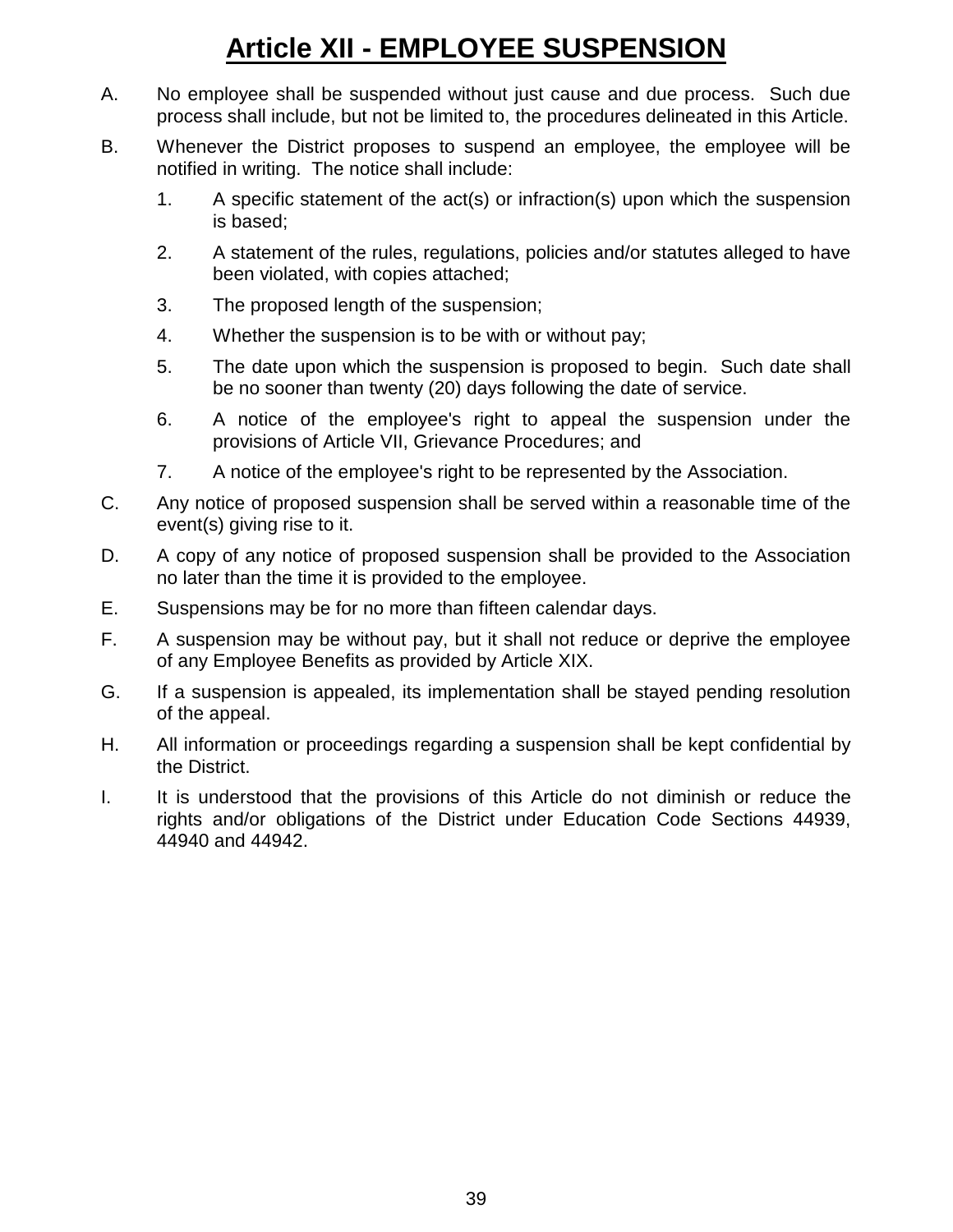# A. General Provisions

- 1. A leave of absence is an authorization for an employee to be absent from duty, generally for a specific period of time and for an approved purpose.
	- a. An authorized absence may be approved for no less than one-half day. A half-day absence will be approved only if requested in advance and the work site and employee receive verification that a substitute has been assigned to replace the absent employee.
- 2. An employee on leave of absence shall have a right to return to the District in a position of the same status and rank at the conclusion of the leave. Employees returning from a leave of absence shall be assigned as follows:
	- a. If the position which they held at the time they went on leave is held by a substitute or temporary employee, the returning employee shall be assigned to that position.
	- b. If the position which they held at the time they went on leave no longer exists or is held by another permanent employee or a probationary employee, the returning employee shall be reassigned in accordance with the provisions of the Transfer Article.
- 3. A condition of each leave of absence is that any required license or certificate held at the time the leave is granted properly authorizing the service, must be maintained in full force by the employee.
- 4. Employees on paid leave of absence, unless otherwise provided herein, shall receive wages, salary step advancement, health and welfare coverage, vacation and retirement credit in the same amount as if they were not on leave. Those employees who go on an unpaid leave of absence during any period shall receive their health and welfare coverage for the balance of that pay period. Thereafter, they shall be allowed continued coverage pursuant to the terms of the insurance plan selected, at their own expense, provided that they made advance payment of the premium in a manner reasonably required by the District.
- 5. Unless otherwise specified in this Agreement, an employee returning from any and all absences must contact his/her site administrator before 1:30 p.m. of the workday preceding the workday of intended return. Those employees on double session shall give such notice no later than 2 hours before the end of their instructional day. An employee who fails to provide such notice of intention to return to duty before the specified time limits above shall not be permitted to return to duty that workday and shall be charged with an additional day of absence, assuming that the District has hired a substitute for that day.
- 6. It is agreed that an employee who is absent from work other than for those days as authorized by state law or authorized leave provisions of this Agreement is taking an unauthorized absence. The District may deduct a salary amount equal to the employee's established daily rate for unauthorized absences, and such employee may be subject to disciplinary action, or may be deemed to have abandoned employment.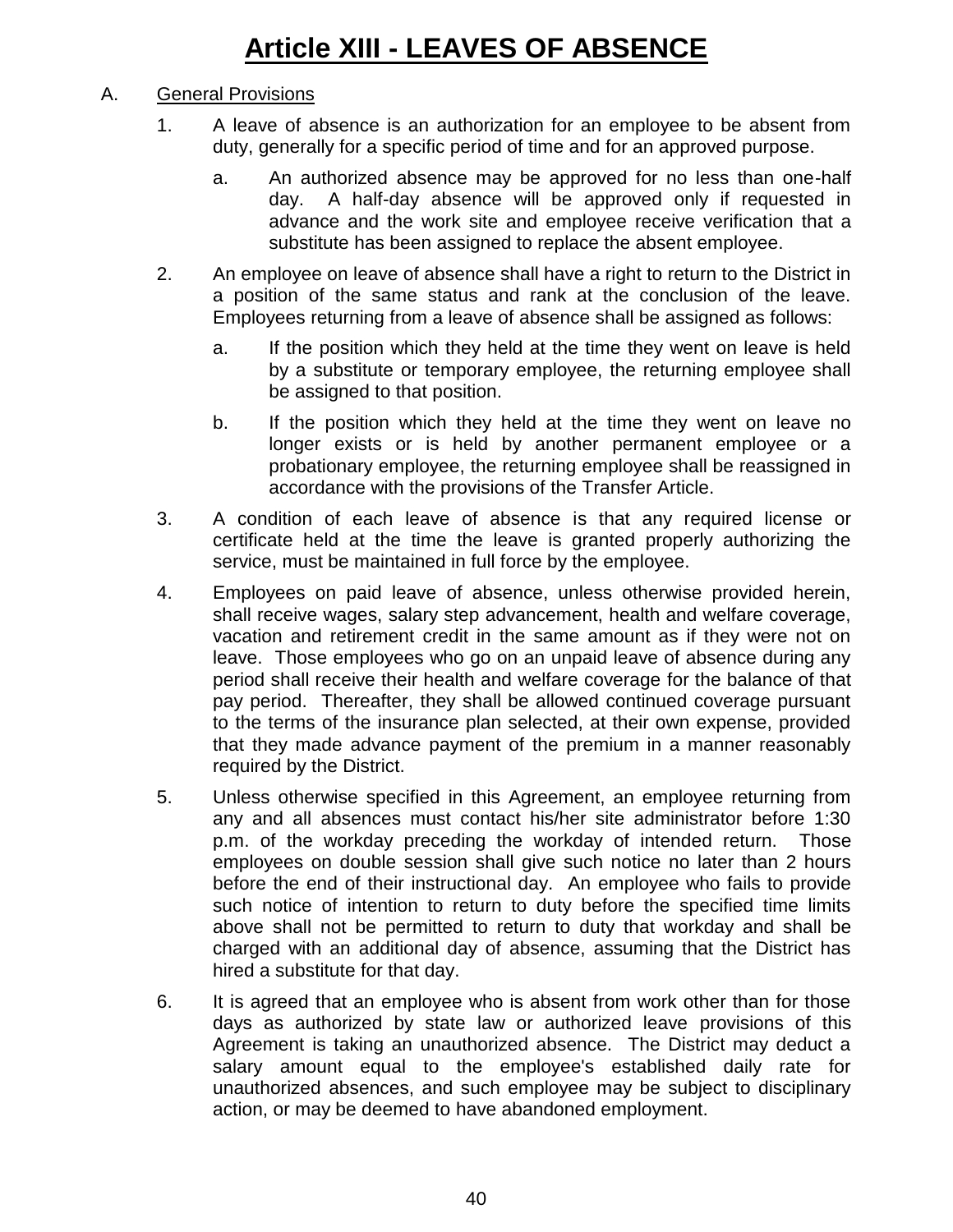- 7. Employees who are ill, or who will be absent for other emergencies on any scheduled working day shall notify the Human Resources Department. Such notice shall be by 6:30 a.m. when possible. Substitute assignments are made by the Human Resources Department. Employees are not to call substitutes to make assignments but may recommend substitutes to the Human Resources Department. This notice shall consist of their name, work location, the reason for their absence, and the intended date of their return to work. Failure to notify the Human Resources Department as specified above may result in loss of pay for that workday and each subsequent workday the employee fails to or refuses to report his/her absence. Such failure or refusal to report absences may result in disciplinary action.
- 8. The employee's site administrator may, at his/her sole discretion, authorize an employee absence without loss of compensation for less than one day provided no paid substitute is required.
- 9. Employees who are going to be absent on a pre-planned or pre-scheduled leave shall notify the District of their intended absence as specified in the particular section authorizing such leave in this Article.
- 10. Employees who are on long-term leaves of absence shall notify the District in writing of their intention to return at least 45 calendar days prior to the expiration of their leaves. If an employee fails to give such notice, the District shall make a reasonable effort to contact the employee, or if the employee fails to respond in writing to the District within a reasonable period time after being contacted, the employee may be subject to disciplinary action or may be deemed to have abandoned the position.
- 11. Request for an extension of a long-term leave of absence shall be submitted in writing to the District and should be submitted at least 45 calendar days prior to conclusion of the leave. The granting of such extension shall be in writing and at the discretion of the District.
- 12. In accordance with its present practice, the District shall provide each employee, including hourly, with his/her Accumulative Sick Leave Record. This record shall be given to each employee by November 1, of each school year.
- 13. For the purpose of this section, a registered domestic partner shall be afforded the same rights accorded a spouse of an employee.
- B. Sick Leave
	- 1. The purpose of sick leave utilization shall be physical and/or mental disabilities which make continued presence at work impracticable.
	- 2. Full-time unit members will earn ten (10) days of leave of absence annually for illness or injury. Employees whose regular work year assignment is more than 184 days shall receive one (1) additional day of sick leave for each additional 18 days, or major fraction thereof (10 or more) worked. Employees shall receive full pay for sick days thus allowed in any school year, and the number of days not used shall accumulate from year to year. Every employee who works less than full-time shall be entitled to sick leave in the same ratio that his/her employment bears to full-time employment.
	- 3. Any unused days of sick leave accumulated while employed in the K-12 program may be used by an employee working in an Adult Education contract assignment. Unused days of sick leave accumulated by a contract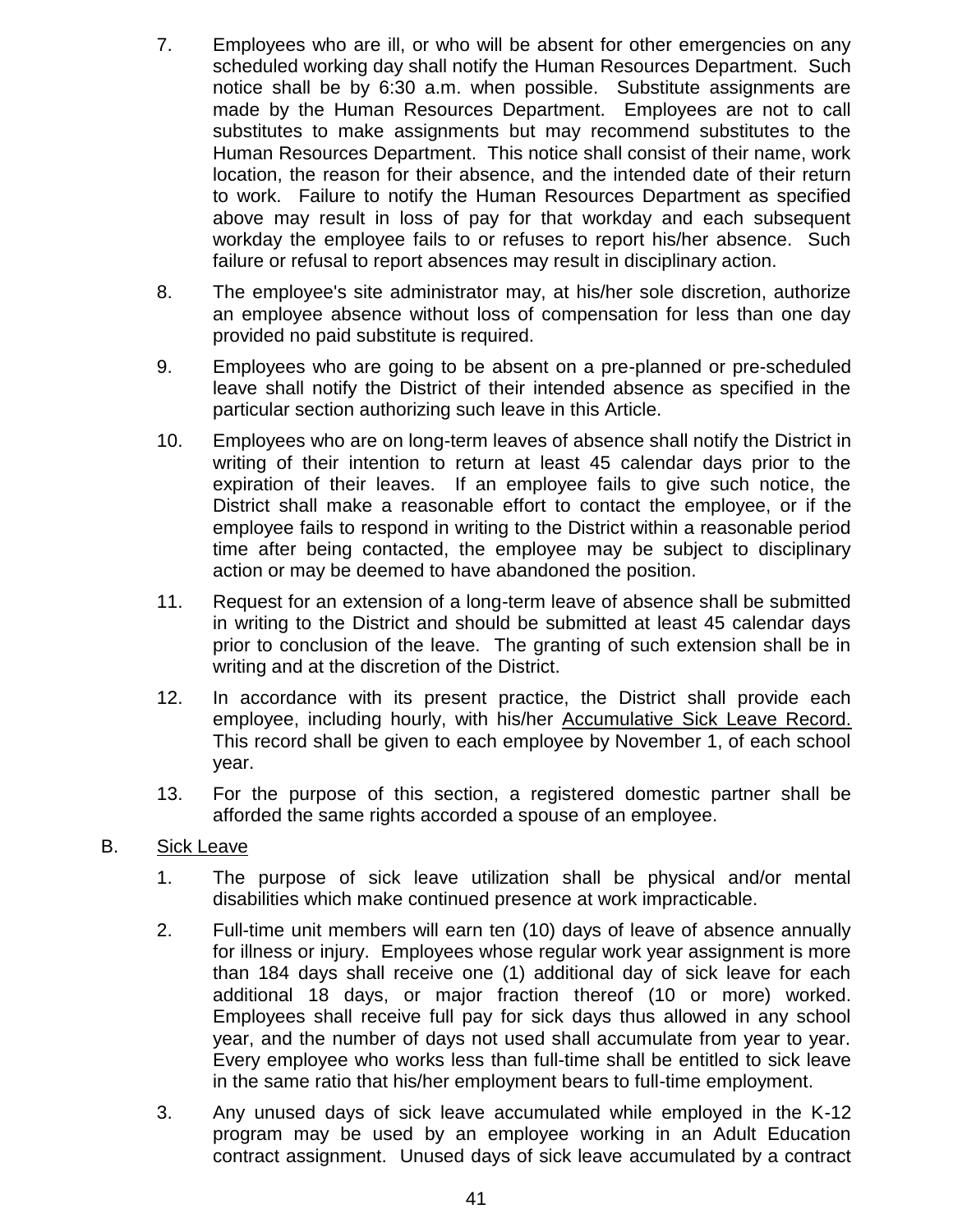Adult Education teacher subsequently may be used by that teacher if he/she transfers to a K-12 position.

- 4. Allowable sick leave credit for any one school year need not be accrued prior to being taken by the employee during said year. An employee who terminates employment prior to earning sick leave taken in advance of accrual shall have the appropriate amount deducted from his/her final check.
- 5. When absent on sick leave, an employee shall receive full salary and benefits for that period of his/her absence covered by his/her current and accumulated sick leave.
	- a. As provided by Education Code Section 44977, during each school year, when a certificated employee has exhausted all available sick leave, including all accumulated sick leave and catastrophic leave to the extent available, and continues to be absent from his/her duties due to illness or injury, he/she shall be paid for a maximum of five (5) months, whichever is the greatest between the following two options: i) the difference between his/her salary and the amount that would be paid to the least expensive District substitute regardless of the amount earned by the substitute hired; or ii) 50% of his/her salary. If no substitute is employed, the amount that would have been paid to the least expensive substitute shall be deducted from the employee's salary. The sick leave, including accumulated sick leave and catastrophic leave to the extent available, and the five-month period shall run consecutively. An employee shall not be provided more than one five-month period per illness or injury. However, if a school year terminates before the five-month period is exhausted, the employee may take the balance of the five-month period in a subsequent school year.
	- b**.** As provided by Education Code Section 44977, when a certificated employee has exhausted all available fully-paid sick leave, including accumulated sick leave and catastrophic leave to the extent available, and continues to be absent due to illness or accident for a period beyond the five-month period provided pursuant to Education Code Section 44977, and the employee is not medically able to resume the duties of his/her position, the employee shall, if not placed in another position, be placed on a reemployment list for a period of 24 months (if the employee is non-tenured), or for a period of 39 months if the employee is tenured. When the employee is medically able, during the 24- or 39-month period, the certificated employee shall be returned to employment in a position for which he or she is credentialed and qualified. The 24- or 39-month period shall commence at the expiration of the five-month period provided pursuant to Education Code Section 44977.
- 6. At any time during the course of a sick leave or injury absence and upon return from absence, an employee may be required to supply such reasonable information as may be requested by the District, such as the nature of illness or injury, anticipated length of absence, the name and address of attending physician(s), if any. The District may, upon reasonable cause, verify the nature of such absence by requiring a written statement from the employee's physician(s) or by any other reasonable procedure selected by the District or site administrator. An employee who fails to provide such required information may be deemed absent without leave. If the illness exceeds five (5) calendar days or involves a communicable disease, the District may require (at the employee's expense) a clearance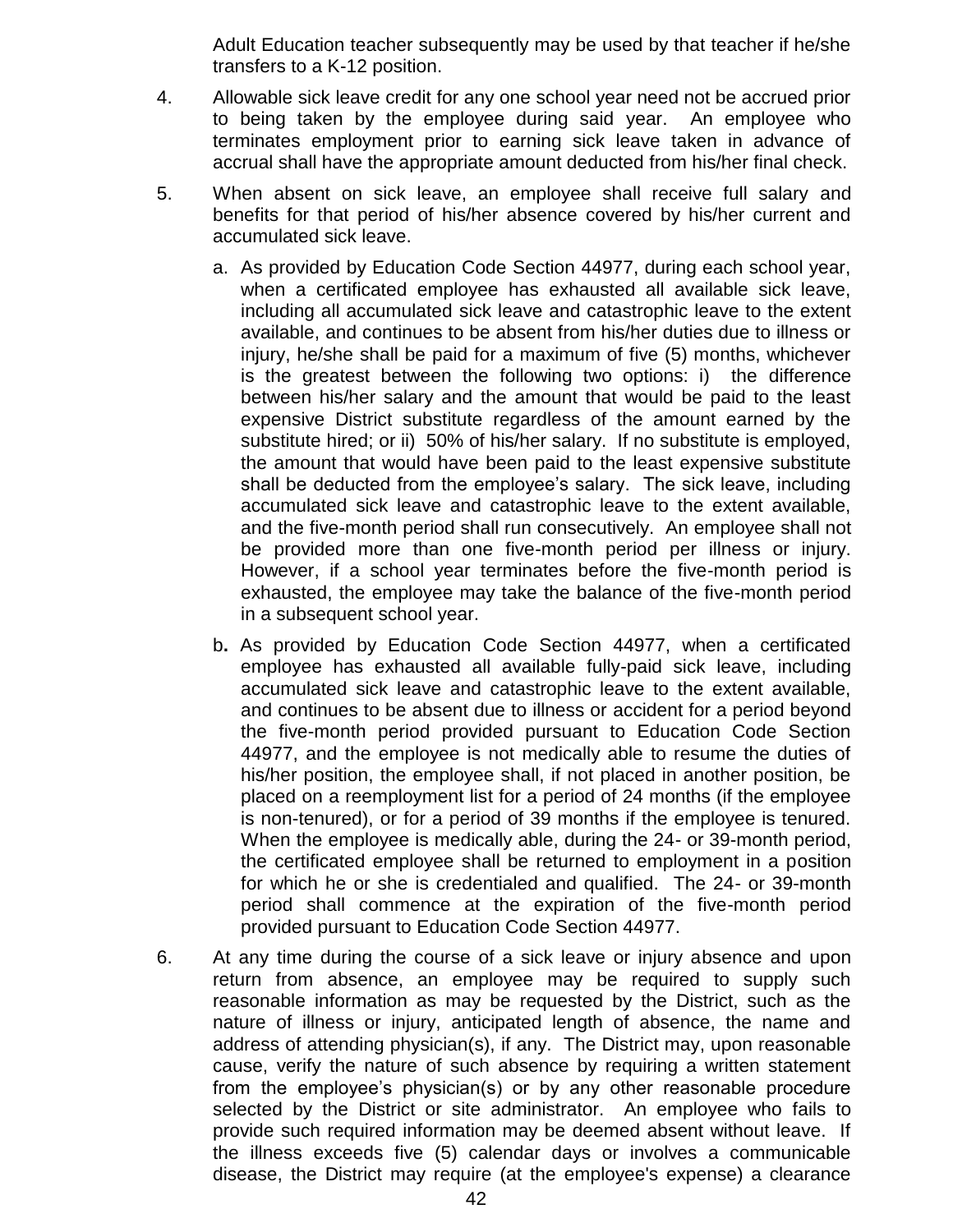from the employee's physician indicating an ability to return to regular duties without endangering the health of others. Employees shall be required to submit to medical examination(s) by District-appointed physician(s), at District expense, upon reasonable cause.

- a. In any situation where an employee is known to be subject to a foreseeable disability (including, but not limited to, childbirth), he/she shall, upon request and at his/her own expense, furnish to the District from the treating physician a written statement attesting to his/her ability to continue performing the full schedule of duties with or without restrictions.
- b. If an employee's anticipated return from sick leave will be with restrictions, those restrictions must be fully explained, identifying the extent to which the employee is limited in his/her performance. An employee shall thereafter be permitted to return to and continue on active duty when the disability is determined to be permanent so long as he/she is capable of performing the full duties and responsibilities of his/her position or is able to perform the essential functions of his/her position with reasonable accommodation.
- 7. Employees working during summer or extended sessions may, at their discretion, use any days of accrued sick leave for reasons permitted under this Article.

## C. Industrial Accident or Illness Leave

1. Definition

An Industrial Accident Leave is a leave granted to an employee for absence because of occupational illness or injury which arose out of and in the course of School District employment, and which qualifies for statutory Worker's Compensation benefits.

### 2. Requirements

- a. The injury or illness was directly related to the performance of the employee's duties in the District.
- b. The District has the right to have the employee examined by a physician designated by the District to assist in determining the length of time during which the employee will be temporarily unable to perform assigned duties and the degree to which a disability is attributable to the injury involved.

### 3. Length of Leave

- a. Such leave shall commence from the first day of absence resulting from industrial accident or illness but shall not exceed 60 working days (when the employee would have been performing his/her duties) for one accident, and shall not extend beyond the last day for which temporary disability indemnity is received. The allowance is reduced by one day for each day of absence resulting from the industrial accident or illness, regardless of any award made under Worker's Compensation laws.
- b. The 60 days is not accumulative from year to year. In case the absence extends into the following year, only the unused amount of leave for the same industrial accident is available.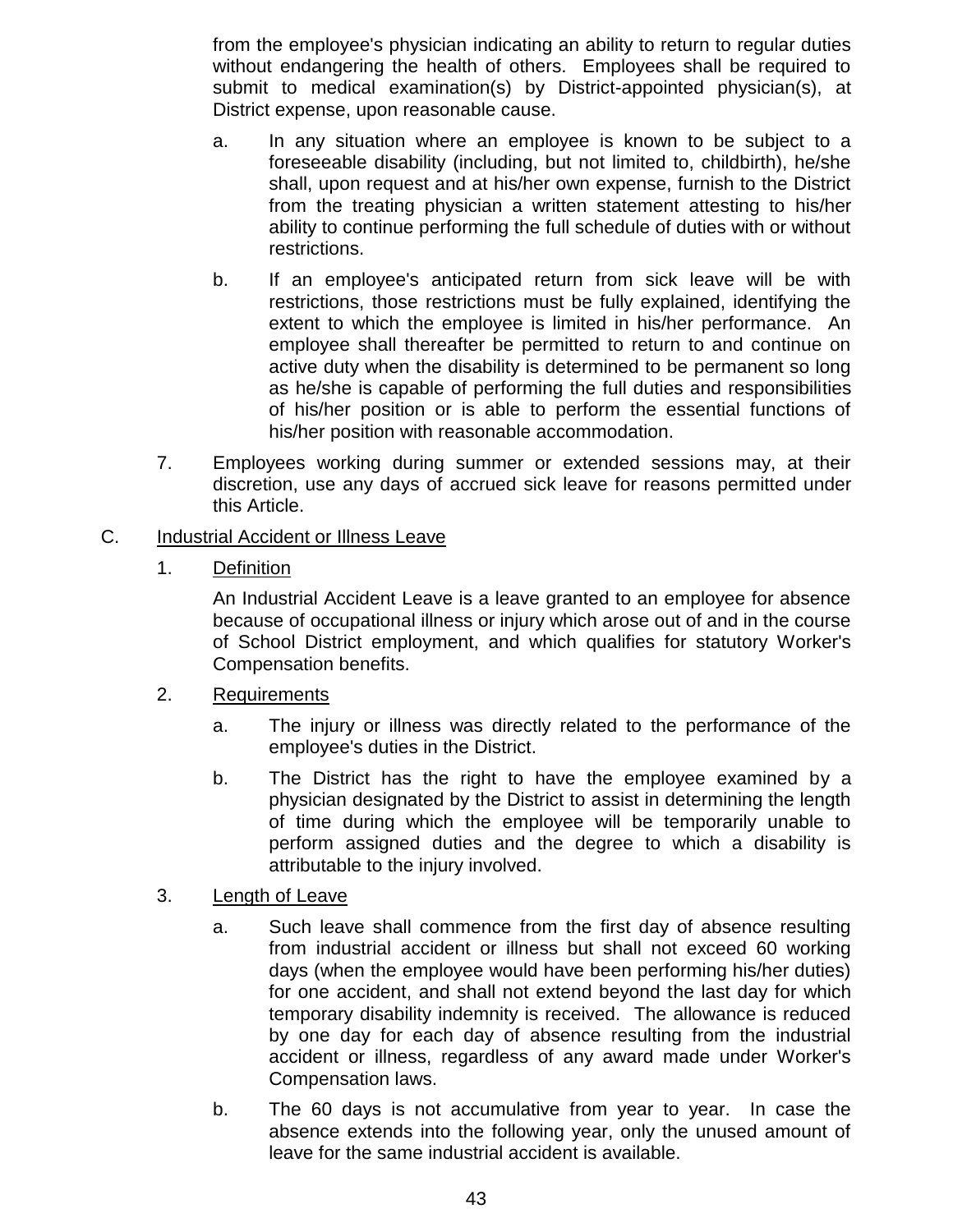- c. Subject to the requirements of paragraph C.2. above, an industrial accident leave shall be extended for one (1) to fifteen (15) additional days in the event the injury was caused by an unprovoked assault and/or battery.
- 4. Payment
	- a. Before salary payments can be made, a Worker's Compensation accident report must be on file in the Human Resources Office.
		- (1) Temporary disability indemnity checks shall be made out to the District. The District, in turn, will issue appropriate salary warrants, including the amount of the temporary disability payments, but not exceeding the unit member's full salary. Such warrants are subject to normal retirement and other authorized deductions.
		- (2) During the maximum 60-day absence, the employee shall receive full pay. Such payment will not be charged against the employee's accumulated sick leave balance.
- 5. Effect on Employment
	- a. Time on Industrial Accident or Illness Leave will not constitute a break in service.
- 6. Absence after Sixtieth Working Day
	- a. If the Industrial Accident or Illness Leave should extend beyond sixty working days, the employee may elect to use sick leave to which he/she is entitled.
	- b. When the employee goes on sick leave while he/she is receiving Worker's Compensation insurance benefits, he/she will be entitled to use only so much of the sick leave benefits as will provide full salary for his/her basic assignment when added to Worker's Compensation insurance benefits.
	- c. Employees who exhaust all current and accumulated sick leave and who are still entitled to extended sick leave benefits will be paid by the District. The Temporary Disability indemnity checks shall be made out to the District.
	- d. After expiration of all paid leave, an employee who is unable to return to work as determined by a licensed physician may request a personal leave without pay for one year.
- 7. Activities While on Leave
	- a. An Industrial Accident Leave period begins on the first day for which injury or illness is claimed and extends through the last day for which injury or illness is claimed. If, between these two days an employee initiates any new gainful employment, he/she shall be required to forfeit any injury pay received from the District under this leave.
	- b. An employee on Industrial Accident Leave shall remain within the State unless the District authorizes, in writing, travel outside the State.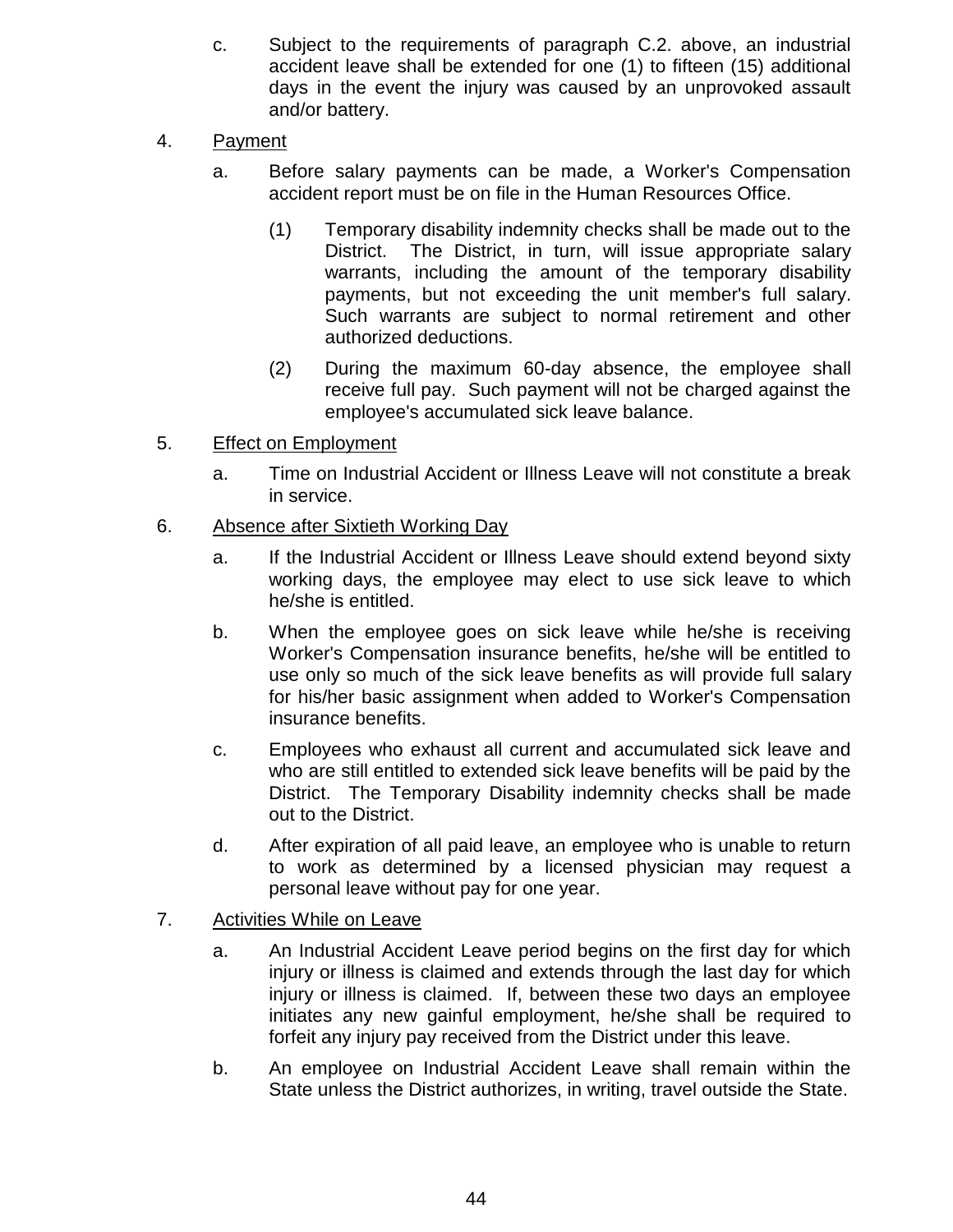## D. Pregnancy Leave

When an employee determines she is pregnant, as verified by a physician, she shall promptly notify her site administrator in writing to enable the District to make advance preparation for a substitute or temporary replacement.

1. Unpaid Pregnancy Leave

Upon application of a pregnant employee, an unpaid leave shall be granted in order to permit the employee to prepare for maternity. Such application should be made at least thirty (30) working days prior to the anticipated beginning of her absence. The term of such leave shall be established in the reasonable discretion of the District so as to minimize disruption of the educational program. This leave may be combined with Child Care Leave as provided in Section L below.

## 2. Paid Pregnancy Leave

An employee shall be permitted to utilize sick leave during her period of physical disability resulting from pregnancy or termination thereof, provided the dates of disability are certified in writing by her physician. Use of sick leave for pregnancy related disabilities shall be in accordance with the Sick Leave procedures of this Article.

## E. Personal Necessity Leave

- 1. An employee may elect to use any days of unused sick leave for purposes of approved personal necessity leave. The number of days of personal necessity leave shall not exceed the number of full days of unused sick leave to which such employee is entitled. Personal necessity leave shall be taken in increments of not less than one-half (1/2) day per absence. The District may reopen negotiations on the establishment of a limit on the number of days sick leave which may be used annually for Personal Necessity Leave if it is determined by a Court of competent jurisdiction that such a limit is negotiable.
- 2. Personal necessity leave may be utilized for the following reasons:
	- a. Bereavement Matters Not Covered by Bereavement Leave Should special problems of an emergency nature be involved in a death, such as a funeral, settling an estate, very long distance travel, or similar situations requiring absence beyond the provisions of the Bereavement Leave allowance, an employee may use Personal Necessity Leave.
	- b. Accident An accident involving the employee's person or property, or the person or property of the employee's immediate family. Such accident must involve circumstances which cannot reasonably be disregarded and are of such severity that the employee is required to attend to the problem during his/her assigned hours of service.
	- c. Illness of a Member of the Immediate Family An illness of a member of the immediate family (including childbirth), which is of such a nature that the absence of the employee is required during his/her workday.
	- d. Imminent Danger to the Home of an Employee Imminent danger to the home of an employee, occasioned by circumstances such as flood or fire, which cannot reasonably be disregarded and are of such severity that the employee is required to attend to the problem during his/her assigned hours of service.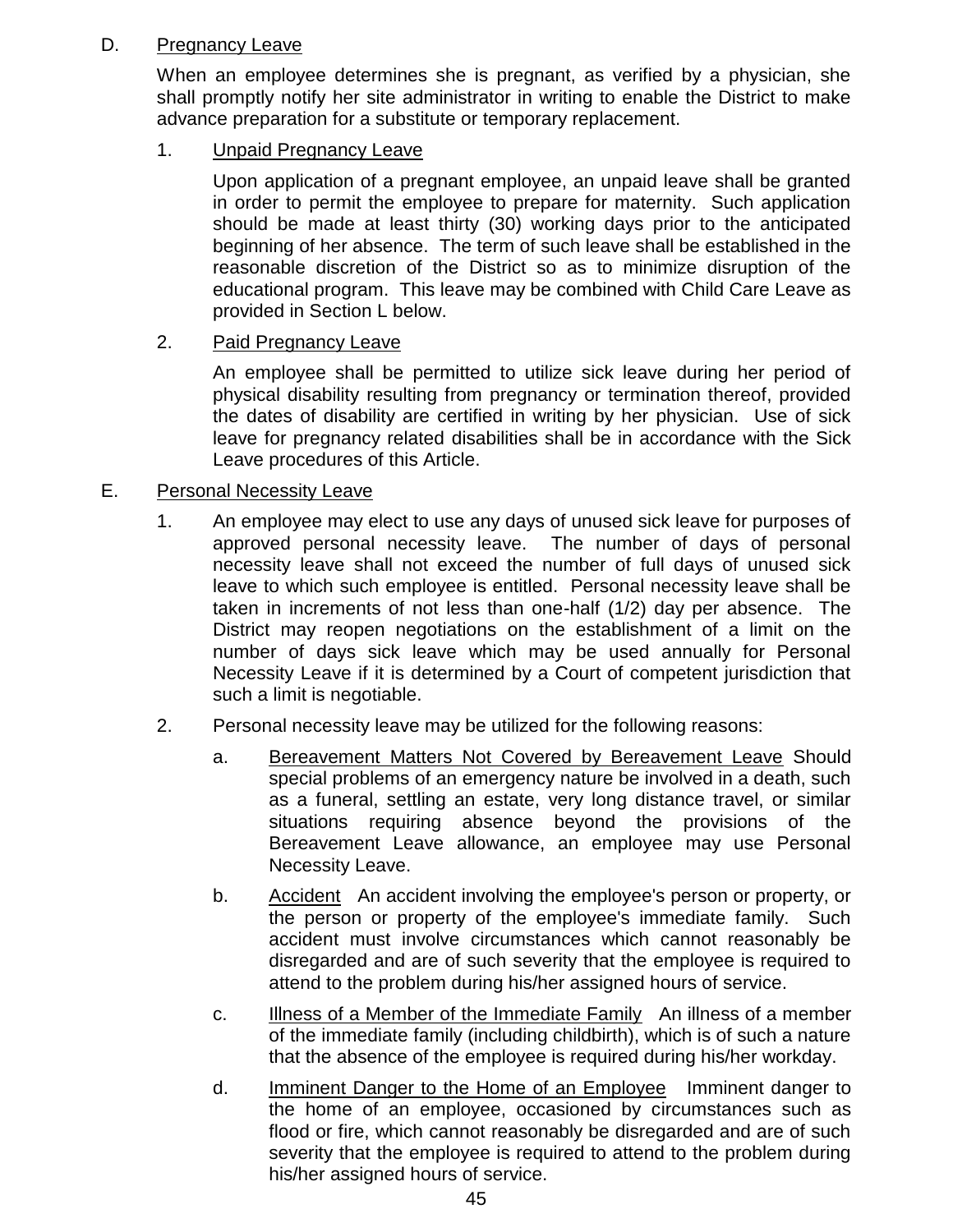- e. Appearance in Court. Appearance in court or agency as a litigant, provided that each date of necessary attendance shall be certified by the clerk or other authorized officer of a court or other governmental jurisdiction. Unless the District has hired a substitute for that day, the employee must return to work in cases where it is not necessary to be absent the entire day.
- f. Religious Activities. Participation in religious activities when the employee conscientiously believes that participation in such activities is necessary and requires absence from duty.
- g. Meetings, Activities, or Observances. Participation in lawful meetings, activities, or observances where the employee reasonably believes that his/her participation is necessary and requires his/her absence from duty.

## 3. Procedures

The employee shall submit a notification of intent to use personal necessity leave on a District-approved form not less than three (3) work days prior to the beginning date of the leave, except where extenuating circumstances make such notice impossible. Notices of intent to use Personal Necessity Leave shall be forwarded to the Assistant Superintendent, Human Resources, or the Superintendent's other designee, with a duplicate copy being sent to the site administrator for his/her information. The employee shall make every reasonable effort to comply with District procedures designed to secure substitutes and shall notify the site administrator of the expected duration of the absence as soon as possible. The District reserves the right to review each notice of intent to use personal necessity leave and to verify such use by any appropriate means.

### F. Discretionary Leave

- 1. An employee shall be granted one (1) day of leave annually for purposes not covered by the other Sections of this Article providing leaves of absence with pay. The District shall not inquire into the purposes of such leave, except that it shall not be used for "concerted activities."
- 2. For this day of absence, the employee shall be paid the difference between his/her daily pay rate and the day-to-day substitute pay rate.
- 3. Discretionary Leave shall be taken in increments of not less than one-half (1/2) day per absence.
- 4. The employee shall notify the District of his/her intent to take Discretionary Leave not less than three (3) days prior to the date of the leave, except where extenuating circumstances make such notice impossible.
- 5. Not more than five percent (5%) of the employees, district-wide, may take this leave on a given day. The leave shall be granted on a first come basis.

# G. Military Leave

Every employee employed by the District in a probationary or permanent position who is required to enter the active military service of the United States or of the State of California, including active service in any uniformed auxiliary of, or to, any branch of such military service, shall be granted a Military Leave of Absence in accordance with Section 44800 of the Education Code.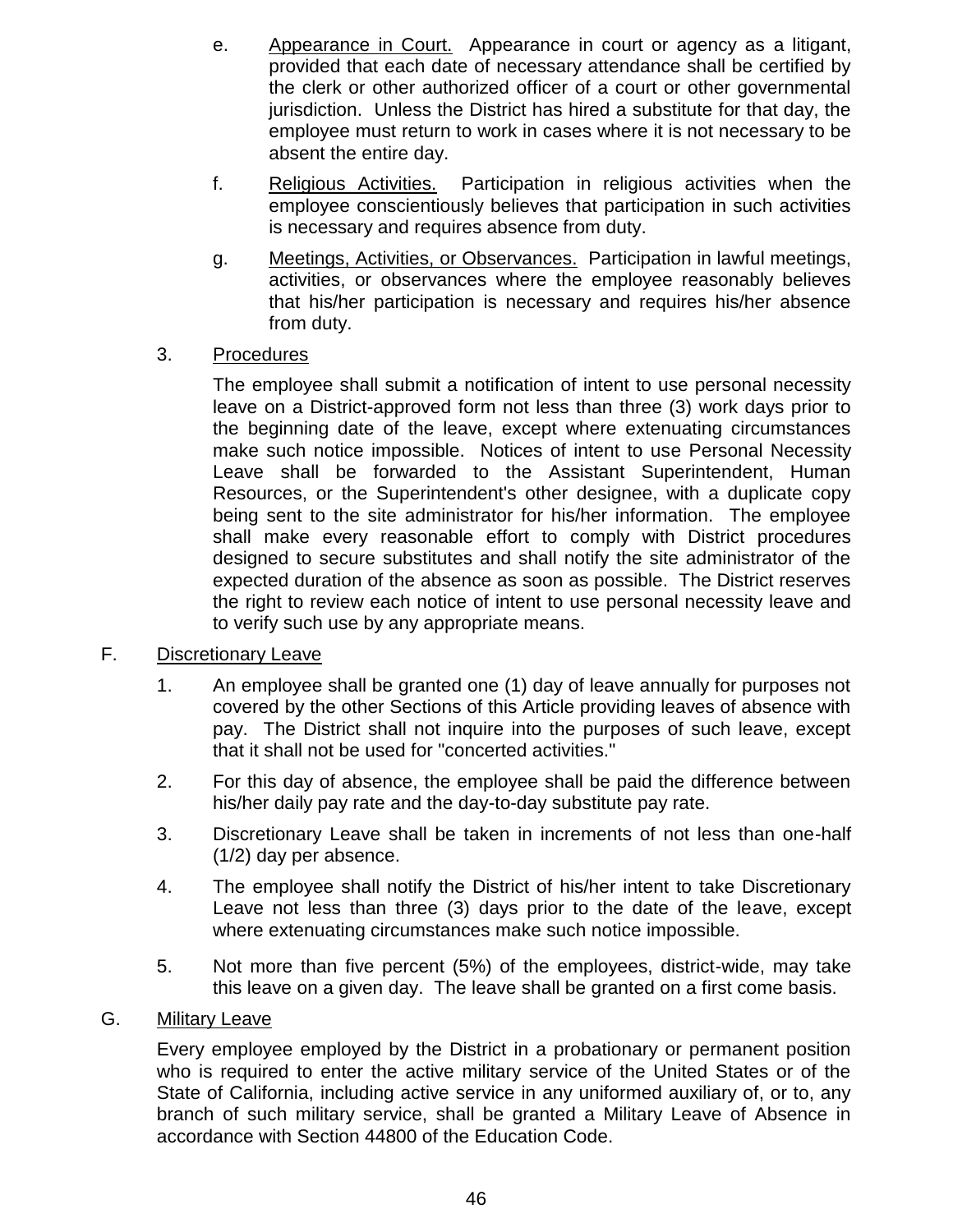## H. Bereavement Leave

1. An employee shall be eligible for a temporary leave of absence for the death of any member of the immediate family without loss of pay or deduction from other leave benefits found in this Article.

This leave shall be for up to three 3 days, unless travel of more than two hundred (200) miles one way is required. In this case the length of the leave shall be for up to five (5) days. Such days shall be taken within 10 days of the death.

2. Immediate family is defined as:

| Mother (Stepmother)                | <b>Brother</b>                |
|------------------------------------|-------------------------------|
| Mother-in-law                      | <b>Sister</b>                 |
| Father (Stepfather)                | Grandfather (or of spouse)    |
| Father-in-law                      | Grandmother (or of spouse)    |
| Husband                            | Son-in-law of employee        |
| Wife                               | Daughter-in law of employee   |
| <b>Registered Domestic Partner</b> | Grandchild (or of spouse)     |
| Son (Stepson)                      | Foster Child(ren) of employee |
| Daughter (Stepdaughter)            | <b>Niece</b>                  |
| Brother-in-law                     | <b>Nephew</b>                 |
| Sister-in-law                      | Aunt-in-law                   |
| Aunt                               | Uncle-in-law                  |
| Uncle                              |                               |
|                                    |                               |

Any person living in the immediate household of the employee

- I. Judicial Leave
	- 1. Due to the disruption of instruction for students and the increasing difficulty of finding qualified substitute employees to cover for the absence of classroom teachers, it is the policy of the District not to compensate unit members required to serve jury duty if said service is during the unit member's work year. Should the unit member defer service to times when he or she is not contracted to provide service to the District, (i.e. off-track, winter or spring break, summer), then the District will pay the unit member up to 10 days substitute pay for jury duty service.

A paid leave of absence shall be granted to any employee for the reasons below when not brought about through the connivance or misconduct of the employee:

- a. When subpoenaed as a witness (other than a litigant) to appear in court; or
- b. To respond to an official order from another governmental jurisdiction.
- 2. In any case, on a unit member's workday, in which a jury or witness fee is payable, such fee shall be collected by the employee and remitted to the District. Such remittance shall not exceed the cost of the teacher's substitute.
- 3. The payroll office shall require verification of daily jury or witness duty service. A copy of the court order shall be provided when the absence is due to court appearance. Each date of necessary appearance under such order, other than the date specified in the subpoena, shall be certified by the clerk or other authorized officer of a court or other governmental jurisdiction.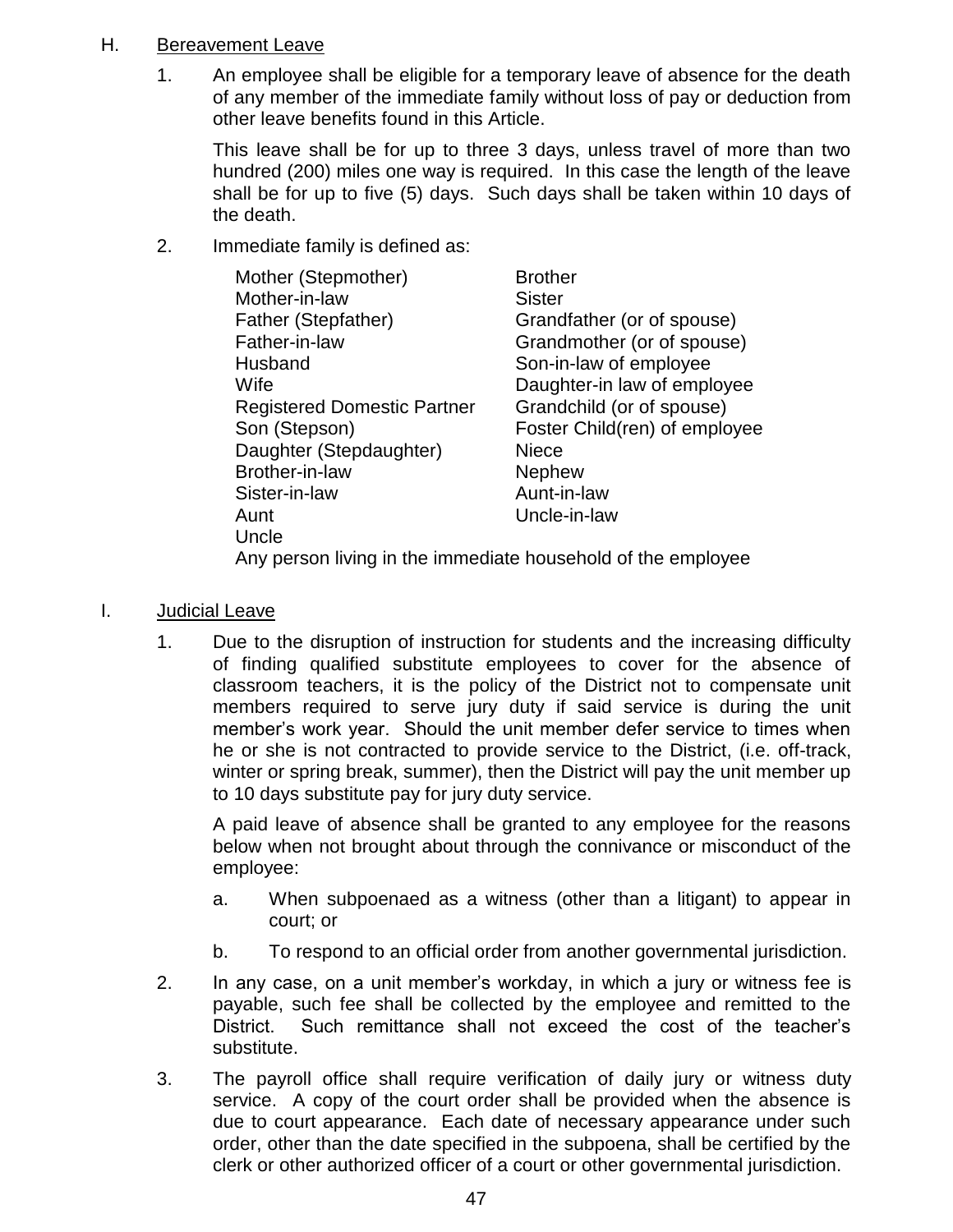## J. Sabbatical Leave

- 1. The District may, at its sole discretion, grant sabbatical leaves.
- 2. An employee may make application for a Sabbatical Leave for the following purposes:
	- a. Travel spend 60% or more of the leave in travel outside of Los Angeles County.
	- b. Formal Study pursue a program of six (6) or more units each semester in an accredited institution of higher learning. Work must be related to the present or prospective service of the employee or must qualify him/her for a higher credential or degree.
	- c. Independent Study pursue a program of study, research or improvement. The program must be related to the present or prospective service of the employee. The program must be the equivalent to the effort and content for the formal study program.
	- d. Travel/Study combine travel and study. One (1) calendar month of travel will be considered the equivalent of two (2) semester units.
- 3. The above purposes shall be approved in advance by the Assistant Superintendent of Educational Services.
- 4. Length of Leave

Sabbatical leave will be granted for not less than one (1) or more than two (2) consecutive semesters. Leaves for fractional parts of a semester are not permitted.

5. Eligibility

Any certificated employee under the age of sixty (60) years who has completed seven (7) or more years of service to the District shall be eligible for sabbatical leave once each eight (8) years. An employee making request for a sabbatical leave to start the second semester of a school year must have completed a minimum of fifty (50) days of service during the first semester of the school year.

6. Compensation Rate

An employee who has been granted sabbatical leave shall receive one-half (1/2) the regular salary the employee would have received during the period of the leave if he/she had continued his/her regular service during such period.

7. Payment

An employee on sabbatical leave may elect to receive his/her salary under either of the following provisions:

- a. In two (2) equal installments during the first two (2) years following the return from sabbatical leave.
	- (1) The first installment shall be paid at the end of the first semester after the return of the employee from leave, and provided that the employee has received salary, other than that for illness, for a minimum of seventy-five (75) days during the first semester. If the employee has not received salary, other than for illness, for a minimum of seventy-five (75) days (75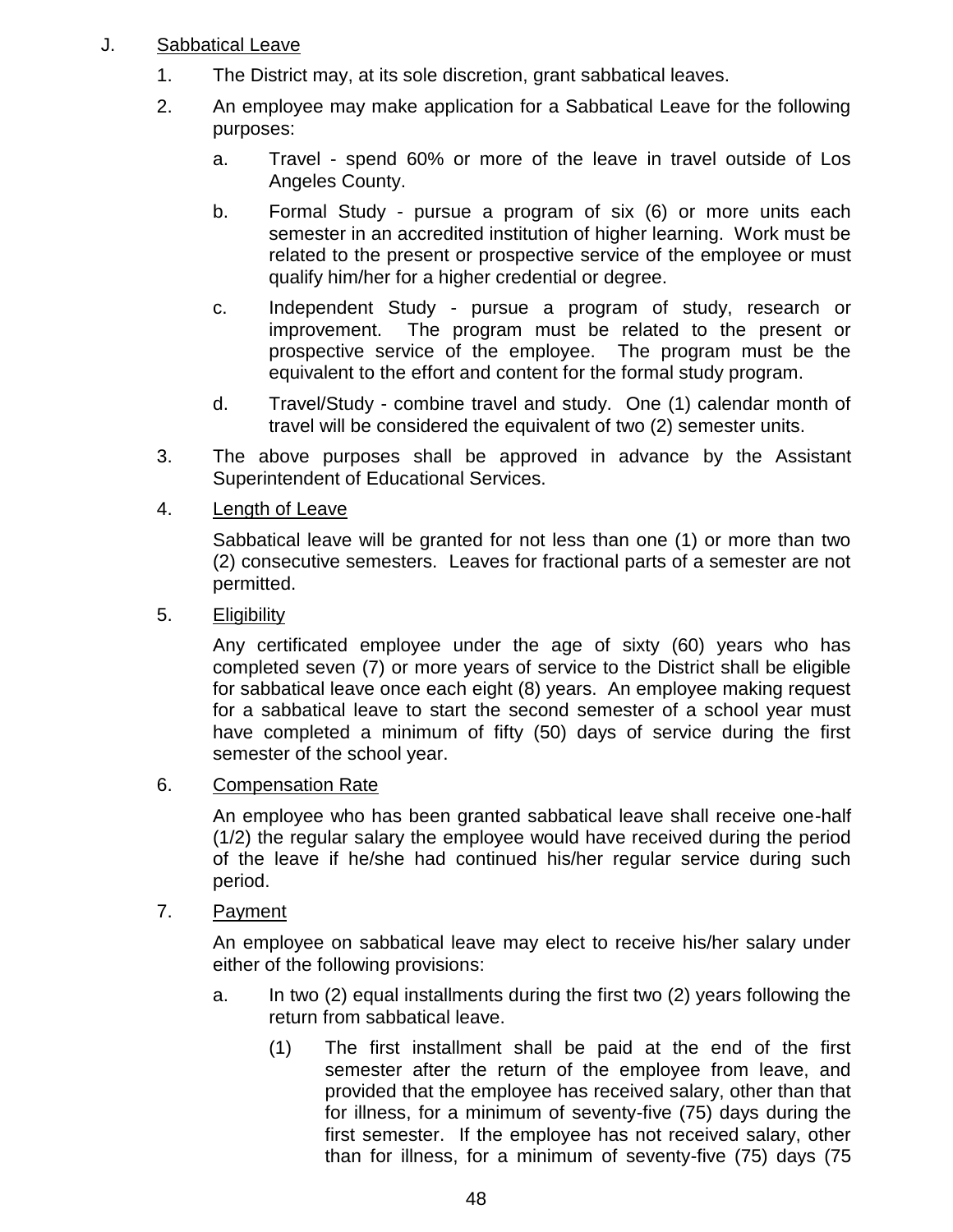days during the first semester, but does receive salary for such minimum number of days during the first and second semesters after his/her return from leave of absence, the first installment shall be paid at the end of the second semester.

- (2) The second installment shall be paid at the end of the third semester after the return of the employee from leave, and provided that the employee has received salary, other than that for illness, for a minimum of seventy-five (75) days during the third semester. If the employee has not received salary, other than for illness, for a minimum of seventy-five (75) days during the third semester, but does receive salary for the minimum number of days during the third and fourth semester after his/her return from leave, the second installment shall be paid at the end of the fourth semester.
- b. By monthly payment to the employee during the sabbatical leave after filing suitable bond with the Board of Education indemnifying the Board in case the employee does not return to his/her position; such bond shall be exonerated in the event the failure of the employee to render such service to two (2) years is caused by the death or mental or physical disability of the employee.
- 8. Additional Compensation
	- a. Additional compensation is compensation for services or employment during the period of sabbatical leave other than compensation granted by the District. Additional compensation received by the employee in excess of the difference between the employee's regular salary and the salary while on employee leave will be deductible from the leave salary paid by the District.
	- b. Additional assistance from such recognized sources of aid to study, research, and travel as scholarships, grants, and fellowships shall not constitute additional compensation in the meaning of the above paragraph. It shall be the policy of the District to encourage its employees to seek such assistance.

### 9. Request Procedure

The employee should make written application to the office of the Superintendent on the form provided. For budgeting purposes, application shall be made by April 15 of the year preceding the school year in which the leave is to be taken, and shall include the payment option selected by the employee. The Superintendent shall present his/her recommendation on each application to the Board for the final decision.

10. Number on Leave

The number of employees on sabbatical leave during any one (1) semester shall be limited to two (2) employees. In the event the number of eligible employees applying for sabbatical leave during any one (1) semester exceeds two (2) employees, the granting of leaves shall be governed by (not necessarily in the following order of sequence):

- a. priority of application
- b. reasonable distribution of applicants by schools
- c. seniority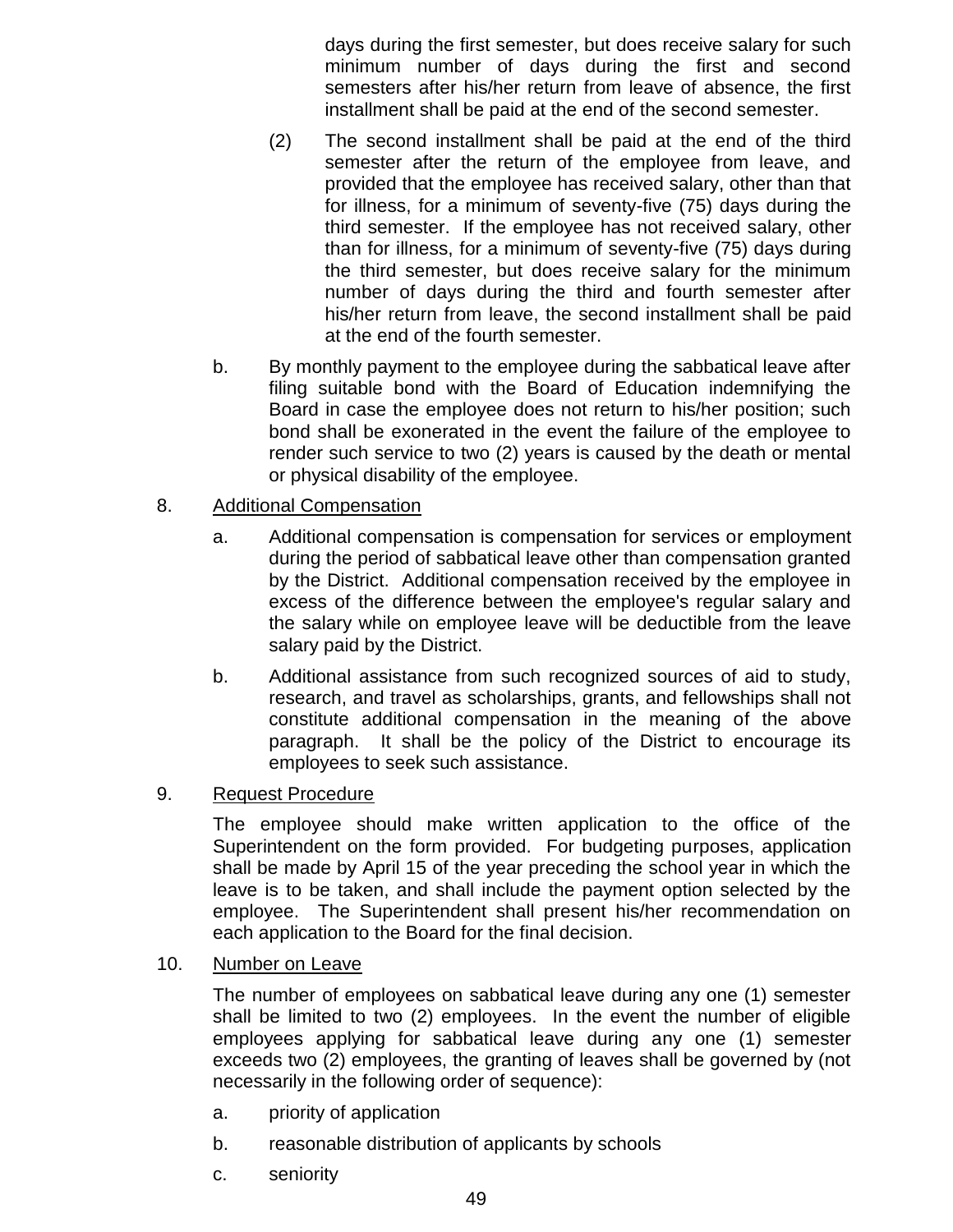- d. relative merits of the reasons for desiring leave
- e. whether applicant has been granted previous leave

# 11. Return to Position

At the expiration of a sabbatical leave, the certificated employee who has been granted such leave shall be reinstated, unless he/she agrees otherwise, in the position held at the time the leave was granted, provided that the conditions have not arisen which would have changed such employee's location and type of work had he/she remained in active service. In the event of changed conditions, the employee shall be reinstated and assigned to work appropriate to his/her field of training.

## 12. Report

Each employee returning from sabbatical leave shall submit a report for approval to the District Superintendent not later than ninety (90) days after returning to active duty. Such report shall contain detailed data as to the activities of the employee, together with the employee's appraisal of the professional value of the experience of knowledge gained while on leave and the manner in which such experience or knowledge may be used for the benefit of the students or the schools of the District.

### 13. Accident or Illness

Interruption of the program of study or travel while on sabbatical leave, caused by serious accident or illness, evidence of which is satisfactory to the Superintendent and the Board, shall not affect the amount of compensation to be paid the employee under the terms of the sabbatical leave provided that the Superintendent has been promptly notified of such accident or illness. In case of such accident or illness, while on sabbatical leave, notification shall be made by registered letter, mailed within ten (10) days of such accident or illness.

### 14. Salary Schedule

An employee returning from sabbatical leave will receive the same progressive advancement on the salary schedule as he/she would have received had he/she remained in active service in his/her regular position.

15. A period of sabbatical leave does not affect retirement status provided retirement contributions are made for the period of the leave.

## K. Quarantine Leave

The District shall pay employees full salary for up to five (5) days during any school year when such absence is caused by quarantine, or when absence is at the District's direction because the employee has been in contact with a contagious disease. Such days of absence shall be deducted from sick leave.

### L. Child Care Leave

The District shall grant employees an unpaid leave of absence for the purpose of providing care to their children following pregnancy, and shall grant such leaves at other times upon a good cause showing by the employee.

1. Application for such leave must be made in writing to the Human Resources Division at least forty-five (45) calendar days in advance of the intended last day of service to the District. The application shall indicate desired beginning and ending dates. The District shall make the final determination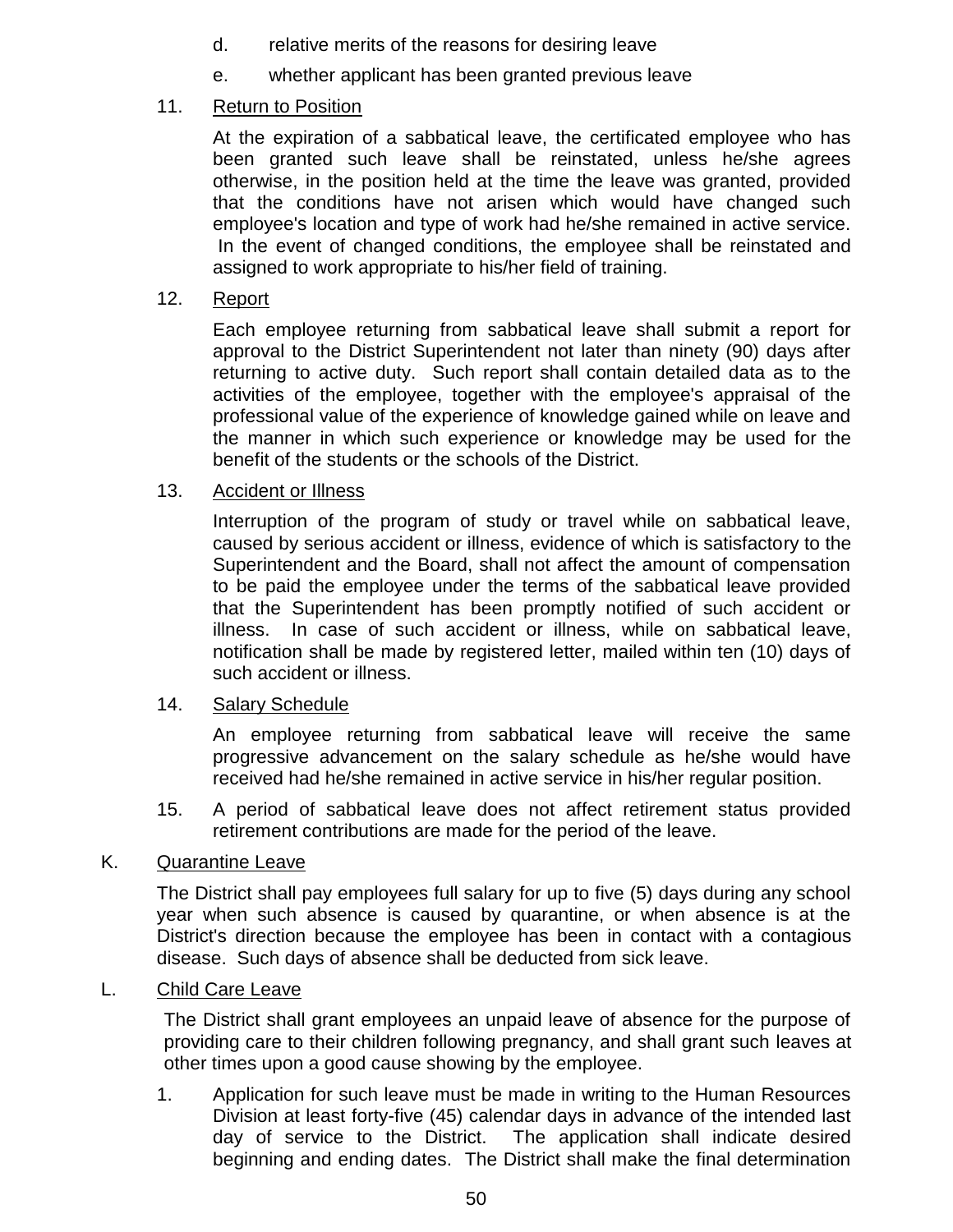as to the beginning and ending dates. Where an emergency arises making such notice impossible, the employee shall give the District as much notice as possible and the District shall attempt to accommodate the employee's request for a leave.

2. If the leave commences during the second (2nd) quarter of the school year, the leave may extend to the end of the school year. Where the leave follows immediately the birth of a child, it shall run until the end of the first semester commencing after the birth of the child. Upon a proper showing of necessity by the employee, the District may renew such leave for one additional semester. Where unforeseen circumstances arise which cause the employee to want to return to the District before the scheduled end of his/her leave, the District shall attempt to accommodate the employee's request. However, the parties recognize that this shall not require the District to rescind contractual or administrative arrangements made to replace the employee on leave.

### M. Personal Leave - Without Pay

- 1. The District may grant, at its sole discretion, an unpaid leave of absence to an employee, upon request, for illness or disability not covered by any other provisions of this Article. An employee seeking such a leave shall submit a written request to the Assistant Superintendent, Human Resources which includes the reasons(s), any supporting information relative thereto, and the requested duration of the leave. Such request should be submitted at least twenty (20) days prior to the desired starting date of the requested leave.
- 2. The District shall grant personal leave without pay if it is required to do so by law.
- 3. An employee who has exhausted all sick leave benefits and is unable to return to service due to personal illness or injury shall be placed on an unpaid Health Leave to the end of the current school year or obligations of the District under Education Code Sections 44939, 44940 and 44942.

### N. Family Care and Medical Leave

The District will comply with all state and federal laws and regulations regarding family care and medical leaves. Leave benefits and requirements shall be consistent with Board Policy and Administrative Regulations.

## 1. Eligibility for Leave

An employee who has worked full time during the 12 months preceding the date a request is made under this section shall be presumed to be eligible for family care and medical leave. For purposes of this section, ten-month employee will be deemed to have met the one-year requirement if they serve the full school year. Included in the assessment of eligibility shall be any paid leave of absence granted for reasons which would otherwise entitle an employee to family care and medical leave.

### 2. Leave Entitlement

An employee shall be granted Family Care and Medical Leave for the following purposes: care for his/her child following the birth of the child; adoption of a child; placement of a foster care child with the employee; care for a child, parent or spouse, registered domestic partner, with a serious health condition; or inability to work because of the employee's own serious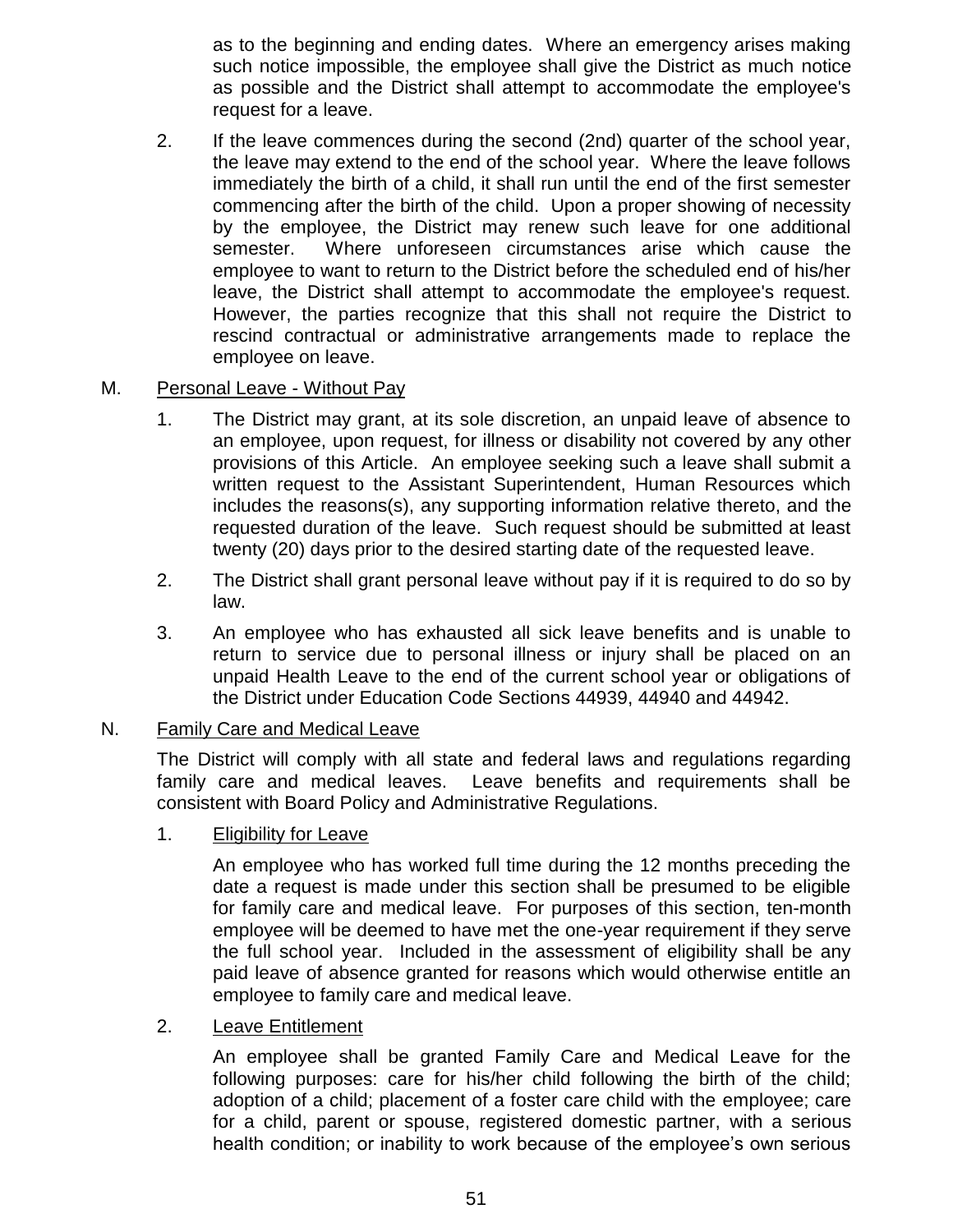health condition. Such leave shall be in accordance with the following conditions:

- a. Family Care and Medical Leave shall be without pay; however, the District shall continue to provide health benefits specified in Article XIX for the duration of the leave. In addition, the Family Care and Medical Leave shall not be considered a break in service.
- b. Family Care and Medical Leave may be of any duration at the discretion of the employee, up to a maximum of twelve weeks within a twelve-month period.
- c. Family Care and Medical Leave, when related to the serious health condition of the employee or his/her child, parent or spouse, may be taken intermittently or on a reduced workload schedule when medically necessary.
- d. Family Care and Medical Leave taken for the birth, adoption or foster care placement of a child must be concluded within one year of the child's birth, adoption or foster care placement.

### 3. Request for Leave

If the need for Family Care and Medical Leave is foreseeable, the employee shall provide a written request at least thirty calendar days in advance. If the need for Family Care and Medical Leave is not foreseeable, the employee shall provide written notice as soon as practicable. If the need for Family Care and Medical Leave is due to planned medical treatment or supervision, the employee shall make a reasonable effort to schedule the treatment or supervision to avoid disruption of District operations, subject to the approval of the appropriate health care provider.

#### 4. Certification

When a request for Family Care and Medical Leave or an extension of an original Family Care and Medical Leave is due to the serious health condition of the employee or his/her child, parent, spouse, or registered domestic partner, the District may require a certification from the attending health care provider which includes an estimate of the duration of the employee's or family member's absence.

a. The District may require, at the District's expense, certification from a District-designated second health care provider and a jointly-approved third health care provider to support a request to take leave because of an employee's own serious health condition.

### 5. Reinstatement to Position

An employee returning from a Family Care and Medical Leave shall be reinstated to the same position he/she held when the leave began on the same basis as if he/she had not been on a leave of absence. If the employee's Family Care and Medical Leave was taken because of his/her serious health condition, a certification from his/her health provider may be required to indicate the employee is able to resume work.

#### 6. Relationship to Other Leaves

At the discretion of the employee, Family Care and Medical Leave may be used in conjunction with, or in addition to, any other leave established in this Article.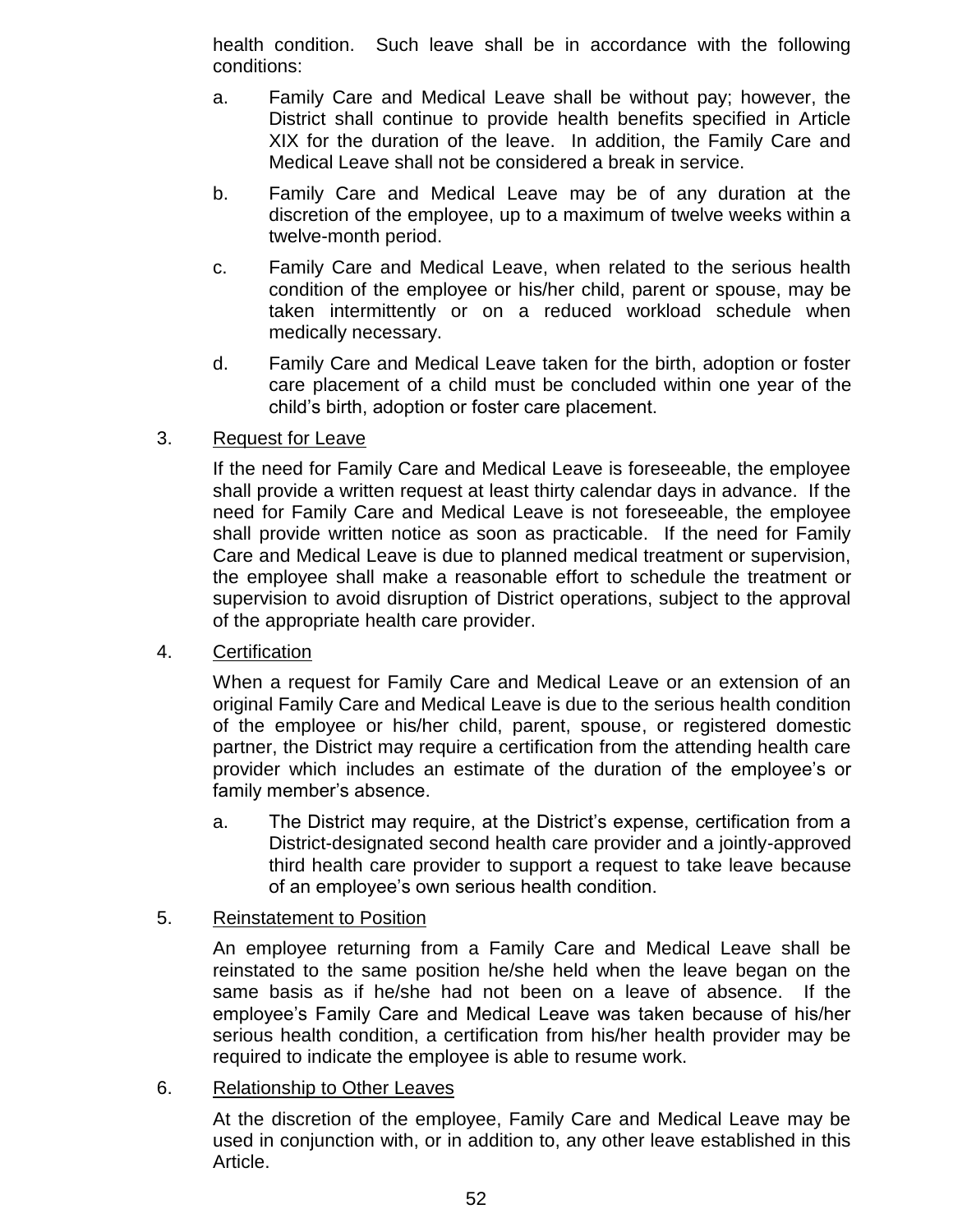### O. Catastrophic Leave

- 1. A unit member who is, or whose family member is, suffering from a catastrophic illness or injury may request donations of accrued sick leave credits under the catastrophic leave program.
- 2. "Catastrophic illness" or "injury" means a physical illness or injury that is expected to incapacitate the unit member for an extended period of time, or that incapacitates a member of the unit member's family, which requires the unit member to take time off from work for an extended period of time to care for that family member, and taking extended time off work creates a financial hardship for the unit member because he/she has exhausted all of his/her fully paid sick leave.
- 3. In order to be eligible for the catastrophic leave program, the unit member must have exhausted all current and accumulated fully paid sick leave entitlement; however, they may apply for the leave prior to exhausting fully paid leave. The unit member will be eligible for catastrophic leave prior to taking extended illness leave.
- 4. A unit member requesting donated sick days from the catastrophic leave program must complete form A-22a, Request for Use of Catastrophic Leave Program, and submit the form to the Association. The Association shall forward a copy of the request to the payroll department to verify the unit member's sick leave balance and eligibility.
- 5. The Association shall convene a Committee within ten (10) working days of the receipt of the unit member's request to use the catastrophic leave program. The Committee shall determine the eligibility of the unit member requesting sick days from the program and may request additional evidence to support the unit member's request. The decision of the Committee shall be provided, in writing, to the unit member and the Human Resources Division within five (5) working days of the date the Committee convened and finalized its determination for eligibility. The decision of the Committee shall be final and binding and not subject to the grievance procedure contained in this Agreement.
- 6. It is not the intent of the catastrophic leave program to compensate for routine maternity and/or childcare leave unless it meets the definition of catastrophic illness or injury; and/or for lingering health problems that are not considered life threatening and/or regular periodic illness.
- 7. Any permanent unit member who has an equivalent of ten (10) days of earned sick leave may contribute a minimum of one (1) full day in one-day increments, up to a maximum of three (3) full days of their personal sick leave per fiscal year by notifying the Association on Form A-22b.
- 8. Donated sick leave days shall be logged in time-stamped under the donor's name and deducted from each donor's accrued sick leave on a rotational basis, one (1) day at a time for the duration of the catastrophic leave period. Deducted sick leave days shall not be retrievable by the donating unit member.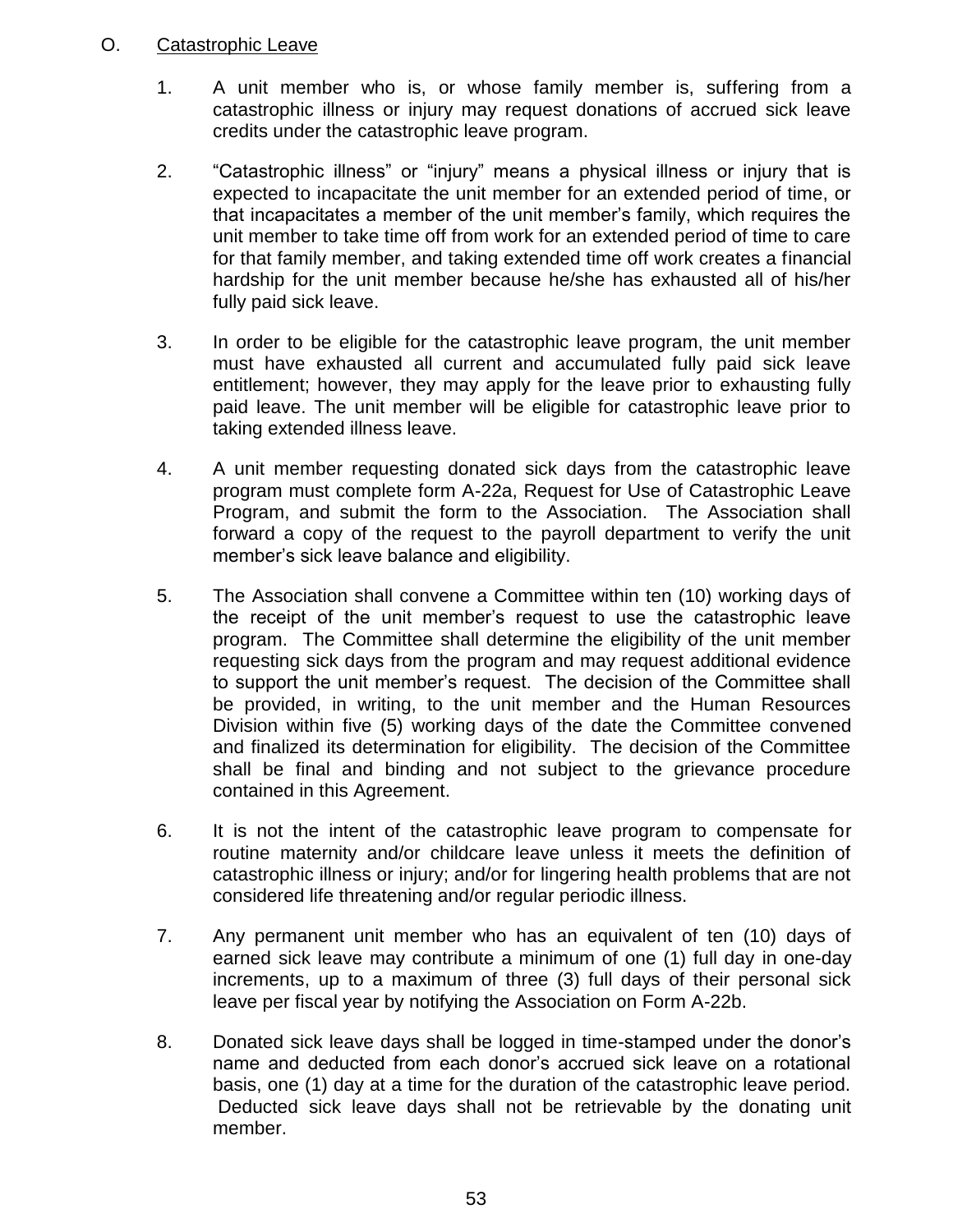# **Article XIV - CLASS SIZE**

A. The California Legislature has enacted Education Code Section 42238.02(d)(3)(A) for the purpose of incentivizing class size reduction and settling class size averages of not more than twenty-four (24) students at each school site in K-3 by 2020-21.

The District shall adopt a plan for implementation for 2014-15 that shall make progress (10-12% each year) toward achieving an average class size of not more than twenty-four (24) students at each school site in K-3 by 2020-21. In any given year, class size maximums shall not exceed the target ratio for that year by more than two (2) students. For example, if the target goal for a particular year is an average per school site of 28:1, no class shall exceed 30. As part of the implementation of the class size reduction plan for K-3, the District shall establish staffing ratios that align with the target goals set out in the plan.

The plan the District adopts shall be shared with the Teachers Association of Paramount and, prior to June 12, 2014, the parties shall meet to discuss the elements of the plan.

To the extent implementation of this section raises issues concerning interpretation of Education Code Section 42238.02(d)(3)(A) and the regulations that are promulgated by the State Department of Education or Superintendent of Schools in connection therewith, such matters/issues shall not be grievable under Article VII – Grievance.

B. For grades 4-12, the District shall use a 1:32 teacher-pupil staffing ratio to determine the number of teachers assigned to each site.

For the purposes of computing the staff allocation for the high schools, a five-period student apportionment equals a full-time-equivalent student.

- C. The District shall not reduce the number of "classroom teachers," as defined in Section D, below, assigned to Paramount High School below ninety-eight (98) unless application of the staffing formula in Section A, above, would dictate such a reduction. If the staffing formula requires the allocation of additional staff above this number, the District may meet this obligation by assigning teachers a sixth class in lieu of their preparation periods. Such assignments shall be made in accordance with the provisions of Articles VIII, Hours of Employment, and IX, Transfers and Reassignments.
- D. High School Senior and West Campuses. Teachers assigned a sixth class in lieu of their preparation periods shall receive, in addition to their regular pay, one-sixth (1/6) of their individual daily pay rates for each day of student attendance for which they have the assignments. However, for any days when they are absent on a paid leave, as provided in Article XIII, this extra pay shall be reduced by one sixth of the day-to-day substitute pay rate. Substitute teachers assigned to teach a sixth class at the high school shall receive an additional one-sixth of their pay rate for such service.
- E. The term "teacher" as used above is intended to cover regular classroom teachers and does not include management personnel, psychologists, counselors, nurses, language/speech specialists, resource teachers, librarians, elementary music teachers, categorically funded teachers, special education teachers, instructional aides and the like.
- F. In addition to the above ratios, the following individual class size maximums shall apply: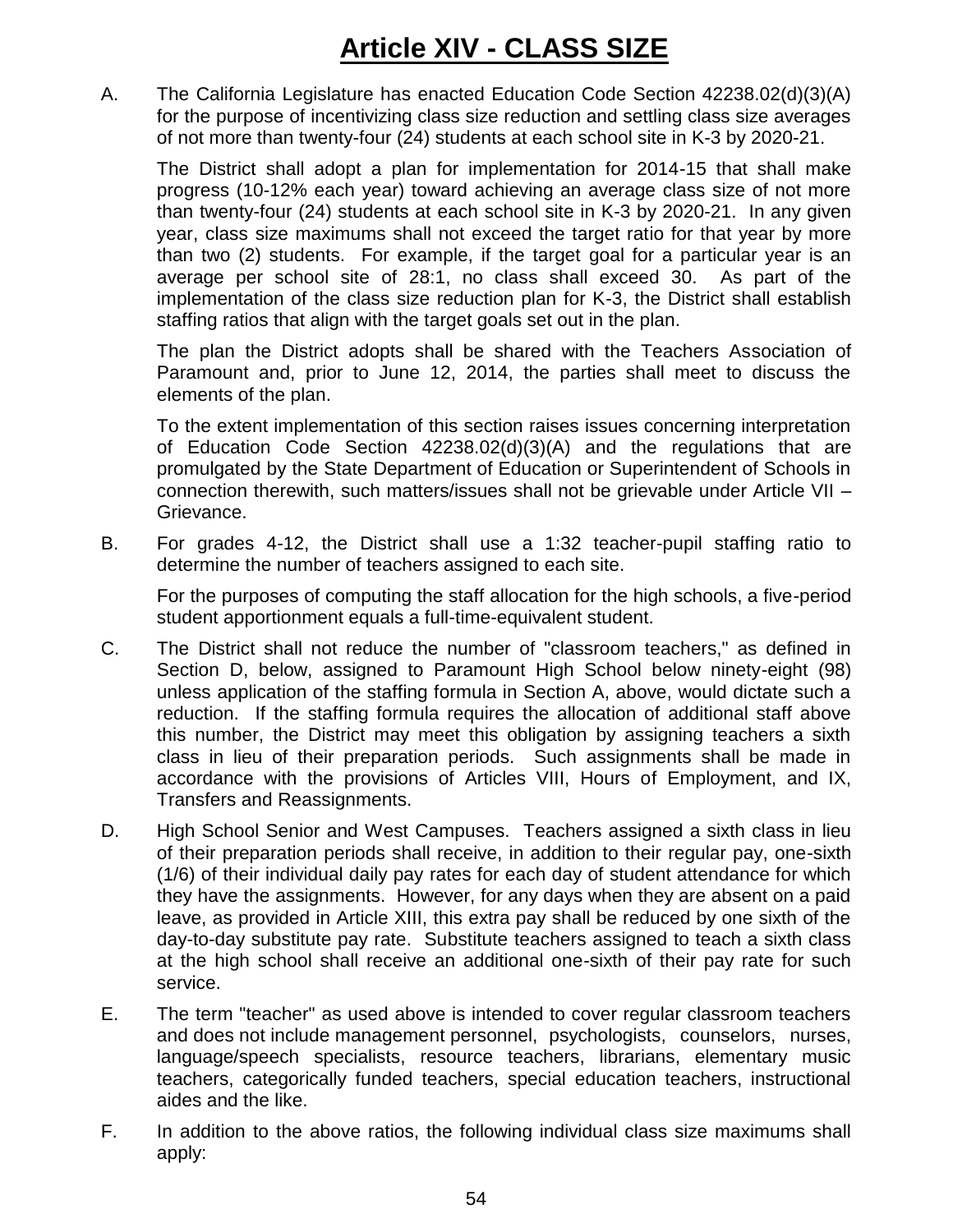- 1. Kindergarten-3: In any given year, class size maximum shall not exceed the target ratio for that year by more than two (2) students.
- 2. Grades 4-5 and self-contained  $6<sup>th</sup>$  grade classes: 36 students enrolled
- G. The site administrator shall make a good faith effort to reduce class sizes, which exceed the applicable staffing ratio. It is understood, however, that at the intermediate and high schools there are certain non-academic courses which will continue to be taught in the traditional large-group mode.
	- 1. The site administrator shall make a good faith effort to resolve class size problems of individual teachers.
	- 2. In assigning students to classes, the site administrator shall make a good faith effort to equitably distribute students who have a record of recurrent serious disruptive school behavior.
	- 3. Initial class balancing should be concluded no later than four weeks after the beginning of the semester.
	- 4. The number of students assigned to a class shall not exceed the number of seats in the classroom as reasonably determined by the District. However, in classes having workstations, the number of students assigned shall not exceed the number of District-determined workstations by more than ten percent (10%). These restrictions shall not be in effect until initial class balancing has been concluded.
	- 5. Insofar as possible, affected teachers shall be consulted prior to the implementation of a student transfer which occurs after initial class balancing has been concluded.
- H. The District will not adopt or direct any policy implicitly or explicitly establishing or suggesting a particular means for the delivery of educational services for special education students. Instead, the delivery and mode of service will be determined for each affected student by the IEP committee in conformance with the Federal and State policies concerning least restrictive environment.
- I. Special Class and non-teaching positions shall be staffed as follows;
	- 1. Special Day Classes: K-3 maximum of fifteen (15) students; 4-12 maximum of sixteen (16) students
	- 2. Resource Specialists maximum caseload of 28;
	- 3. Designated Instructional Services not to exceed an average caseload of 55;
	- 4. Counselors: maintain no less than fifteen (15) FTE non-categorical counselor positions, assignable K-12.
- J. Class sizes in the Child Development Program shall be equitably determined in accordance with applicable state and/or federal mandates.
- K. The District shall provide the Association with a monthly report of the number of students enrolled and the number of teachers assigned by school and by grade level.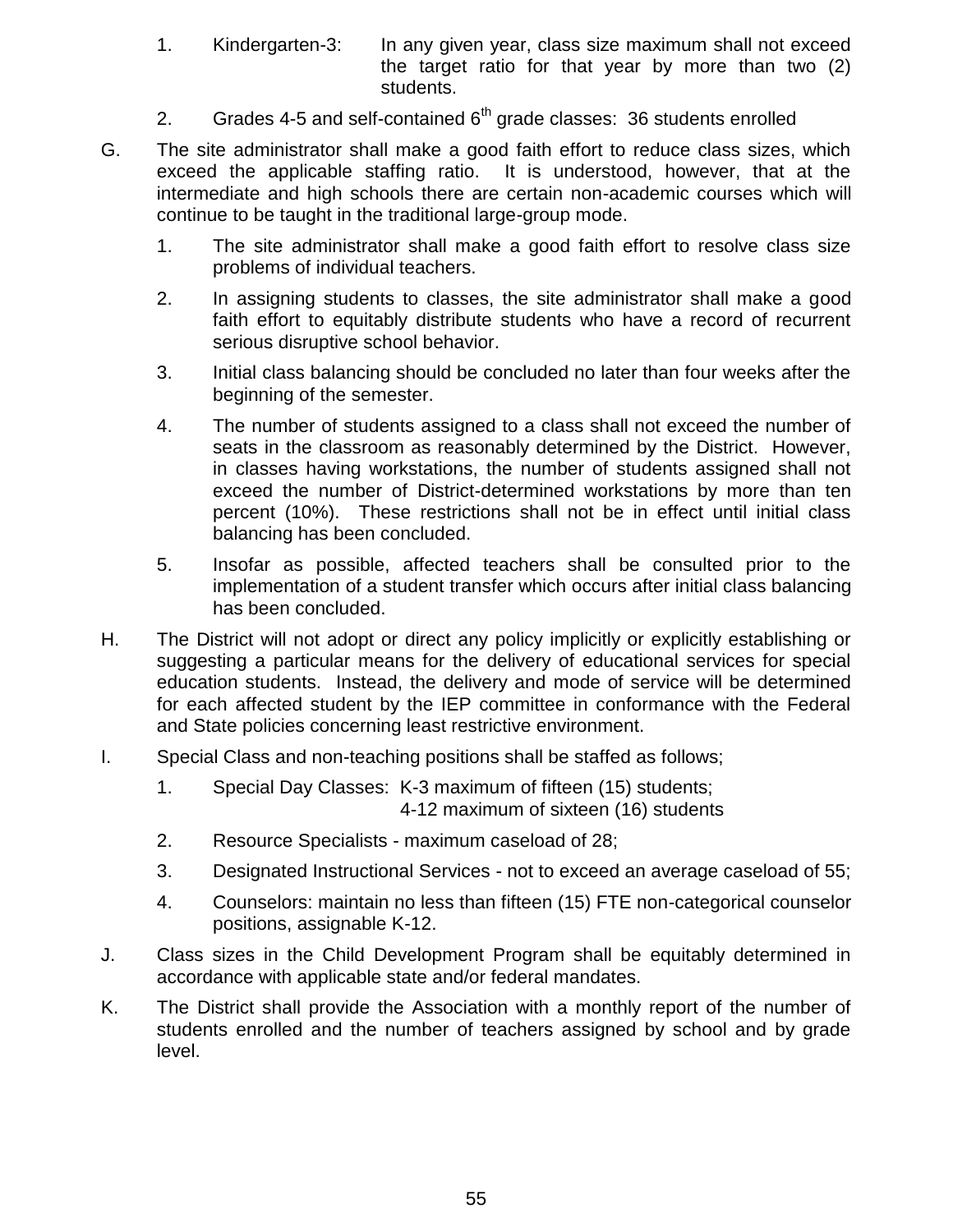# **Article XV - SAFETY CONDITIONS**

- A. The District shall be responsible for providing safe working conditions for employees.
- B. Employees shall be responsible for complying with all District safety standards and for practicing basic safety measures.
- C. The District shall maintain a management system for the monitoring of working conditions and for the correction of unsafe conditions.
- D. Employees shall report potentially unsafe or existent unsafe conditions in writing to their site administrators.
- E. The District shall investigate all conditions which are reported to be unsafe, hazardous, or potentially dangerous, and shall take necessary steps to have the condition corrected.
- F. An employee shall not be required to perform duties under conditions which pose an immediate threat of serious physical harm to the employee, provided the employee has reported the condition to his/her site administrator and exhausted reasonable means to correct the condition. In exercising the foregoing right, employees shall not neglect the responsibility to provide for the safety of students.
- G. Employees, acting within the scope of their duties and responsibilities, may exercise the amount of physical control reasonably necessary to protect themselves, maintain order, protect property, or protect the health and safety of pupils.
- H. Employees shall promptly report cases of attack, assault, or menace suffered by them in the performance of their duties to their site administrator who shall promptly report the same to the appropriate law enforcement authorities as required by the Education Code.
- I. The District shall prepare a written description of the rights and duties of all administrators and employees with respect to student discipline and the right to suspend students. Such description shall be presented to each employee on the first day of the school year. The principal of each school shall meaningfully consult with his/her staff concerning the way in which the District's student disciplinary policy is to be applied at the principal's school. Each principal shall have the final authority to determine the way in which the District's student discipline procedure is to be applied at his/her school.
- J. At the sole discretion of the District, an employee may be granted release time in order to clean up the results of vandalism to the classroom in which the employee teaches.
- K. With the exception of temporary malfunctions, all existing classrooms will have a working electronic voice communication device linking them to the site office. New classrooms will have an electronic voice communication device installed as quickly as possible, but no later than one (1) month after the classroom is first utilized for instruction.
- L. Subject to the following conditions and limitations, the District shall reimburse unit members for the loss of, destruction of or damage to their personal property subject to the following conditions.
	- 1. With the exception of eyeglasses, contact lenses, hearing aides, dentures, watches or clothing necessarily carried or worn by a unit member in the line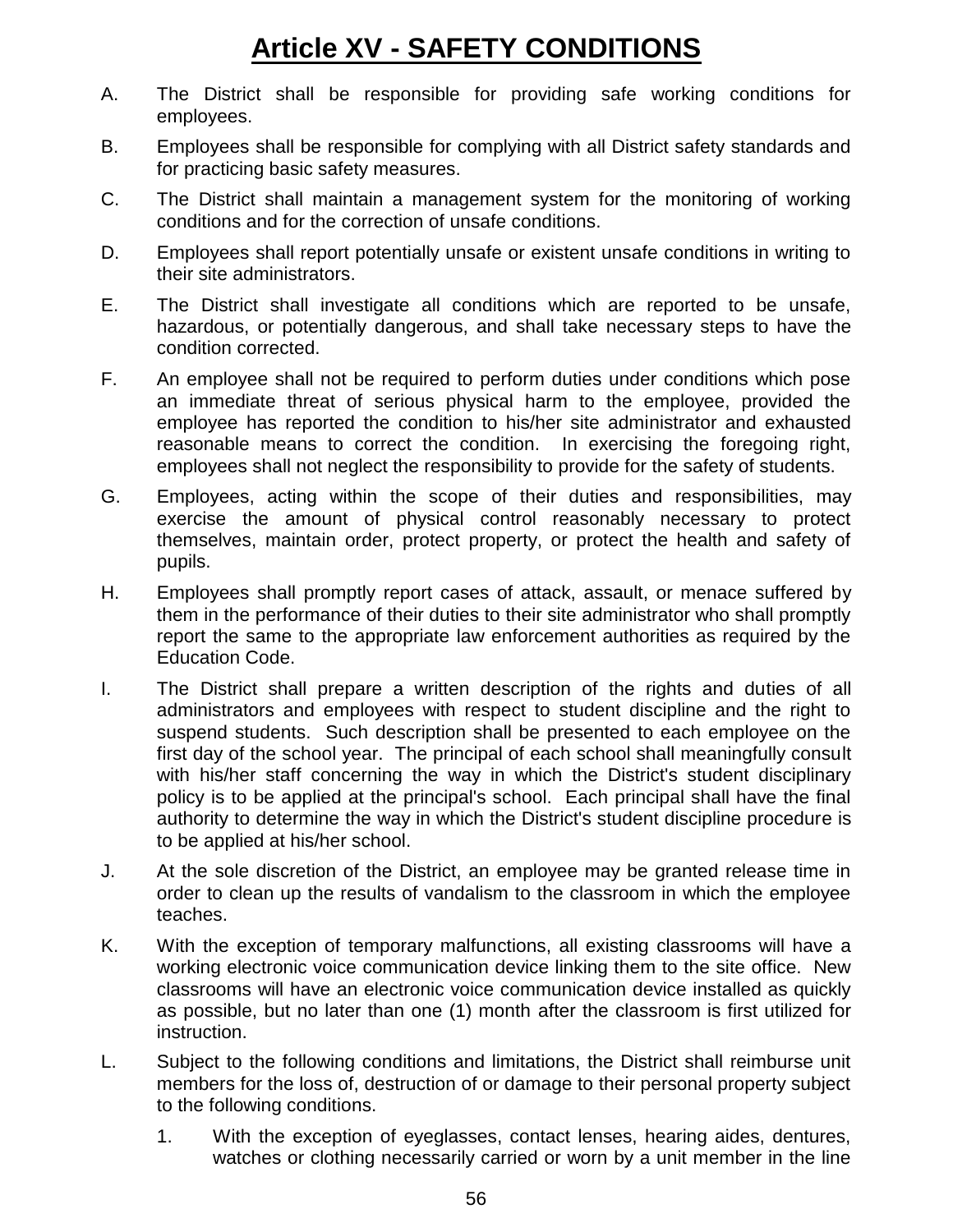of duty, personal property must be educationally relevant and may be used at the work site only with the prior written approval of the immediate supervisor. Written approval must be renewed annually.

- 2. The loss, destruction or damage to personal property was the result of malicious acts of another person such as arson, burglary, vandalism, assault, etc. and cannot be wholly or partially attributable to the negligence of the unit member in providing adequate care, custody or security for the property;
- 3. The property loss is not the result of a disappearance; i.e., the loss must be attributable to a definite act or occurrence;
- 4. A claim for reimbursement must be submitted to Business Services within five (5) working days of the employee's knowledge of the incident on a claim form signed by the unit member's immediate supervisor and accompanied by a sheriffs' report, it prepared.
- 5. All such property must have a value agreed upon by the unit member and the immediate supervisor;
- 6. All such personal property is expected to be removed from the workplace during summer, winter, spring or off-track breaks unless the unit member receives permission from the immediate supervisor for the property to remain at the workplace during the break;
- 7. The immediate supervisor must have reasonable cause to believe that the property loss, damage or destruction occurred on District premises or in the line of duty;
- 8. Any reimbursement the District provides for the loss, damage or destruction of personal property will be applied to the verified amount not covered by the unit member's personal property loss insurance.
- 9. Loss, damage or destruction to personal vehicles is subject to reimbursement only if the loss occurred while parked in an employee parking lot or other designated area during the unit member's attendance is required;
- 10. Reimbursement shall not include any contents of a vehicle which are not attached to the vehicle (e.g., camera, jewelry);
- 11. Personnel property loss, damage or destruction shall not be reimbursed for vehicular collision.
- 12. The amount of reimbursement shall not be less than \$25 nor more than \$200 and does not exceed the actual value of the property at the time of loss;
- 13. A unit member is entitled to a total of no more than \$200 in property loss, damage or destruction reimbursement claims per school year.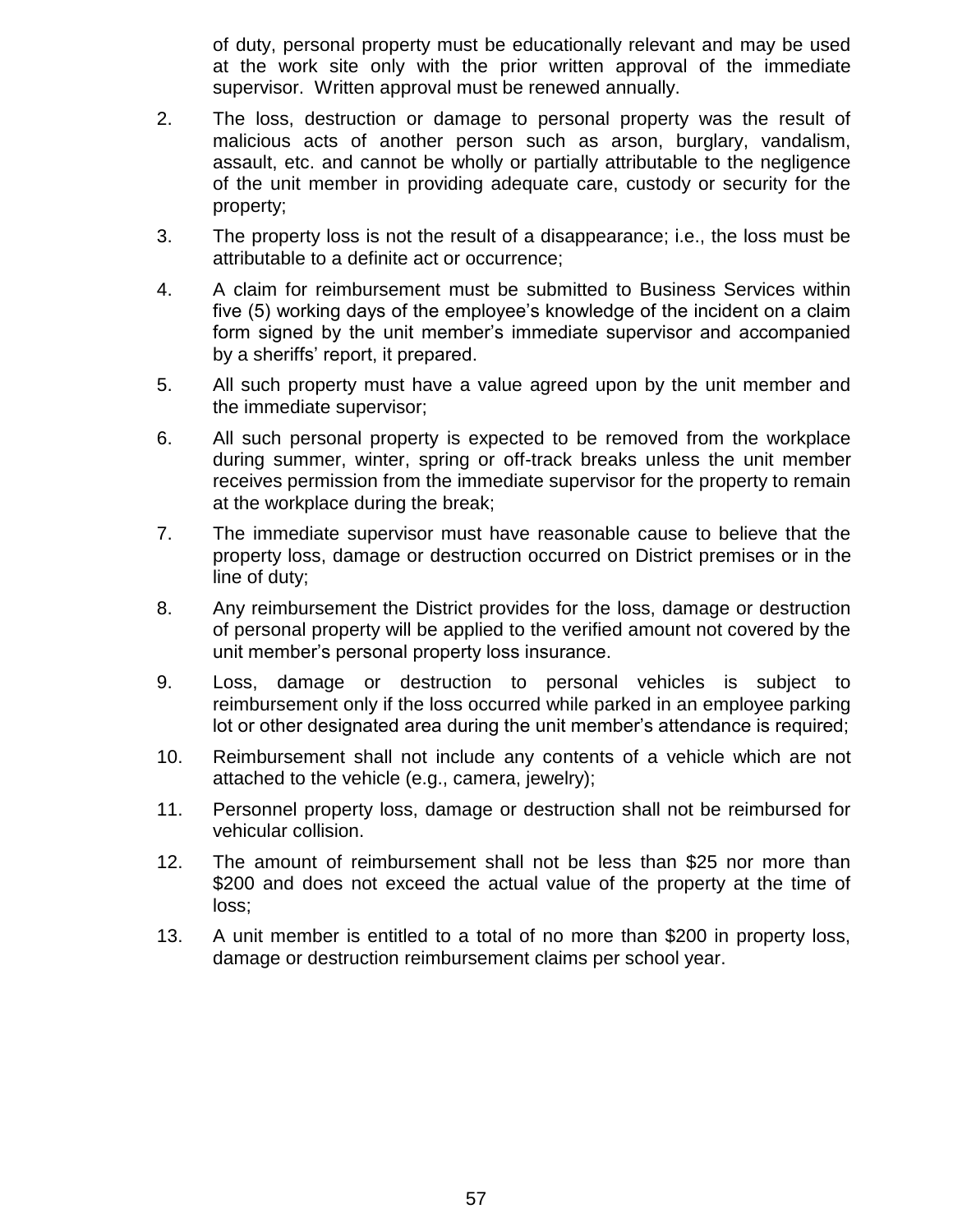# **Article XVI - NON-DISCRIMINATION**

- A. The District and the Association agree that by law neither shall discriminate against any employee because of age, sex, marital status, sexual orientation, domicile, rehabilitated physical handicap, ethnic origin, religious creed, lawful political affiliation, or any other reason prohibited by State or Federal Discrimination statutes; or because of membership, non-membership, or participation in lawful activities of any teacher organization.
- B. Allegations by an employee that the District or the Association has discriminated against him/her are to be adjudicated via the appropriate State and/or Federal agency. The grievance procedures of this Agreement shall not apply to this Article.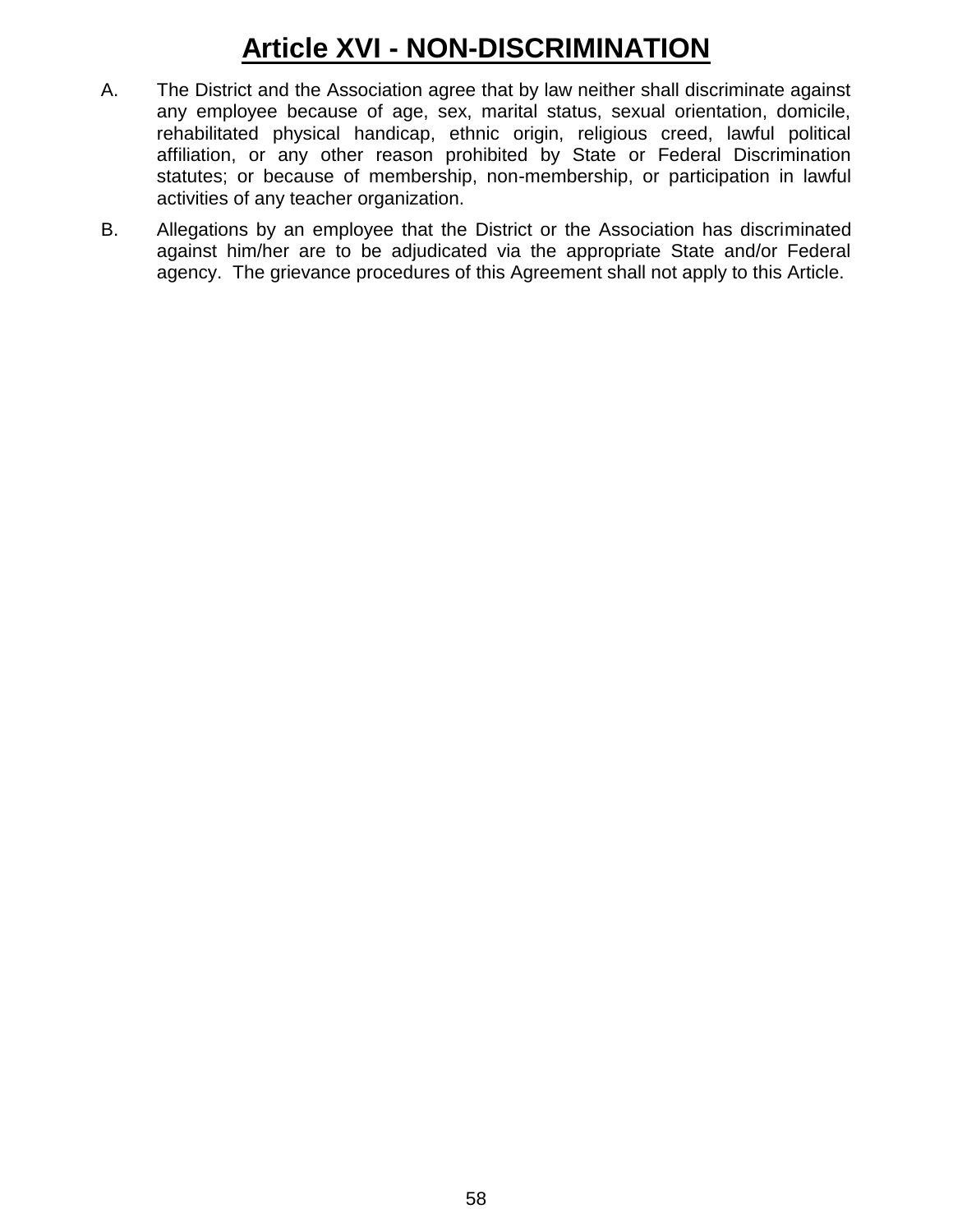# A. Salary Changes

Salaries for the 2013-16 school years shall be subject to negotiations as provided below in Article XXX - Duration and Renegotiation.

# B. General

- 1. Employees who serve less than the required annual number of working days for regular full-time employees in their classification shall receive salary in the ratio that the number of days actually served bears to the number of annual working days for that classification. Employees who serve for one full school semester shall receive not less than one-half the annual salary applicable to their group and step.
- 2. Employees working less than a full-time assignment during the regular school year shall receive salary in the same ratio that the time actually served bears to the time served by a full-time employee in the same classification.
- 3. All K-12 certificated employees who work beyond the number of days in their regular contract year, performing precisely the same tasks as performed during the regular contract year, at the same sites, and with the same students (e.g., K teacher) or clientele (e.g., curriculum specialists), will be paid their per diem rate for those days. Any other circumstances of employment will be performed at hourly or substitute rates.
- 4. Salary warrants for regular employees shall be issued on or about the first working day of each month, with appropriate deductions.
- 5. Employees being paid hourly wages for assignments listed in Appendix E shall be paid on or about the 10th of each month. Others paid a stipend for assignments listed in Appendix D shall be paid no later than thirty (30) days following the conclusion of their assignment, except for those specified otherwise. Payment request for stipend payments shall be forwarded to the District by the employee's site administrator no later than ten (10) days following completion of the assignment.
- 6. Mandatory deductions from gross earnings are those required by law and include Federal and State Income Tax, State Teachers Retirement System and Medicare premiums for employees hired by the District on or after April 1, 1986.
- 7. Optional deductions are those deductions the employee may select to have taken from his/her gross earnings. Optional deductions must be initiated in writing by the employee. This authorization shall remain in effect continuously until the District receives from the employee written notice withdrawing the authorization for a particular deduction.
- C. Initial Placement on Schedules
	- 1. Credit for approved teaching service outside the District shall be allowed for placement on the Teachers' Annual Salary Schedule at the ratio of one vertical increment (step) for one year of comparable public school teaching experience. Newly hired, experienced teachers will be given full credit for their prior qualified professional, contractual employment.
	- 2. Credit for approved service for placement on the Counselors' Annual Salary Schedule or the Early Childhood Education Center Teachers' Monthly Salary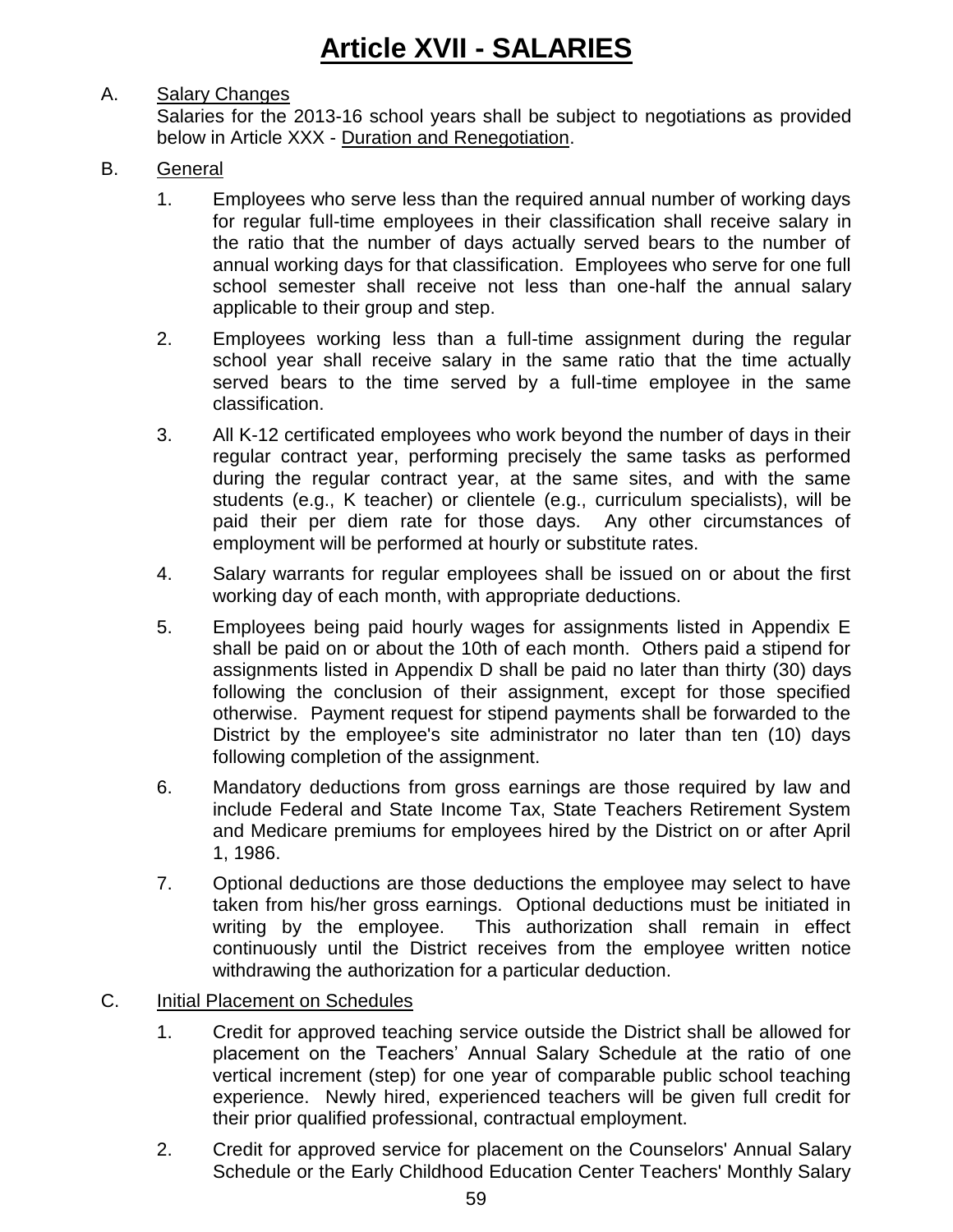Schedule shall be allowed at the ratio of one vertical increment for one year of public school experience up to a maximum of two (2) increments. For counselors, the two years of credit shall be for experience as either a counselor or a teacher.

- 3. Private school experience for step increments on the salary schedule will be accepted, providing the private school was State-accredited at the time the employee taught there and the employee held a valid credential at the time of teaching.
- 4. Employees teaching vocational education subjects may be granted up to four (4) years of credit for appropriate work experience, including work as a journeyman, in lieu of teaching experience.
- 5. Employees may be granted one (1) year of credit in lieu of education experience for verified active military service of 12 continuous months or more.
- 6. All previous experience shall be verified by official statements by prior employers before experience credit will be allowed.
- 7. Service as a substitute within the District for a minimum of seventy-five (75) percent of the number of days of a full-time assignment during the school year immediately preceding initial employment shall be credited as one year of teaching service for the purpose of initial placement on the salary schedule.
- 8. All course work approved for initial placement must be verified by official transcripts. Obtaining official transcripts is the responsibility of the employee. All transcript verification must be received within thirty (30) calendar days after the first day of service rendered by the employee. Failure to do so may result in the District's withholding salary warrants until such documents are placed on file. Earned degrees received and units of study in an accredited institution of higher learning shall be allowed for initial placement and subsequent horizontal movement on the salary schedule.
- 9. Courses taken during the year preceding the receipt of the Bachelor's Degree, which are designated on the transcript as being for graduate credit, shall be applicable for salary schedule placement.
- 10. All degrees and course work must be completed at an accredited college or university. The accreditation status of a college, university, or private school during the employee's enrollment shall prevail. Previous or subsequent accreditation shall not be considered.
- 11. Employees who resign or who are terminated from the District and who are subsequently re-employed within thirty-nine (39) calendar months from the time of their termination shall be restored to their previous salary schedule status.

When an employee is re-employed within thirty-nine (39) months following a break in service, creditable experience obtained in the interim shall be used for salary schedule placement as provided in Section C.1. or C.2., above, up to the limits contained therein when combined with other previously credited experience. (See Appendix G, for examples of application.)

12. Employees whose initial District employment was in programs conducted under contract with public or private agencies or other categorically funded projects, and who then were subsequently employed as probationary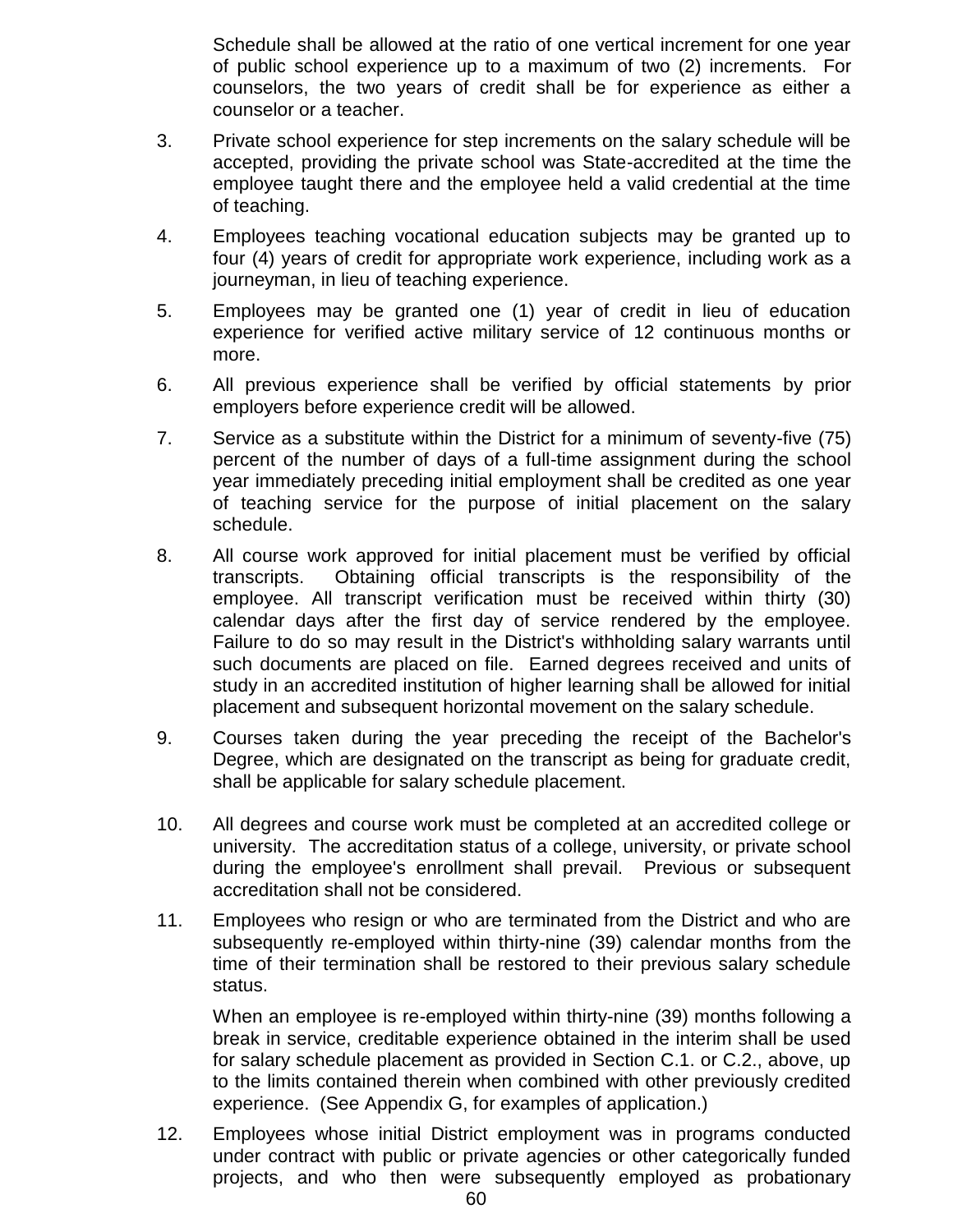employees, shall be credited with the time served in the specially funded program for salary schedule placement as provided above.

- 13. When an employee moves from one salary schedule to another the following rules shall apply:
	- a. All previous experience on the new schedule (or in a position currently being paid on the new schedule) shall be credited.
	- b. All previous experience outside the District that would be eligible to be counted for placement on the new schedule will be given full credit for their prior qualified professional, contractual employment.
	- c. Notwithstanding the above, if the employee's placement on the new schedule would result in a salary less than that which he/she would have earned on the previous schedule, he/she shall be placed on the new salary schedule at the step within his/her earned column which produces an equal or higher salary.
- 14. K-12 employee who accepts an assignment as a contract employee in the Adult Education program shall retain his/her placement on the current K-12 salary schedule. For purposes of future salary advancement, the provisions of Sections D and E, below, shall be applicable.

## D. Vertical Movement

- 1. All employees shall advance one vertical step on the salary schedule for each year of service, except those whose placement is at the maximum step for their class. Tandem employees shall receive one year of salary schedule credit for every two full years of tandem service.
- 2. An employee working in the District will be advanced to the next step of the appropriate column of the salary schedule (unless he/she is at the maximum step) if he/she worked under contract (including days of paid leave) 75% of the workdays in the preceding year. Any days worked under contract for another employer during the year of initial employment shall be included in making this determination if such service was of the type that would be applicable for initial salary schedule placement and the employee leaves the prior employer to work in Paramount Unified School District.
- 3. Employees shall receive a longevity increment in addition to their regular salary (as shown on the salary schedule). Employment service shall be defined as years of service actually granted for salary purposes at the time of initial employment, plus years of credited service in the District. Credited service for the purposes of this Section shall include all certificated service to the District.

## E. Horizontal Movement

- 1. Course credit for salary schedule movement shall be given for upper division postgraduate, or graduate coursework taken at accredited four-year colleges, universities or graduate schools except as herein provided.
	- a. Lower division course credit from such colleges may be used up to a maximum of twelve (12) units provided:
		- (1) the course material is pertinent to the employee's current or prospective assignment;
		- (2) the course material was not available in upper division or graduate work; and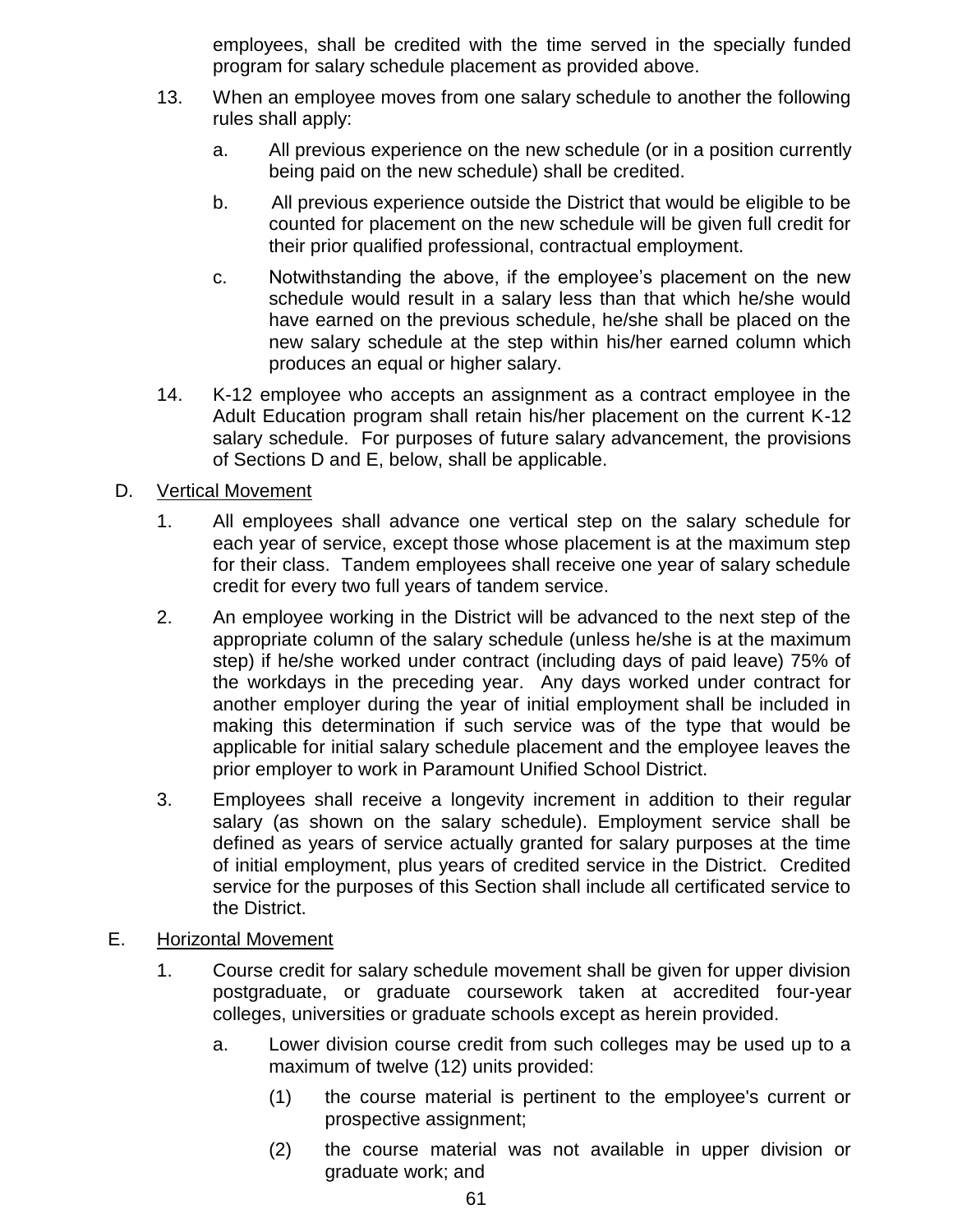- (3) written approval from the Assistant Superintendent Human Resources was obtained.
- b. An employee may use courses offered by other institutions (e.g. the District, Community Colleges, etc.) where the courses are necessary to satisfy special program requirements (e.g. bilingual) or where it can be demonstrated that they are more beneficial than those available though the institutions noted above.
- c. Courses taken through the District shall be given credit for salary schedule movement on the basis of one (1) semester unit for every fifteen (15), or major fraction thereof, clock hours of participation.
- d. An employee may use more than twelve (12) units of lower division course credit for salary schedule movement when the courses are necessary to satisfy special program requirements (e.g. bilingual).
- e. An employee may use lower division post graduate work taken prior to his/her employment by the District for salary schedule movement up to the limit noted above provided that he/she can show that approval requirements similar to those in Paragraph A, above, were met at the time the courses were taken.
- 2. Semester hours (units) as defined by the particular accredited college, university, or graduate school will be acceptable for placement on the salary schedule. Quarter hours (units) shall be converted to semester hours (units) by multiplying the total of such hours (units) by two-thirds.
- 3. Employees requesting a column change must file such request in person with the District Human Resources Office on the appropriate form. Verification must be attached to the request form. Verification must be by means of official transcripts, student copies of transcripts with the registrar's signature, or unaltered official grade reports/credit certificates. Completed requests received by the ninth of the month shall be effective the first of that month. Requests received after the ninth of the month shall be effective the first of next month.

Salary advancement shall be made by the schedule indicated below:

| Form and Verification submitted to<br>Human Resources by the 9th day of: | <b>Effective with Warrant</b><br>dated the 1st day of: |
|--------------------------------------------------------------------------|--------------------------------------------------------|
| July                                                                     | August                                                 |
| August                                                                   | September                                              |
| September                                                                | October                                                |
| October                                                                  | November                                               |
| November                                                                 | December                                               |
| December                                                                 | January                                                |
| January                                                                  | February                                               |
| February                                                                 | March                                                  |
| March                                                                    | April                                                  |
| April                                                                    | May                                                    |
| May                                                                      | June                                                   |
| June                                                                     | July                                                   |

4. The burden of proof of training, experience, possession of credentials, and other required documents shall lie with the employee, both for initial placement and for advancement.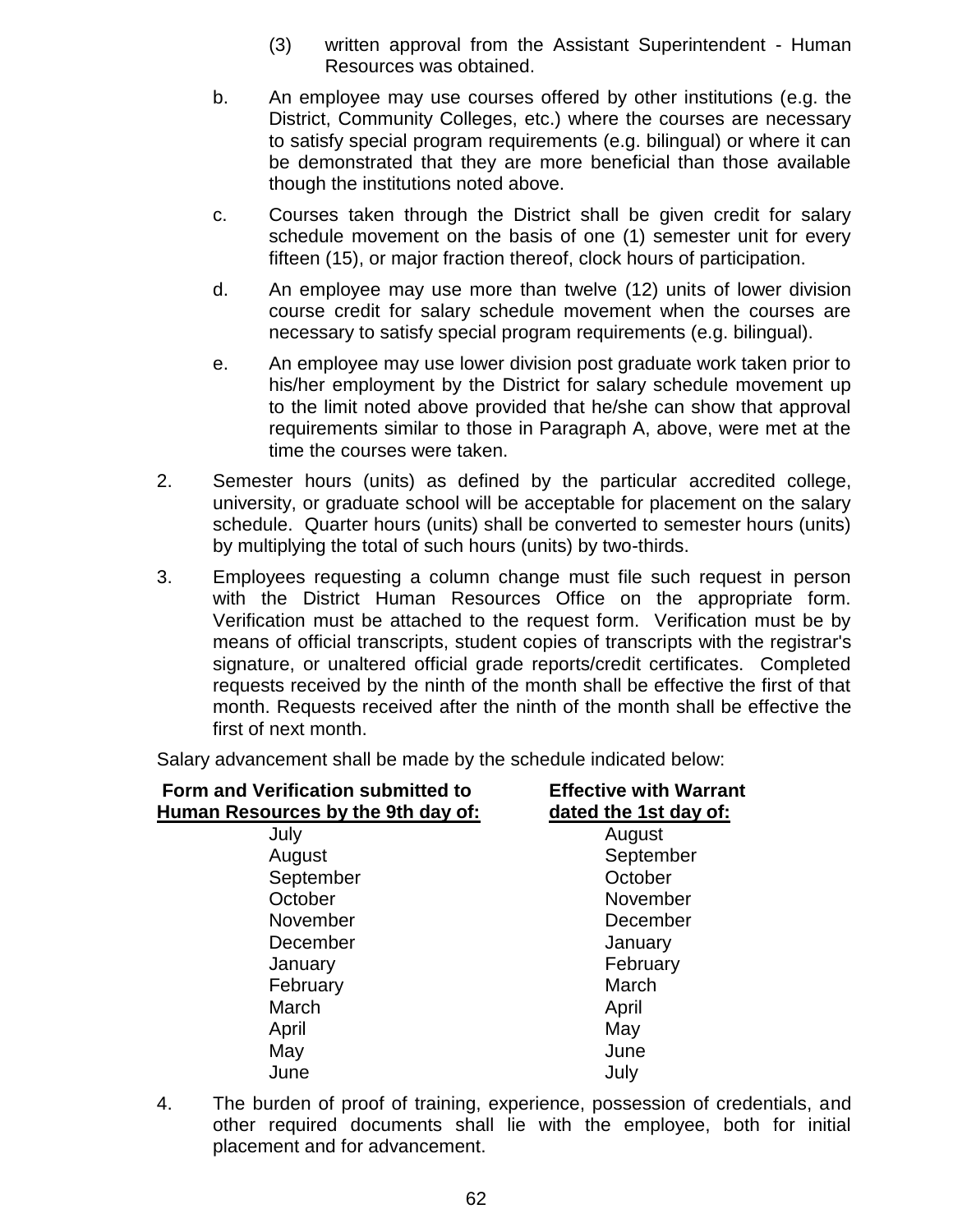- 5. The conferral date of any degree necessary for a column change shall be prior to the date of the first pay warrant reflecting the change. It, however, may be subsequent to the deadline for submitting the column change request form.
- 6. Courses which are audited are not acceptable for salary schedule advancement.

## F. New Job Classifications

If the District creates any new classifications within the negotiating unit during the term of the Agreement, it shall determine and establish the salary rate and rules applicable thereto for the balance of the term of the Agreement. It shall notify the Association of any such action. Such a wage determination by the District shall be subject to the grievance procedure of Article VII, but only on grounds that the District acted in an unreasonable manner.

### G. Doctorate Degrees

All certificated personnel who hold an earned Ed.D. or Ph.D. degree which has been granted by a college or university accredited for graduate or professional study shall be paid an additional annual increment of \$1,000.

## H. CLAD/BCLAD/SB 1969 Stipends

Association members holding the CLAD/LDS or BCLAD/BCC permits or SB 1969 training will receive the currently approved stipend.

An employee who holds an LDS or BCC certificate will continue to receive a stipend equal to that given to teachers who possess a CLAD or BCLAD certificate. For those employees transitioning from the LDS/BCC certification program to the CLAD/BCLAD certification program, current language will remain in effect.

1. CLAD

An employee who possesses such a certificate shall receive an annual stipend of \$1,000 upon satisfying the prerequisites stated below:

- a. Passage of CLAD  $#1 = $300$
- b. Passage of CLAD  $#2 = $400$
- c. Passage of CLAD  $#3 = $300$
- d. Passage of SB 1969 Training/Certification

Payment of the third incremental stipend is conditional upon verification of the required language course work, or its equivalent, as well as application and approval for the certificate.

2. BCLAD

An employee who possesses such a certificate shall receive an annual stipend of \$1,500 upon satisfying the prerequisites stated below:

- a. Passage of BCLAD  $#4 = $300$
- b. Passage of BCLAD  $#5 = $400$
- c. Passage of BCLAD  $#6 = $800$

Payment of the third incremental stipend is conditional upon verification of the required language course work, or its equivalent, as well as application and approval for the certificate.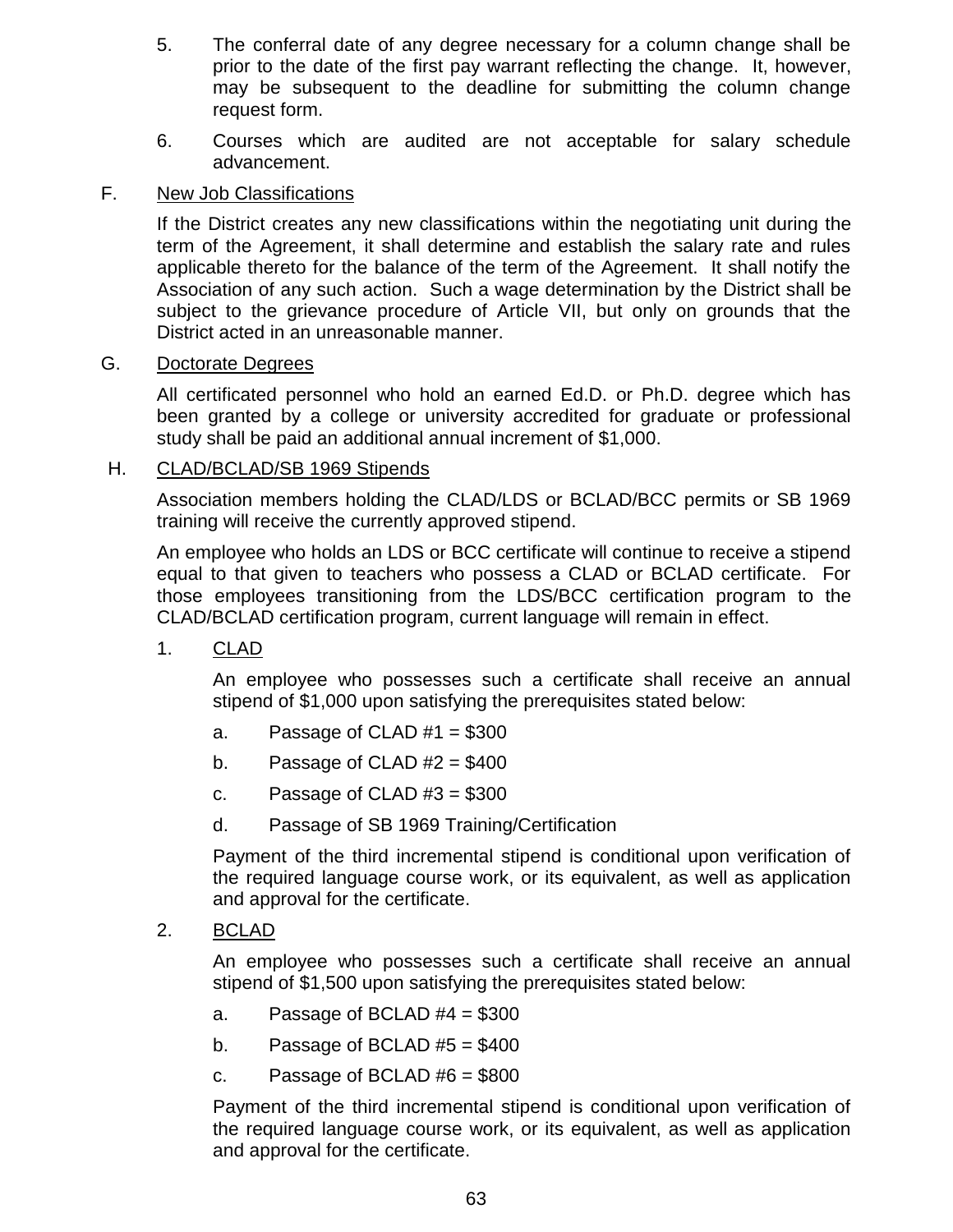# I. Special Education Stipends

Employees possessing special education credentials or certificates who are assigned to positions for which the credentials and/or certificates are required shall receive an additional annual stipend as provided below. Employees who qualify for a stipend during a school year shall receive it for that year. Employees qualified for a stipend who are employed by the District for less than a full school year shall receive a reduced stipend prorated to the fraction of the year worked.

- 1. Resource Specialist, or other position requiring multiple special education credentials or certificates - \$1,500
- 2. Special Day Class Teacher \$1,500
- 3. Language/Speech Specialist -\$1,500
- 4. Adapted Physical Education \$1,500
- 5. Learning Handicapped (LH) \$1,500

# J. CLAD/BCLAD/SB1969 Test Fees

The District shall pay initial test fees for employees seeking bilingual or Language Development Specialist certification. The District shall also pay test fees required for up to two retakes of the language portion of bilingual certification test or the Language Development Specialist test. Additionally the District shall pay for SB 1969 training and certification fees for the CCTC/CTA/OCR approved training program.

## K. Mileage

The District shall reimburse teachers for travel on District business at the current IRS rate (as of July 1, 2000).

## L. Payment for District Committee Work

All employees participating in District committees shall be paid at the hourly workshop rate.

- 1. For purposes of this Section, a District committee is one in which the District's educational program directly benefits and a project or product is produced. This shall include, but not be limited to, committee work designed to improve and/or enhance job skills and performance of staff; the development of curriculum; and evaluation of textbooks.
- 2. A participating employee will be paid for his/her time spent in a working session of the District committee. The employee will be paid for any time spent beyond the end of his/her normal workday.

## M. Substitution in Open Court Classes

Teachers who have been fully trained in the *Open Court* curriculum/strategy/methodology and are assigned as a substitute in a class utilizing *Open Court*, shall be paid the District's long-term substitute rate.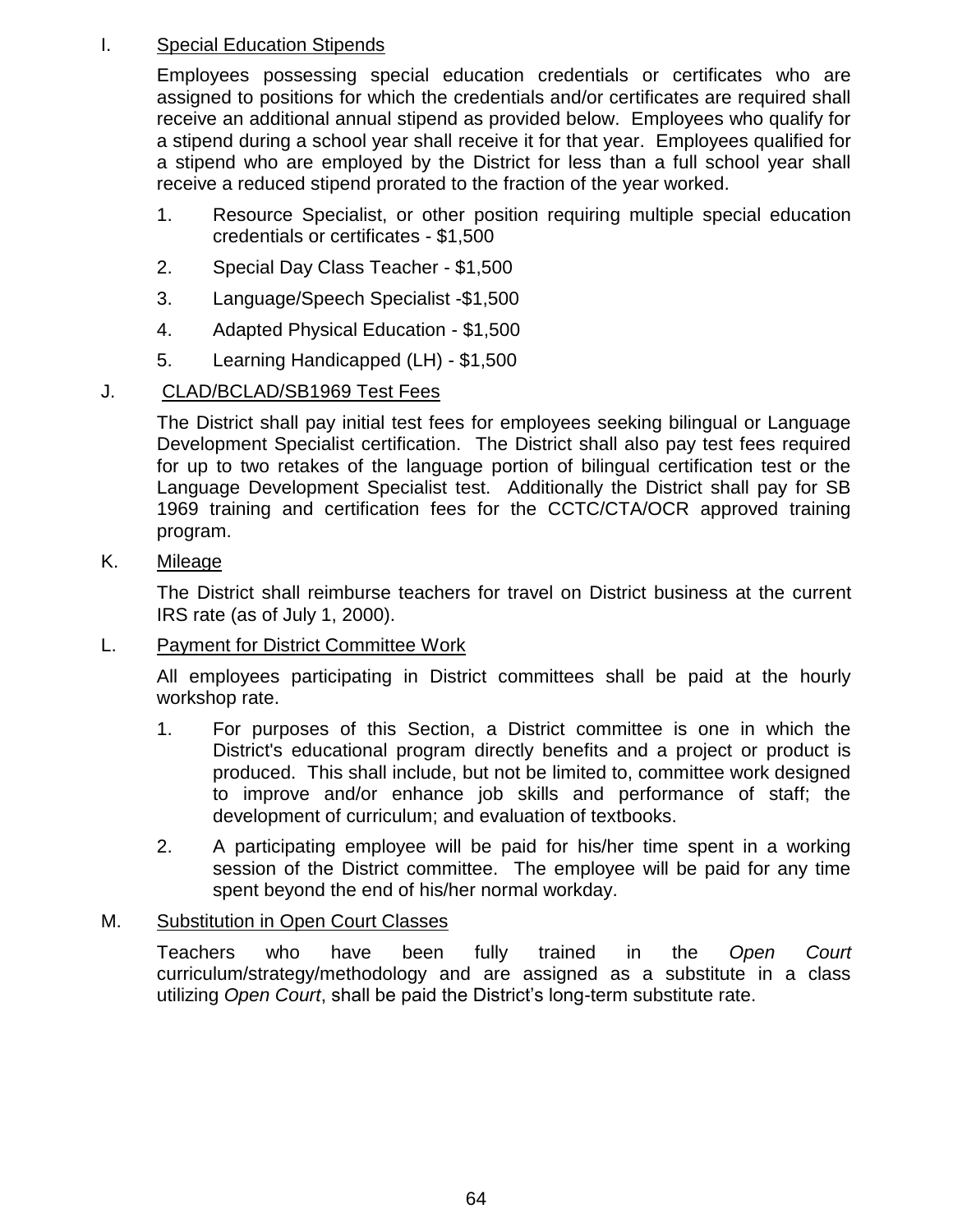# **Article XVIII - PROFESSIONAL GROWTH PLANS**

- A. This Article applies only to those employees who, as of September 1, 1985, did not possess a clear multiple or single subject California teaching credential.
- B. Each employee to whom this Article applies shall develop an individual program of professional growth which consists of a minimum of 150 clock hours of participation in activities which contribute to competence, performance or effectiveness in the profession of education. This program shall be completed within a five-year period commencing on the date his/her initial clear credential was issued. The professional growth plan shall consist of course work and/or other activities related to one or more of the domains enumerated in Title V, California Administrative Code, Section 80558(b). Participation in this program shall neither add to nor diminish the employee's compensation possibilities within the District.
- C. Acceptable activities for the implementation of a professional growth plan shall include, but not be limited to, two or more of those enumerated in Title V, California Administrative Code, Section 80558(c).
- D. The District shall provide the employee with the necessary State forms for the growth plan along with a copy of this Article and the "Growth Plan Manual" published by the Commission on Teacher Credentialing containing the applicable Education Code provisions and regulations.
- E. The District shall provide each affected employee with a list of designated professional growth advisors selected from amongst the certificated administrators within the District. Said list shall detail their work locations, assignments, and fields of expertise and interest. This list shall be updated and distributed annually with a copy sent to the Association.
- F. The employee shall select a professional growth advisor. He/she may change professional growth advisors at any time.
- G. Prior to beginning an activity which could accumulate clock hours, the employee shall meet with his/her growth plan advisor and submit his/her proposed growth plan. Such meeting shall occur within five (5) days of the request of the employee unless he/she and the advisor agree to extend the time. Within five (5) days of the submission of the proposed plan, the advisor shall review and return it. The advisor shall sign approval of the plan if it is in conformance with Sections B and C, above. If the plan is not in conformance, the reasons for non-conformance shall be given to the employee in writing. The professional growth advisor may not require the inclusion of any specific activity, or type of activity, in the plan.
- H. The professional growth advisor shall approve or disapprove of proposed plans independently of any evaluation that may affect the employee's employment status.
- I. If the employee desires to amend an approved activity or plan, the same process shall be followed. The employee, however, may not be required to amend a plan which has previously been approved by the same or other professional growth advisor.
- J. A clock hour is determined by the actual time spent in the activity, except that for courses taken from an accredited college or university, each semester unit shall equal 15 clock hours and each quarter unit shall equal 10 clock hours.
- K. Upon completion of an activity, the employee shall submit to his/her professional growth advisor reasonable verification of completion of the activity and the number of clock hours spent in the activity. The advisor shall sign and return the form and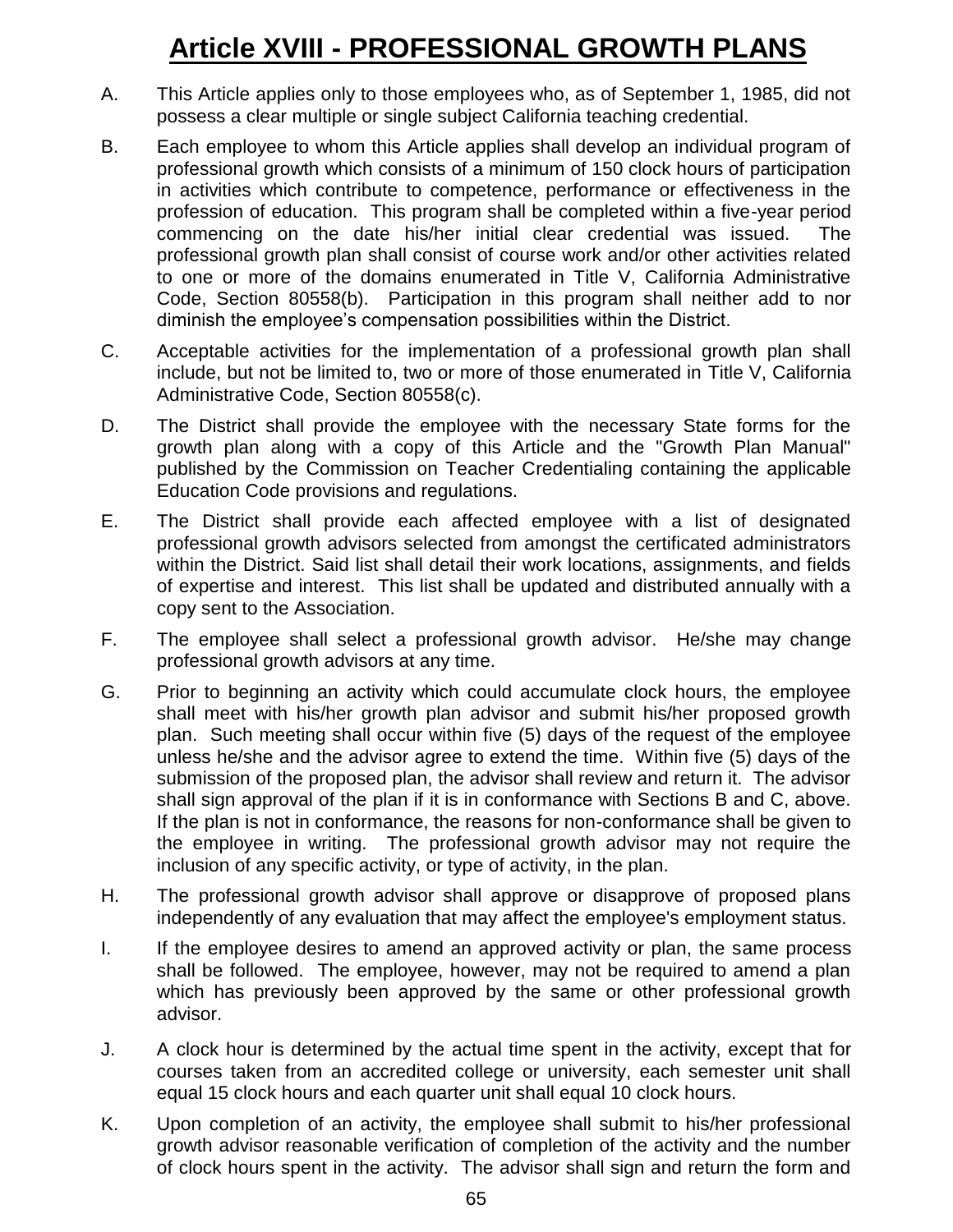submit a copy to the District Human Resources Office. This shall constitute the necessary verification that the employee has completed the number of clock hours specified. For the purposes of this Article, "reasonable verification" may include, but not be limited to, products of the activity; official records of attendance; copies of notes, minutes, etc.; materials distributed at classes, workshops, conferences or staff development programs; or other tangible records of activities.

- L. The employee should participate in at least 15 hours of acceptable activities each year, unless the 150-clock hour requirement has been satisfied already. He/she shall meet with his/her advisor at least annually to update his/her completion records.
- M. No later than June 30 of each year, the District shall provide each employee affected by this Article with a written statement of the number of clock hours that the employee has on file and the date by which the total of at least 150-clock hours must be completed if his/her credential is to be renewed. It shall also provide a copy of the approved plan upon the request of the employee. By this date the District shall also provide the Association with the names of all employees affected by this Article and their current status. The District shall also notify the Association by November 1 of each year of any new employees affected by this Article and their status as per this paragraph.
- N. When a new employee is hired, the District shall determine if he/she is affected by this Article. If so, it shall obtain a copy of any previously approved plan and copies of the verification of any clock hours already completed.
- O. The Superintendent or his/her designee shall verify all successful service provided by the employee. If the employee has not been terminated for cause by the District during the credential renewal period, any service provided must be verified as "successful." This verification shall be independent of any evaluation that may affect the employee's employment status.
- P. Any appeal of a decision not to approve a professional growth plan shall be made in accordance with the procedures established by the California Commission on Teacher Credentialing.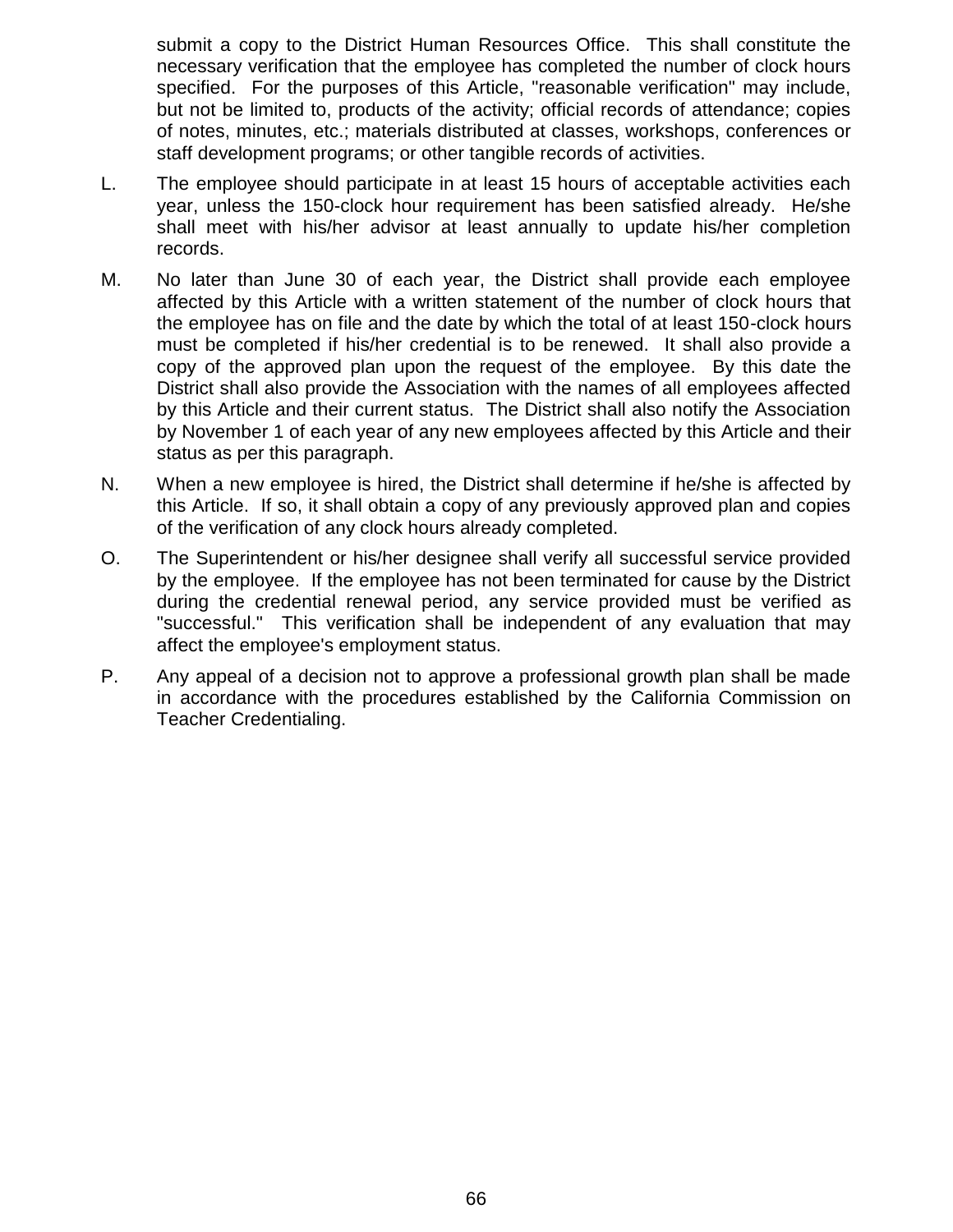# **Article XIX - EMPLOYEE BENEFITS**

- A. The Employee Benefit plans provided by the District are listed in the Employee Benefits packet, along with the employee premium co-payments for each plan. The District shall provide health, dental, vision and life insurance for all eligible employees and their dependents from among the options available. For the 2013- 14 school year, the District shall contribute the annual sum of \$12,300 and unit member premium co-payments shall be as is indicated in the Employee Benefits packet. Changes in level of contribution for these benefits shall be subject to negotiations as provided in Article XXX - Duration and Renegotiation.
- B. Each employee who wishes to have such contributions made on his/her behalf shall designate his/her preference during an open enrollment period to be specified by the District.
- C. With the exception of Adult School employees working less than eighteen (18) hours per week, the above contributions shall be made for each employee working at least 50% of the daily assignment or 50% of the annual assignment for the position held.
- D. Employees eligible for insurance coverage upon being hired shall be entitled to health and welfare benefits as follows:
	- 1. Employees hired between the 1st and the 15th of a month will have coverage effective beginning the first of the following month.
	- 2. Employees hired between the 16th and the 31st of a month will have coverage effective the beginning of the second month.
	- 3. Employees who complete their annual assignment shall have insurance benefits under the District's Fringe Benefit Program effective through the last day of September.
- E. Employees who terminate their employment prior to the close of the school year shall be under the District's insurance program through the last day of the month for which insurance premiums have been paid.
- F. Employees shall continue to be covered under the District's Health and Welfare Benefit Program through the last day of September during the year of which this contract terminates.
- G. The District shall implement Medicare coverage for those employees presently not covered who so desire as prescribed in AB 265 (1989). This coverage became effective November 1993.
- H. IRC 125 PLAN

An IRC 125 benefit plan is available to employees for the purposes of providing for the medical, dental, vision, and dependent care for unit members and their dependents and retirees and their dependents. The District shall provide for financing the operation and administration of the IRC 125 plan with the District Insurance Committee deciding costs (fees) of the plan administrator. At the end of each fiscal year, the District shall contribute to the self-insurance fund an amount equal to the money not spent by unit members covered by this IRC 125 plan which shall be used to offset future costs of the District's benefits plans. The IRC 125 plan shall be for the sole purposes of providing childcare, elder care, the employee's contribution toward medical insurance premiums, and out-of-pocket expenses for medical, dental, and vision care and shall be held in an interestbearing trust account. The selection of a licensed independent third party IRC 125-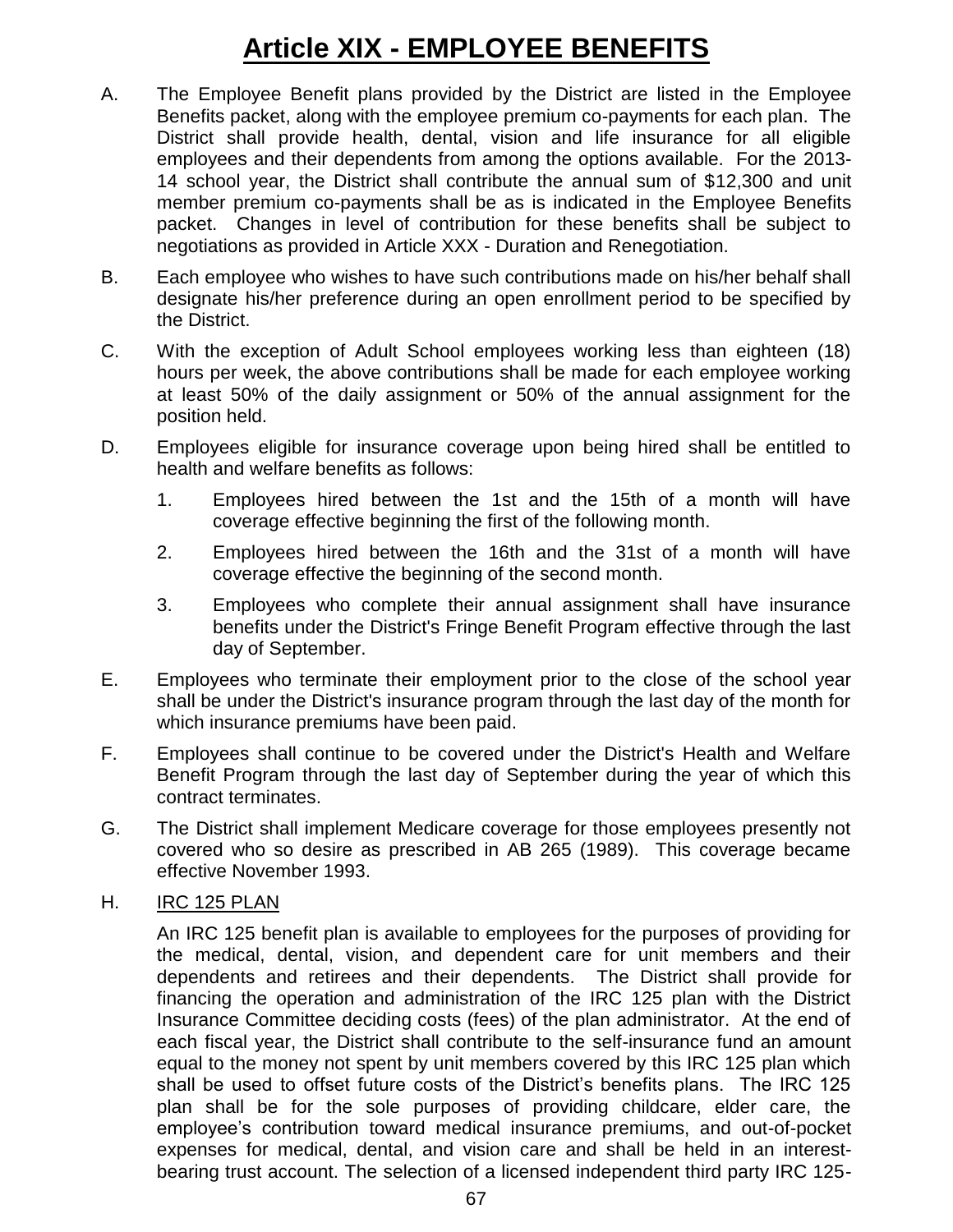plan administrator shall be made by the District Insurance Committee. Such administrator shall not advertise, sell or otherwise influence plan participants with any other product marketed by the administrator. Administrative costs shall be subject to Governing Board approval.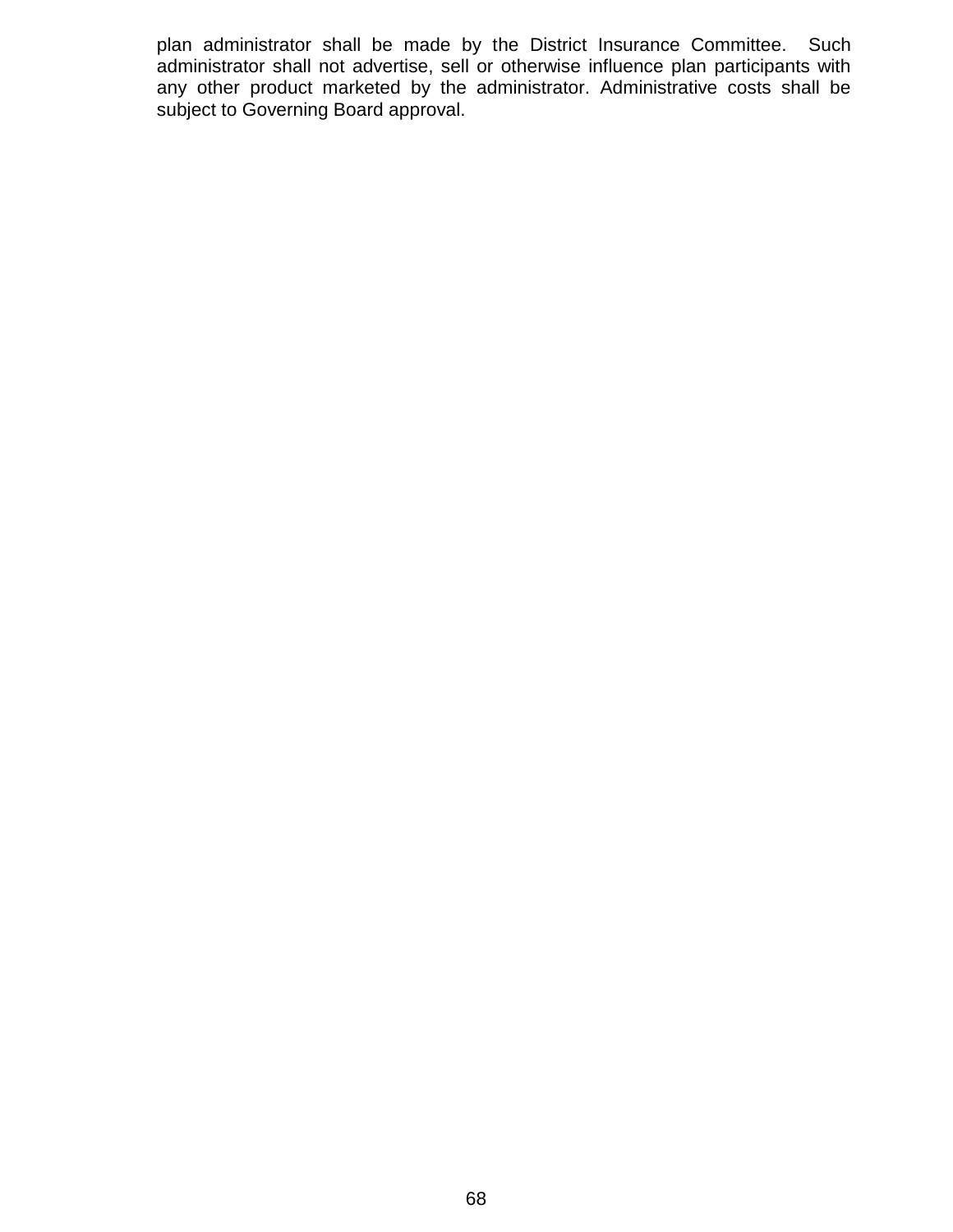## **Article XX - EARLY RETIREMENT/ REDUCED SERVICES PROGRAMS**

### A. Early Retirement Option

- 1. Employees may retire early between the ages of 55 and 65.
- 2. To qualify for the early retirement option, the employee must meet the following conditions:
	- a. Be employed for ten (10) years of full-time paid service, or its equivalent, in a certificated position in this District and shall have attained the age of 55 prior to or on the date selected for retirement.
	- b. The employee must indicate the request in writing three (3) months before he/she plans to exercise this option.
- 3. If an employee chooses early retirement, the School District shall pay the cost of his/her life insurance, health, and dental benefits equal to the cost which the District would pay if he/she were an active employee, and the cost of those benefits of his/her eligible dependent(s) at the time of retirement for the current year and for each year thereafter until the employee reaches the age of 65.

### B. Reduced Service Option

- 1. Employees may reduce their workload from full-time to part-time and have their retirement benefits based on full-time employment.
- 2. To qualify for this program, the employee shall have the following prerequisites:
	- a. Ten years of prior full-time service in a position requiring certification in this District.
	- b. Attained the age of 55 prior to the beginning of school year or term in which the reduction in service begins. It shall be the employee's responsibility to initiate the request for reduced service.
- 3. The agreement or contract for reduced service shall be executed by the employee and employer, in writing, prior to the period of reduced service at the beginning of the school year. The agreement can be revoked only with the mutual consent of the employee and employer. Application for reduced service shall be filed by April 15, of the school year preceding the year requested. Applications after this date will be considered on an individual emergency basis.
- 4. Reduced service shall not be for less than one-half of the number of days of service required by the employee's contract of employment during his/her final year of service in a full-time position.
- 5. Reduced service may be on a daily schedule or full-time for at least one-half year. The employee shall be paid a salary which is the pro rata share of the salary he/she would be earning had he/she not elected to exercise the option of part-time employment. The employee shall retain all other rights and benefits, for which he/she or the District makes the payments that he/she would be entitled to if he/she remained in full-time employment.
- 6. Part-time service is limited to a period not to exceed five (5) years, and no employee shall participate after attaining the age of 65. This means that if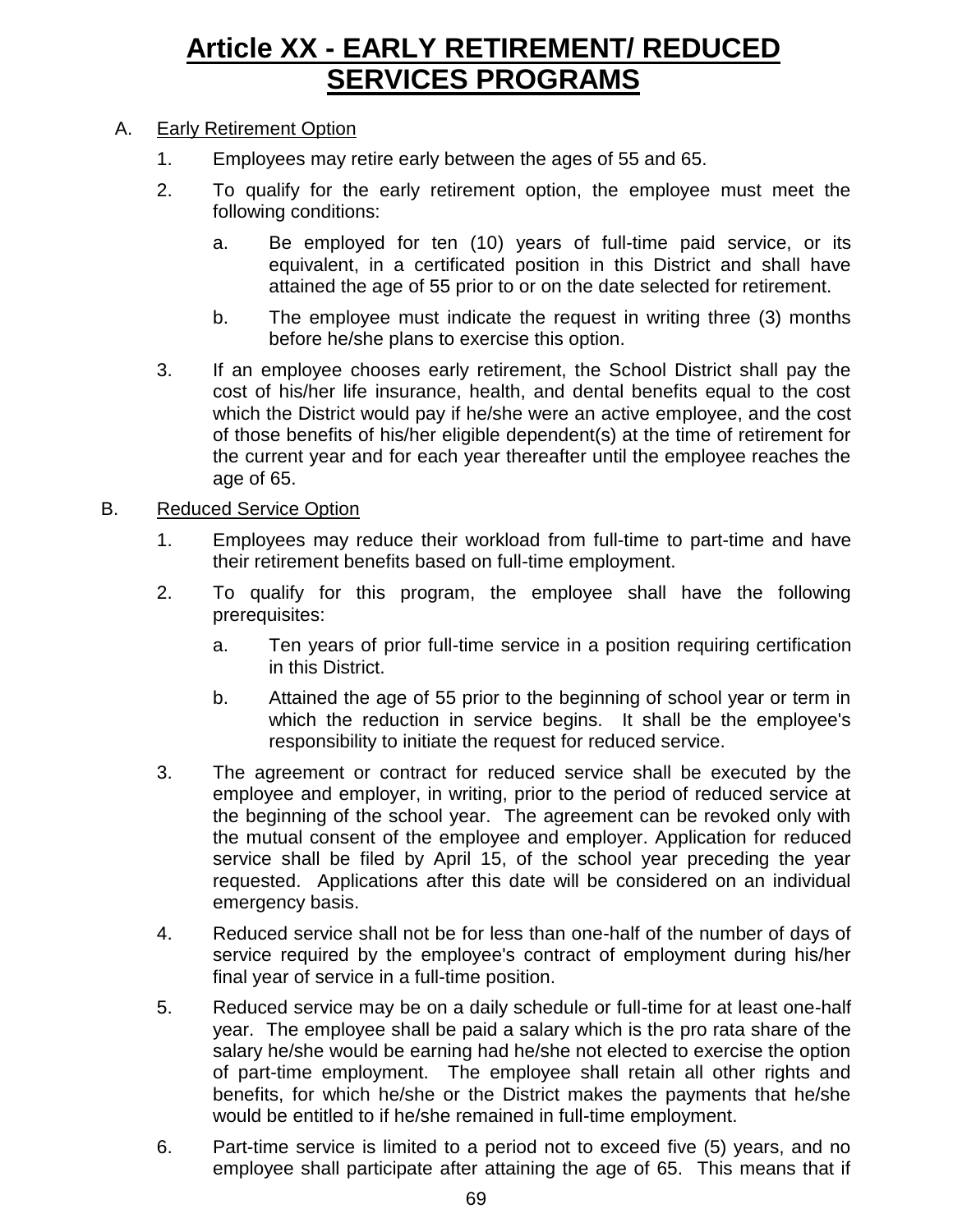the employee enters the reduced service program at age 55, he/she shall retire at age 60. Any employee in the program who reaches age 65 during the school year may continue reduced service for the balance of that year.

- 7. The District reserves the right to deny granting a reduced workload to any employee if doing so would create very unusual and difficult staffing problems. A denial, however, shall be only temporary and the employee may reapply for the program and make the effective date for the following school year or school term.
- 8. The employee and employer agree to submit contributions to the State Teachers Retirement System based on the compensation which would be earned for full-time employment.
- 9. Full retirement credits are not earned until the end of the full school year. Participants who terminate prior to these concluding periods will receive retirement credit based on the salary actually paid in the proportion that it relates to the annual salary that would have been paid had the employment continued.
- 10. Retirement contributions paid by the employee for service not credited because of termination of contract or agreement, by resignation, dismissal, or retirement, will be returned to the employee, or in case of death to the beneficiary.
- 11. All rights mandated by law and any additional benefits which may be granted by the District to its certificated employees shall be applicable to any and all such employees who are on contract for reduced teaching service.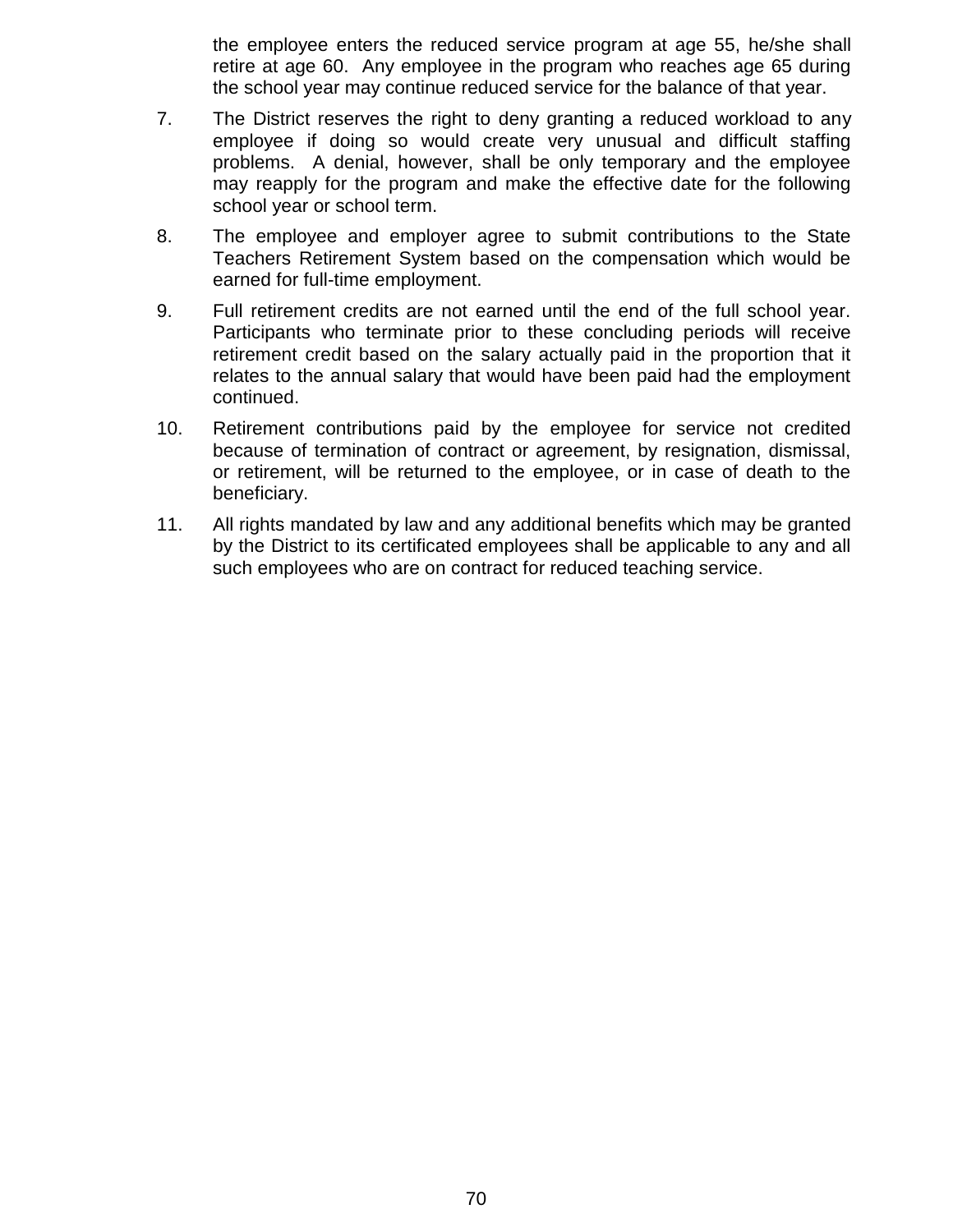# **Article XXI - CATEGORICAL PROGRAM EMPLOYEES**

- A. If an employee is originally hired to work in any non-categorically funded program as a probationary employee and is subsequently assigned to a special project, the employee shall be eligible to obtain or continue permanent status according to the provisions of the Education Code. If the special project to which such employee is assigned is reduced or eliminated, then such employee shall retain all employment rights as provided by the Education Code.
- B. If an employee is hired exclusively for a special project that is funded by categorical monies from State or Federal sources, as provided by the Education Code, Section 44909, then at the time funds for any particular special project are exhausted and the special project temporary employee(s) in that project is no longer needed, that employee shall receive consideration for any openings which exist within the District and for which the special project employee is qualified. Where, in the judgment of the District, the special project employee is equally or more qualified for an open position than other applicants, the special project employee shall be hired for that position.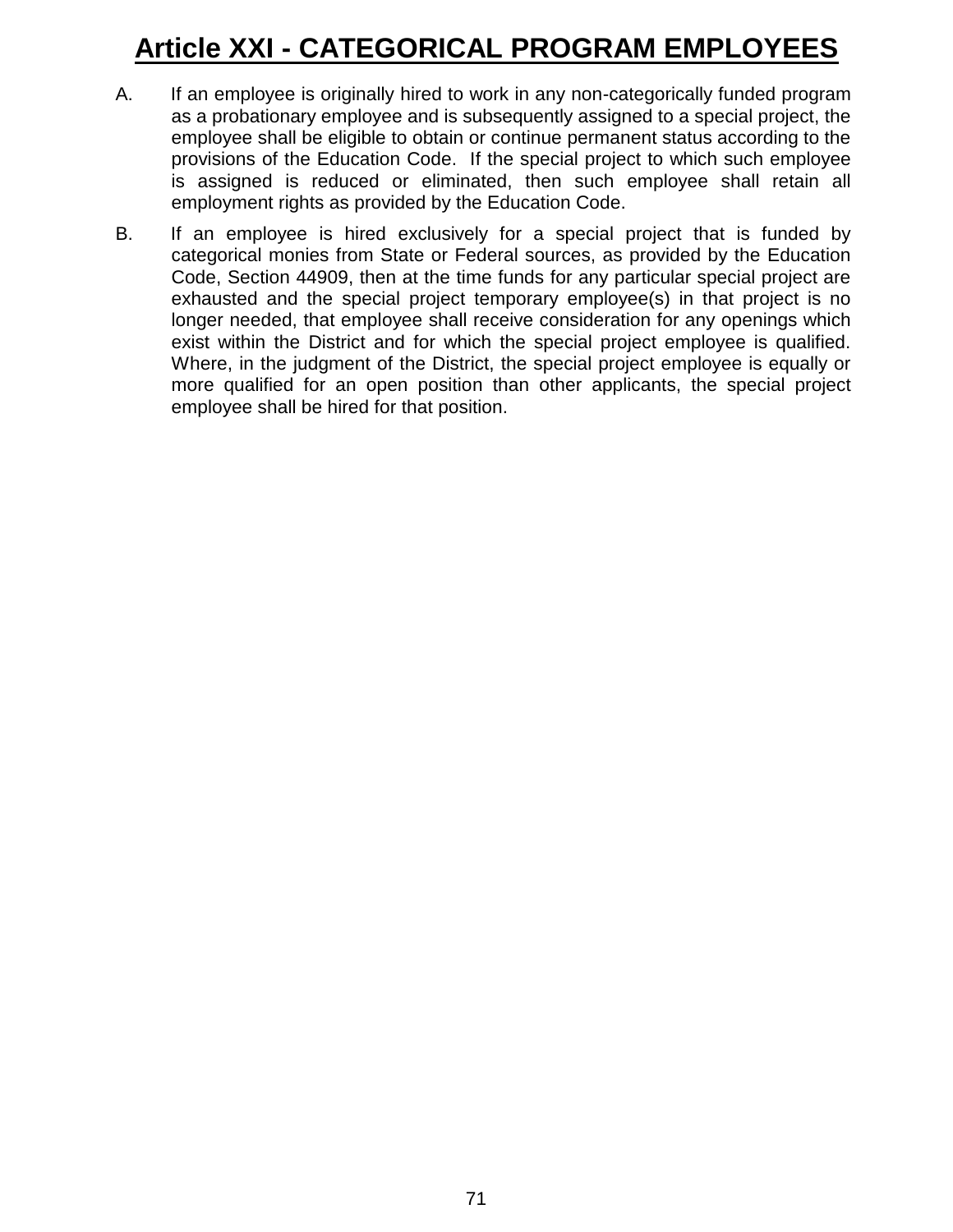## **Article XXII - SUMMER SCHOOL/INTERSESSION (SS/I) SELECTION PROCEDURE**

- A. The District shall post a listing of anticipated summer school positions by May 1 of the school year and by 4 weeks before intersession begins.
- B. The District shall select SS/I employee in accordance with the following procedure:
	- 1. The employee's most recent written evaluation shall be satisfactory or better.
	- 2. An employee must submit an application for summer school position(s) to the Assistant Superintendent-Human Resources by May 15, of the school year and by 2 weeks before intersession begins.
	- 3. The employee must have the appropriate credential for the position sought.
	- 4. Where, as determined by the District, the qualifications of employees applying for a particular SS/I position are equal, hiring preference for the particular position shall be as follows:
		- a. First preference shall be given to those permanent employees who did not teach SS/I either of the past two times during which SS/I was held. Prior service in summer school or intersession will be considered separately.
		- b. Second preference shall be given to those permanent employees who taught SS/I one of the past two times during which SS/I was held and to those employees who are 2nd year probationary employees. Prior service in summer school or intersession will be considered separately.
		- c. Last preference shall be given to those non-temporary employees who taught SS/I each of the past two times during which SS/I was held and to those employees who are 1st year probationary employees. Prior service in summer school or intersession will be considered separately.
	- 5. Any employee who applies and is not selected for a SS/I position shall, upon request, be informed orally by the Assistant Superintendent-Human Resources the reason(s) why he/she was not selected.
- C. The final determination as to who shall fill the SS/I positions shall be made by the District.
- D. The District shall attempt to fill SS/I positions in a fair and equitable manner.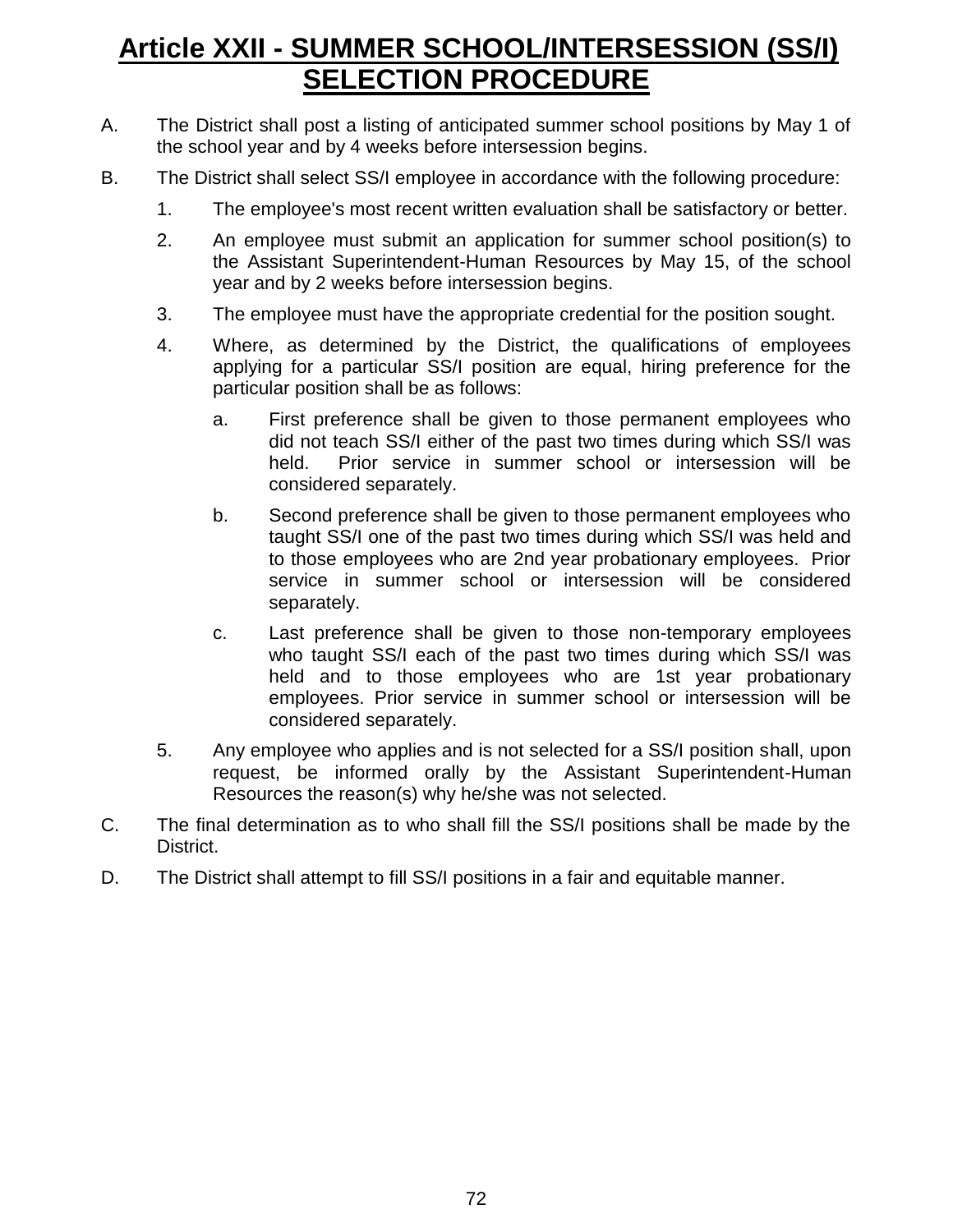# **Article XXIII – PEER ASSISTANCE AND REVIEW**

### A. Peer Assistance and Review Program

- 1. Purpose The parties desire to establish and maintain a program, as permitted by Chapter 4 of the Statutes of the 1999-2000 First Extraordinary Session, to provide assistance to permanent teachers employed by the District who are in need of development in subject matter knowledge and/or teaching strategies or skills. This program shall hereinafter by entitle the Peer Assistance and Review Program (sometimes referred to as "PAR" or "the Program"). The Teachers Association of Paramount and the Paramount Unified School District are continuously striving to provide the highest possible quality of education. In order for students to succeed in learning, teachers must succeed in teaching. Teachers referred to the PAR program are viewed as valuable professionals who deserve to have resources provided to them in the interest of improving performance to a successful standard.
- 2. PAR Panel The PAR Program shall be administered by a Panel consisting of nine members, four of who shall be selected for the District by the Superintendent or the Superintendent's designee, and five of who shall be selected by the Association. The Association's selectees shall have a clear credential, a satisfactory most-recent evaluation and permanent status.
	- a. Procedure and Compensation The Panel shall be chaired in the first year by a certificated classroom teacher and in the following year by a member selected by the District. The Chair shall thereafter rotate on an annual basis between teacher and District members. The actual chairperson will be elected annually by the Panel members. Panel members shall conduct their business outside of regular class hours unless circumstances require otherwise. Teacher members of the Panel shall each receive an annual stipend of \$1,600 prorated when service is less than a full school year, for services provided beyond the typical workday.
	- b. Terms of Service The initial term of service for Panel members shall be staggered as follows: 4 two-year terms and 5 three-year terms. Subsequent Panel Members shall serve for three years.
	- c. PAR Program Coordination The panel shall be assisted by a District-level administrator, who shall supervise the Consulting Teachers, coordinate appropriate training, and provide other program support the Panel may require; such as monitoring the program and coordinating a written report. The District shall designate a secretary to provide secretarial and clerical support to the Panel. The cost of the administrator and the secretarial/clerical support shall be an expense charged against the budget of this program, not to exceed the 5% maximum stipulated by PAR legislation.
	- d. Votes of the Panel In order to conduct business, two-thirds of the members of the Panel must be present. All actions of the Panel shall be approved by a majority vote of the attending members.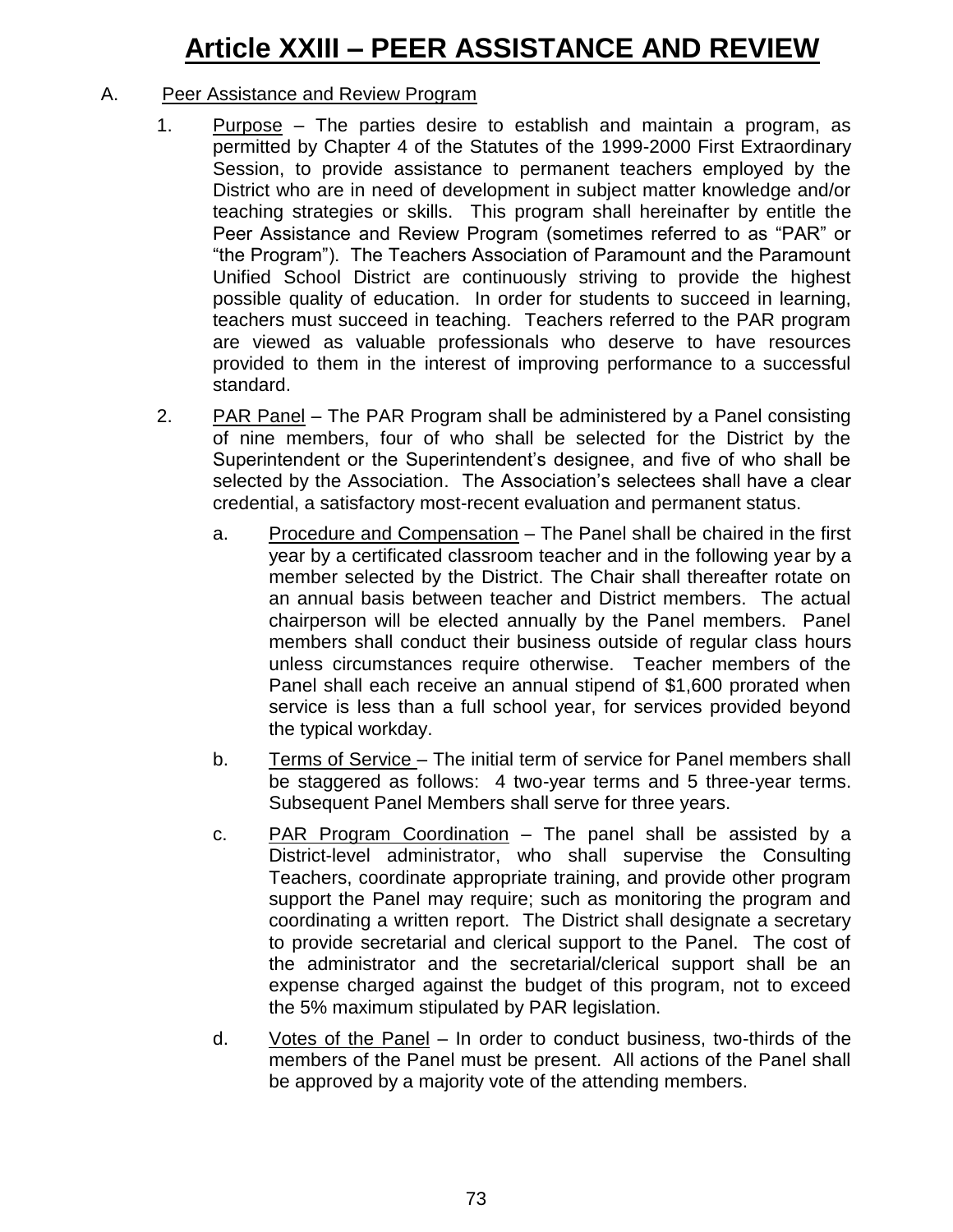- e. Panel Responsibilities The responsibilities of the Panel shall include the following:
	- (1) Selecting Consulting Teachers;
	- (2) Reviewing, approving and modifying, as necessary, Written Assistance Plans;
	- (3) Reviewing reports prepared by Consulting Teachers;
	- (4) Forwarding all final Consulting Teacher reports to the Governing Board;
	- (5) Making recommendations to the Governing Board concerning all Participating Teachers, including the timely forwarding to the Governing Board the names of participants who, after sustained assistance, are not able to demonstrate satisfactory professional improvement;
	- (6) The Panel shall meet with the frequency and at times it determines to be necessary. In so doing, it shall attempt to avoid, when practical, withdrawing teacher Panel members from their classrooms;
	- (7) Providing annual training for the Panel members;
	- (8) Establishing its own rules of procedure including the method for the selection of a Chairperson. Adopting rules and procedures to effect the provisions of this Article. Said rules and procedures will be consistent with the provisions of the Agreement and to the applicable law, and to the extent there is an inconsistency between the Agreement and the law, wherein the law imposes greater obligations on the parties, the law shall prevail.
	- (9) Selecting in-District trainers or training providers; recommending outside trainers or training providers for Governing Board approval;
	- (10) Providing training for Consulting Teachers prior to their participation in the program;
	- (11) Sending written notification of participation in the PAR program to the referred Participating Teacher, the Consulting Teacher and the site principal;
	- (12) The Panel will provide a list of available Consulting Teachers to Participating Teachers. The Participating Teacher's choice of Consulting Teacher shall be approved by the Panel.
	- (13) The Panel will develop a procedure whereby an approved Participating Teacher/Consulting Teacher assignment can be considered for dissolution at the request of either party.
	- (14) Distributing at the beginning of each school year, a copy of the adopted Rules and Procedures to all bargaining unit members and administrators.
	- (15) Determining the number of Consulting Teachers in any school year, based upon participation in the PAR Program, the budget available and other relevant considerations.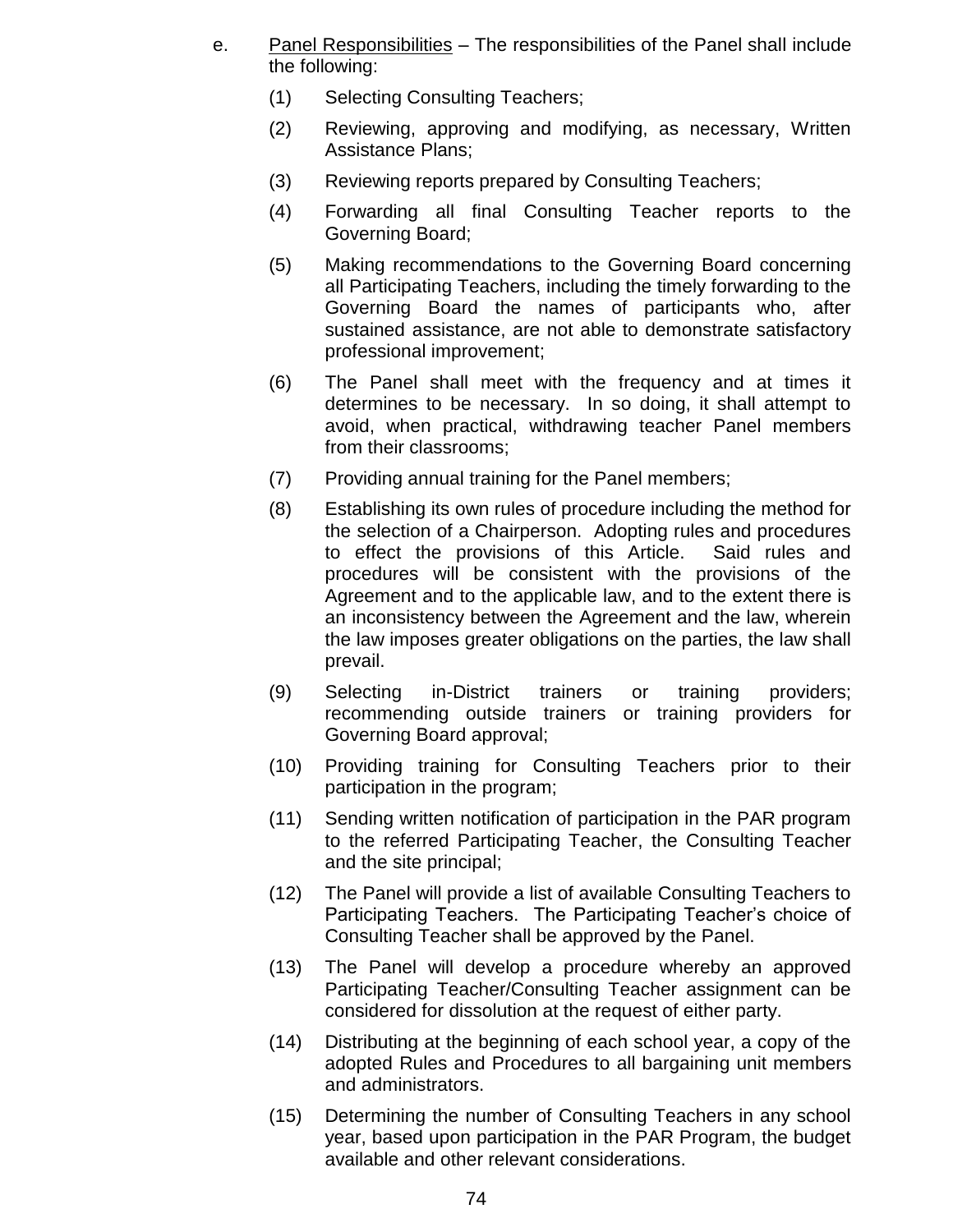(16) Preparing, for the Board of Education, an annual review of the impact of the PAR Program, including recommendations for improvement.

### 3. Consulting Teachers

- a. Qualifications of Consulting Teachers shall have the following minimum qualifications:
	- (1) A permanent teacher with at least seven (7) years of classroom experience.
	- (2) Substantial recent experience in classroom instruction.
	- (3) Demonstrated exemplary teaching ability, as indicated by, among other things, effective communication skills, subject matter knowledge, and mastery of a range of teaching strategies necessary to meet the needs of pupils in different contexts.
- b. Consulting Teachers Application and Selection
	- (1) Classroom teachers may apply for a Consulting Teacher position on a form prepared by the Panel. Notice of an opening based upon the expiration of the term of another Consulting Teacher shall be posted at each school site no later than thirty (30) calendar days prior to the expiration of the term. However, when a vacancy is created due to the need for additional or replacement Consulting Teachers and the Panel determines that further applications are desired, the notice shall be posted as soon as practical.
	- (2) Applicants for Consulting Teacher shall submit an application with three letters of recommendation, as outlined below:
		- A confidential assessment from the applicant's evaluator.
		- A reference from currently teaching Association member.
		- A reference from a teacher the applicant has been the mentor for or been mentored by.
	- (3) The Panel shall have access to past performance evaluations of the applicants.
	- (4) All applications, evaluations and references shall be treated with confidentiality.
	- (5) Part of the selection process shall include the observation/interview of each candidate at least once by at least three Panel members (one administrator and two classroom teachers). The panel may also choose to interview any candidate.
	- (6) The Panel shall select all Consulting Teachers. The selected Consulting Teachers shall agree to commit themselves to PAR Program training and service for a minimum of two years.
		- (a) Any candidate not selected by the Panel as a Consulting Teacher may request to be reconsidered for a new Consulting Teacher position at any time within two years of the date of their observation/interview.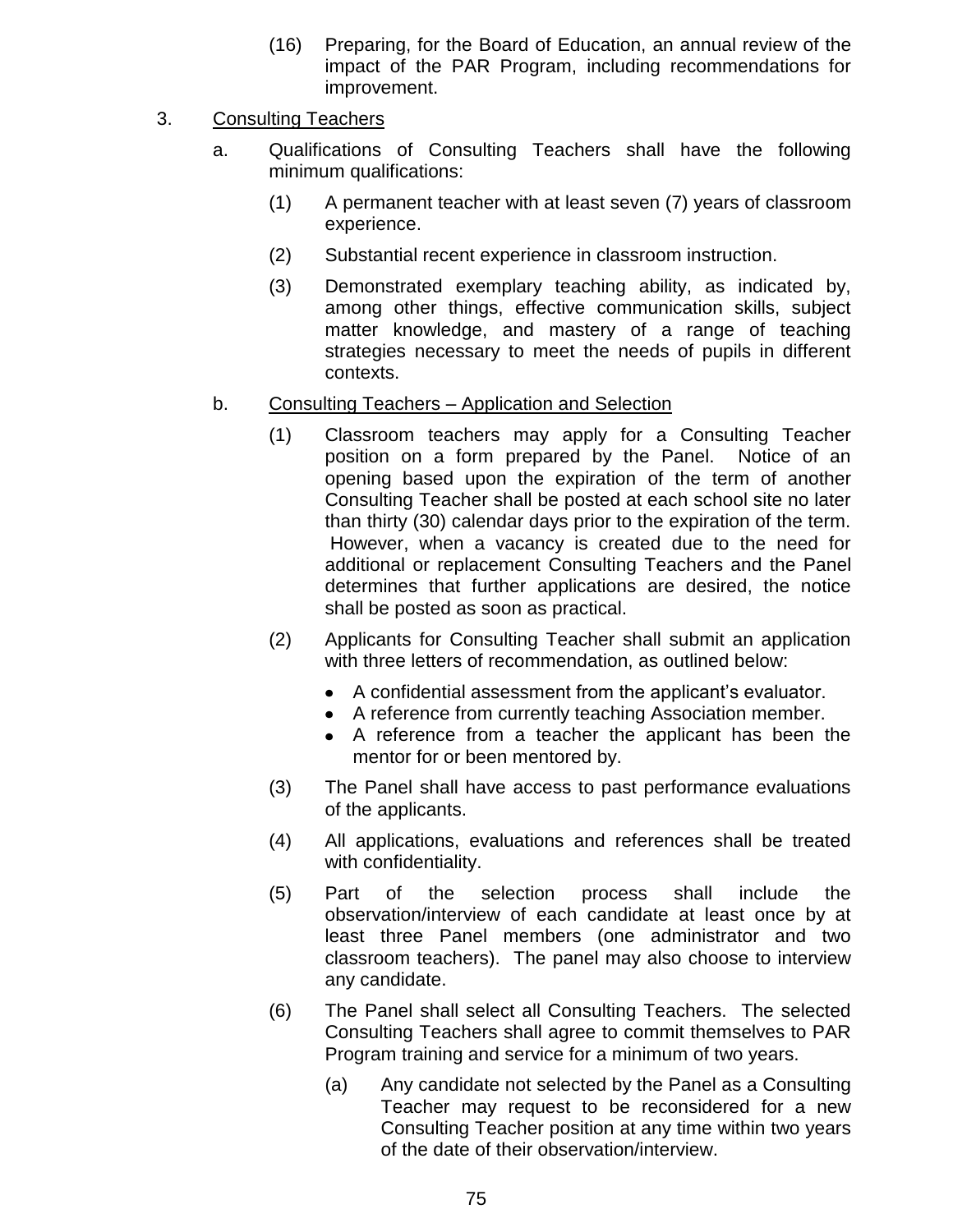- (7) The parties do not see the Consulting Teacher role as part of a career ladder for any individual seeking to be a District administrator.
- (8) Functions performed by Consulting Teachers pursuant to this Article by bargaining unit employees shall not constitute either management or supervisory functions. The Consulting Teacher shall maintain all rights of bargaining unit members.
- c. Compensation and Terms of Consulting Teachers Consulting Teachers shall receive an annual stipend of \$5,300; prorated when service is less than one year. To earn the stipend, Consulting Teachers are required to provide 150 annual hours of consulting service beyond their typical workday. The term for the Consulting Teacher shall expire upon the completion of the third school year following the initial appointment by the Panel.

The Panel may consider approving an extended term for a Consulting Teacher based upon unusual and/or, special circumstances which are presented in writing by the Consulting Teacher no later than sixty (60) calendar days prior to the end of the term.

The first successful applicants for Consulting Teacher positions, as this program is initially implemented, shall be appointed to staggered terms as determined by the Panel.

- d. A Consulting Teacher will be provided with a reasonable amount of classroom release time as determined by the Panel and individual consultancy circumstances.
- 4. Participating Teachers Only permanent teachers will be referred to the PAR Program. Referral shall occur when the teacher receives notice of unsatisfactory performance in any of the following categories; pupil progress, instructional techniques and strategies, adherence to curriculum objectives, or establishment and maintenance of a suitable learning environment; as validated by a written improvement program/design developed by the evaluating administrator. The teachers referred to this Program shall not be eligible for voluntary transfer while they remain in the Program.
- 5. Assignment of Consulting Teachers As soon as practicable after referral to the Program, the Participating Teacher will review a list of available Consulting Teachers. The Participating Teacher shall select one Consulting Teacher from the list for consideration and approval by the Panel. The Consulting Teacher shall, whenever possible, have taught in the same grade level range (K-3, 3-5, 5-8, 8-12) or subject matter area as the Participating Teacher, depending on the circumstances. The Consulting Teacher shall then arrange a meeting with the evaluator of the Participating Teacher. The employee's professional performance shall be discussed, as well as the evaluator's recommendations for improvement.
	- a. A consulting Teacher may provide assistance to "non-G.3" teachers or those not in the BTSA Induction or Intern programs, as time permits.
- 6. Preparation of Written Assistance Plan Based on these discussions, and at least one (1) classroom observation of the Participating Teacher, the Consulting Teacher shall meet with the Participating Teacher to discuss the PAR Program and develop a Written Assistance Plan that meets the professional performance goals and objectives set by the supervising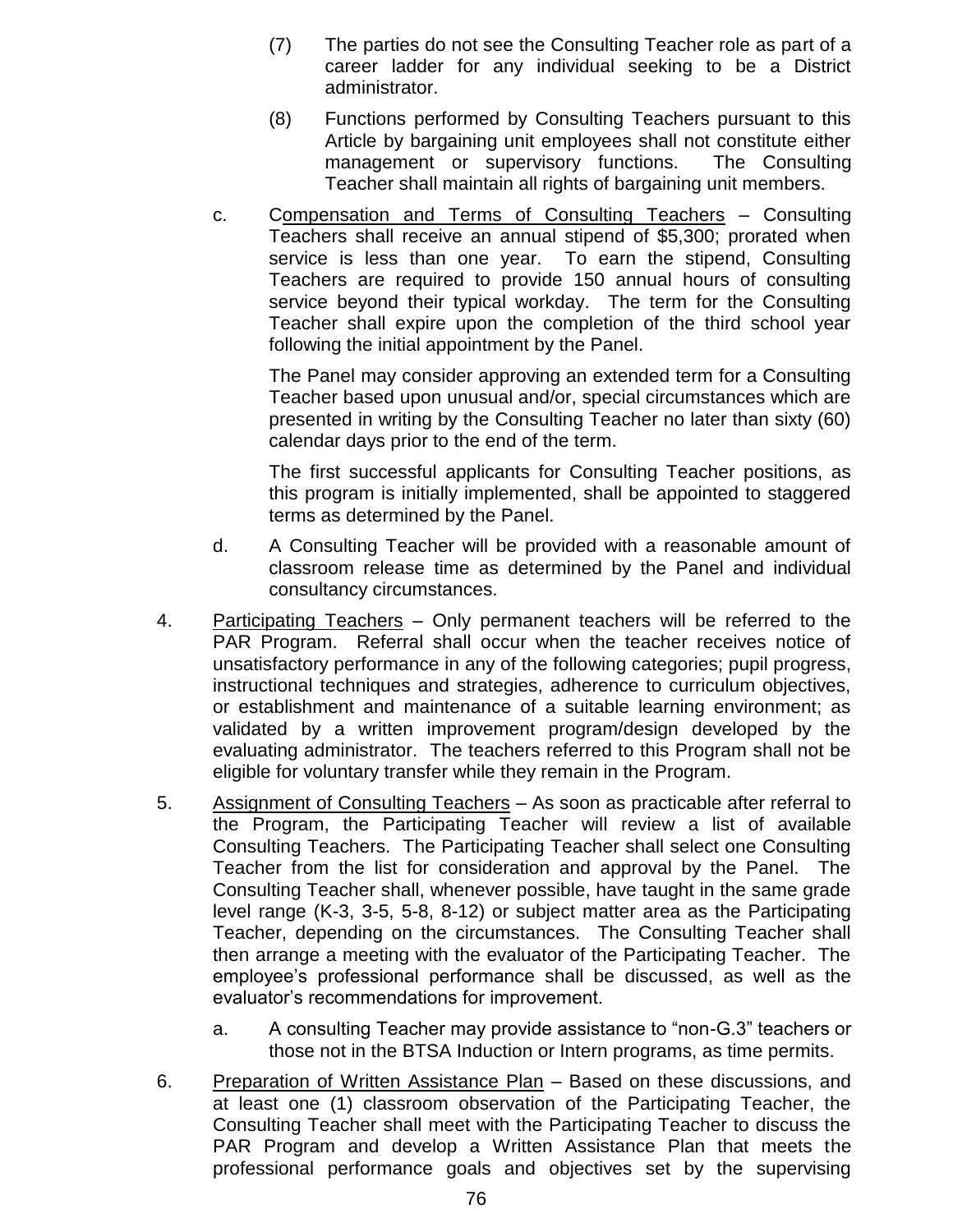administrator. The concerns and perspectives of the Participating Teacher will be meaningfully discussed and considered in establishing the Written Assistance Plan.

7. Periodic Progress Report – The Consulting Teacher shall prepare written progress reports for the Panel regarding the Participating Teacher at intervals of not less than thirty (30) school days, and shall appear before the Panel on a regular basis, as determined by the Panel, to discuss the progress of the Participating Teacher. The content of these reports shall be discussed with the Participating Teacher.

The written progress reports shall be on forms prepared by the Panel and shall, at a minimum, include an assessment as to whether the Participating Teacher is demonstrating satisfactory improvement and whether continued assistance is necessary. The number, length and frequency of the Consulting Teacher's visits to the Participating Teacher's classroom shall be approved by the PAR panel.

The Consulting Teacher shall conduct multiple observations of the Participating Teacher during classroom instruction and shall have appropriate pre- and post-observational conferences.

The number of Participating Teachers assigned to any particular Consulting Teacher shall be determined by the Panel.

Consulting Teachers shall typically assist Participating Teachers by demonstrating, observing, coaching, conferencing, referring or by other activities which, in their professional judgment, will assist the Participating Teacher.

8. Final Written Report – The Consulting Teacher shall prepare a Final Report for teachers who have been referred to the Program. The report shall detail, among other things, whether the Participating Teacher has demonstrated improvement and is performing satisfactorily in the areas designated in the Written Assistance Plan. The Panel shall determine the time and procedures for submission of the Final Report.

The Consulting Teacher will discuss the Final Report with the Participating Teacher and the Participating Teacher shall make himself/herself available for such a meeting before the report is submitted to the Panel. The Participating Teacher may attach a response to the Final Report before submission to the Panel. The Participating Teacher may request an opportunity to address the Panel regarding the Final Report, which the Panel may or may not agree to. Participating teachers addressing the Panel may, at their request, be represented by the Association.

- 9. Governing Board The Panel shall forward to the Governing Board its recommendations and the Final Report for each Participating Teacher, in a timely fashion. Nothing herein shall be interpreted as limiting the authority of the Governing Board to initiate any form of discipline, for example dismissal, of the Participating Teacher at any time.
- 10. Length of PAR Program It is anticipated that a Participating Teacher shall stay in the PAR Program for no more than twelve (12) months. This period could be less than twelve (12) months if the Consulting Teacher and Panel agree that the teaching performance of the Participating Teacher is satisfactory or that further assistance will not be productive. Participating Teachers may, under special circumstances, remain in the Program for a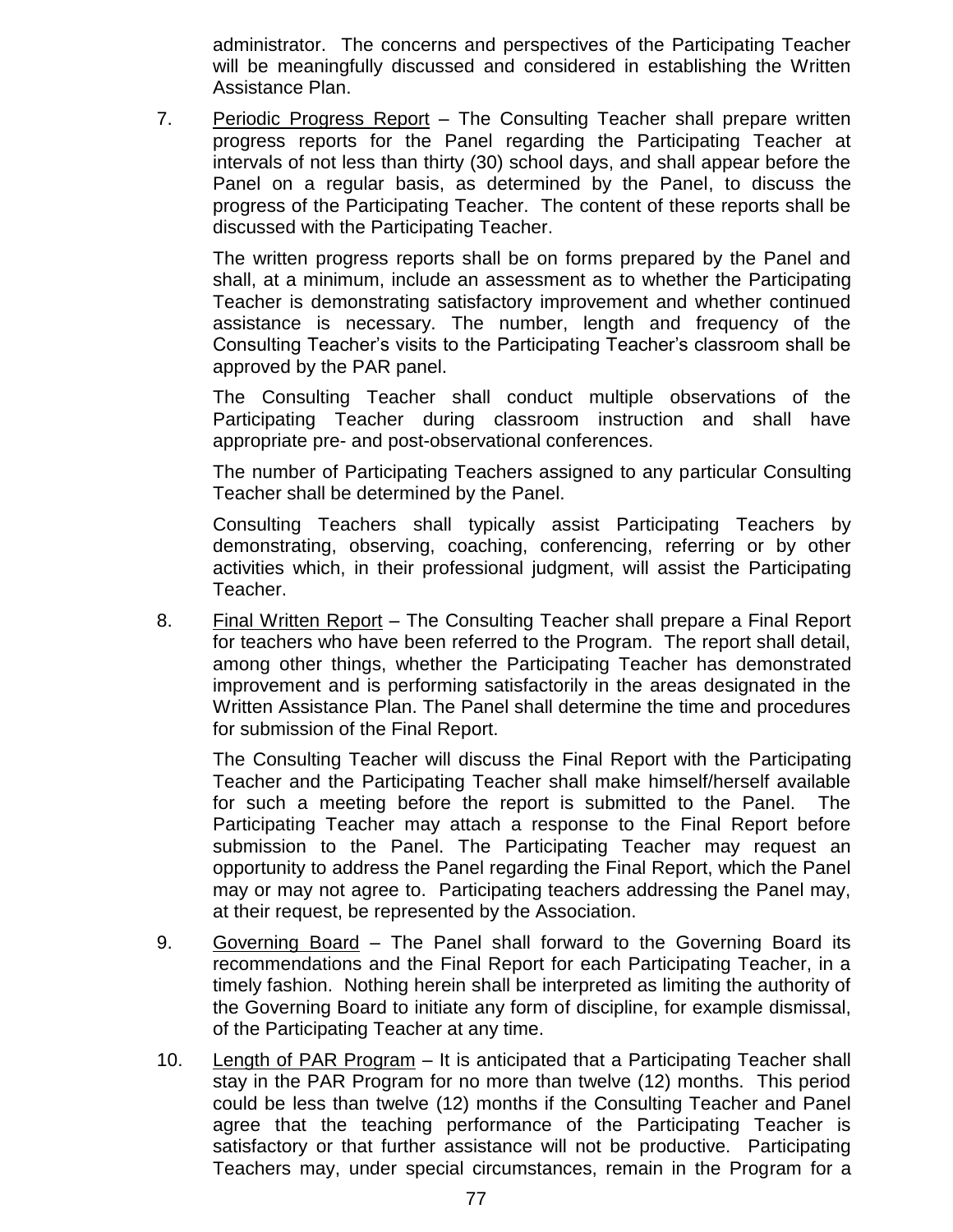total of eighteen (18) months upon the Consulting Teacher's recommendation and a majority approval vote of the Panel.

- 11. Confidentiality of PAR Documents Documents generated by Consulting Teachers and Panel members regarding specific Participating Teachers as part of the assistance process set forth in this agreement shall be deemed personnel records and shall remain confidential to the extent required by the law.
- 12. Support Staff It is the intent of the parties to ensure that all Peer Assistance and Review programs will be made available to all support staff as determined by the tenets of this agreement.
- 13. Implementation of Program These provisions shall be effective July 1, 2000. Article XXIII of the collective bargaining agreement, concerning Mentor Teachers, shall expire effective June 30, 2000.
- 14. Those permanent teachers with unsatisfactory performance evaluations during the 1999-2000 school year will be the first teachers referred to the PAR Program.
- 15. Indemnity As provided by law, including but not limited to the California Government Tort Claims Act, the District shall defend and hold harmless individual Panel members and Consulting Teachers from any lawsuit or claim arising out of the performance of their duties under this program.
- 16. Reopener The provisions of the Program may be revised by the mutual consent of the District and the Association.
- 17. Reservation of Rights This Program and the District's evaluation functions shall operate independently of each other. However, a cooperative relationship between the evaluator and the Consulting Teacher is expected and encouraged with respect to the process of peer assistance and review. Nothing within this agreement or with the Program shall prohibit or limit the District and Governing Board from exercising its legal or contractual rights regardless of the participation of a teacher within the Program. Such rights include, but are not limited to, the issuance of a notice of unsatisfactory performance, issuance of a notice of intention to dismiss from employment, involuntary transfer, involuntary reassignment, demotion, promotion, and evaluation independently of the Program. Decisions and actions with the Program are not binding on the District or the Governing Board.
- 18. Grievance Procedure Inapplicability These provisions are not subject to the grievance procedure contained within the collective bargaining agreement between these parties.
- B. Teacher Coach Program
	- 1. Purpose

To provide assistance to teachers new to the profession and be available to assist other teachers at the site by providing materials, programs and training, in keeping with the California Standards for the Teaching Profession, which will improve assisted teachers' quality of instruction.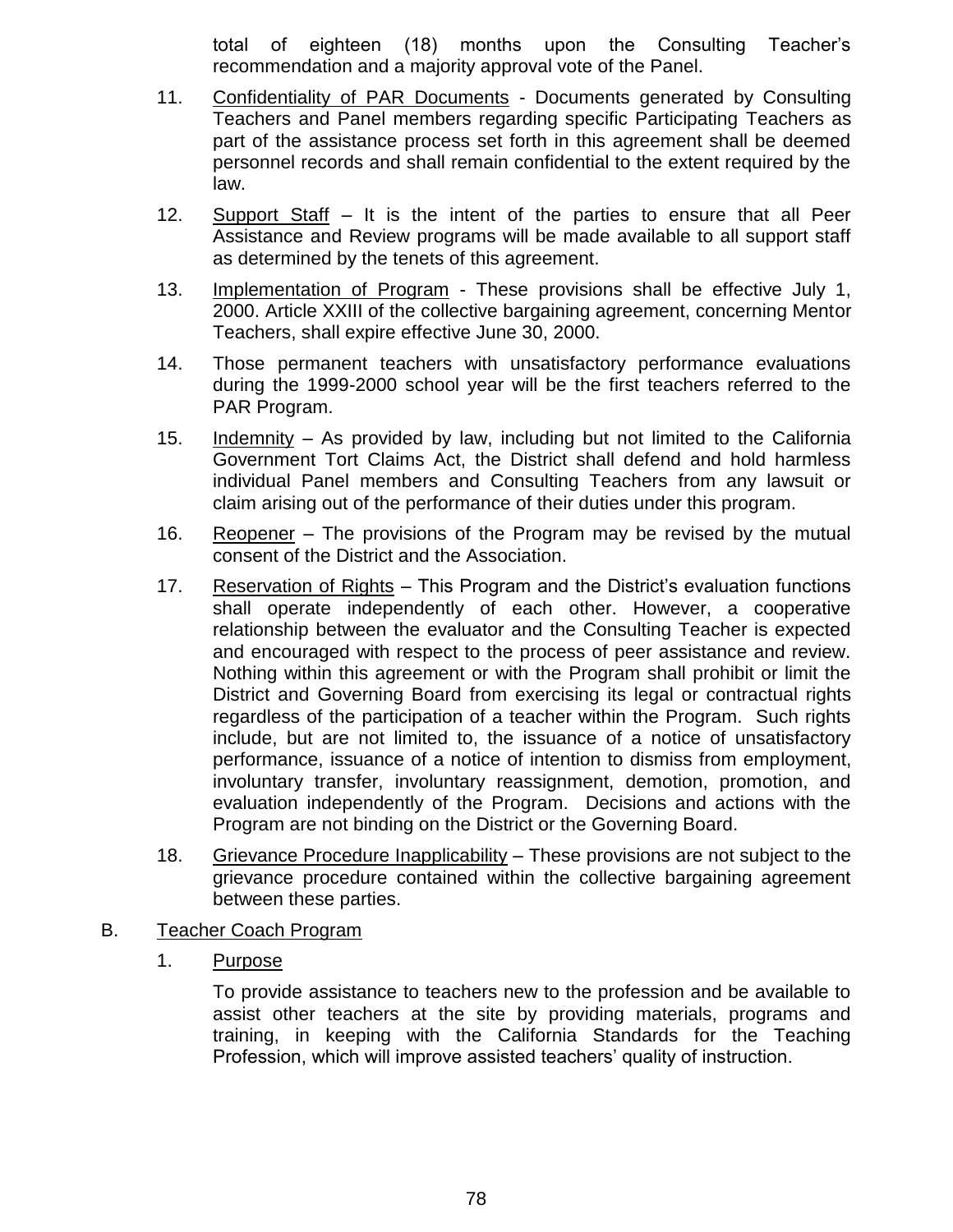### 2. Qualifications of Teacher Coaches

Teacher Coaches shall have the following minimum qualifications:

- a. A valid California teaching credential
- b. Permanent status
- c. Recent classroom experience
- d. Demonstrated exemplary teaching ability, as indicated by, among other things, effective communication skills, subject matter knowledge, and mastery of a range of teaching strategies necessary to meet the needs of pupils in different contexts.

### 3. Teacher Coaches – Application and Selection

- a. Classroom teachers may apply for a Teacher Coach position on a form prepared by the Panel. Notice of an opening based upon the expiration of the term of another Teacher Coach shall be posted at each school site no later than thirty (30) calendar days prior to the expiration of the term. However, when a vacancy is created due to the need for additional or replacement Teacher Coach and the Panel determines that further applications are desired, the notice shall be posted as soon as practical.
- b. Applicants for Teacher Coaches shall submit an application with two letters of recommendation as outlined below:
	- A confidential assessment from the applicant's evaluator.
	- A reference from a currently teaching Association member.

Based on a review of the application and the letters of recommendation, the Panel shall select candidates for an interview.

- c. The Panel shall have access to past performance evaluations of the applicants.
- d. All applications, evaluations and references shall be treated with confidentiality.
- e. Part of the interview process shall include the observation of each candidate according to procedures determined by the Panel.
- f. The Panel shall interview selected applicants and designate one Teacher Coach from each school site per every group of 25 unit members assigned to the site.

The selected Teacher Coaches shall agree to commit themselves to:

- Completing a Panel-reviewed training program designed in keeping with the Teacher Coach program's purpose.
- Teacher Coach service for a minimum of two years.

### 4. Compensation and Terms of Teacher Coaches

Teacher Coaches shall receive an annual stipend of \$3,000; prorated when service is less than one year. To earn the stipend, Teacher Coaches are required to provide 100 annual hours of coaching service beyond their typical workday. The term for the Teacher Coach shall expire upon the completion of the second school year following the initial appointment by the Panel.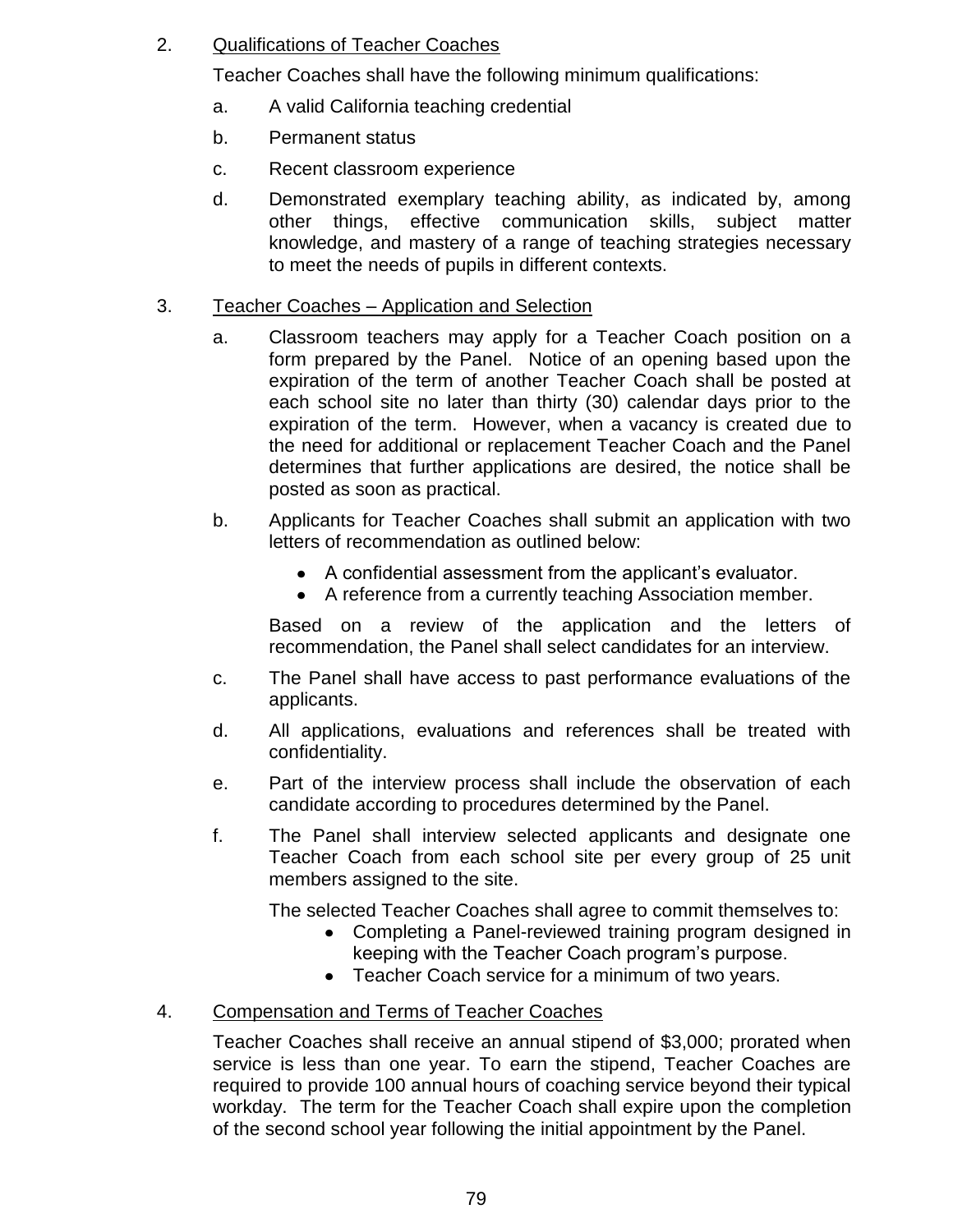### 5. Teacher Coach Responsibilities

Teacher Coaches will be responsible for initiating monthly contact with teachers at their site who are new to the profession and;

- who are not being serviced by BTSA
- $\bullet$  who are not in an intern program

Teacher Coaches will also provide assistance as needed to any site teacher.

Authorization of release time and validation of the Teacher Coach's record of stipend hours are responsibilities of the principal.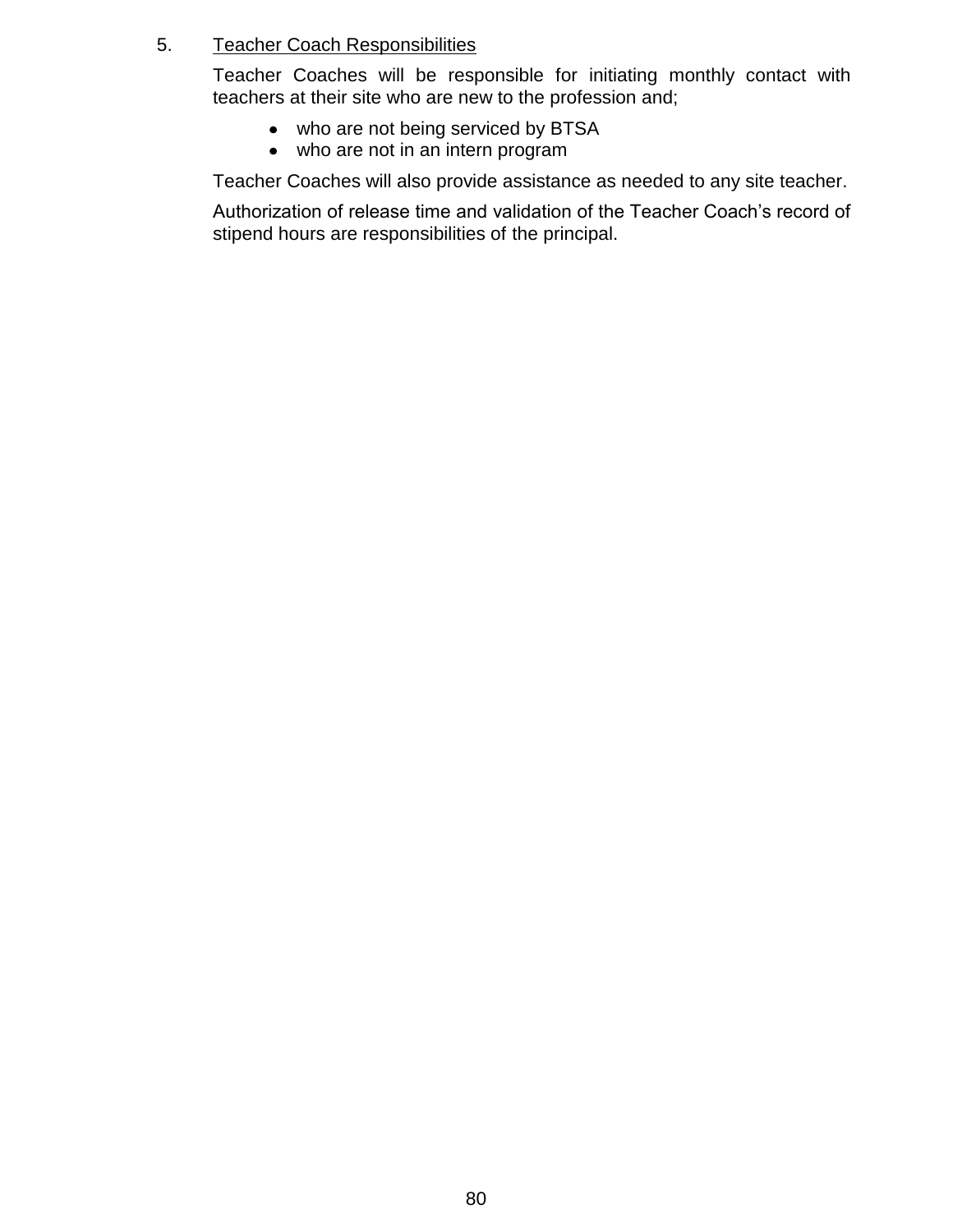# **Article XXIV - ADULT EDUCATION**

### A. Hours of Employment

### 1. Hourly Teacher Break Time

Hourly teachers shall have seven minutes of break time within each hour of class assignment. The school staff shall mutually determine the allocation of this time within each time block.

### B. Transfers and Reassignments

- 1. All vacant hourly positions and position expansions shall be posted Districtwide as openings suitably prior to the beginning of each semester in a manner consistent with that provided in Article IX, Section B of the Agreement. Openings which both occur and are to be filled during a semester may be filled through the usual posting procedure, or on an interim basis as provided in Article IX, Section C.2.b. of the Agreement.
- 2. When, as reasonably determined by the District, the qualifications of candidates for a particular opening are equal, present teachers shall be given preference over non-teachers and the present teacher with the greatest seniority shall be given preference over the other present teachers.
- 3. The seniority of Adult Education/hourly teachers shall be based upon their first dates of paid service in the Adult Education/hourly programs.
- 4. Teachers teaching assignments normally shall continue from one semester to the next of the regular school year. In the event of an assignment change, the teacher will be so notified in writing with the reasons for the change.
- 5. Tenured teachers to be reassigned due to a class closure may displace a non-tenured teacher or a less senior tenured teacher assigned to adult education program to maintain their tenured hours.
- 6. Non-tenured teachers affected by a class closure who have successfully demonstrated to their site administrator, as reflected by evaluation documents, the ability to teach in the content area and possess an appropriate credential may displace a less senior non-tenured teacher.

### C. Evaluation Procedures

- 1. The evaluation procedures contained in Article X of the Agreement shall be used to evaluate all teachers covered by this Memorandum.
- 2. Criteria for evaluation shall relate to teacher performance and student achievement, not solely on satisfying a pre-determined ADA objective.

### D. Leaves of Absence

- 1. Employees covered by this Memorandum are entitled to all leaves of absence provided in the Collective Bargaining Agreement except as modified below.
- 2. All employees working hourly assignments shall accrue sick leave at the rate of one hour for each 18 hours of paid service. Sick leave hours will be allocated at the beginning of each work period, with adjustments to be made at the end of the period based on actual hours worked.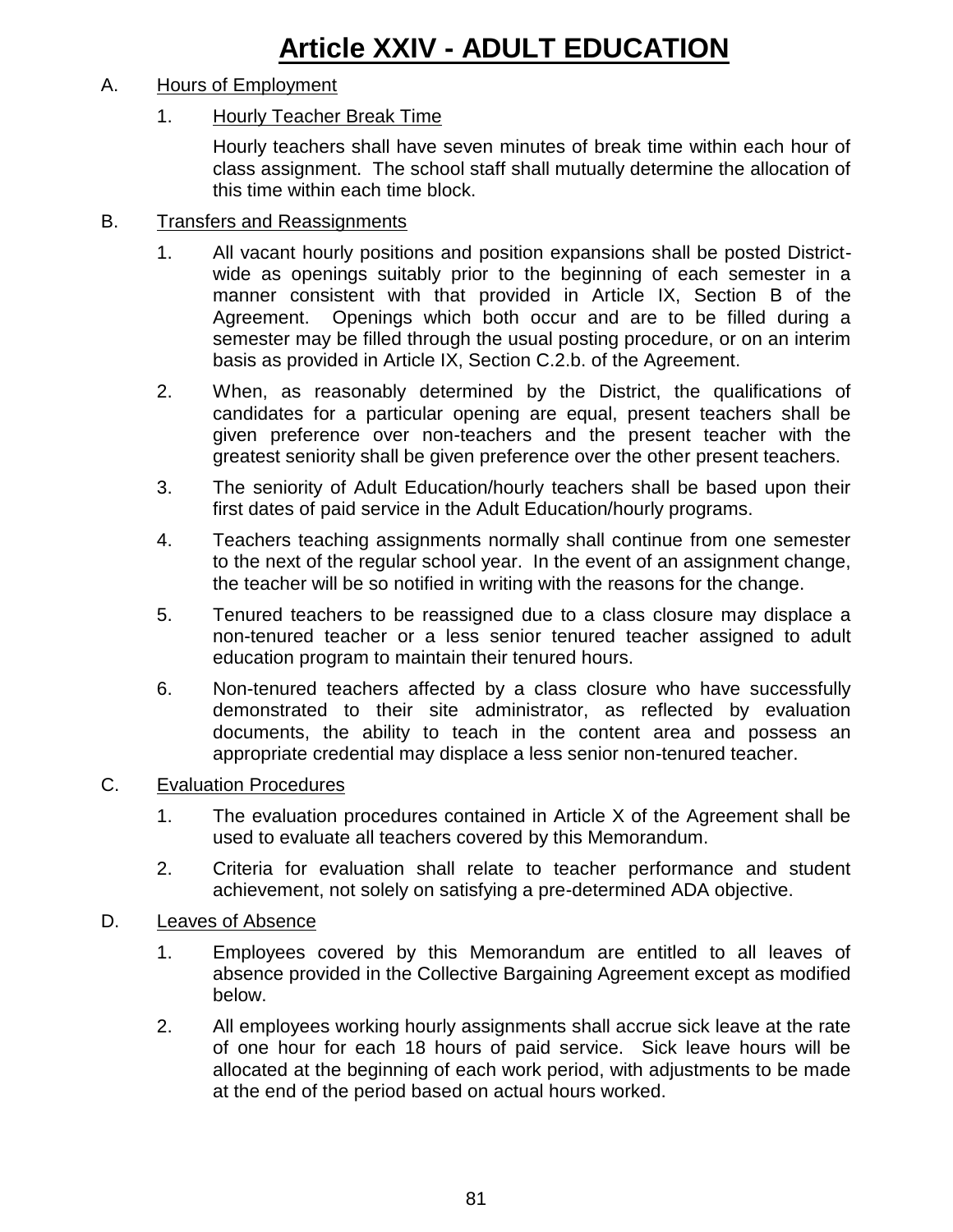- 3. Sick leave earned through hourly employment shall be accrued and used separately from that earned in other District employment unless otherwise noted.
- 4. If an hourly employee transfers to primary employment in another District program, his/her accrued hourly sick leave shall be transferred for use in his/her new program.
- 5. Leave entitlement expressed in "days" in the Collective Bargaining Agreement shall be proportionately adjusted to "hours" for hourly employees.

### E. Class Size/Case Load

- 1. The District shall establish a "break even" average daily attendance figure of 20 per class. This number shall be revised upward proportionally, as and if, State Adult Education revenue limit is decreased. If State Adult Education revenue limit is subsequently increased, this number shall be revised downward to the current figure of 20 per class.
- 2. Should the average daily attendance of a class fall below the pre-designated number, the District may close the class. The teacher assigned to the class will be given at least five days advance notice in writing of the intent to close the class. The site administrator and the affected teacher(s) shall meaningfully discuss options to preclude the necessity of class closures.
- 3. At the beginning of a term, classes will not be closed during the first two weeks of the term if the class meets one or two times per week. It will not be closed during the first week if it meets three or more times per week.
- 4. The District shall attempt to assign students to classes of the same subject or level in a manner to promote balance between the classes.

### F. Class Addition Procedure

1. If the average daily attendance in a class exceeds two and one-half (2.5) times the "break even" ADA described above, for more than two weeks, during the first half of the semester, the class will be split into two sections.

### G. Salaries

- 1. Adult Education/Hourly employees shall be placed on the Adult Education Salary Schedule as follows:
	- a. When a person is initially placed on the hourly salary schedule, they shall receive year-for-year credit for prior teaching experience. People with four years or less of related business, trade or professional experience shall be placed on Step 1. Those with more than four years shall be placed on Step 2.
	- b. Hourly employees shall move to the next step if they work at least 414 hours during the prior year. Those not working sufficient hours will move to the next step the year after their cumulative total of hours worked exceeds 414.
- 2. If an hourly employee who has worked at least seventy-five percent (75% of a full-time hourly assignment transfers to primary employment in another program on a different salary schedule, he/she shall receive salary schedule placement credit for their hourly service on a year-for-year basis up to the maximum allowable in the Agreement.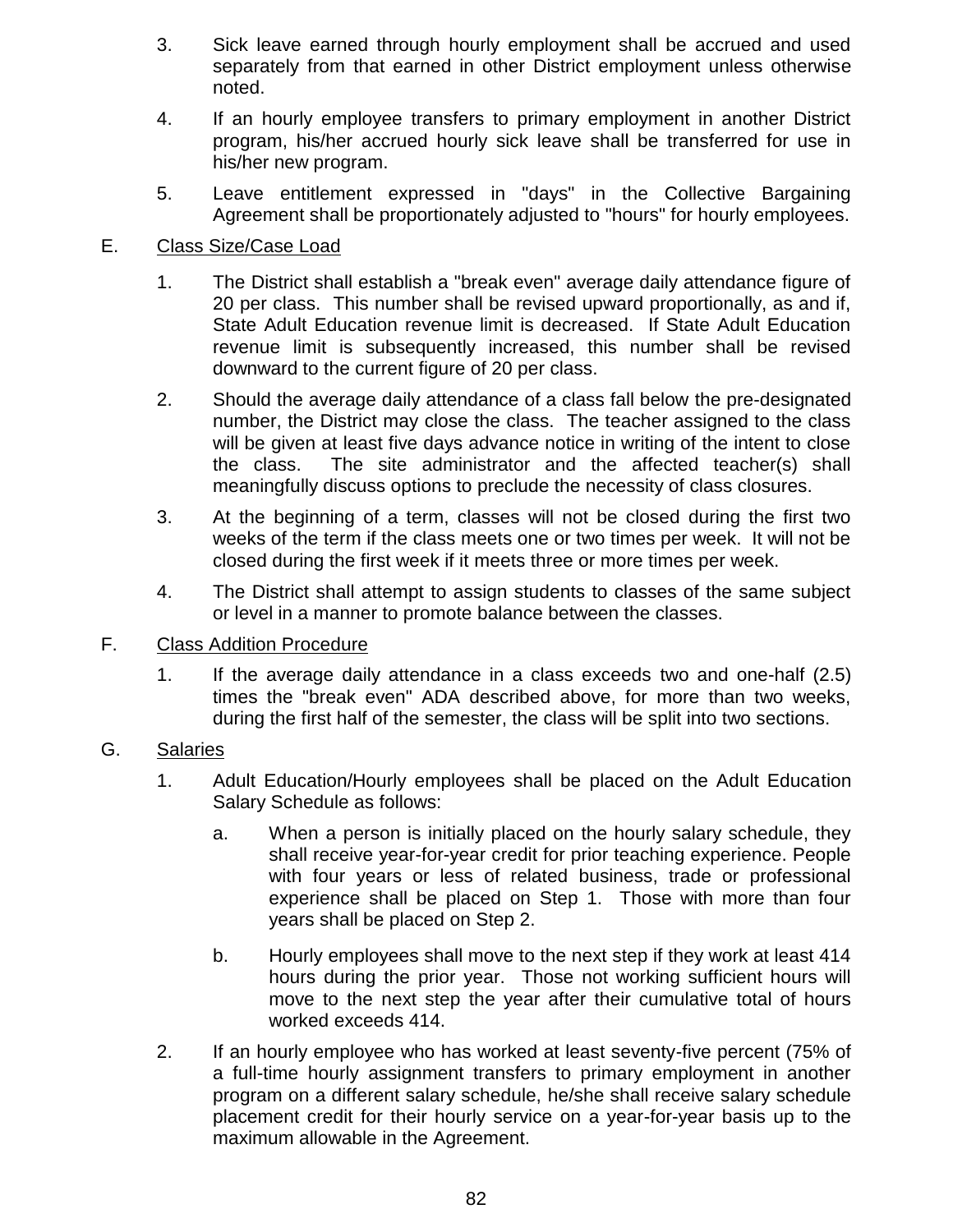3. Hourly employees shall be paid at their normal hourly rate for internal substitution and for attendance at any required Adult Education staff meetings held outside their normal assignment.

### H. Miscellaneous

- 1. Transfer from K-12 program to a contract position in the Adult Education program.
	- a. A K-12 employee who takes an assignment in the Adult Education program as a contract employee shall retain his/her placement on the current K-12 salary schedule. For purposes of future salary advancement, current rules for advancement applicable to K-12 program positions shall apply.
	- b. The basic work year shall be the same as for like positions in the K-12 program. Should the contract work year exceed that number of days, the employee shall be paid at his/her daily rate for the excess days. Assignments of a different nature shall be paid at the current hourly rate. By accepting a contract position in the Adult/Alternative Education program, the employee shall be guaranteed the number of days assigned by contract for the school year in question. Should the employee decline an offer to work any additional days, such decision shall be without prejudice to the employee.
	- c. Any days of sick leave accumulated while employed in the K-12 programs may be used while in the Adult Education contract assignment. Should the employee elect to return to the K-12 program, any sick leave accumulated while serving in the contract Adult Education program assignment may be transferred and used in the K-12 program to which the teacher has returned. An Adult Education contract employee will earn sick leave in the same manner earned by employees in the K-12 program.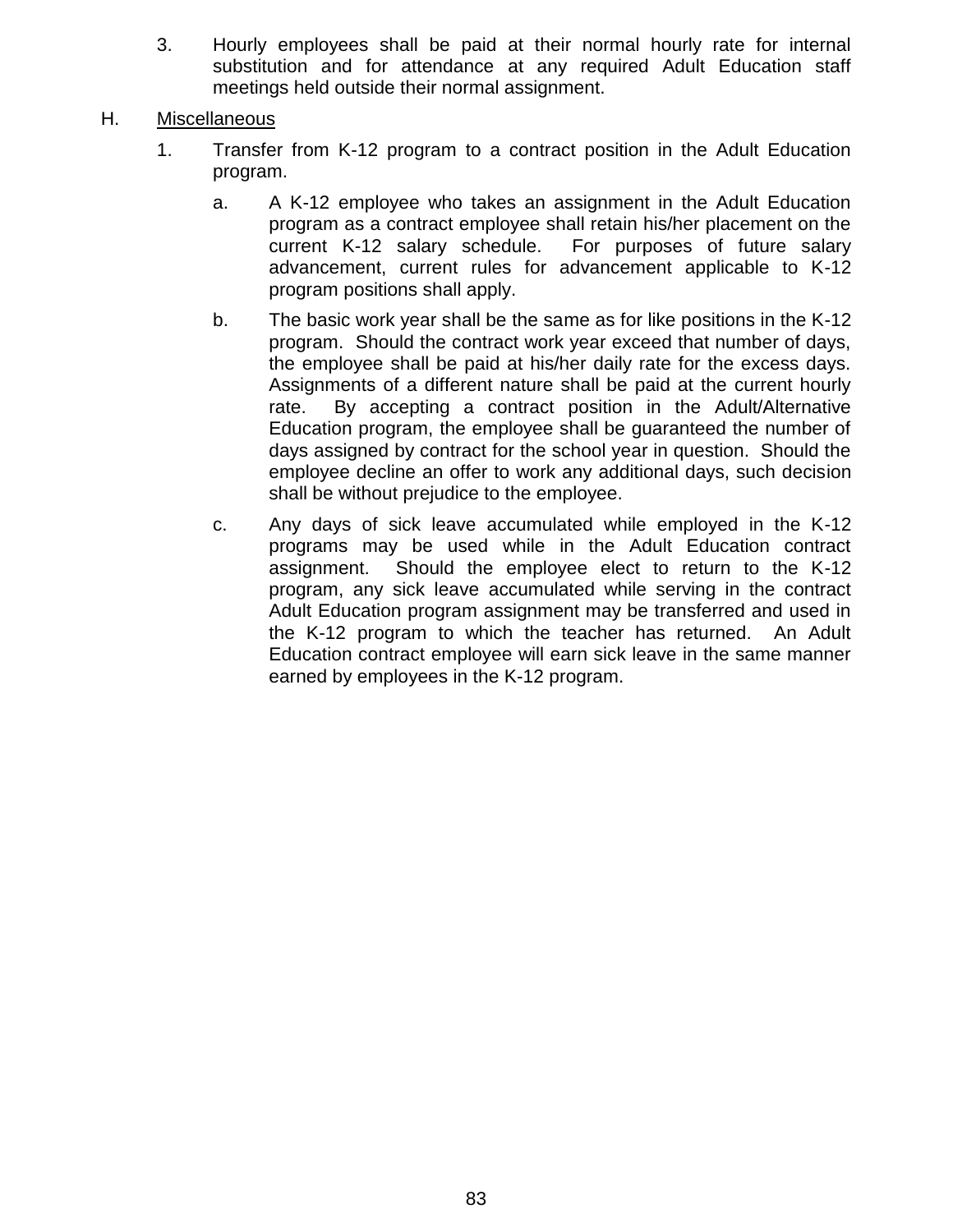# **ARTICLE XXV – ALTERNATIVE EDUCATION**

### A. Alternative Education Definition

- School and program alternatives that provide students with the environment, state standards-aligned curriculum, and support system needed to ensure that they have the best range of choices to achieve their full academic potential.
- Provide different means of attaining the objectives of regular education and meeting students' needs.
- Due to nature of the programs, multiple preparation and/or self-contained classrooms may apply.

The current identified Alternative Education programs are as follows:

- 1. Continuation high school program
- 2. Opportunity Classes
- 3. Community Day School
- 4. Independent Study
- 5. Cal-SAFE Program
- B. Hours of Employment Continuation high school
	- 1. Four days per week, the on-site obligation for teachers at the Continuation high school shall be thirty (30) minutes prior to their first classroom or preparation assignment and 15 minutes after.
	- 2. One day per week (day to be determined by principal and Leadership Committee), the on-site obligation for teachers at the Continuation high school shall be seven (7) hours, forty-six minutes, commencing fifteen (15) minutes before the teacher's first classroom or preparation assignment to accommodate the District and school for meetings, etc.
	- 3. The number of assigned instructional minutes shall be 360.

### Eighth Class Assignments – Continuation high school

If, after the development of the master schedule, but in no event later than the end of the sixth week of each semester, the District determines it does not have enough sections in a subject area (e.g., history, math, English) to form a full-time equivalent teaching position (eight periods at Continuation high school) or if the District, upon completion of the interview process, is unable to employ a qualified and competent teacher for such a position if one were formed, the procedure identified in the Article VIII – Hours of Employment, Section I: 1, 2, 3, shall be utilized in assigning an eighth class to teachers in lieu of their preparation periods.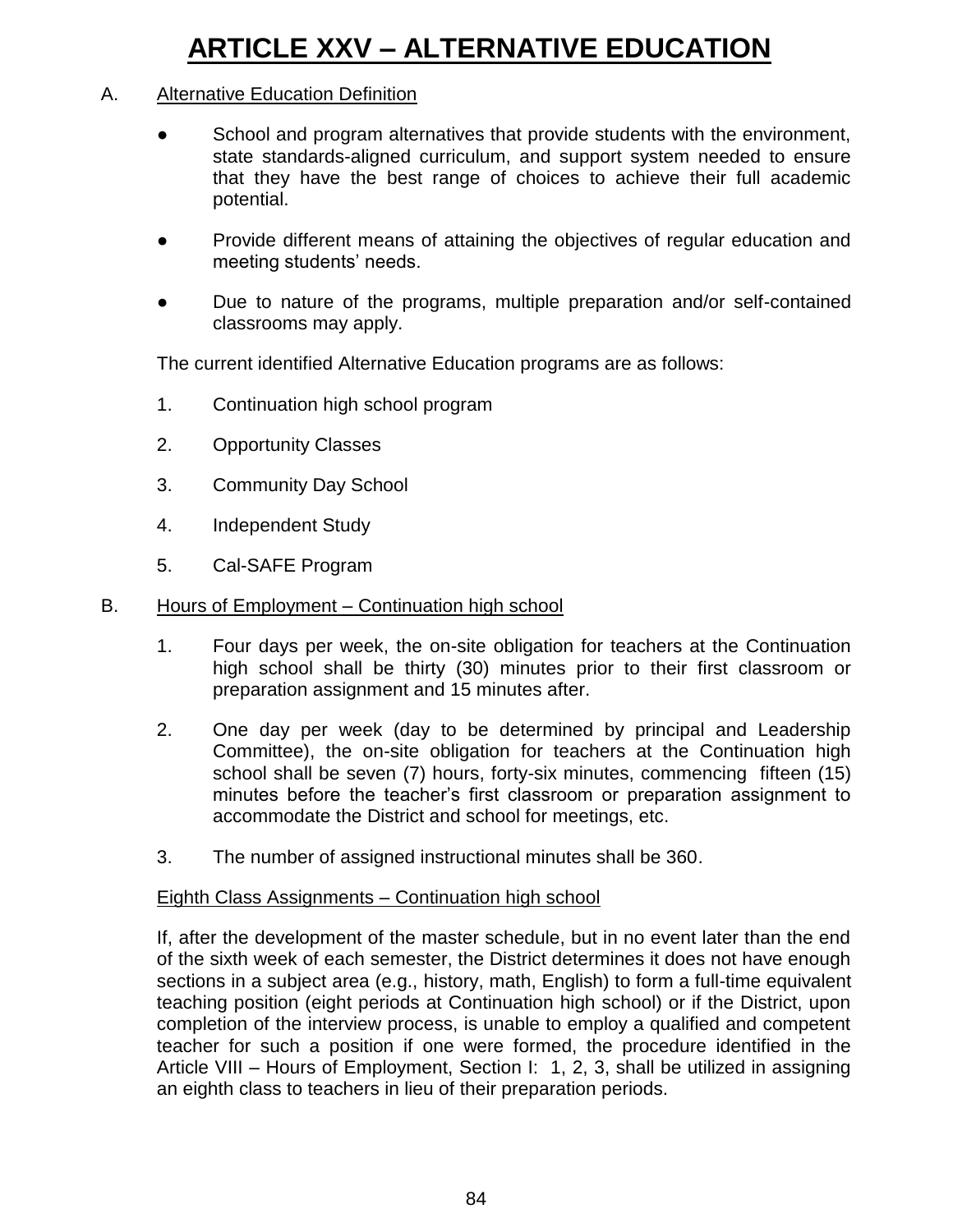### C. Hours of Employment – CDS Program

- 1. The on-site obligation for teachers at CDS shall be seven (7) hours, forty-six minutes, commencing thirty (30) minutes prior to the teacher's first classroom assignment. The remainder shall be available to the District and school for meetings, etc.
- 2. As per Education Code Section 48663A, the minimum school day is 360 minutes of classroom instruction.

### D. Hours of Employment – Opportunity Program

1. The on-site obligation for Opportunity teachers shall be seven (7) hours, forty-six minutes, commencing thirty (30) minutes prior to the teacher's first classroom or preparation assignment.

K-8: will conform to the schedule of the respective site Secondary: will conform to the schedule of the respective site

- E. Hours of Employment Independent Study
	- 1. The on-site obligation for Independent Study teachers shall be seven (7) hours, forty-six minutes, commencing thirty (30) minutes before the teacher's first classroom or preparation assignment.

### F. Hours of Employment - Cal-SAFE Program

1. The on-site obligation for the Cal-SAFE teachers shall be seven (7) hours forty-six minutes, commencing thirty (30) minutes prior to their first classroom or preparation assignment.

### G. Transfers and Reassignments

1. Article IX of this Agreement shall govern transfers and reassignments of teachers assigned to the Alternative Education Program.

### H. Evaluation Procedures

- 1. Article X of the Agreement shall govern evaluation of teachers assigned to the Alternative Education Programs.
- I. Leaves of Absence
	- 1. Article XIII of the Agreement shall govern leaves of absence rights and requests of teachers assigned to the Alternative Education Programs.
- J. Class Size/Case Load
	- 1. Continuation high school shall have a student/teacher ratio of 23 to 1
	- 2. Community Day School shall have a student/teacher ratio of 20 to 1
	- 3. The staffing ratio of teachers to students for the Independent Study Program shall be in accordance with the Education Code
	- 4. Opportunity Classes shall have a student/teacher ratio of 20 to 1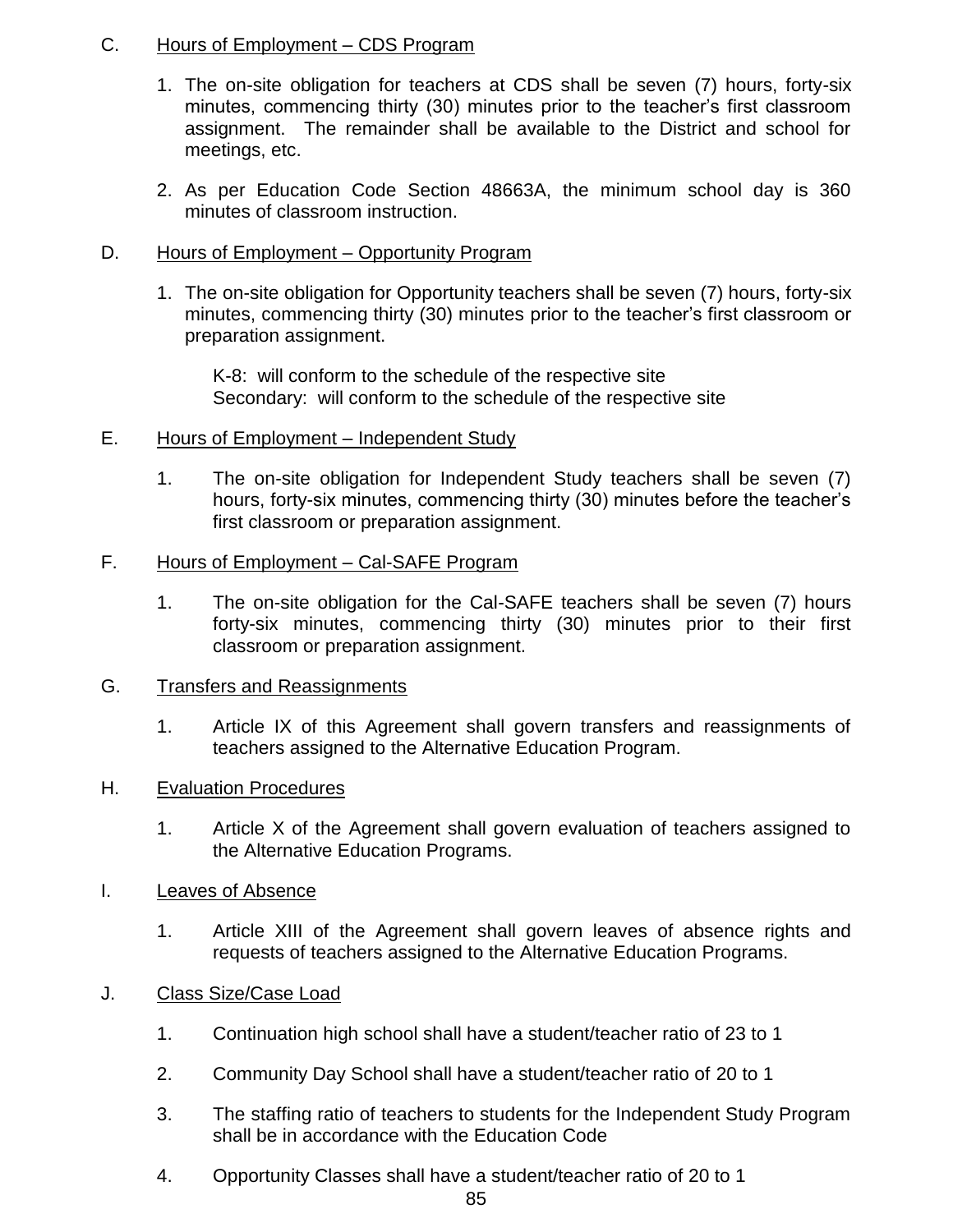### K. Salaries

- 1. Except as provided for herein, the salary rules set out in Article XVII shall apply to teachers assigned to the Alternative Education Programs.
- 2. Teachers at Community Day School shall receive  $1/6<sup>th</sup>$  of daily rate pay in order to comply with the mandated Education Code Section 48663A.
- 3. Teachers teaching Opportunity Classes will be compensated at the prorated hourly rate for additional required minutes of instruction.

### L. Other and Adjunct Duties

Other and adjunct duties for Alternative Education Program teachers shall be consistent with those described in Article VIII, Section C.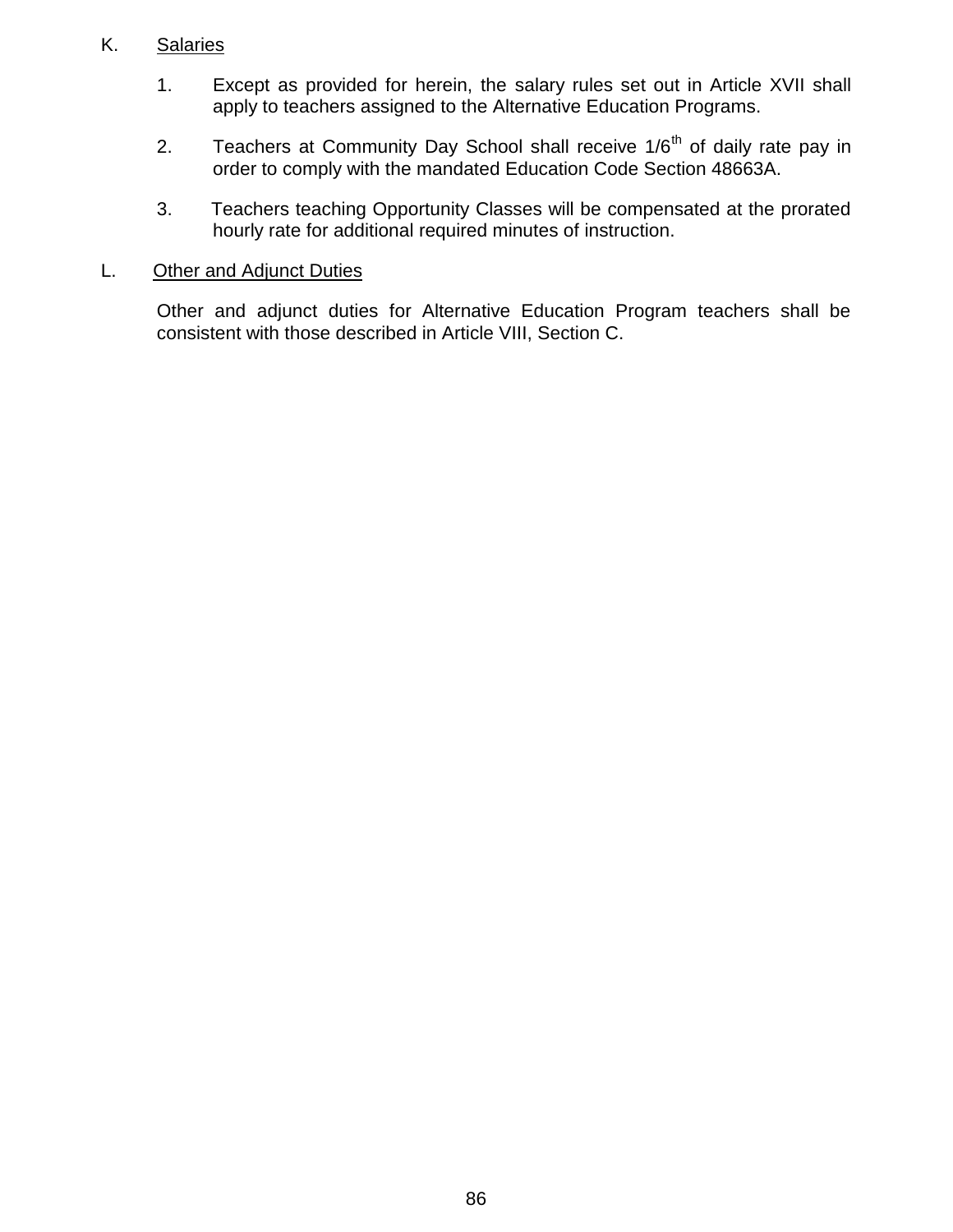# **Article XXVI - SAVINGS**

If any provision of the Agreement should be held invalid by operation of law or by any tribunal of competent jurisdiction, or if compliance with or enforcement of any provision should be restrained by any tribunal of competent jurisdiction pending a final determination as to its validity, the remainder of this Agreement or the application of such Article or section as to persons or circumstances other than those to which it has been held invalid, or as to which compliance with or enforcement of has been restrained, shall not be affected thereby.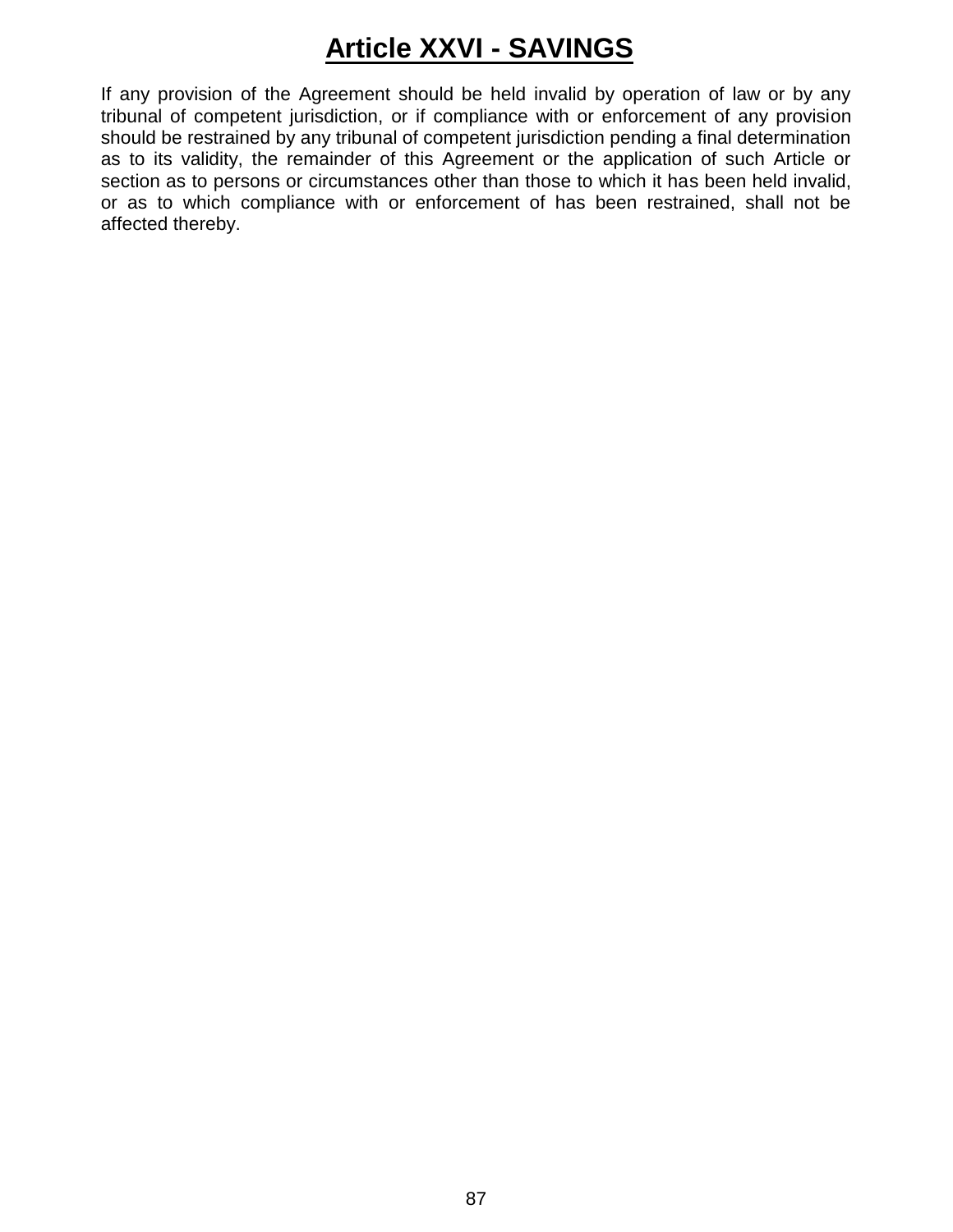# **Article XXVII - MISCELLANEOUS**

- A. This Agreement shall supersede any rules, regulations or practices of the Board which are or may in the future be contrary to or inconsistent with its terms.
- B. The Superintendent or his/her designee shall consult on in-service education needs with a representative group of teachers who must request such consultation by no later than the first week in October of each school year.
- C. Examinations for tuberculosis will be required of employee every four years. Such examinations shall be paid for by the District.
- D. Employees working for the District under temporary contracts, enabled by Education Code Section 44917, shall have all years of service under said temporary contracts credited toward permanent status in the District and District seniority at such time as they receive their clear credentials or certificates necessary for their positions.
- E. When a permanent employee's transfers to a District position in which his/her permanent status does not automatically continue in the new position (i.e. an employee leaving a K-12 position to accept a position in the Adult Education Program), the following apply.
	- 1. When a permanent employee wishes to accept an offered non-management District position in a program in which permanent status might be accrued separately, the District shall grant the teacher an unpaid leave of absence from his/her current position. The term of the leave shall be for the same period of time as the period of contracted service in the new position. In the event of movement to an hourly position of indeterminate duration, the leave shall be for no more than one semester.
	- 2. The leave of absence shall be extended at the request of the employee in the same increments to cover the period of probationary service in the new position.
	- 3. At the end of the period of probationary service in the new position, the District will offer the employee the alternative of either:
		- a. Accepting permanent status in the new program and resigning his/her position in the original program; or
		- b. Returning to a position in the original program.
	- 4. The Assistant Superintendent, Human Resources, shall meet with the employee at the time of such a decision to discuss the merits of each option.
	- 5. Return to a position in the original program, either at the end of the probationary period or by the employee not requesting the extension of his/her leave of absence, shall be in accordance with the "return from leave" provisions of this Agreement.
- F. Upon request and after due consideration, the principal shall provide an itinerant teacher with at least a lockable filing cabinet, or a lockable desk or appropriate lockable storage space at each site the teacher serves.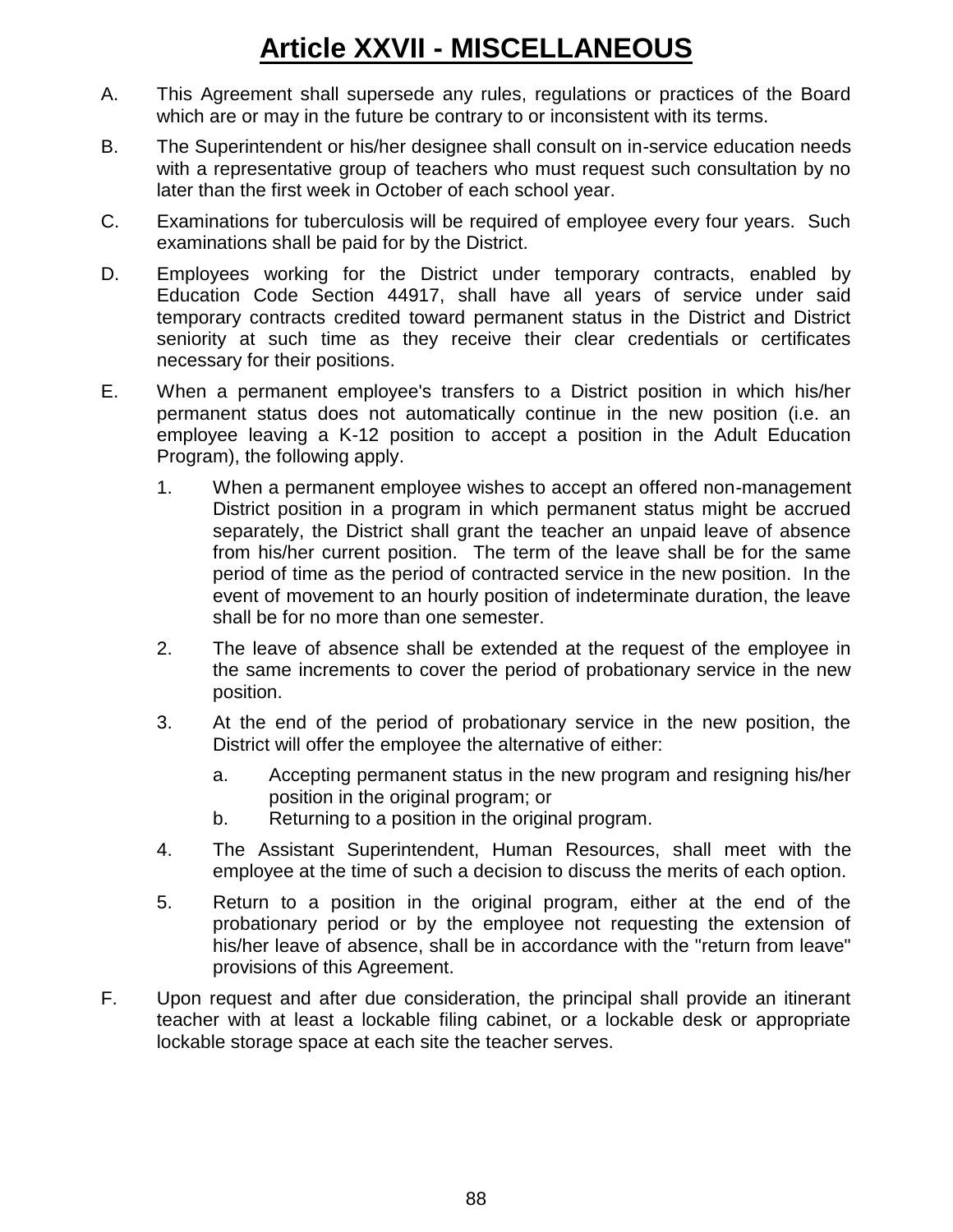# **Article XXVIII - WORK STOPPAGE**

- A. The Association agrees that its officers, agents or members shall not encourage any strikes, work stoppages, slowdowns, or other concerted refusals by employees to perform work during the term of this Agreement. The Association shall make all reasonable efforts to induce employees to conform to this Article.
- B. Any employee who participates in any of the conduct prohibited above shall be subject to discipline up to and including termination by the District.
- C. In the event of such activities, the Association, upon receiving notice, shall immediately advise unit members of the terms of this Article and that any person who engages in this activity may be subject to discipline if he/she does not resume the performance of their duties.
- D. In the event that an impasse is declared in the reopener negotiations within the term of this Agreement the provisions of this Article shall be suspended. The suspension shall commence upon completion of the impasse procedures described in Government Code Section 3548.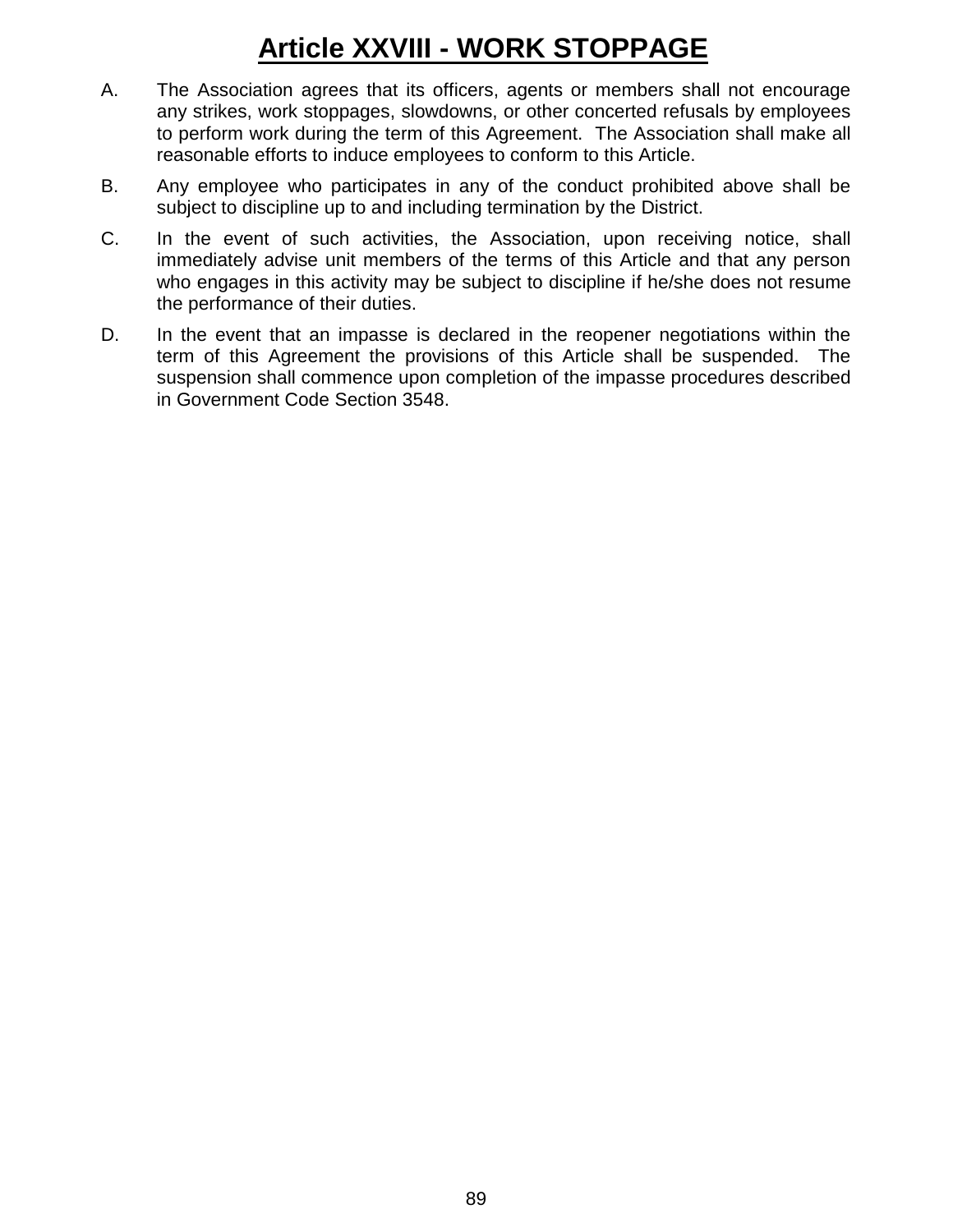# **Article XXIX - ZIPPER CLAUSE**

The District and Association agree that this Agreement is intended to cover all matters relating to wages, hours, and all other terms and conditions of employment; and that during the term of the Agreement neither the District nor the Association will be required to meet and negotiate on any further matters affecting these or any other subjects not specifically set forth in this Agreement, even though such subject or matters may not have been within the knowledge or contemplation of either or both the District or Association at the time they negotiated and executed this Agreement, or even though such subject or matters were proposed and later withdrawn.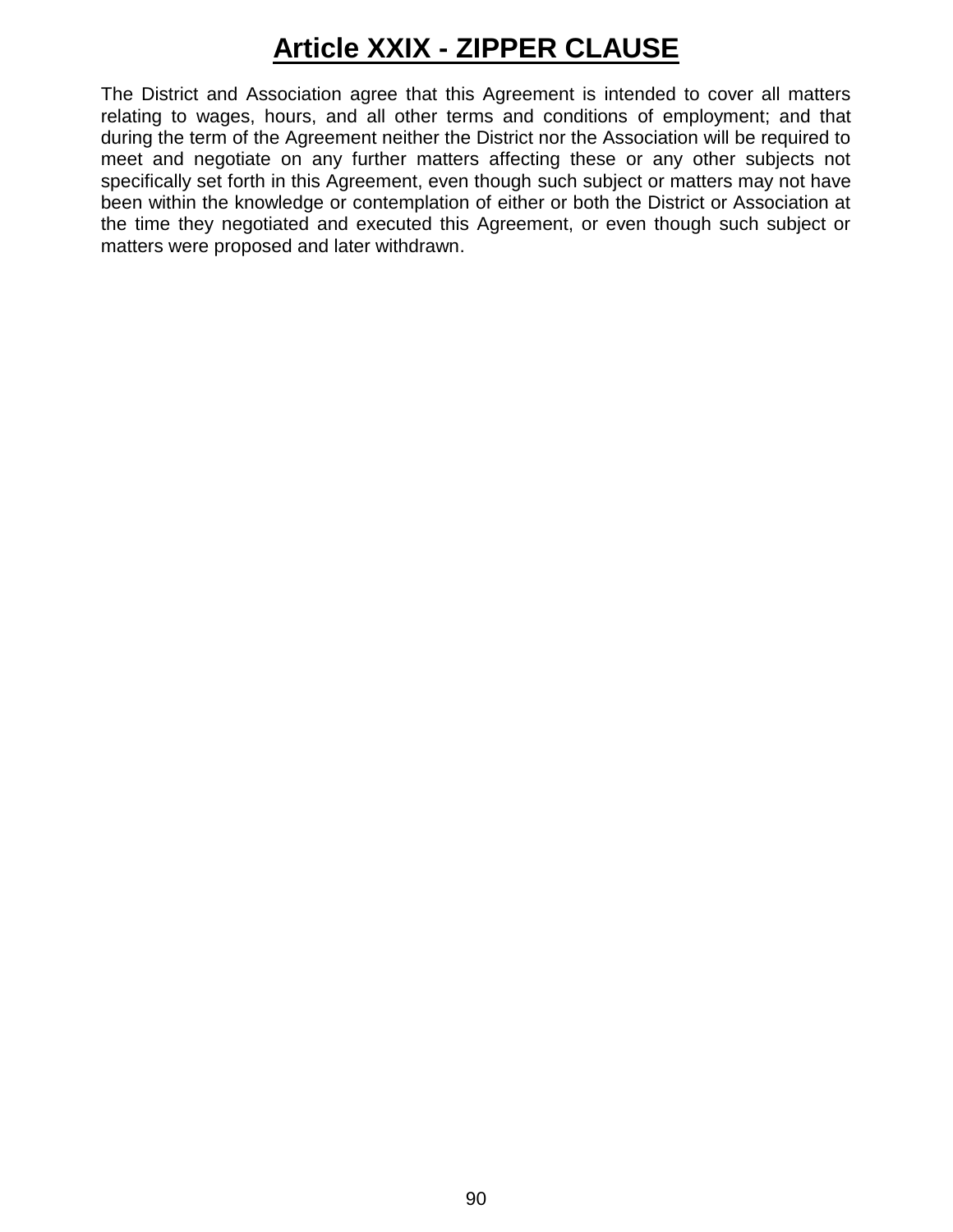## **ARTICLE XXX - DURATION AND RENEGOTIATION**

- A. This Agreement shall become effective September 1, 2013, and shall remain in full force and effect up to and including August 31, 2016.
- B. For the 2014-2015 and 2015-2016 years of this Agreement, the parties agree to negotiate over Salaries (Article XVII), Employee Benefits (Article XIX), and one Article selected by the District and Association each.

Initial proposals for the 2014-2015 year of this Agreement may be made at or after the second regularly scheduled Board meeting in April 2014 and negotiations shall commence within ten (10) days following the first regularly scheduled Board meeting May in 2014. For the 2015-2016 year of this Agreement, the months referenced herein shall change to February and April, respectively.

- C. Initial proposals for a successor agreement may be made at or after the second regularly scheduled board meeting in February 2016 and negotiations shall commence within ten (10) days following the first regularly scheduled Board meeting in April 2016 unless mutually agreed to otherwise.
- D. Notwithstanding the above, the parties agree that issues of mutual interest may be bargained over during the term of this Agreement.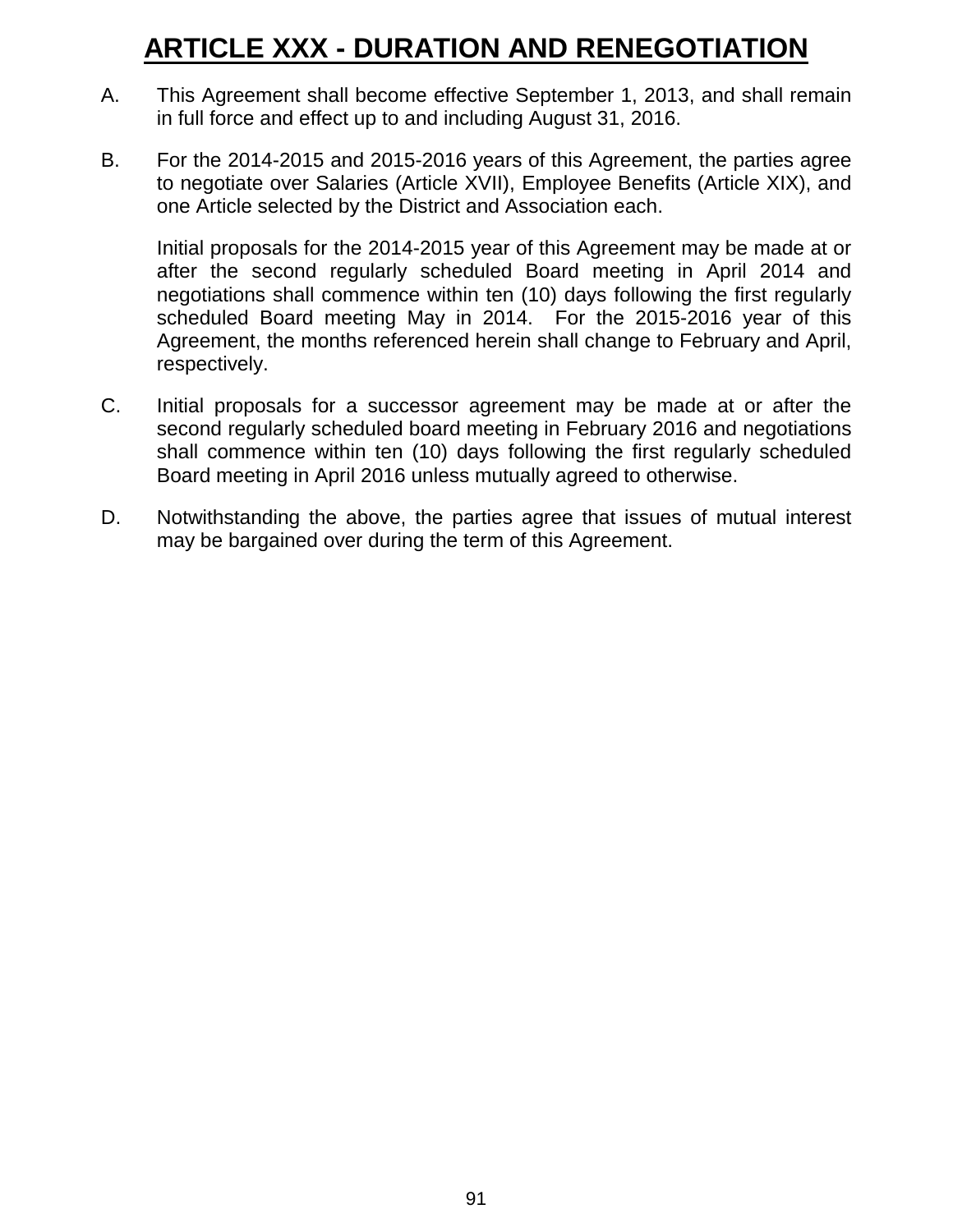## **Article XXXI - RATIFICATION**

This Agreement is approved and ratified by the Board of Education, Paramount Unified School District, and the officers and members of the Teachers Association of Paramount/CTA/NEA on the 13<sup>th</sup> day of August, 2014:

Sonva Cuellar, President Board of Education

Alicia Anderson, Vice President Board of Education

Linda Garcia Member Board of Education

Vivian Hansen, Member **Board of Education** 

Tony Péña, Membér

Board of Education

Herman M. Mendez District Superintendent Secretary to the Board of Education

Michaela O'New

Michaela O'Neill, Executive Director **Teachers Association of Paramount** 

mn

April O'Connor, President **Teachers Association of Paramount** 

Cathy Blood, Chairperson TAP Bargaining Team

Kimberly Goforth/Member TAP Bargdining Team

イハ

Lisa Kirk Member TÁP Bar¢aining Team

Patrick O'Donnell, Member TAP Bargaining Team

esnarc

Leonard Rodriguez, Member **TAP Bargaining Team** 

 $\frac{1}{2}$   $\frac{1}{2}$ 

Aileen Tanimoto, Member **TAP Bargaining Team**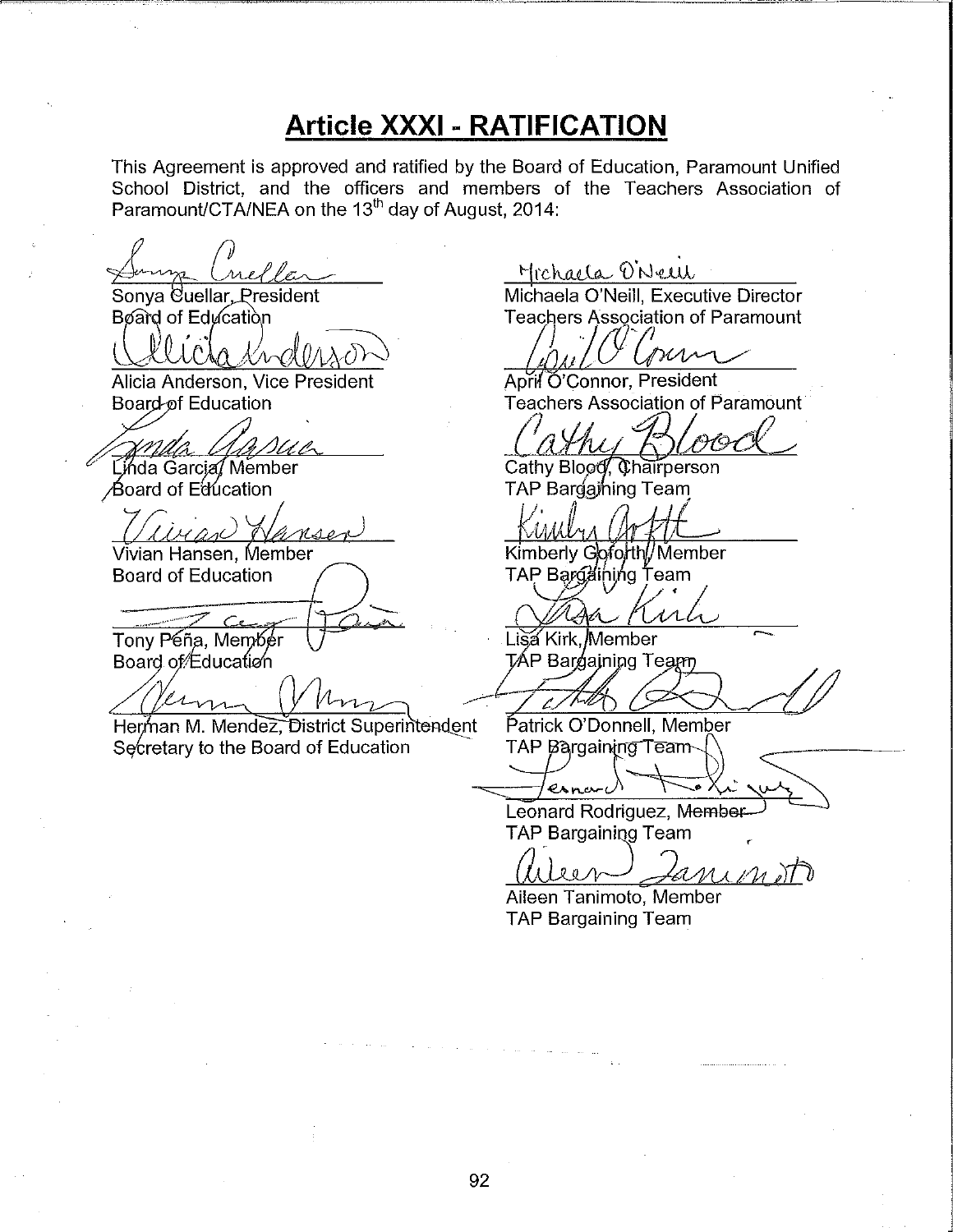#### **APPENDIX A**

#### **PARAMOUNT UNIFIED SCHOOL DISTRICT TEACHER ANNUAL SALARY SCHEDULE 2013-2014# 184 SERVICE DAYS – TRADITIONAL CALENDAR**

| 104 SERVIÇE DATS – TRADITIONAL CALENDAR |                                                     |                         |                                                 |                                              |                                              |
|-----------------------------------------|-----------------------------------------------------|-------------------------|-------------------------------------------------|----------------------------------------------|----------------------------------------------|
| <b>STEP</b>                             | A<br><b>B.A.</b><br><b>AND</b><br><b>CREDENTIAL</b> | $\bf{B}$<br>$B.A. + 30$ | $\mathbf C$<br>$B.A. + 45$<br><b>OR</b><br>M.A. | D<br>$B.A. + 60$<br><b>INCLUDING</b><br>M.A. | E<br>$B.A. + 75$<br><b>INCLUDING</b><br>M.A. |
| 1                                       | \$46,421                                            | \$48,743                | \$51,179                                        | \$53,739                                     | \$56,426                                     |
| $\mathbf 2$                             | \$47,813                                            | \$50,205                | \$52,714                                        | \$55,351                                     | \$58,119                                     |
| 3                                       | \$49,247                                            | \$51,711                | \$54,296                                        | \$57,012                                     | \$59,862                                     |
| 4                                       | \$50,726                                            | \$53,263                | \$55,925                                        | \$58,723                                     | \$61,658                                     |
| $\overline{\mathbf{5}}$                 | \$52,248                                            | \$54,860                | \$57,602                                        | \$60,484                                     | \$63,509                                     |
| 6                                       | \$53,815                                            | \$56,505                | \$59,331                                        | \$62,299                                     | \$65,414                                     |
| $\mathbf 7$                             | \$55,429                                            | \$58,200                | \$61,110                                        | \$64,168                                     | \$67,376                                     |
| 8                                       | \$57,092                                            | \$59,947                | \$62,944                                        | \$66,093                                     | \$69,398                                     |
| 9                                       | \$58,805                                            | \$61,745                | \$64,833                                        | \$68,076                                     | \$71,480                                     |
| 10                                      | \$60,569                                            | \$63,597                | \$66,777                                        | \$70,119                                     | \$73,625                                     |
| $*11$                                   | \$63,885                                            | \$67,005                | \$70,280                                        | \$73,723                                     | \$77,334                                     |
| $*12$                                   | \$65,757                                            | \$68,971                | \$72,344                                        | \$75,889                                     | \$79,609                                     |
| $*13$                                   | \$67,686                                            | \$70,995                | \$74,470                                        | \$78,121                                     | \$81,952                                     |
| $*14-15$                                | \$69,671                                            | \$73,080                | \$76,659                                        | \$80,419                                     | \$84,366                                     |
| $*16-20$                                | \$71,171                                            | \$74,580                | \$78,159                                        | \$81,919                                     | \$85,866                                     |
| $***21-25$                              | \$72,671                                            | \$76,080                | \$79,659                                        | \$83,419                                     | \$87,366                                     |
| ****26 +                                | \$75,671                                            | \$79,080                | \$82,659                                        | \$86,419                                     | \$90,366                                     |

 **\$1,500 stipend for BCLAD/BCC (partial stipend for portions passed)**

 $\bullet$  **\$1,000 stipend for CLAD/LDS Certificate (partial stipend for portions passed)**

 $\bullet$ \$1,000 stipend for SB-1969/SB-395 Certification

- **\$1,500 stipend for RSP/SDC Certificate**
- **\$1,500 stipend for LH Certification or Language/Speech Certificate**  $\bullet$
- **\$1,500 stipend for Adapted Physical Education**  $\bullet$

 **\$1,000 additional is allowed for earned Ed.D. or Ph.D.**

Newly hired, experienced teachers will be given full credit for their prior qualified professional, contractual employment.

**\*includes \$1,500 longevity increment at Step 11**

- **\*\*includes an additional \$1,500 longevity increment at Step 14**
- **\*\*\*includes an additional \$1,500 longevity increment at Step 21**
- **\*\*\*\*includes an additional \$3,000 longevity increment at Step 26**

#Effective: 01/01/14 Board Approved: 01/08/14 13-14cer/tchreff13-14ah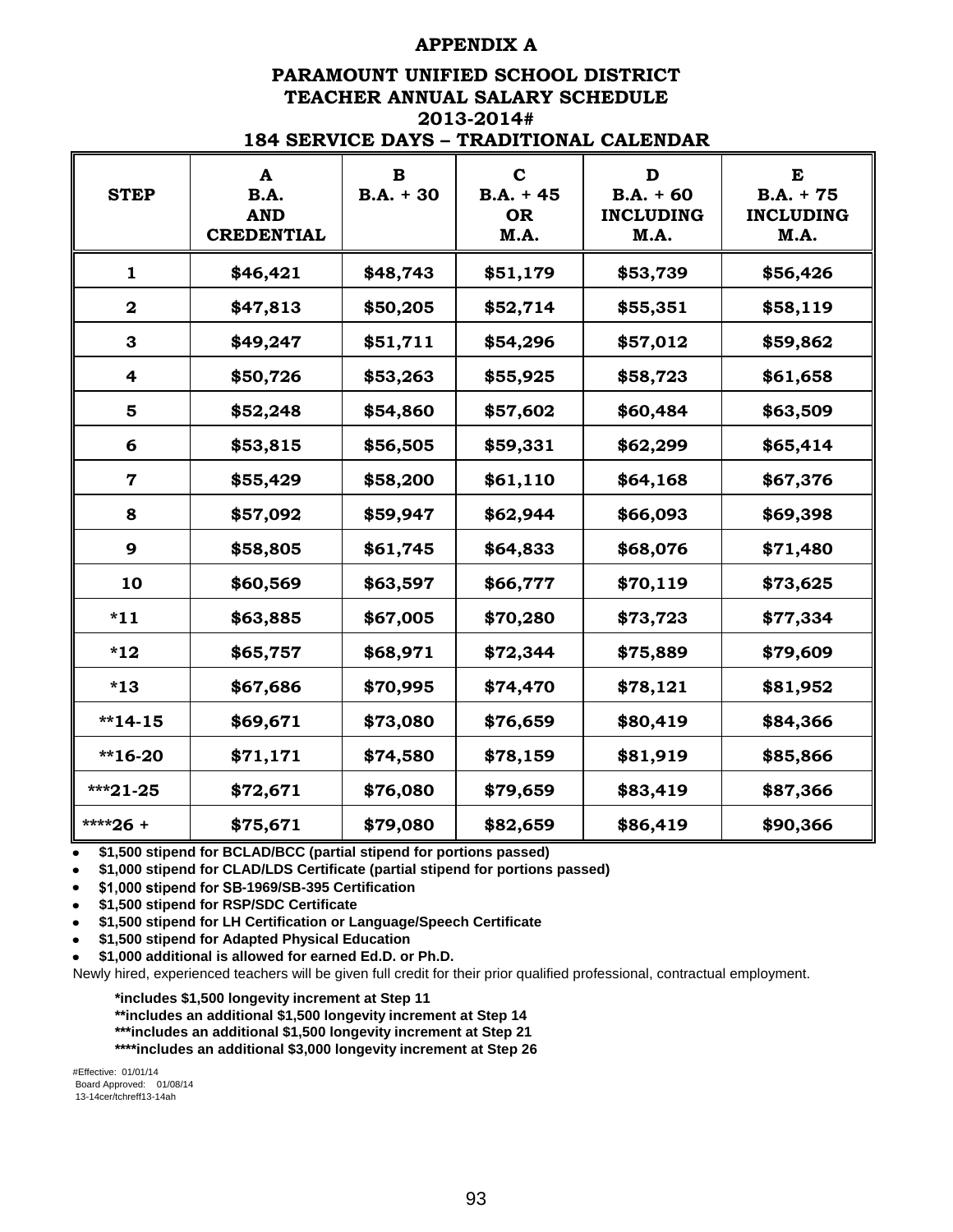### **APPENDIX B**

### **PARAMOUNT UNIFIED SCHOOL DISTRICT COUNSELORS SALARY SCHEDULE 2013-14# 190 DAY SCHEDULE**

| <b>STEP</b>    | A<br>$B.A. + 30$ | в<br>$B.A. + 45$<br><b>OR</b><br>M.A. | C<br>$B.A. + 60$<br><b>INCLUDING</b><br>M.A. |
|----------------|------------------|---------------------------------------|----------------------------------------------|
| 1              | \$46,338         | \$50,119                              | \$53,863                                     |
| $\mathbf{2}$   | \$51,619         | \$56,383                              | \$61,155                                     |
| 3              | \$56,873         | \$62,669                              | \$68,451                                     |
| $\overline{4}$ | \$62,140         | \$68,935                              | \$75,742                                     |
| $5 - 15$       | \$67,835         | \$75,651                              | \$83,466                                     |
| $*16 - 20$     | \$69,335         | \$77,151                              | \$84,966                                     |
| $*21 - 25$     | \$70,835         | \$78,651                              | \$86,466                                     |
| $***26+$       | \$73,835         | \$81,651                              | \$89,466                                     |

**\$1,000 Additional is allowed for earned Ed.D. or Ph.D.**

**\*includes \$1,500 longevity increment over Step 15 \*\*includes an additional \$1,500 longevity increment over Step 20 \*\*\*includes an additional \$3,000 longevity increment over Step 25**

**#Effective: 01/01/14 Board Adoption Date: 01/08/14 13-14 Counselor eff13-14**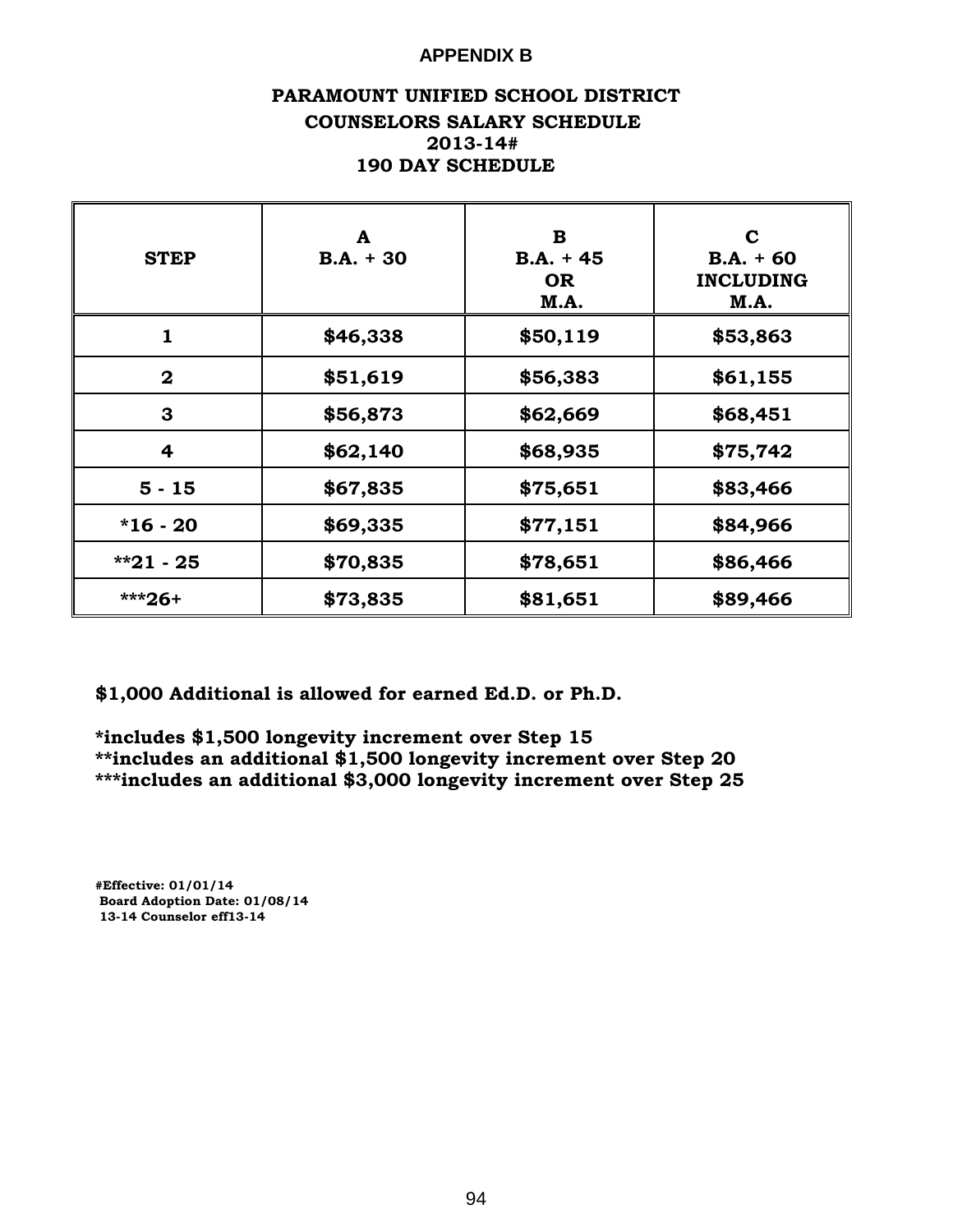### **APPENDIX C**

#### **PARAMOUNT UNIFIED SCHOOL DISTRICT CHILD DEVELOPMENT PROGRAM SALARY SCHEDULE 2013-14# 184 DAY SCHEDULE**

|             | A                 | B                               | $\mathbf C$                                                         |
|-------------|-------------------|---------------------------------|---------------------------------------------------------------------|
| <b>STEP</b> | <b>CDC PERMIT</b> | <b>CDC PERMIT</b><br>+ 30 UNITS | <b>CDC PERMIT AND</b><br><b>B.A. DEGREE OR</b><br><b>CREDENTIAL</b> |
|             | <b>ANNUAL</b>     | <b>ANNUAL</b>                   | <b>ANNUAL</b>                                                       |
| 1           | \$29,658          | \$32,579                        | \$33,710                                                            |
| $\mathbf 2$ | \$30,989          | \$34,116                        | \$35,279                                                            |
| 3           | \$32,549          | \$35,758                        | \$36,983                                                            |
| 4           | \$34,086          | \$37,514                        | \$38,809                                                            |
| 5           | \$35,638          | \$39,323                        | \$40,716                                                            |
| $6 - 13$    | \$37,632          | \$41,582                        | \$43,082                                                            |
| 14          | \$38,762          | \$42,829                        | \$44,375                                                            |
| $*15-20$    | \$40,262          | \$44,329                        | \$45,875                                                            |
| $*21+$      | \$41,762          | \$45,829                        | \$47,375                                                            |

**\$1,000 Additional is allowed for earned Ed.D. or Ph.D.**

**\*includes \$1,500 longevity increment over Step 14 \*\*includes \$1,500 longevity increment at Step 21**

**#Effective: 01/01/14 Board Approved: 01/08/14**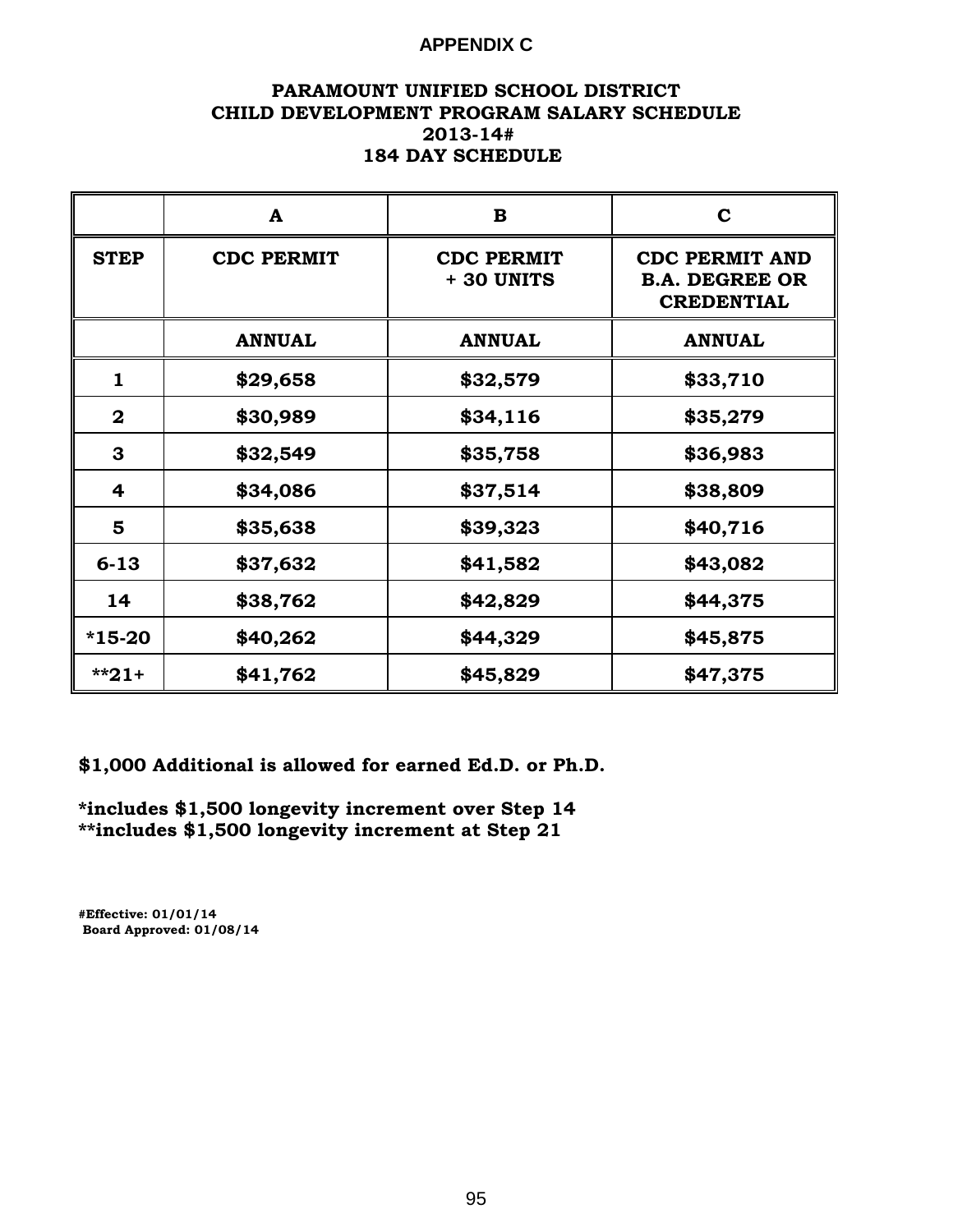### **APPENDIX D**

### **PARAMOUNT UNIFIED SCHOOL DISTRICT CHILD DEVELOPMENT PROGRAM SALARY SCHEDULE 2013-2014# 243 DAY SCHEDULE**

|              | A                 | $\bf{B}$                        | $\mathbf C$                                                         |
|--------------|-------------------|---------------------------------|---------------------------------------------------------------------|
| <b>STEP</b>  | <b>CDC PERMIT</b> | <b>CDC PERMIT</b><br>+ 30 UNITS | <b>CDC PERMIT AND</b><br><b>B.A. DEGREE OR</b><br><b>CREDENTIAL</b> |
|              | <b>ANNUAL</b>     | <b>ANNUAL</b>                   | <b>ANNUAL</b>                                                       |
| $\mathbf{1}$ | \$35,298          | \$38,774                        | \$40,122                                                            |
| $\mathbf 2$  | \$36,883          | \$40,606                        | \$41,990                                                            |
| 3            | \$38,739          | \$42,560                        | \$44,015                                                            |
| 4            | \$40,569          | \$44,648                        | \$46,190                                                            |
| 5            | \$42,416          | \$46,799                        | \$48,463                                                            |
| $6 - 13$     | \$44,700          | \$49,406                        | \$51,191                                                            |
| 14           | \$46,041          | \$50,889                        | \$52,727                                                            |
| $*15-20$     | \$47,541          | \$52,389                        | \$54,227                                                            |
| $*21+$       | \$49,041          | \$53,889                        | \$55,727                                                            |

**\$1,000 Additional is allowed for earned Ed.D. or Ph.D.**

**\*includes \$1,500 longevity increment over Step 14 \*\*includes \$1,500 longevity increment at Step 21**

**#Effective: 01/01/14 Board Approved: 01/08/14 Cer13-14ECEeff010114**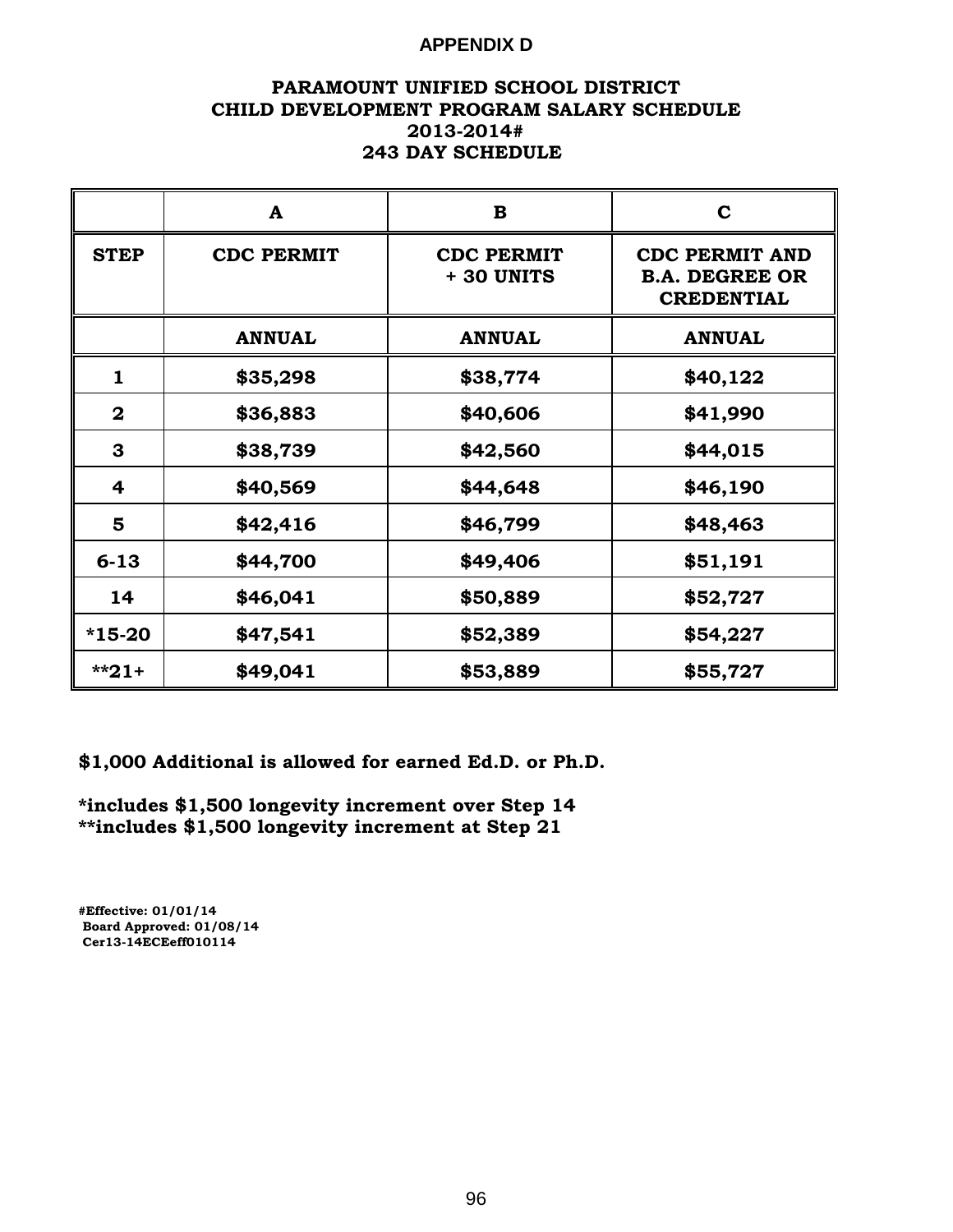### **APPENDIX- D (1)**

## **EXTRA PAY STIPENDS (Paid annually or at completion of assignment)**

## **HIGH SCHOOL**

| \$3795                                                   |
|----------------------------------------------------------|
| \$3548<br>\$2177<br>\$2177<br>\$2177<br>\$2177<br>\$2177 |
| \$3035<br>\$2177<br>\$2177<br>\$2177                     |
| \$3035<br>\$2177                                         |
| \$3035<br>\$2177<br>\$2177                               |
| \$3035<br>\$2177                                         |
| \$3035<br>\$2177                                         |
| \$3035<br>\$2177                                         |
|                                                          |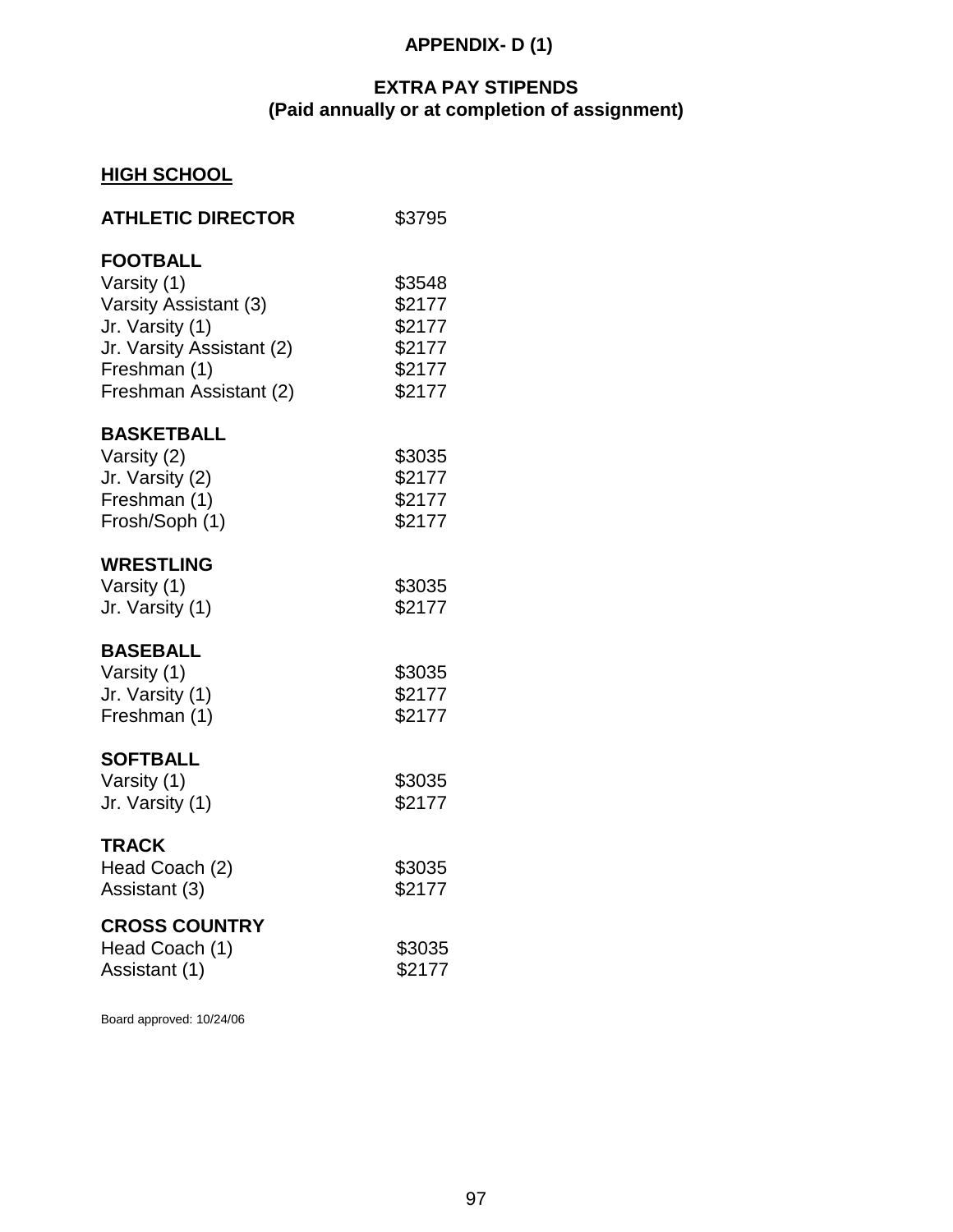### **APPENDIX- D (2)**

### **EXTRA PAY STIPENDS (Paid annually or at completion of assignment)**

### **HIGH SCHOOL**

| <b>TENNIS</b><br>Varsity (2)<br>Jr. Varsity (2)     | \$3035<br>\$2177 |
|-----------------------------------------------------|------------------|
| <b>SWIMMING</b><br>Head Coach (1)<br>Assistant (2)  | \$3035<br>\$2177 |
| <b>SOCCER</b><br>Varsity (2)<br>Jr. Varsity (2)     | \$3035<br>\$2177 |
| <b>VOLLEYBALL</b><br>Varsity (2)<br>Jr. Varsity (2) | \$3035<br>\$2177 |
| <b>WATER POLO</b><br>Head Coach (2)                 | \$3035           |

Assistant (2) \$2177

## **CIF PLAYOFFS**

Coaches whose teams participate in CIF playoff games shall receive an additional onetenth (1/10th) of their coaching stipend (as shown above) for each week of playoff competition.

| <b>Band Director</b>           | \$3035 |
|--------------------------------|--------|
| <b>Assistant Band Director</b> | \$2177 |
| Cheer Advisor                  | \$3035 |
| <b>Pageantry Advisor</b>       | \$3035 |
| <b>Activities/ASB Advisor</b>  | \$2206 |
| Choral Advisor                 | \$2206 |
| Newspaper Advisor              | \$2206 |
| <b>Yearbook Advisor</b>        | \$2206 |
| <b>Theater/Play Advisor</b>    | \$2206 |
| <b>PHS-West Campus</b>         |        |
| Newspaper Advisor              | \$2206 |
| <b>Activities/ASB Advisor</b>  | \$2206 |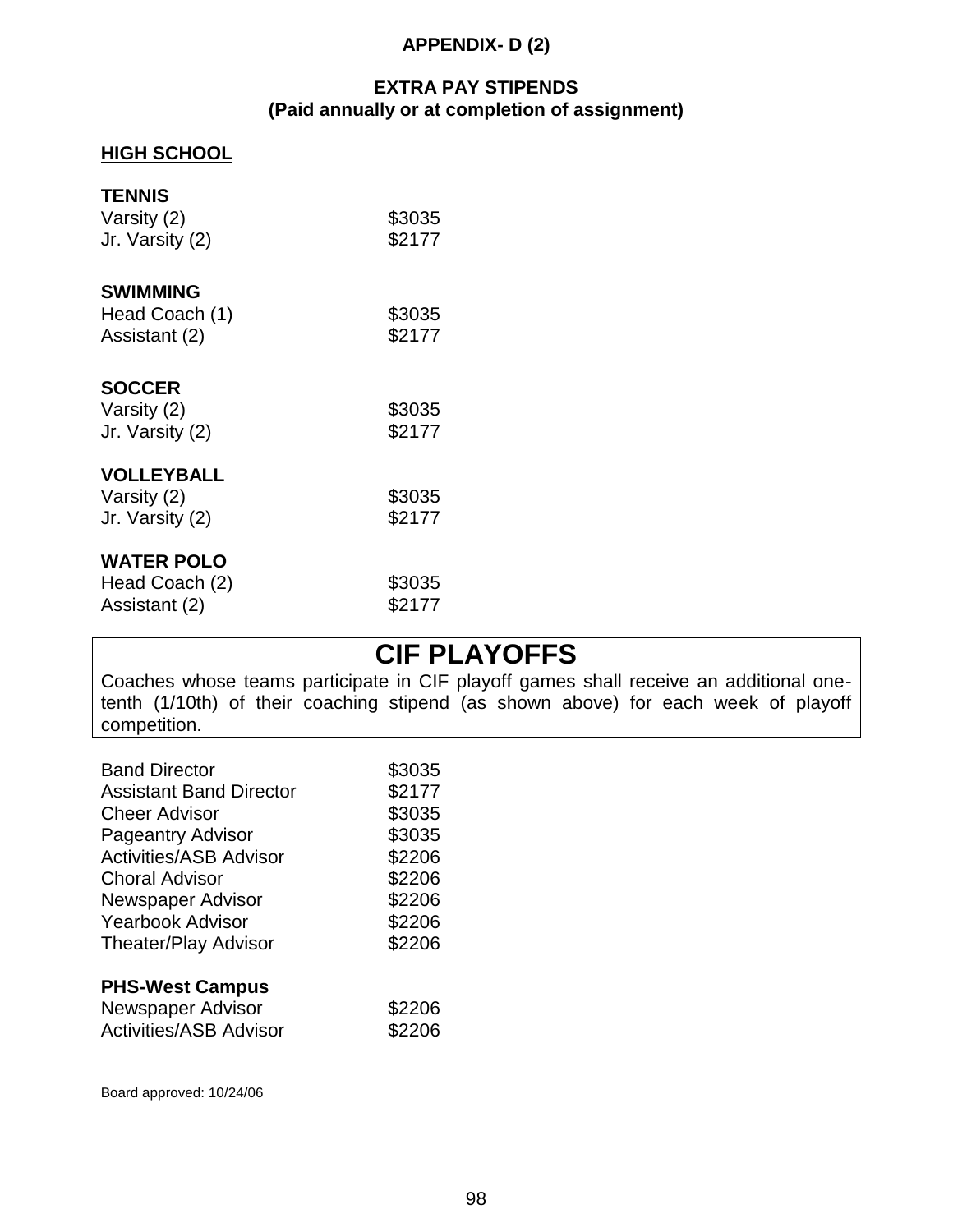### **APPENDIX - D (3)**

### **EXTRA PAY STIPENDS (Paid annually or at completion of assignment)**

### A. Co-Chair Stipends for PHS and PHS-West

For PHS and PHS-West Campus collectively in the curricular areas of Language Arts, Mathematics, Science and Physical Education there shall be a department chair position and a lead teacher position. When one site receives the department chair, the other site receives the lead teacher assignment.

The department chair stipend shall be the base rate plus **\$13.80** per section collectively at both sites. The position shall as well receive one (1) student free day per quarter to do department work.

> **Base Rate: \$690.13 Per Section in Dept.: \$ 13.80**

The department co-chairs at each secondary school shall be elected by the members of their site's department biennially in a secret ballot election, with each department member having votes proportional to the number of sections in a fulltime assignment (e.g., 5)

B. Chairpersons Stipends:

The department chair stipend shall be the base rate plus **\$13.80** per section collectively at both sites. The position shall as well receive one (1) student free day per quarter to do department work.

> **Base Rate: \$690.13 Per Section in Dept: \$ 13.80**

The department chairperson at each secondary school shall be elected by the members of their site's department biennially in a secret ballot election, with each department member having votes proportional to the number of sections in a full-time assignment (e.g., 5)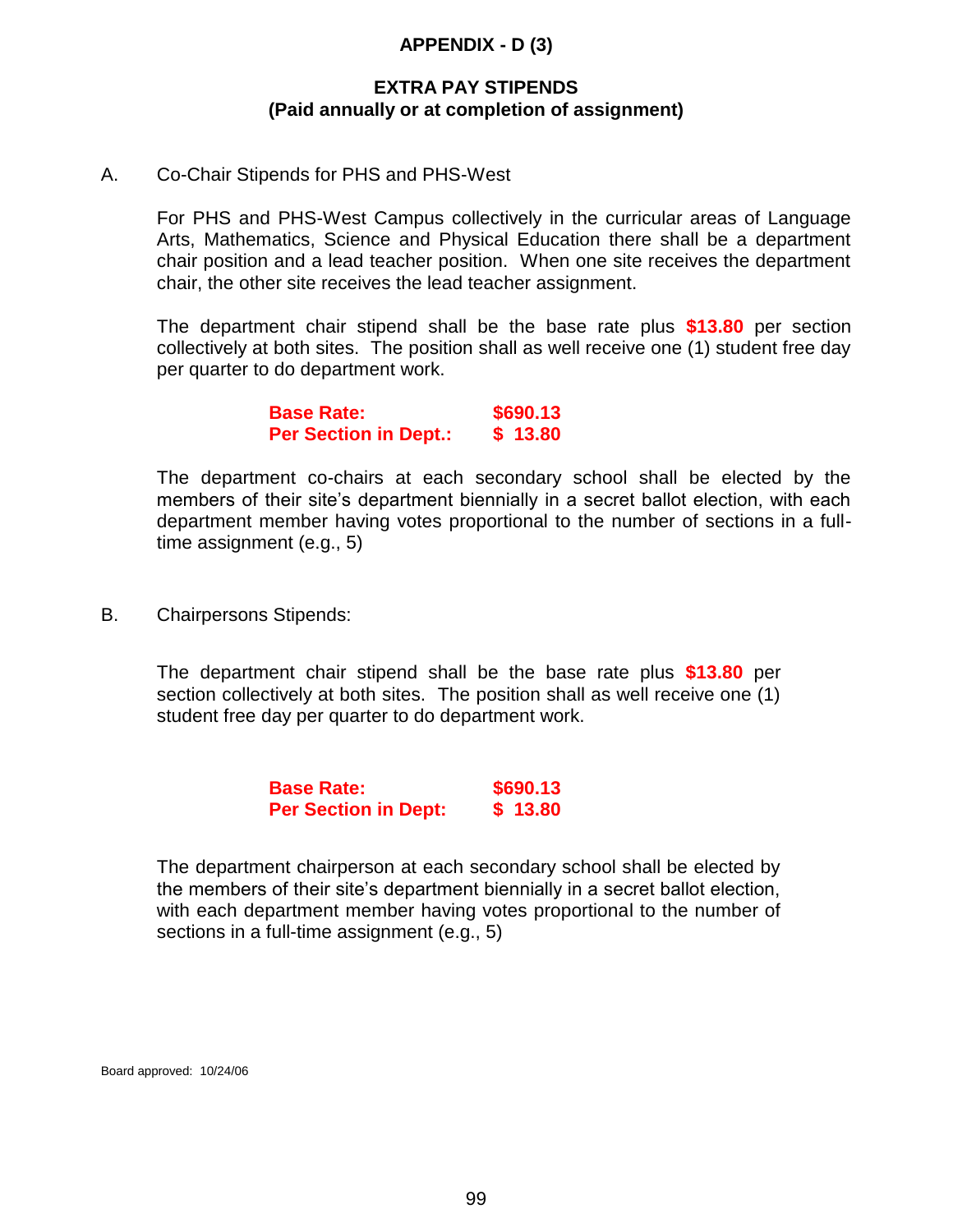### **APPENDIX- D (4) K-8 School Extra Pay Stipends**

1. There shall be stipends allotted to each K-8 school for academic activities, schoolwide activities and sports including but not limited to the following:

| A                                                                                                                                                                                                                                                                           | В                                                                                                                                                                                                                                                                                                                                                 | C                                                                                                                                      |
|-----------------------------------------------------------------------------------------------------------------------------------------------------------------------------------------------------------------------------------------------------------------------------|---------------------------------------------------------------------------------------------------------------------------------------------------------------------------------------------------------------------------------------------------------------------------------------------------------------------------------------------------|----------------------------------------------------------------------------------------------------------------------------------------|
| <b>Academic</b>                                                                                                                                                                                                                                                             | <b>School-Wide</b>                                                                                                                                                                                                                                                                                                                                | <u>Sports</u>                                                                                                                          |
| <b>Writing Club</b><br>Chess/Games<br>Library<br>Computer<br>Math/Algebra<br>Reading<br><b>Shops</b><br>Drama/Dance<br>Music/Choir<br><b>Textiles</b><br>Art<br>Science<br><b>Current Events</b><br><b>Public Speaking</b><br>Languages<br><b>Cultural Events</b><br>Ethics | Student Council Advisor<br>Student Newspaper Advisor<br><b>Yearbook Advisor</b><br><b>Community Advisor</b><br><b>Community Service Advisor</b><br>Drug Prevention/Responsible<br>Responsible Life Choices Advisor<br><b>Conflict Resolution Advisor</b><br><b>Academic Sports Advisor</b><br><b>Spirit Club Advisor</b><br><b>Sports Advisor</b> | Flag Football<br><b>Baseball</b><br>Soccer<br><b>Basketball</b><br>Volleyball<br>Track/Field<br>Softball<br>Tennis<br>Golf<br>Swimming |

- 2. If at a school site there is a desire to establish academic activities, school-wide activities and sports not listed in Paragraph 1 above, such shall first be approved by the Assistant Superintendent of Educational Services.
- 3. K-8 extra pay stipends shall be paid according to length of activity at the rate of;

less than four months:

**\$165 (paid at completion of activity) \$165 (paid at completion of activity)**

four months to less than eight months:

**\$331 (paid at completion of activity) \$331 (paid at completion of activity)**

eight months or more:

**\$665 (50% at half-way point and 50% at end of activity) \$665 (50% at half-way point and 50% at end of activity)**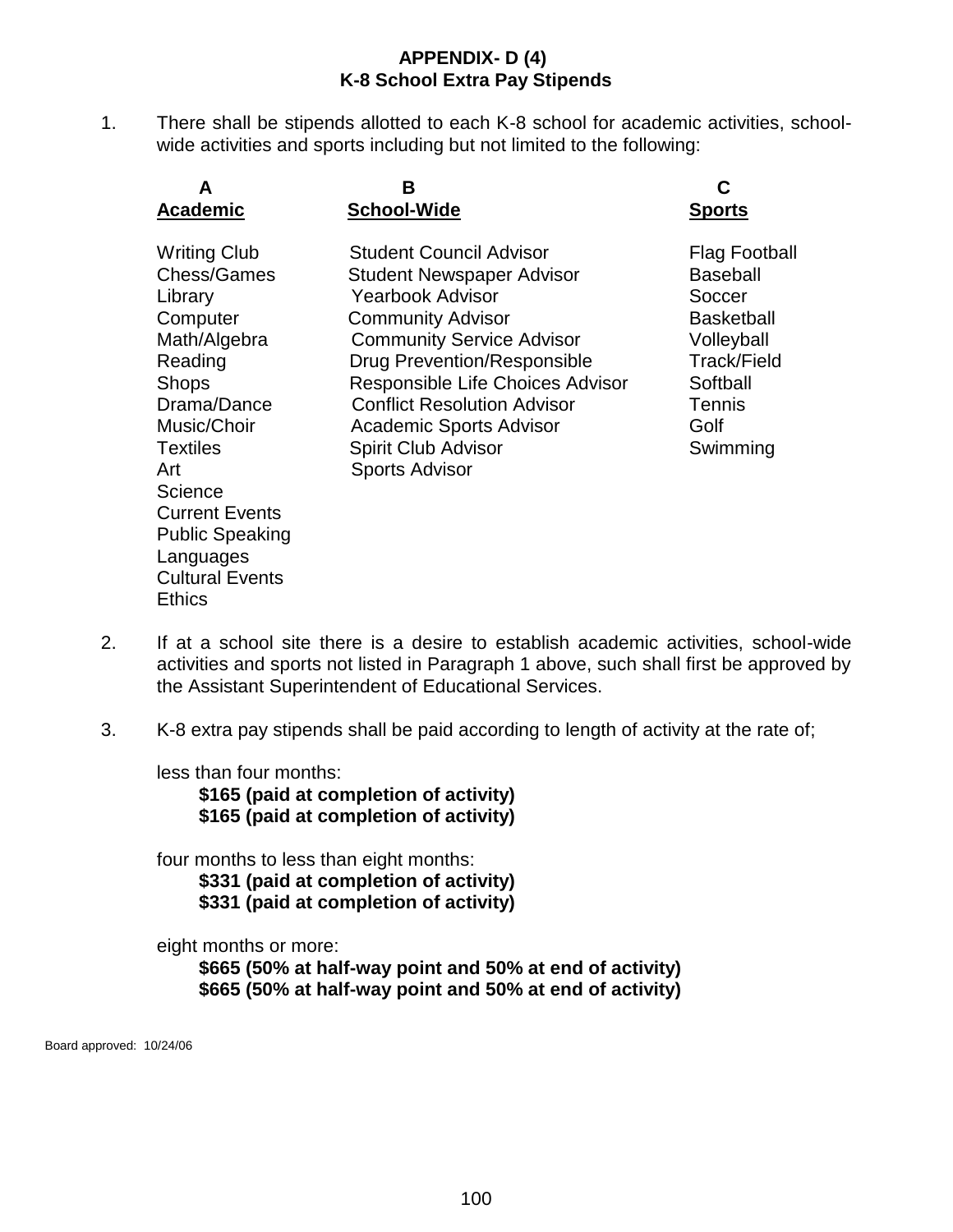### **APPENDIX - E**

## **HOURLY, DAILY, AND EXTRA PAY SCHEDULE**

|                                            | <b>RATE</b>                                                           |
|--------------------------------------------|-----------------------------------------------------------------------|
|                                            |                                                                       |
| Workshops (without students)               | \$24.85                                                               |
| Home Teachers (with students)              | \$30.35                                                               |
| <b>Summer School/Intersession Teachers</b> | \$30.35                                                               |
| 9-12 Student contact time per day          | K-8 Student contact time per day + 15 minutes for student supervision |
| Adult Education and R.O.P.                 |                                                                       |
| Step 1                                     | \$35.84                                                               |
| Step 2                                     | \$37.46                                                               |

| $- - - -$ | .       |
|-----------|---------|
| Step 3    | \$39.55 |

6<sup>th</sup> Period: Pay rate for teaching a sixth class at Paramount High School and Paramount High School – West shall be  $1/6^{th}$  of the teacher's daily rate, but not less than \$20.00 per day.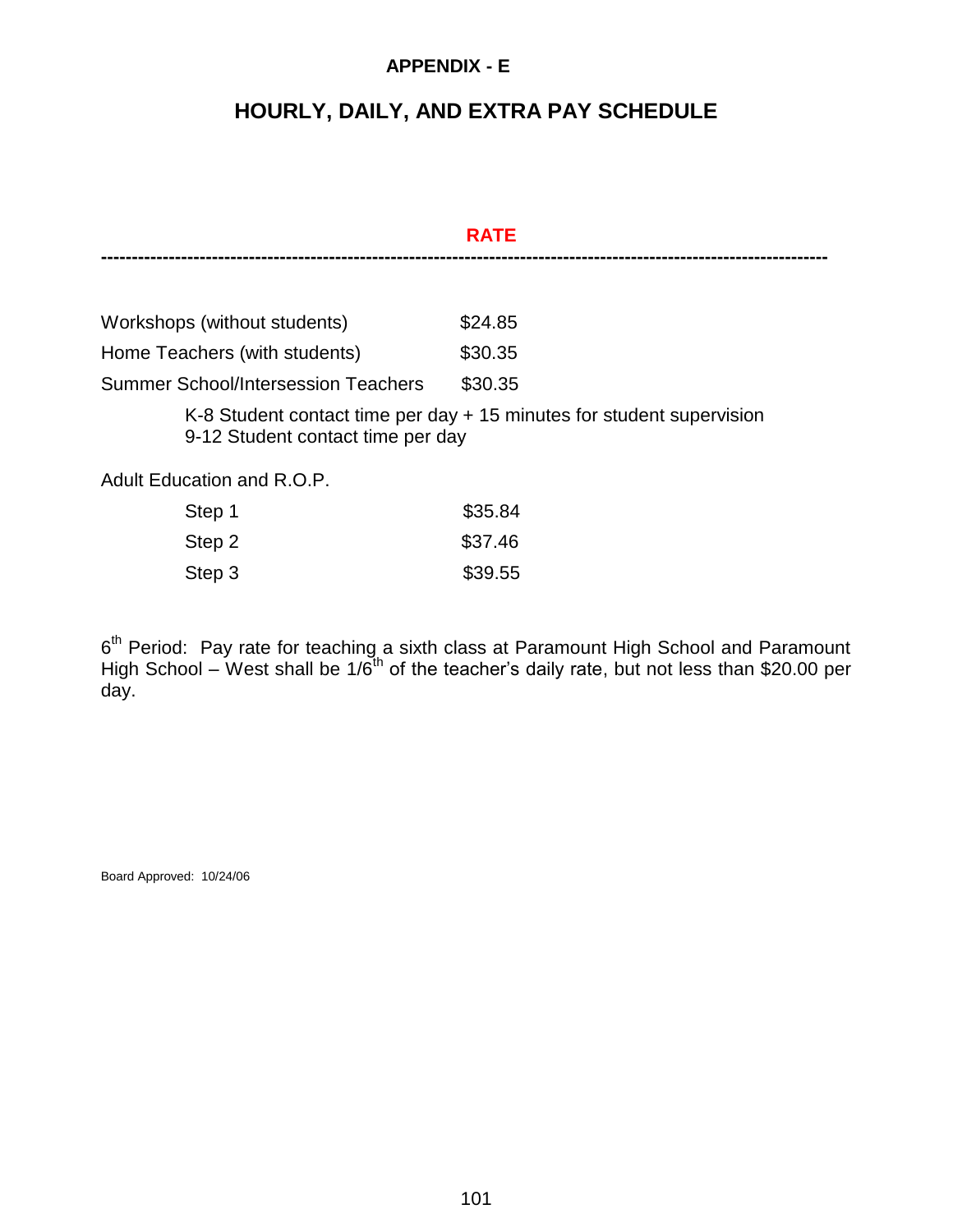### **APPENDIX - F**

## **EXTRA PAY STIPENDS**

### **EARLY CHILDHOOD EDUCATION**

| Lead Teacher<br>$(12$ months) | \$2180.00/annually |
|-------------------------------|--------------------|
| Lead Teacher<br>$(10$ months) | \$1816.00/annually |

### **SPECIALISTS**

| <b>Curriculum Specialists</b>                                                  | \$4312.00/annually<br>(Paid semi-annually) |
|--------------------------------------------------------------------------------|--------------------------------------------|
| Language/Speech Specialist                                                     | \$1000.00/annually                         |
| <b>Program Specialist</b><br>(Must hold a LSS Credential<br>and work 184 Days) | \$1000.00/annually                         |